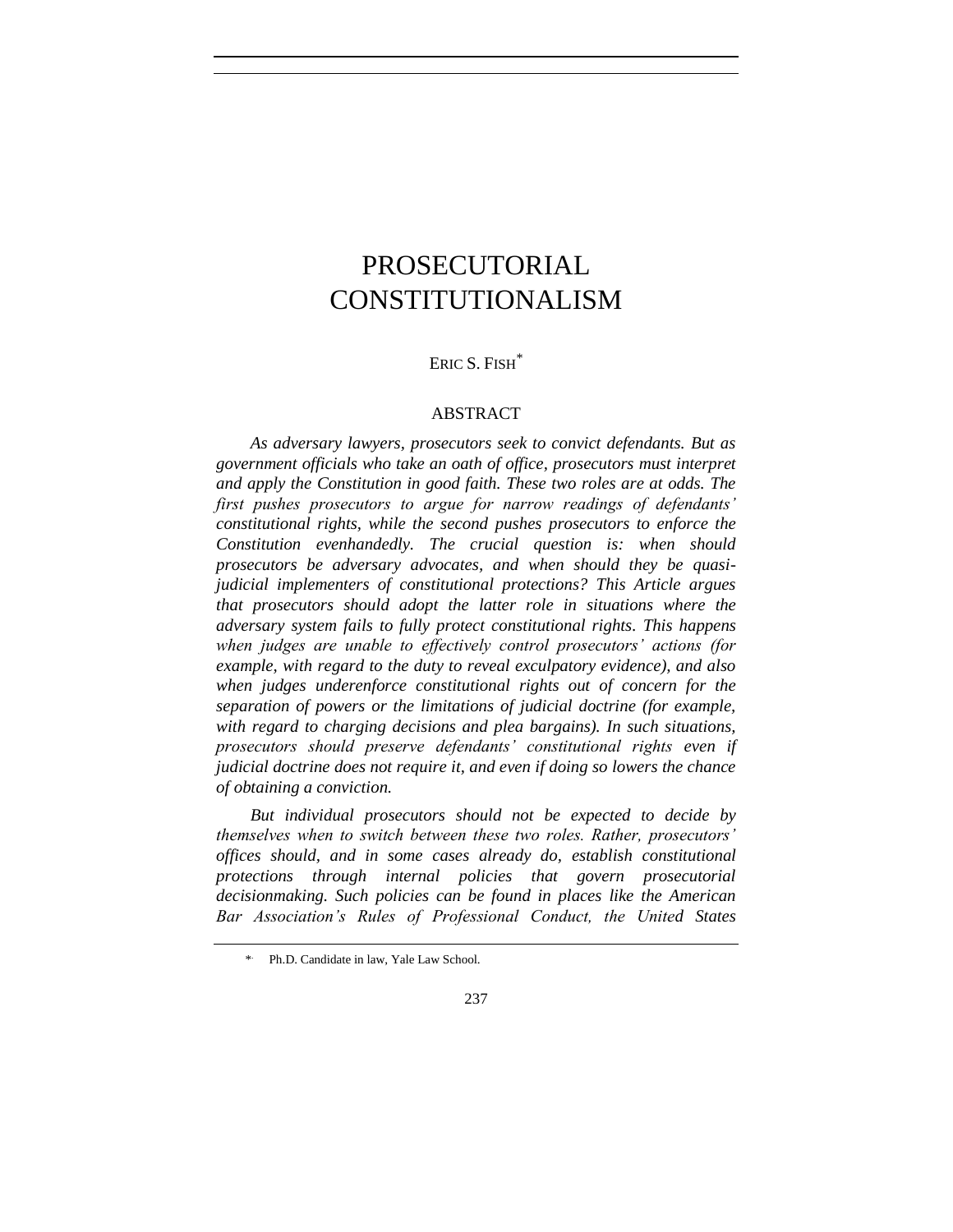*Attorneys' Manual, and the State of Washington's Recommended Prosecution Standards. Indeed, although these documents are not presently understood as tools of constitutional enforcement, they protect defendants' constitutional rights above the baseline set by judges in a wide variety of areas: charging decisions, plea bargaining, grand jury proceedings, the disclosure of exculpatory evidence, exonerations, and more. Consequently, these systems of regulation for prosecutors function as important (and understudied) sites of constitutional norm articulation.*

## TABLE OF CONTENTS

| I. PROSECUTORS' CONSTITUTIONAL DUTIES244                    |  |
|-------------------------------------------------------------|--|
| A. THE ADVERSARY SYSTEM AND THE DUTY TO "SEEK JUSTICE"  244 |  |
| B. PROSECUTORS AS CONSTITUTIONAL INTERPRETERS248            |  |
| C. WHEN PROSECUTORS SHOULD PRESERVE CONSTITUTIONAL          |  |
|                                                             |  |
|                                                             |  |
|                                                             |  |
|                                                             |  |
|                                                             |  |
| II. INSTITUTIONS OF PROSECUTORIAL                           |  |
|                                                             |  |
| A. THE INTERNAL RULES OF PROSECUTORS' OFFICES 271           |  |
| B. ABA MODEL RULE 3.8 AND STATE ETHICAL RULES275            |  |
| C. FEDERAL PROSECUTORS, STATE PROSECUTORS, AND OFFICE       |  |
|                                                             |  |
| III. PROSECUTORIAL CONSTITUTIONALISM IN PRACTICE282         |  |
|                                                             |  |
|                                                             |  |
|                                                             |  |
|                                                             |  |
|                                                             |  |
|                                                             |  |
|                                                             |  |
|                                                             |  |

## INTRODUCTION

On April 5, 1959, the Department of Justice ("DOJ") announced that it would restrain itself from prosecuting defendants who had already faced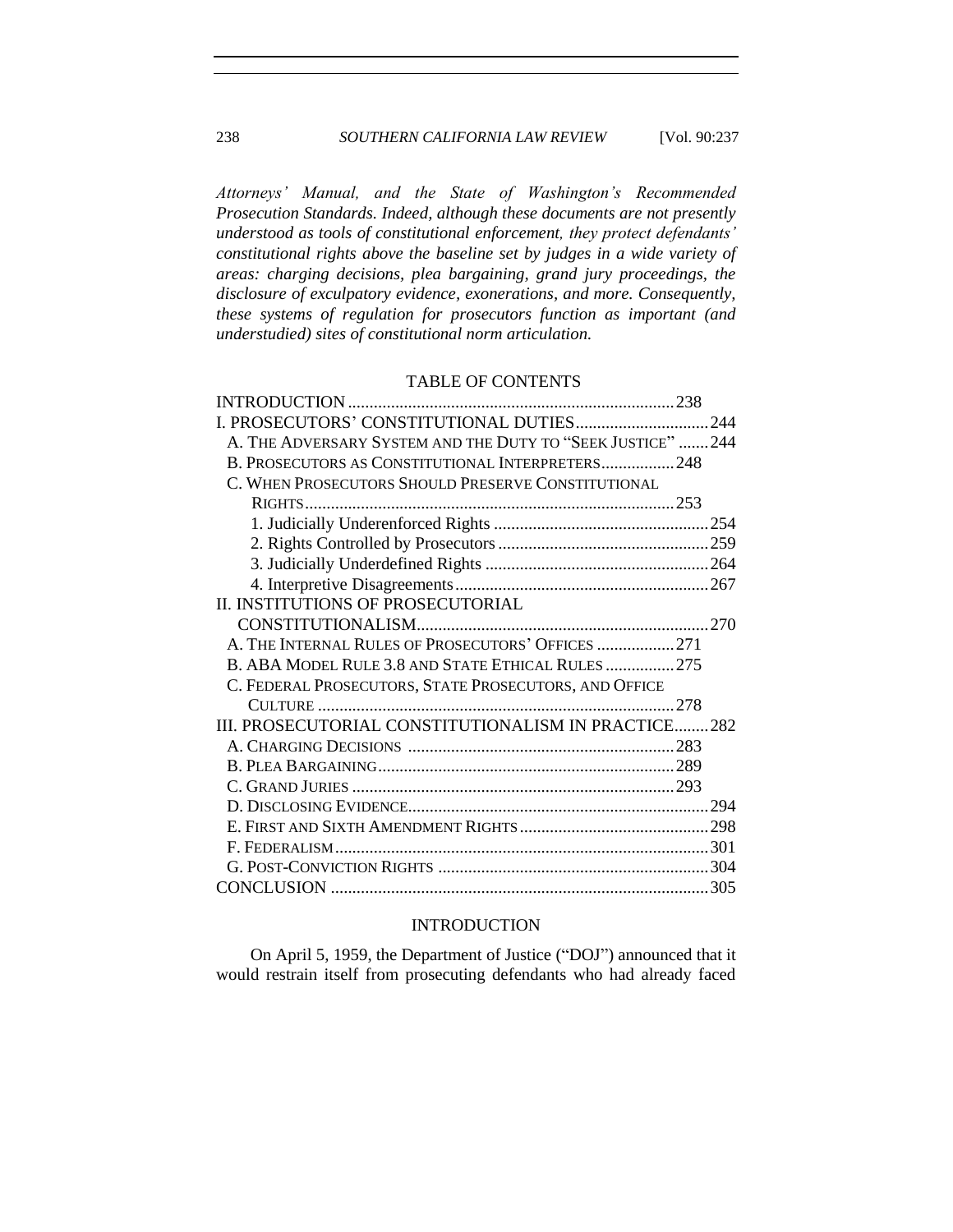<span id="page-2-2"></span><span id="page-2-0"></span>state prosecution for the same crime. It established a new policy requiring that any such duplicative prosecution must be justified by "compelling" reasons, and must be approved by an Assistant Attorney General, with review by the Attorney General.<sup>1</sup> This policy, known as the "Petite policy," was formulated in response to two Supreme Court decisions—*Bartkus v. Illinois* and *Abbate v. United States*—that permitted such duplicative prosecutions.<sup>2</sup> The Petite policy preserved the spirit of the Double Jeopardy Clause by limiting the effects of *Bartkus* and *Abbate*. 3 It did so not by creating judicially enforceable rights, but instead by using internal DOJ rules to restrict dual prosecutions. And the DOJ has taken the Petite policy quite seriously. In a number of cases, beginning with *Petite v. United States*  (for which the policy is named), it has gone so far as to ask courts to set aside convictions that were obtained in violation of the policy.<sup>4</sup> This presents a bit of a puzzle. Why would prosecutors embrace broader protections against double jeopardy than the judiciary requires?

<span id="page-2-1"></span>Prosecutors in the American system play a double role. On the one hand, they are partisan advocates embedded in an adversary system of criminal justice. They are assigned the task of arguing for conviction, and so take positions that narrow defendants' constitutional rights. On the other hand, prosecutors have special professional obligations to ensure that the system of criminal adjudication is just and procedurally fair.<sup>5</sup> These obligations go beyond those owed by private lawyers because they stem from prosecutors' unique role as state actors charged with enforcing the

<sup>1.</sup> Press Release, U.S. Dep't of Justice, Memorandum to the United States Attorneys (Apr. 5, 1959), *reprinted in* NORMAN ABRAMS, FEDERAL CRIMINAL LAW AND ITS ENFORCEMENT 763–64 (1986) [hereinafter Press Release, U.S. Dep't of Justice]. The policy remains in effect today, though in somewhat modified form, and it is now enshrined in the United States Attorneys' Manual. UNITED STATES ATTORNEYS' MANUAL § 9–2.031 (2015).

<sup>2.</sup> Abbate v. United States, 359 U.S. 187 (1959); Bartkus v. Illinois, 359 U.S. 121 (1959).

<sup>3.</sup> *See* Rinaldi v. United States, 434 U.S. 22, 28–29 (1977) ("Although not constitutionally mandated, this Executive policy serves to protect interests which, but for the 'dual sovereignty' principle inherent in our federal system, would be embraced by the Double Jeopardy Clause.").

<sup>4.</sup> *See* Thompson v. United States, 444 U.S. 248, 249–50 (1980) (citing Hammons v. United States, 439 U.S. 810 (1978)); Frakes v. United States, 435 U.S. 911 (1978); Rinaldi v. United States, 434 U.S. 22 (1977); Croucher v. United States, 429 U.S. 1034 (1977); Watts v. United States, 422 U.S. 1032 (1975); Ackerson v. United States, 419 U.S. 1099 (1975); Nayles v. United States, 419 U.S. 892 (1974); Thompson v. United States, 400 U.S. 17 (1970); Marakar v. United States, 370 U.S. 723 (1962); Petite v. United States, 361 U.S. 529 (1960).

<sup>5.</sup> *See, e.g.*, MODEL RULES OF PROF'L CONDUCT r. 3.8 cmt. 1 (AM. BAR ASS'N 2016) ("A prosecutor has the responsibility of a minister of justice and not simply that of an advocate. This responsibility carries with it specific obligations to see that the defendant is accorded procedural justice, that guilt is decided upon the basis of sufficient evidence, and that special precautions are taken to prevent and to rectify the conviction of innocent persons.").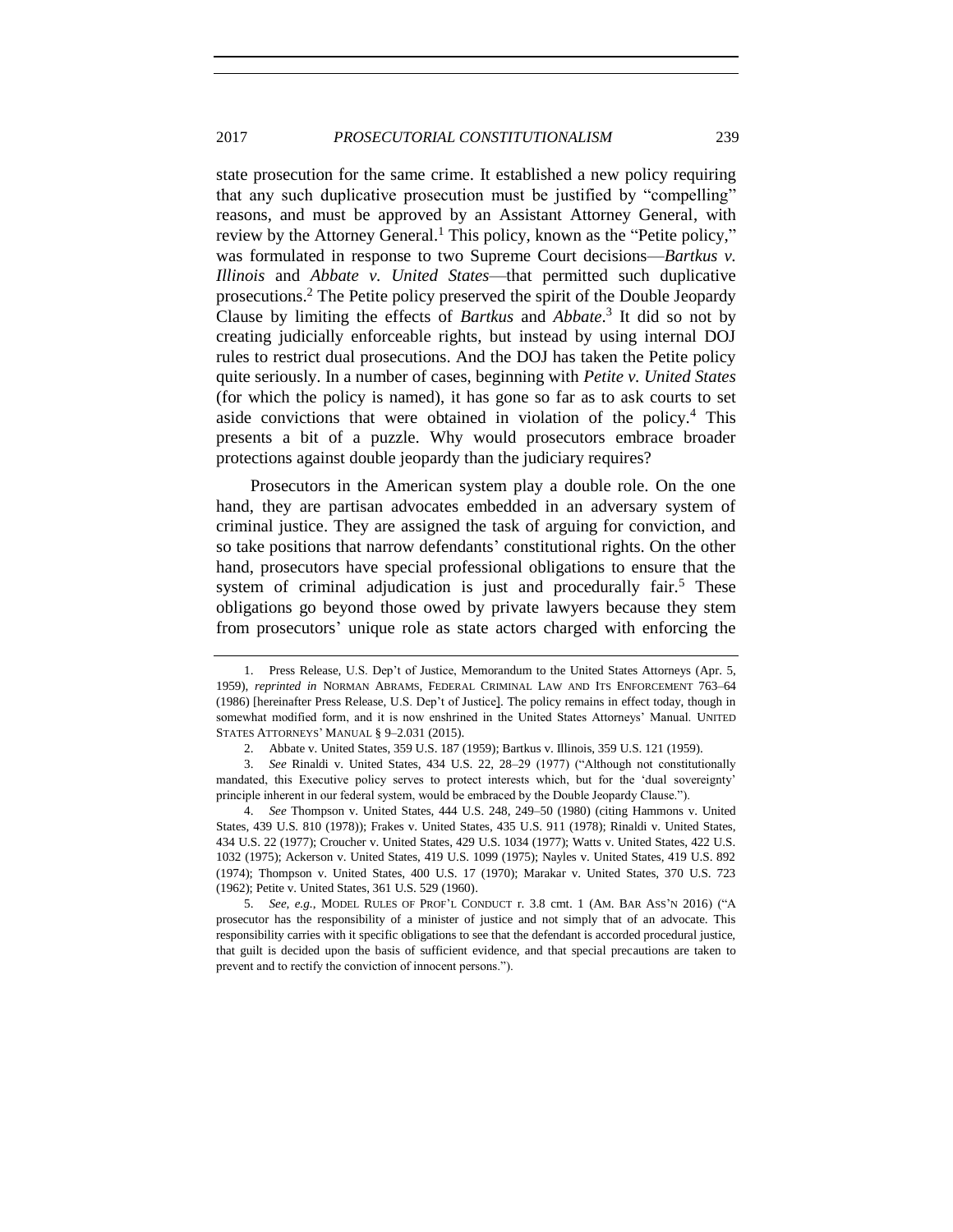law.<sup>6</sup> Further, and connected to this duty to seek justice, prosecutors have an obligation as government officers to interpret and apply the Constitution in good faith. This requires them to preserve defendants' constitutional rights, even when those rights act as shields against conviction. The conflict between these two roles—adversary advocate and neutral implementer of constitutional protections—complicates the professional ethics of prosecution. For any particular decision that a prosecutor faces whether to reveal evidence to the defense, say, or whether to use aggressive plea bargaining tactics—the norms of partisan advocacy call for the prosecutor to go right up to the line of what judges will allow. But the duty to preserve constitutional rights requires them to stop short of that line. This creates a vexing problem. Prosecutors must mediate these conflicting imperatives by deciding exactly how much to restrain themselves in the name of the Constitution. And they must do so in the face of powerful professional incentives to obtain convictions.

The Petite policy and other policies like it represent an elegant way of approaching this problem. Rather than relying on individual prosecutors to decide the limits of strategic advocacy, the head of the prosecution department draws the line by imposing an internal set of regulations. The DOJ could have taken full advantage of the power *Bartkus* and *Abbate* granted it, and given prosecutors free reign to pursue duplicative prosecutions. But the DOJ instead decided to limit such prosecutions to exceptional cases, and created a sticky default rule by requiring prosecutors to seek an Assistant Attorney General's permission before initiating them. This does not effectively undo *Bartkus* and *Abbate*, since such prosecutions can still sometimes be brought. But it does give broader scope to the constitutional right to be free from double jeopardy. The DOJ is drawing its own constitutional limits—prosecutors may take advantage of the ability to try a defendant twice for the same offense, but only to a certain extent. And it is doing so through internal regulations. The DOJ is, in short, voluntarily expanding the reach of the Double Jeopardy Clause by employing bureaucratic inertia to preserve defendants' rights. Or, to put it more precisely, the DOJ is implementing the constitutional norm contained in the Double Jeopardy Clause, and it is doing so above the minimum level established by court-defined constitutional rights doctrine.

<sup>6.</sup> *See* Berger v. United States, 295 U.S. 78, 88 (1935) ("The United States Attorney is the representative not of an ordinary party to a controversy, but of a sovereignty whose obligation to govern impartially is as compelling as its obligation to govern at all; and whose interest, therefore, in a criminal prosecution is not that it shall win a case, but that justice shall be done.").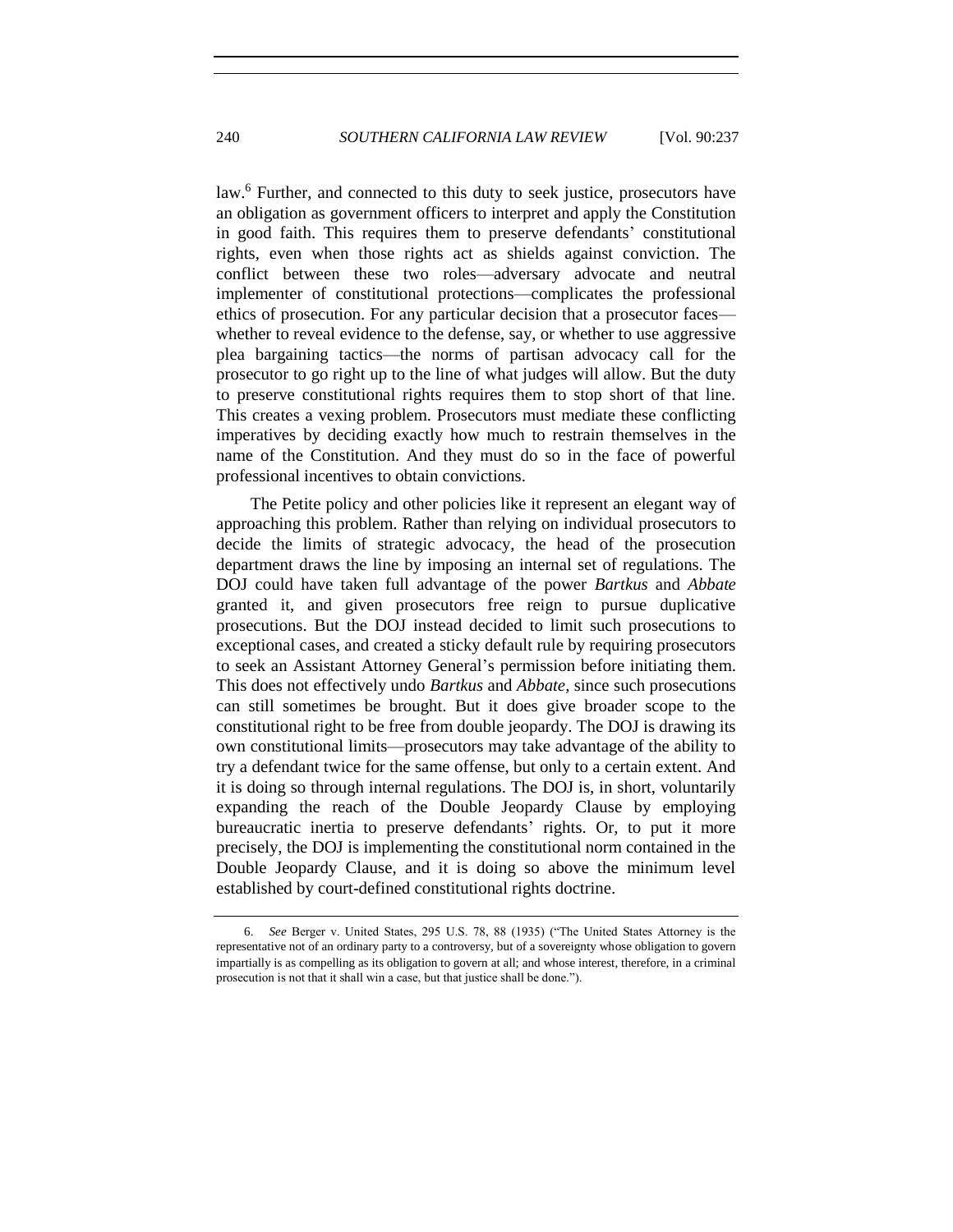This Article seeks to reimagine prosecutors' role in our constitutional system by foregrounding regulations like the Petite policy. In doing so, it initiates a conversation between three different scholarly literatures. These are: (1) the constitutional theory literature on executive branch implementation of constitutional rights; (2) the legal ethics literature analyzing prosecutors' dual role as adversary advocates and ministers of justice; and (3) the institutionalist criminal justice literature concerning how prosecutors' offices should be structured and regulated so as to protect rights and other important system values. These three literatures are engaged herein, with the goal of developing two original arguments. First is a prescriptive claim that prosecutors should frequently act as independent guardians of constitutional rights. Second is a descriptive claim that many different prosecutorial policies and regulations are presently serving that role.

This Article first argues that prosecutors should protect defendants' constitutional rights to a greater extent than required by judges. They should do so because of three overlapping reasons: their professional duty to "seek justice," their obligation to uphold the Constitution, and the de facto reality that they are the most powerful actors in the criminal justice system. This is not to say that prosecutors can or should replace judges as the main guardians of criminal defendants' rights, or that judges should be any less vigilant in protecting those rights. However there are many areas where judges are poorly placed to protect defendants' constitutional rights, for a variety of reasons. Some rights cannot be enforced by judges except through costly sanctions (such as overturning a conviction). Some rights apply only to decisions that prosecutors unilaterally control. And some rights are not amenable to clear doctrinal distinctions, but require a messy balancing of interests. To the extent that judges underdefine or underenforce constitutional rights for such reasons, prosecutorial constitutionalism should fill in the gap.

Fortunately, there is already a robust set of institutions through which prosecutors can do precisely this. Hence this Article's descriptive argument: prosecutors' offices, at least some of them, already do preserve constitutional rights above the level required by judges in a number of different ways. They do so through regulations that include internal office guidelines (such as the Petite policy), professional ethical requirements imposed by state bars (such as the American Bar Association's Model Rule 3.8), and structural rules that allocate power within prosecution agencies (such as the DOJ's death penalty protocol). Such regulations are not currently understood as tools for expanding constitutional protections. But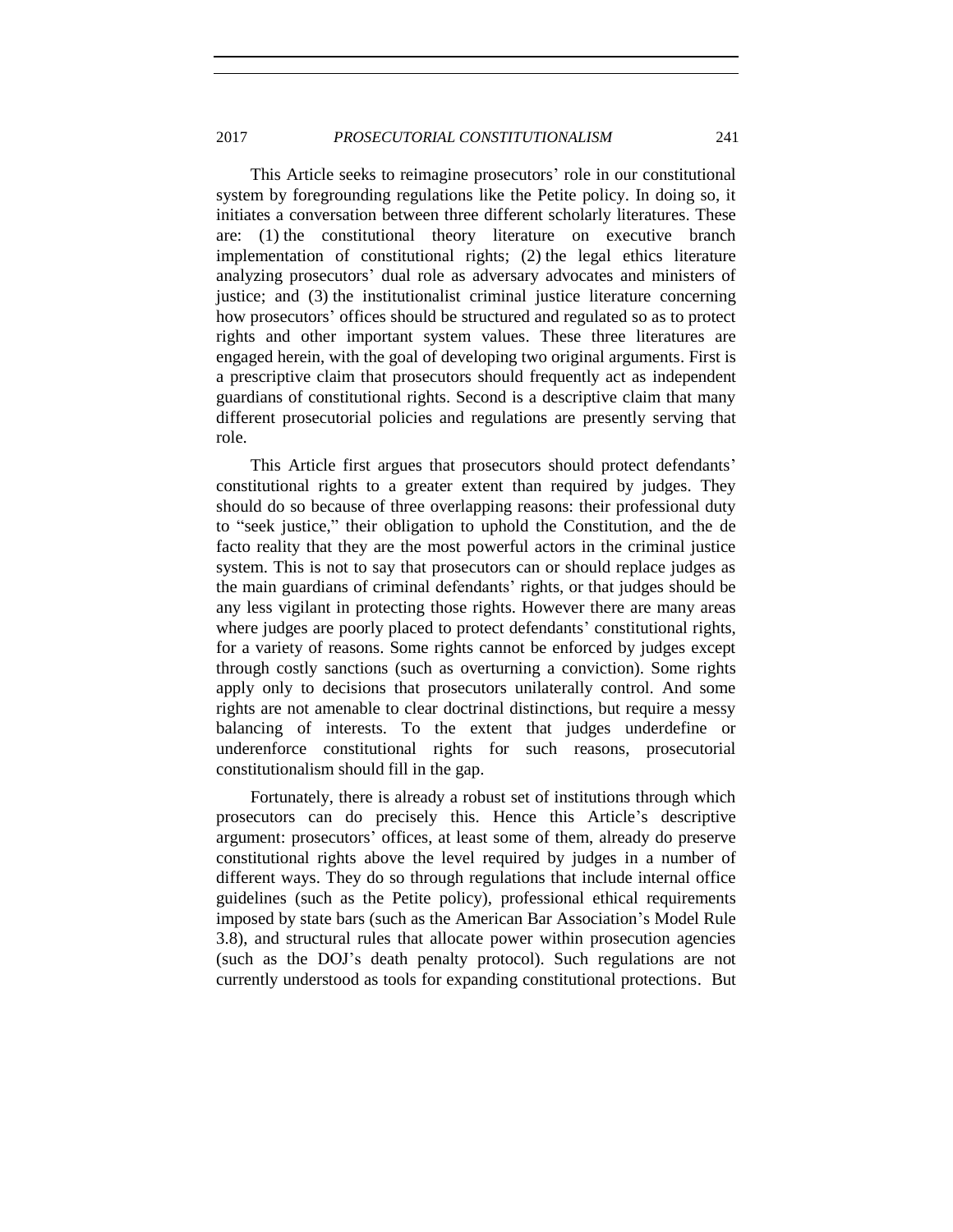in many instances, that is how they function. This Article provides the first synthetic scholarly treatment of these self-binding prosecutorial rules, examining the role that they play in constitutional enforcement.<sup>7</sup>

<span id="page-5-1"></span>Part I lays the theoretical groundwork for prosecutorial constitutionalism. First, it explores the conflict between partisan advocacy and "seeking justice" that defines prosecutors' professional ethics. Then, it connects the professional duty to seek justice with the related duty to interpret and implement the Constitution, which prosecutors are obligated to do through their oaths of office, but which also conflicts with their adversary role. These dueling imperatives create a puzzle: when should prosecutors be partisan advocates, and when should they be quasi-judicial guardians of constitutional rights? Part I argues that prosecutors should adopt the latter role when the adversary process fails to fully protect defendants' rights. This happens in three kinds of situations: (1) where courts are unable to fully enforce constitutional rights because judicial remedies are retroactive and inadequate to constrain prosecutors; (2) where courts underdefine constitutional rights out of deference to prosecutorial discretion; and (3) where courts underdefine constitutional rights because of their desire for easily administrable bright-line rules. The first of these situations involves prosecutors enforcing constitutional rights that are formally recognized by judicial doctrine. The second and third involve prosecutors implementing what Lawrence Sager has called "underenforced constitutional norms"—constitutional protections that should have legal force, but that have not been incorporated into judicial doctrine for institutional reasons.<sup>8</sup> Prosecutors ought to act as constitutional guardians in all three of these situations, and not as partisan advocates, because they must supplement inadequate judicial enforcement. Thus, Part I argues, prosecutors have a professional ethical obligation to protect both judgedefined constitutional rights and underenforced constitutional norms. But prosecutors might also, conceivably, choose to enforce constitutional rights above the minimum level set by judges even where the adversary system does not fail, and prosecutors simply believe that the Constitution grants defendants greater protection than judges recognize.

<span id="page-5-0"></span><sup>7.</sup> *See* David E. Pozen, *The Leaky Leviathan: Why the Government Condemns and Condones Unlawful Disclosures of Information*, 527 HARV. L. REV. 512, 539 n.142 (2013) ("[A] number of other DOJ policies have constrained prosecutors beyond what the Constitution has been read to require . . . . This suite of self–binding rules awaits a synthetic scholarly treatment.").

<sup>8.</sup> *See* Lawrence Gene Sager, *Fair Measure: The Legal Status of Underenforced Constitutional Norms*, 91 HARV. L. REV. 1212, 1213 (1978).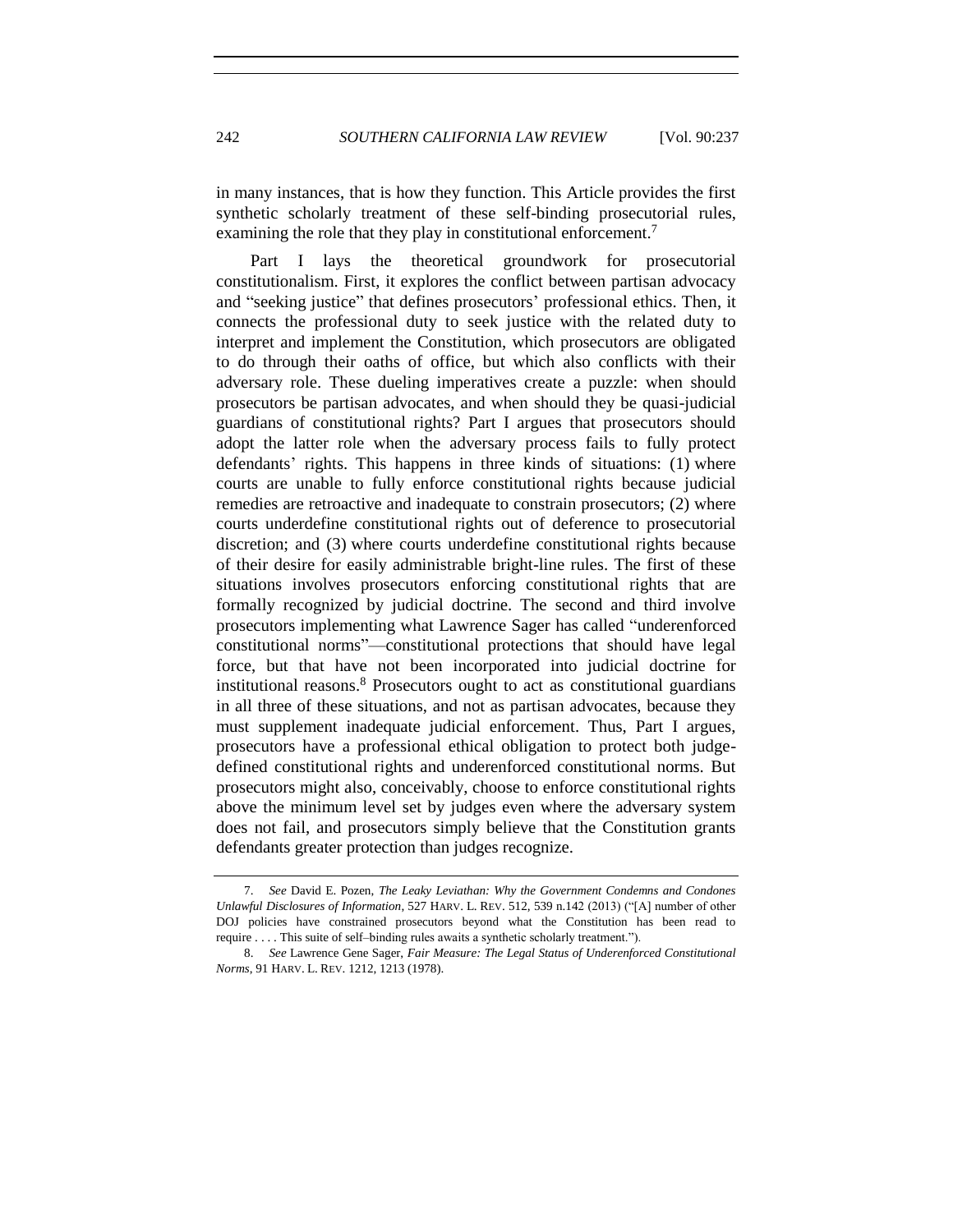Part II considers the regulations that prosecutors' offices use to preserve constitutional rights and the institutional frameworks in which those regulations operate. The three main frameworks that it explores are the United States Attorneys' Manual, which provides decisionmaking guidance for federal prosecutors; state prosecution guidelines, such as those adopted in Washington and New Jersey; and the Model Rules of Professional Ethics, which are promulgated by the American Bar Association ("ABA") and adopted by state bar associations. These documents are frequently used to protect defendants' constitutional rights beyond the level required by judges. They do so in a variety of ways, including through conduct rules that forbid prosecutors from taking certain actions, and through structural rules that establish decisionmaking procedures and allocate power within a prosecutor's office. Consequently, these documents function as important (and understudied) sites of constitutional norm articulation.<sup>9</sup> Part II also argues that the effectiveness of prosecutorial constitutionalism depends in part on the size and culture of a particular prosecution agency. Larger, more bureaucratic, and more professionalized outfits (like the federal DOJ) have more capacity to incorporate constitutional protections into their decisionmaking. And if prosecutorial constitutionalism is going to succeed, it is crucial that prosecutors' offices promote a culture of neutrality and justice-seeking, not a culture of pure adversary competition.

<span id="page-6-0"></span>Part III examines a multitude of specific prosecution policies that expand constitutional protections at both the state and the federal level. It looks at policies governing charging decisions, plea bargaining, grand jury proceedings, the revelation of exculpatory evidence, First and Sixth Amendment rights, federalism, and post-conviction rights. These policies often take the form of conduct rules dictating that prosecutors must take or not take certain actions. But prosecutors' offices also protect constitutional rights through a variety of structural rules, such as rules that centralize decisionmaking authority, change prosecutors' incentives, require training in relevant constitutional rights, demand that certain decisions be preapproved by bosses, and provide for monitoring of line prosecutors.

Throughout this Article, three distinctive features of prosecutorial constitutionalism will become recurrent themes. These are worth foregrounding. First, prosecutors are more nimble than judges in their capacity to incorporate constitutional rights into their decisions. While

<sup>9.</sup> *See* Ronald Wright & Marc Miller, *The Screening/Bargaining Tradeoff*, 55 STAN. L. REV. 29, 55 (2002) ("Legal scholars rarely discuss the internal administration of justice agencies.").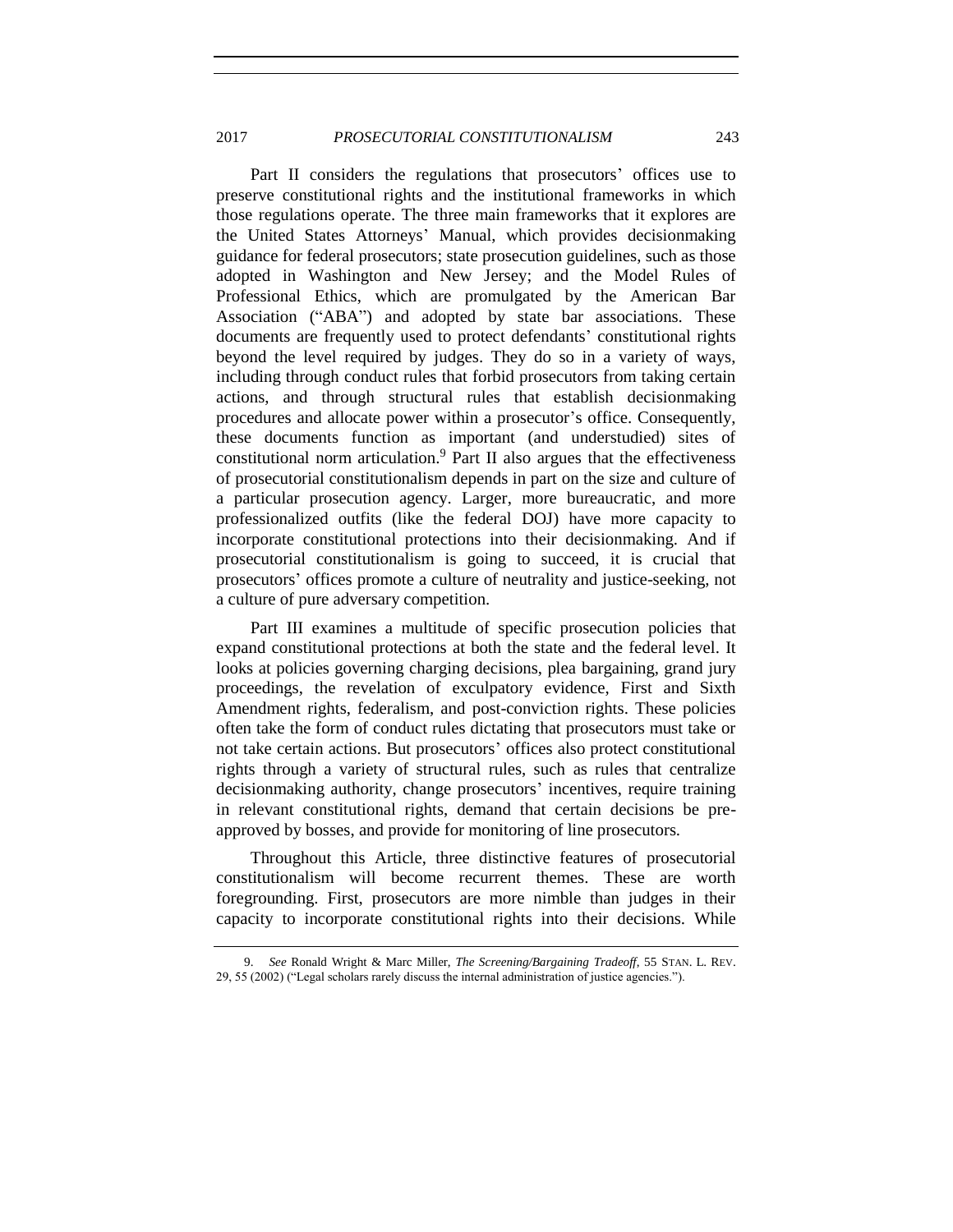judges commonly prefer to operate through prospective rules that draw clear lines between lawful and unlawful conduct, prosecutors can balance constitutional principles against other system goals in a more nuanced and experimental fashion driven by case-specific factors. Second, prosecutorial constitutionalism is often political, even if it need not be self-consciously political. Federal and state prosecutors are either elected themselves or appointed by elected officials, and consequently, the ways that they implement constitutional norms often have a clear political valence connected to factors like party ideology and the need to respond to scandals. Third, prosecutorial constitutionalism is frequently the product of dialogues or power struggles between the different branches of government. A number of internal prosecutorial rules that protect defendants' rights have been enacted because of judicial prompting or the threat of legislative action.

## I. PROSECUTORS' CONSTITUTIONAL DUTIES

Prosecutors are adversary lawyers in our system, but they are not merely adversary lawyers. They also serve a quasi-judicial role. They must seek "justice" rather than merely convictions, and they must uphold the Constitution even where doing so conflicts with the goal of obtaining convictions. This first Part considers the duality of the prosecutorial role in the American system, and the implications of this duality for prosecutors' obligation to preserve defendants' constitutional rights. It argues that prosecutors should adopt a non-adversary role in situations where they are effectively in control of the criminal justice process, as well as in situations where judges underenforce or underdefine defendants' constitutional rights, so that these rights are not compromised by adversary zeal.

# A. THE ADVERSARY SYSTEM AND THE DUTY TO "SEEK JUSTICE"

The professional ethics of the American prosecutor reflect two starkly different ideals. One ideal views the prosecutor as a partisan lawyer who must try to convict criminal defendants. The other ideal views the prosecutor as an unbiased minister of justice who must ensure fairness to criminal defendants. Our hybrid approach to prosecutorial ethics can be better understood by first separately examining these two ideals.

The ideal of the prosecutor as adversary lawyer finds its purest form in the Anglo-American tradition of private prosecution. In the old English system, criminal prosecution was a private law matter—victims brought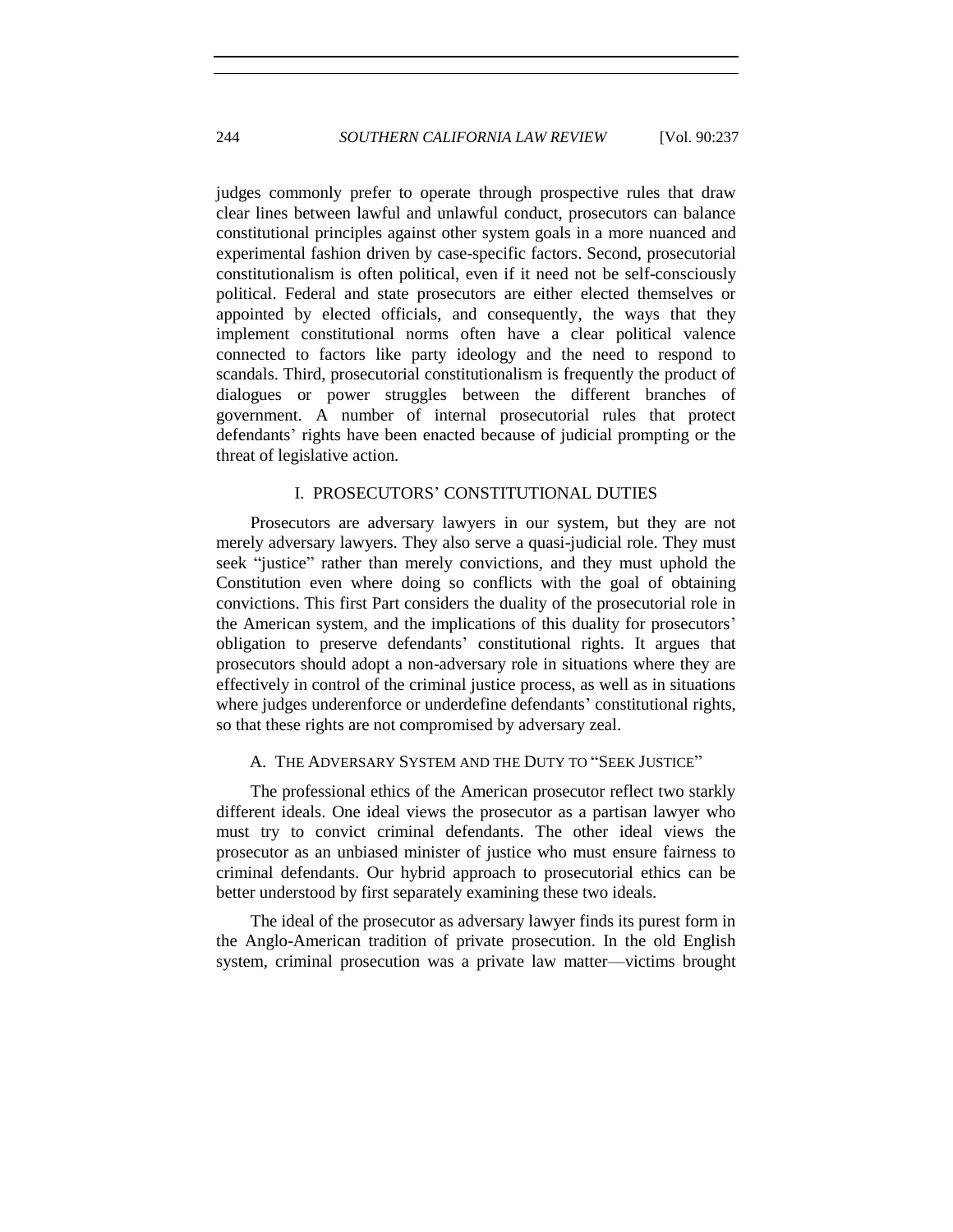<span id="page-8-0"></span>criminal cases against those who had harmed them.<sup>10</sup> Similarly, in the United States before 1800, the main approach to criminal prosecution was for victims to pursue charges against the accused.<sup>11</sup> While public prosecution has become the dominant model today, our criminal justice system is still largely premised on this ideal of adversary litigation.<sup>12</sup> The prosecutor and the defense attorney present opposing arguments to a neutral adjudicator who decides the truth of the matter while policing the adversary process. The animating vision of this system is that of a fair fight between two sides, with each lawyer committed to the success of their respective side regardless of that lawyer's personal views. This vision is reflected in the modern rules of professional ethics for lawyers—they must stay loyal to their clients and zealously advocate their clients' interests.<sup>13</sup> The ethics codes do not exempt prosecutors from this emphasis on adversarialism. While a modern public prosecutor does not have a "client" in the conventional sense, but is instead said to represent the state, they are still expected to act (at least in part) as a partisan advocate for conviction.<sup>14</sup> The conventional justification for this adversary model is an "invisible hand" argument:<sup>15</sup> By pitting two sets of attorneys against one another, and having one advocate conviction while the other advocates acquittal, we can achieve more accurate, more just, or otherwise better results than if each lawyer behaved impartially.<sup>16</sup> Prosecutors are therefore, on this view,

12. Indeed, historically the distinction between public and private prosecutors has been somewhat slippery. In the nineteenth century, after public prosecution became widespread, prosecutors were still paid for each case that they brought or for each conviction that they obtained. This fee structure effectively caused public prosecutors to act as private lawyers for accusers, or as partisan advocates for conviction. *See* NICHOLAS R. PARRILLO, AGAINST THE PROFIT MOTIVE: THE SALARY REVOLUTION IN AMERICAN GOVERNMENT, 1780–1840, at 255–62 (2013).

13. *See* MODEL RULES OF PROF'L CONDUCT pmbl., r. 1.1–1.10 (AM. BAR ASS'N 2016) ("As advocate, a lawyer zealously asserts the client's position under the rules of the adversary system."); DANIEL MARKOVITS, A MODERN LEGAL ETHICS 27–34 (2008).

14. CRIMINAL JUSTICE STANDARDS FOR THE PROSECUTION FUNCTION § 3-1.2(b) (3d ed. AM. BAR ASS'N 1993); MODEL RULES OF PROF'L CONDUCT r. 3.8 cmt. 1 (AM. BAR ASS'N 2016); Fred C. Zacharias, *Structuring the Ethics of Prosecutorial Trial Practice: Can Prosecutors Do Justice?*, 44 VAND. L. REV. 45, 52 (1991) ("The codes are concerned specifically with structuring adversarial practice. They do not exempt prosecutors from the requirements of zealous advocacy.").

15. *See* Adrian Vermeule, *The Invisible Hand in Legal and Political Theory*, 96 VA. L. REV. 1417, 1443–44 (2010).

16. A number of legal ethics scholars articulate (and critique) this argument for the adversary

<span id="page-8-3"></span><span id="page-8-2"></span><span id="page-8-1"></span><sup>10.</sup> *See* ALLEN STEINBERG, THE TRANSFORMATION OF CRIMINAL JUSTICE: PHILADELPHIA, 1800–1880, at 5 (1989); John H. Langbein, *The Origins of Public Prosecution at Common Law*, 17 AM. J. LEGAL HIST. 313, 317–18 (1973).

<sup>11.</sup> *See* Roger A. Fairfax, Jr., *Delegation of the Criminal Prosecution Function to Private Actors*, 43 U.C. DAVIS L. REV. 411, 421–24 (2009); Allen Steinberg, *From Private Prosecution to Plea Bargaining: Criminal Prosecution, the District Attorney, and American Legal History*, 30 CRIME & DELINQUENCY 568, 571 (1984).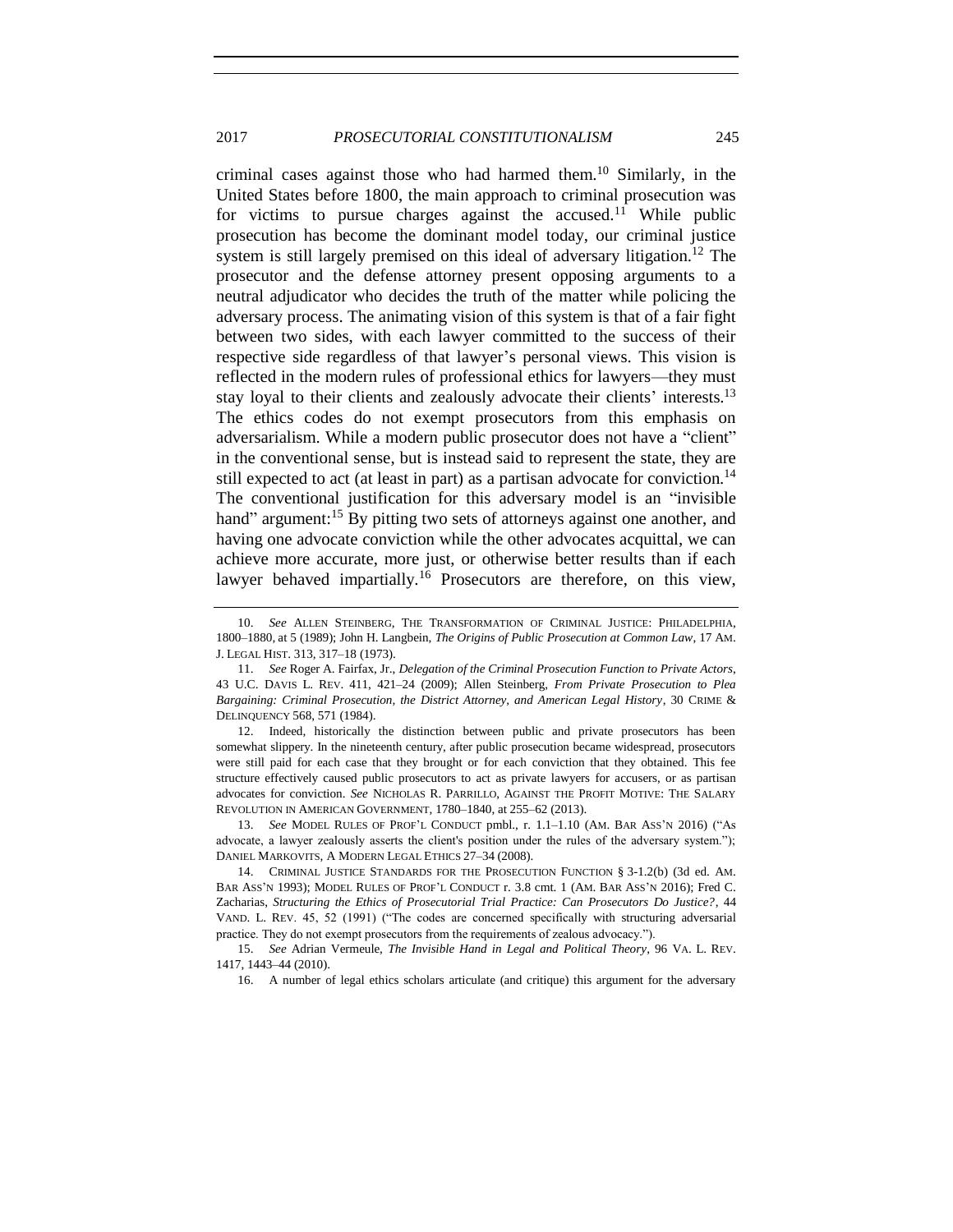<span id="page-9-0"></span>

<span id="page-9-1"></span>justified in acting strategically to seek convictions because by doing so they make the system run properly.<sup>17</sup>

The ideal of prosecutors as ministers of justice finds its purest form in the continental European inquisitorial system. In Germany, for example, the prosecutor functions as a "second judge" who is duty-bound to present facts and legal arguments in an unbiased fashion.<sup>18</sup> German prosecutors thus do not adopt adversary litigation positions concerning issues like the defendant's procedural rights, the scope of a criminal statute, whether certain evidence should be admitted, and so forth. Instead, they investigate and present all of the evidence both for and against the defendant's guilt so as to ensure the criminal proceeding comes to a legally correct result, and even sometimes file appeals on behalf of defendants.<sup>19</sup> The American system also adopts the view of prosecutors as neutral ministers of justice, though to a much more limited degree than Germany. The Supreme Court stated in *Berger v. United States* that a prosecutor's "interest . . . in a criminal prosecution is not that it shall win a case, but that justice shall be done." <sup>20</sup> And the ABA's rules of professional ethics establish that "[a] prosecutor has the responsibility of a minister of justice and not simply that

system while describing it as the dominant view. *See, e.g.*, ARTHUR ISAK APPLBAUM, ETHICS FOR ADVERSARIES 175–203 (1999); GEOFFREY C. HAZARD, JR. & W. WILLIAM HODES, THE LAW OF LAWYERING: A HANDBOOK ON THE MODEL RULES OF PROFESSIONAL CONDUCT § 1.2:301, at 36 (2d ed. Supp. 1996); DAVID LUBAN, LAWYERS AND JUSTICE 67–92 (1988); MARKOVITS, *supra* note [13,](#page-8-0) at 103–08; WILLIAM H. SIMON, THE PRACTICE OF JUSTICE: A THEORY OF LAWYERS' ETHICS 7 (1998). *See also* MODEL RULES OF PROF'L CONDUCT prmbl. para. 8 (AM. BAR ASS'N 2016) ("[W]hen an opposing party is well represented, a lawyer can be a zealous advocate on behalf of a client and at the same time assume that justice is being done.").

<sup>17.</sup> There are other scholarly arguments for an adversary legal system, such as the idea that a partisan lawyer acts as a "friend" to their client, see Charles Fried, *The Lawyer as Friend: The Moral Foundations of the Lawyer-Client Relation*, 85 YALE L.J. 1060, 1065 (1976); that lawyer partisanship preserves the authority of law over personal values, see W. BRADLEY WENDEL, LAWYERS AND FIDELITY TO LAW 49–50 (2010); Normal Spaulding, *The Rule of Law in Action: A Defense of Adversary System Values*, 93 CORNELL L. REV. 1377, 1410 (2008); and that only partisan lawyers are able to give full voice to their clients' desires, see MARKOVITS, *supra* note [13,](#page-8-0) at 27-34. These arguments apply with less force to the unique case of a public prosecutor, who lacks a "client" in the normal sense. *See, e.g.*, Daniel Markovits, *Adversary Advocacy and the Authority of Adjudication*, 75 FORDHAM L. REV. 1367, 1371 (2006).

<sup>18.</sup> *See* Shawn Marie Boyne, *Uncertainty and the Search for Truth at Trial: Defining Prosecutorial "Objectivity" in German Sexual Assault Cases*, 67 WASH. & LEE L. REV. 1287, 1288–91 (2010); John H. Langbein, *Land Without Plea Bargaining: How the Germans Do It*, 78 MICH. L. REV. 204, 206–12 (1979); Erik Luna & Marianne Wade, *Prosecutors as Judges*, 67 WASH. & LEE L. REV. 1413, 1468–75 (2010).

<sup>19.</sup> *See* STRAFPROZESSORDNUNG [STPO] [CODE OF CRIMINAL PROCEDURE], Apr. 7, 1987, BUNDESGESETZBLATT, Tiel I [BGBl. 1], § 296 (Ger.) ("The public prosecution office may also make use of [appellate remedies] for the benefit of the accused."); Boyne, *supra* note [18,](#page-9-0) at 1289–90.

<sup>20.</sup> Berger v. United States, 295 U.S. 78, 88 (1935).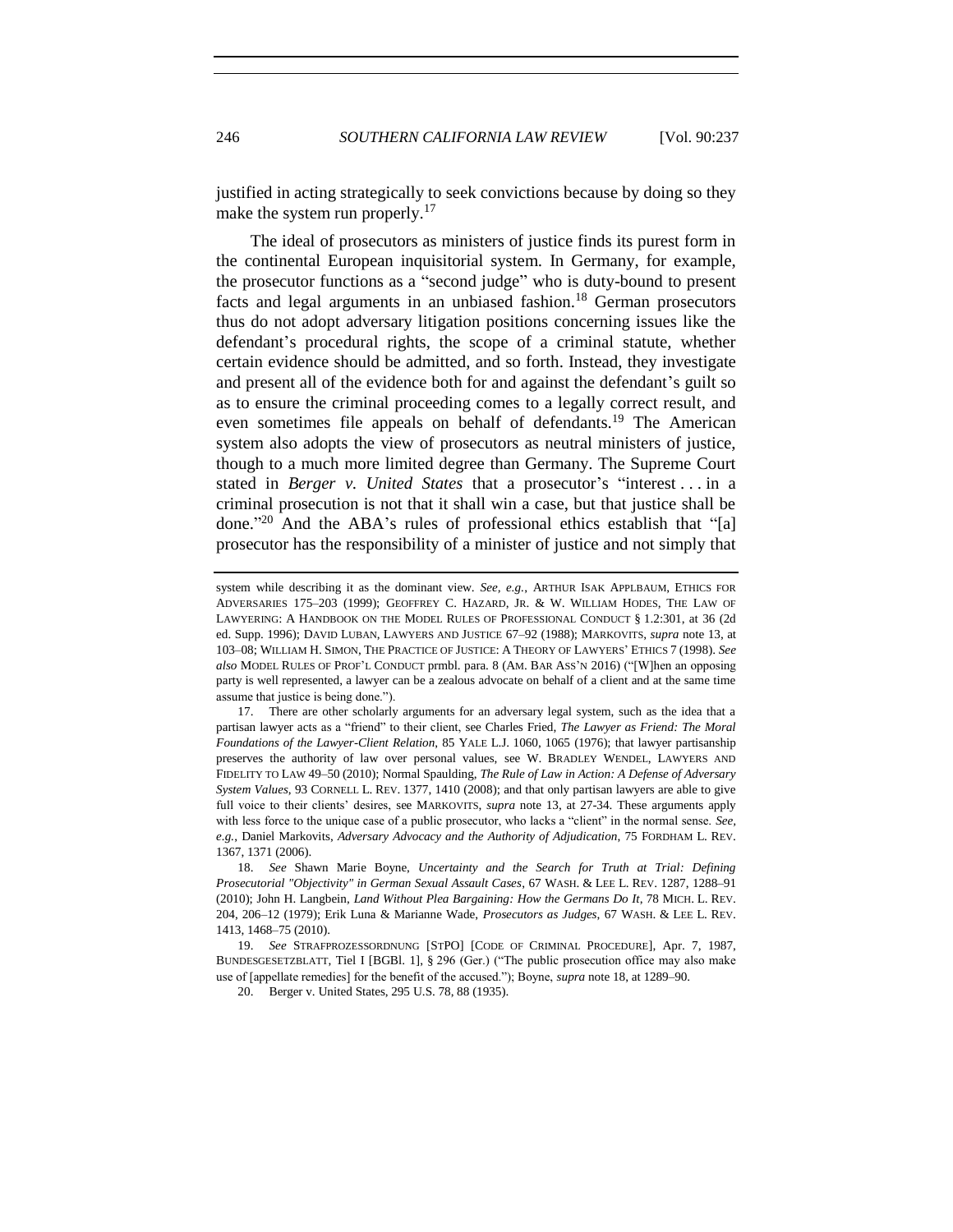## 2017 *PROSECUTORIAL CONSTITUTIONALISM* 247

of an advocate. This responsibility carries with it specific obligations to see that the defendant is accorded procedural justice."<sup>21</sup> The animating moral logic of this "minister of justice" model is very different from that of the adversarial model. Rather than treating the criminal process as a contest between prosecutors and defense attorneys, it views the prosecutor as more akin to a judge. Much like a judge, the prosecutor has a tremendous amount of power over the defendant. Thus, much like a judge, the prosecutor should exercise their power fairly and seek to achieve just results.<sup>22</sup>

The American role ethics of prosecution embrace both of these ideals at once. Prosecutors must behave as a hybrid of the adversarial prosecutor and the neutral minister of justice. The ABA endorses this mixed role, stating that "[t]he prosecutor is an administrator of justice, a zealous advocate, and an officer of the court."<sup>23</sup> But this is like having a basketball game where the same person is both a coach and a referee. The two roles are at odds.<sup>24</sup> They prescribe different approaches to the major decisions that a prosecutor must make when pursuing a case. Should a prosecutor try to get certain exonerating evidence excluded from a trial? Should they point out where a defendant has unwisely waived an objection? Should they advance an aggressive interpretation of a criminal statute? Should they require as part of a plea bargain that the defendant forgo the right to appeal? The answers to these questions depend on which role the prosecutor is playing.

The key issue, then, is when the prosecutor should play one role and when the other. The ABA's ethics rules provide some guidance in this regard. For example, the ABA instructs that prosecutors should not use

<span id="page-10-0"></span>

<sup>21.</sup> MODEL RULES OF PROF'L CONDUCT r. 3.8 cmt. 1 (AM. BAR ASS'N 2016).

<sup>22.</sup> *See, e.g.*, Robert H. Jackson, *The Federal Prosecutor*, 31 AM. INST. CRIM. L. & CRIMINOLOGY 3, 3 (1940) ("The prosecutor has more control over life, liberty, and reputation than any other person in America."). *See also* GEORGE SHARSWOOD, AN ESSAY ON PROFESSIONAL ETHICS 94 (F.B. Rothman ed., 5th ed. 1993) (1854); Bruce A. Green, *Why Should Prosecutors "Seek Justice"?*, 26 FORDHAM URB. L.J. 607, 625–33 (1999); Zacharias, *supra* not[e 14,](#page-8-1) at 56–60.

<sup>23.</sup> CRIMINAL JUSTICE STANDARDS FOR THE PROSECUTION FUNCTION § 3-1.2(b) (3d ed. AM. BAR ASS'N 1993).

<sup>24.</sup> Some academic and judicial commentary try to resolve this tension by arguing that the prosecutor is a lawyer for the state, and the state in turn is committed to justice. *See, e.g.*, *Berger*, 295 U.S. at 88; Green, *supra* note [22,](#page-10-0) at 633–37. This argument requires one to develop a theory of the state's normative commitments. Does the state want its prosecutors to be adversary advocates who maximally enforce the criminal statutes, or ministers of justice who also pursue values like due process and mercy? Each role serves a different conception of justice, and one would need to say more about the abstract goals of the state-as-client before concluding which role it wants its prosecutors to play. One might construct a client-based argument for the "minister of justice" role by relying on the fact that many criminal procedure rights are embedded in the federal Constitution, which is our country's governing charter and its most official statement of canonical values, on which prosecutors take an oath.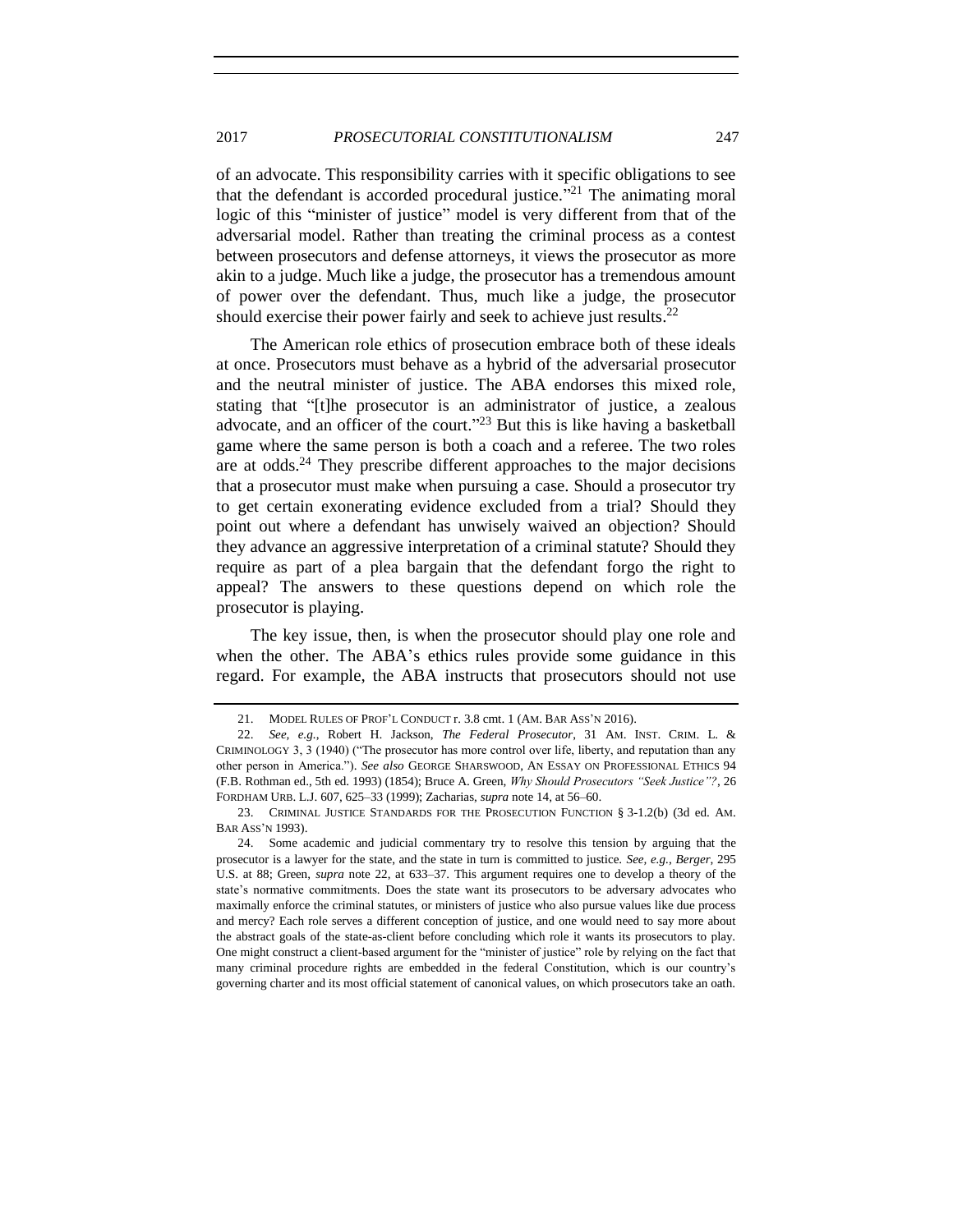cross-examination to undermine the credibility of witnesses they believe to be truthful, and should promptly disclose any evidence suggesting that a convicted defendant did not commit the offense of conviction.<sup>25</sup> Rules like these stipulate when a prosecutor should shift from one role to another. But this role fluidity is complicated by the fact that prosecutors' professional incentives push them to advocate for conviction and punishment. Locally elected district attorneys have political incentives to secure convictions.<sup>26</sup> And line prosecutors face various kinds of bureaucratic and professional pressure to convict defendants.<sup>27</sup> These factors disincentivize prosecutors from making concessions that lower the chance of getting a conviction, and so they may undermine prosecutors' role as ministers of justice.

#### <span id="page-11-1"></span><span id="page-11-0"></span>B. PROSECUTORS AS CONSTITUTIONAL INTERPRETERS

As government officials who take an oath to uphold the Constitution, $^{28}$  and who undertake to represent a state whose deepest value commitments are embodied in the Constitution, prosecutors are obligated

27. *See* DAVID A. HARRIS, FAILED EVIDENCE: WHY LAW ENFORCEMENT RESISTS SCIENCE 103– 04 (2012); Stephanos Bibas, *Plea Bargaining Outside the Shadow of Trial*, 117 HARV. L. REV. 2463, 2470–71 (2004); Alex Kozinski, *Criminal Law 2.0*, 44 GEO. L.J. ANN. REV. CRIM. PROC. iii, xxvi (2015); Medwed, *supra* not[e 26,](#page-11-0) at 134–37. And beyond career incentives, the simple desire to "win" a case can also push prosecutors to behave more like adversary advocates. *See* BAKER, *supra* note [26,](#page-11-0) at 78, 167; Stanley Z. Fisher, *In Search of the Virtuous Prosecutor: A Conceptual Framework*, 15 AM. J. CRIM. L. 197, 206–07 (1988).

<sup>25.</sup> *See* CRIMINAL JUSTICE STANDARDS FOR THE PROSECUTION FUNCTION § 3-3.9(b) (3d ed. AM. BAR ASS'N 1993); MODEL RULES OF PROF'L CONDUCT r. 3.8(g) (AM. BAR ASS'N 2016). Scholars of legal ethics have proposed various other concrete approaches to prosecutorial role switching. *See, e.g.*, Roberta K. Flowers, *A Code of Their Own: Updating the Ethics Codes to Include the Non-Adversarial Roles of Federal Prosecutors*, 37 B.C. L. REV. 923, 962–74 (1996); Bennett L. Gershman, *The Prosecutor's Duty to Truth*, 14 GEO. J. LEGAL ETHICS 309, 333–36 (2001); Zacharias, *supra* note [14,](#page-8-1) at 49.

<sup>26.</sup> *See* MARK BAKER, D.A.: PROSECUTORS IN THEIR OWN WORDS 79 (1999); Daniel S. Medwed, *The Zeal Deal: Prosecutorial Resistance to Post-Conviction Claims of Innocence*, 84 B.U. L. REV. 125, 153–56 (2004); William J. Stuntz, *The Pathological Politics of Criminal Law*, 100 MICH. L. REV. 505, 533–39 (2001); Ronald V. Wright, *How Prosecutor Elections Fail Us*, 6 OHIO ST. J. OF CRIM. L. 581, 601 (2009) (showing the relative frequency of various performance-related claims in prosecutor elections); Wright & Miller, *supra* note [9,](#page-6-0) at 35 n.13 (quoting news reports in which prosecutors cite their conviction rates in seeking reelection).

<sup>28.</sup> This Article's focus is mostly limited to the federal Constitution, and it is important to note that state prosecutors may also have obligations to implement the rights contained in their various state constitutions. However, different states' constitutional systems may call for different prosecutorial approaches to enforcing such constitutional rights. *Cf.* Neal E. Devins & Saikrishna Bangalore Prakash, *Fifty States, Fifty Attorneys General, and Fifty Approaches to the Duty to Defend*, 124 YALE L.J. 2100, 2119–22 (2015) (arguing that whether a state attorney general has a duty to defend a constitutionally challenged law or a duty to challenge a constitutionally suspect law varies based on the laws of each individual state).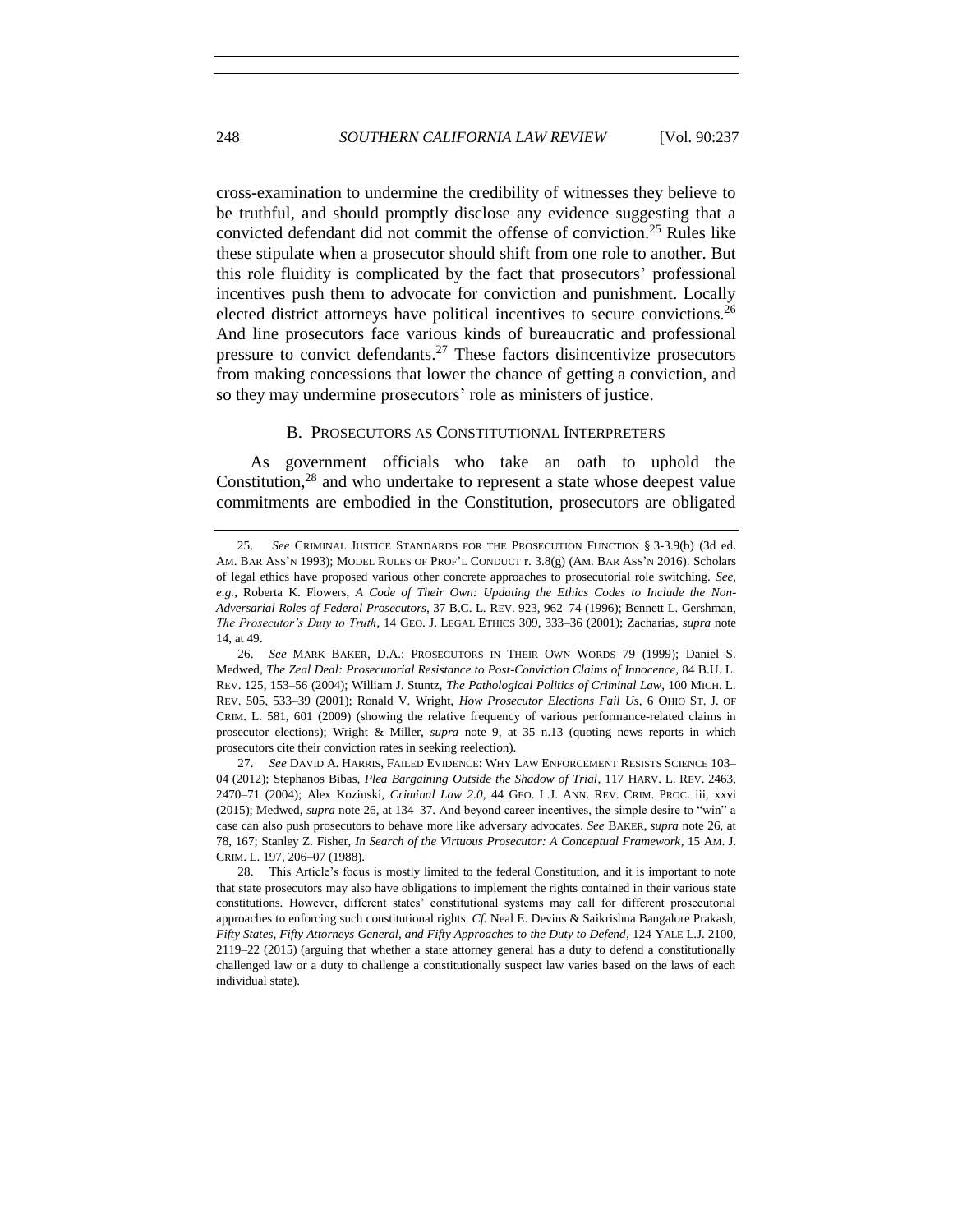## 2017 *PROSECUTORIAL CONSTITUTIONALISM* 249

<span id="page-12-0"></span>to interpret the Constitution in good faith and abide by its requirements.<sup>29</sup> There is a large body of scholarly work on how non-judicial government actors should approach this task of constitutional interpretation, and on what relationship their interpretations should have to judge-made constitutional law.<sup>30</sup> This literature focuses in particular on executive branch constitutionalism, looking at institutions like the Presidency, the Office of Legal Council, and administrative agencies, and considering how they should make constitutional decisions in domains where courts have little say.<sup>31</sup> However this literature so far ignores the role of prosecutors in constitutional interpretation.

As discussed above, the American prosecutor plays two distinct and conflicting roles in the criminal justice process.<sup>32</sup> One role is to advocate conviction as a partisan lawyer, while the other is to pursue "justice" as a quasi-judicial figure. This same duality of role extends to prosecutors' obligation to uphold the Constitution. The duty to seek "justice" in the context of prosecution overlaps substantially with the duty to apply the Constitution in good faith. Many of the major decisions that a prosecutor must make have some constitutional dimension, whether it be through the

<sup>29.</sup> *See* U.S. CONST. art. VI, cl. 3; 4 U.S.C. § 101 (2016) (oath for state officers); 5 U.S.C. § 3331 (oath for federal officers). *See also* John O. McGinnis & Charles W. Mulaney, *Judging Facts Like Law*, 25 CONST. COMMENT. 69, 110 (2008) ("Formally, no express clause of the Constitution singles out one branch or the other for exclusive responsibility of constitutional assessment. Indeed, members of all branches take an oath to uphold the Constitution."); Richard M. Re, *Promising the Constitution*, 110 NW. U. L. REV. 299, 301–08 (2016) (discussing how the oath of office establishes an official duty to adhere to the Constitution).

<sup>30.</sup> *See generally* AKHIL REED AMAR, AMERICA'S CONSTITUTION: A BIOGRAPHY 62–63 (2005); LARRY D. KRAMER, THE PEOPLE THEMSELVES: POPULAR CONSTITUTIONALISM AND JUDICIAL REVIEW (2004); MARK TUSHNET, TAKING THE CONSTITUTION AWAY FROM THE COURTS 33–53 (1999); Larry Alexander & Frederick Schauer, *On Extrajudicial Constitutional Interpretation*, 110 HARV. L. REV. 1359 (1997); Frank H. Easterbrook, *Presidential Review*, 40 CASE WEST. RES. L. REV. 905 (1989); Richard H. Fallon, Jr., *Executive Power and the Political Constitution*, 2007 UTAH L. REV. 1 (2007); Sophia Z. Lee, *Race, Sex, and Rulemaking: Administrative Constitutionalism and the Workplace, 1960 to the Present*, 96 VA. L. REV. 799 (2010); Michael W. McConnell, *Institutions and Interpretation: A Critique of* City of Boerne v. Flores, 111 HARV. L. REV. 153 (1997); Edwin Meese III, *The Law of the Constitution*, 61 TUL. L. REV. 979 (1987); Gillian E. Metzger, *Ordinary Administrative Law as Constitutional Common Law*, 110 COLUM. L. REV. 479 (2010); Trevor W. Morrison, *Constitutional Avoidance in the Executive Branch*, 106 COLUM. L. REV. 1189 (2006); Randolph D. Moss, *Executive Branch Legal Interpretation: A Perspective from the Office of Legal Counsel*, 52 ADMIN. L. REV. 1303 (2000); Michael Stokes Paulsen, *The Most Dangerous Branch: Executive Power to Say What the Law Is*, 83 GEO. L.J. 217 (1994); Robert C. Post & Reva B. Siegel, *Legislative Constitutionalism and Section Five Power: Policentric Interpretation of the Family and Medical Leave Act*, 112 YALE L.J. 1943 (2003); Saikrishna Prakash, *New Light on the Decision of 1789*, 91 CORNELL L. REV. 1021 (2006).

<sup>31.</sup> *See generally, e.g.*, Easterbrook, *supra* not[e 30;](#page-12-0) Lee, *supra* not[e 30;](#page-12-0) Morrison, *supra* note [30;](#page-12-0) Moss, *supra* not[e 30;](#page-12-0) Paulsen, *supra* not[e 30.](#page-12-0)

<sup>32.</sup> *See supra* Section I.A.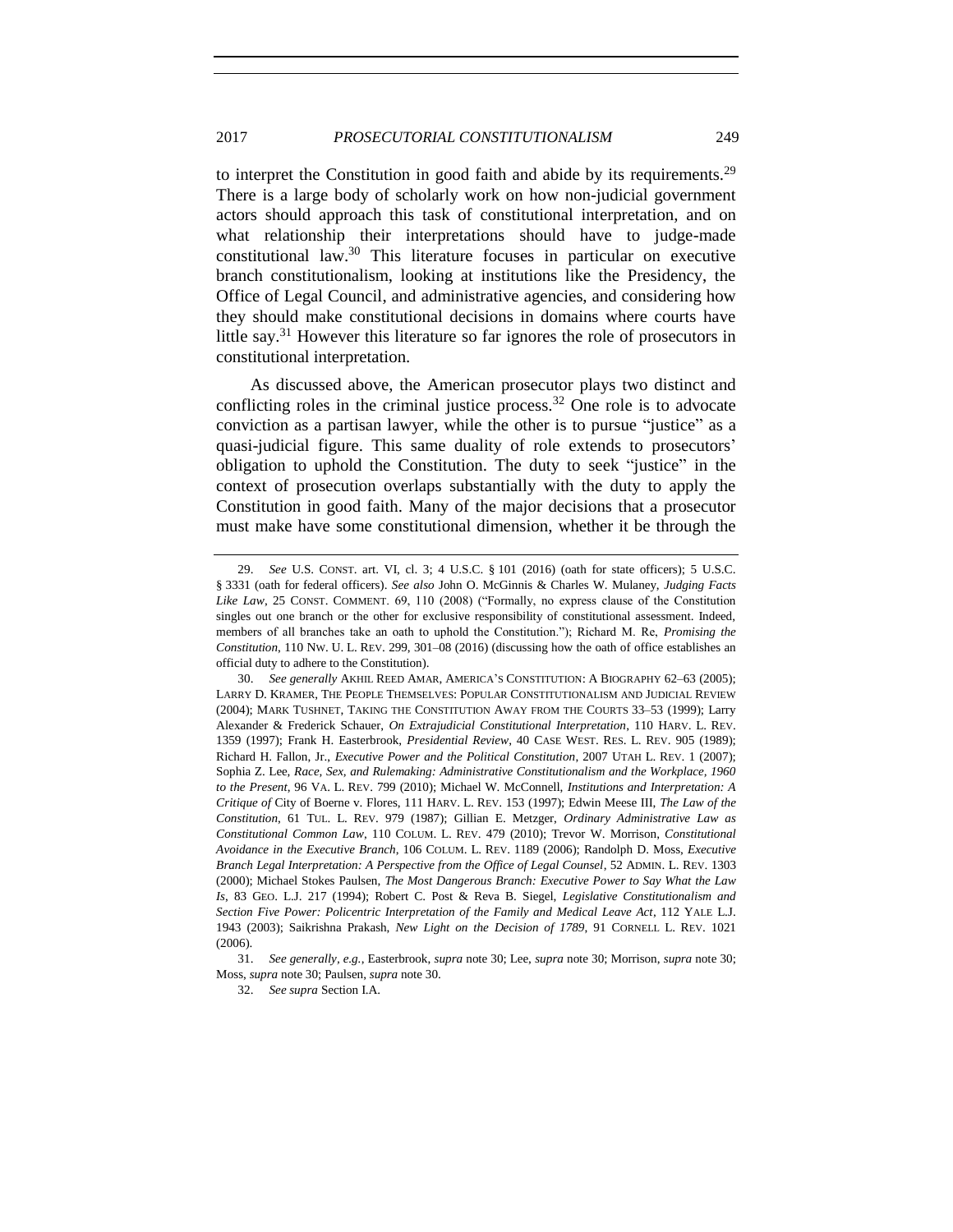Sixth Amendment, the Due Process Clause, or another constitutional provision. The duties to "seek justice" and to enforce the Constitution are not identical—one could preserve constitutional rights in a way that does not involve "justice" norms, or pursue "justice" in a way that does not implicate rights found in the Constitution.<sup>33</sup> But these duties overlap substantially, and they both conflict with the prosecutor's adversary role. As an adversary, the prosecutor must follow the judiciary's constitutional instructions to the letter, but do nothing more. If the doctrine contains an implausible loophole that makes prosecution easier, then the prosecutor should exploit it, not seek to correct it. Certainly a private lawyer would not (and should not) voluntarily undermine their own case in the name of their opponent's constitutional rights. However, as an independent constitutional enforcer, the prosecutor must implement his or her own good-faith view of what the Constitution requires. This does not mean they can ignore judicially established rules of constitutional law.<sup>34</sup> But they can effectively expand defendants' constitutional rights by refusing to take certain actions that judges would permit.

A few examples will help illustrate how prosecutors can preserve constitutional rights above the floor set by judges. In *Brady v. Maryland*, the Supreme Court held that a prosecutor violates the Due Process Clause if they fail to disclose certain material exculpatory evidence to the defense prior to trial.<sup>35</sup> However, the Court has not extended *Brady* to the plea bargaining context, meaning that prosecutors in some jurisdictions can keep material exculpatory evidence from the defense before finalizing a plea bargain.<sup>36</sup> But if prosecutors believed that doing so conflicted with due

<span id="page-13-0"></span><sup>33.</sup> For example, American constitutional law lacks a general principle that the number of crimes should be limited, even though this principle clearly implicates norms of justice. *See* WILLIAM J. STUNTZ, THE COLLAPSE OF AMERICAN CRIMINAL JUSTICE 74–83 (2011). There is also no provision protecting victims' rights in the Constitution, although there have been many proposals in Congress for a "Victims' Rights Amendment." *See* Michael E. Solimine & Kathryn Elvey, *Federalism, Federal Courts, and Victims' Rights*, 64 CATH. U. L. REV. 909, 910 (2015).

<sup>34.</sup> In the literature on "departmentalism," there is much discussion of whether the executive branch must always follow judicial interpretations of the Constitution that it believes to be incorrect. *See, e.g.*, Fallon, *supra* note [30;](#page-12-0) Paulsen, *supra* note [30.](#page-12-0) But there is no plausible argument that prosecutors should be able to disregard judicial rulings on the scope of defendants' constitutional rights. If they did so freely, our system of criminal justice would fall apart. *Cf.* Alexander & Schauer, *supra*  note [30](#page-12-0) (defending judicial supremacy in constitutional interpretation on the grounds that it is necessary for system stability).

<sup>35.</sup> Brady v. Maryland, 373 U.S. 83, 87–88 (1963).

<sup>36.</sup> *See* United States v. Ruiz, 536 U.S. 622, 633 (2002) (holding that a *Brady* challenge cannot be brought for failure to disclose impeachment evidence prior to a plea bargain agreement); Stephanos Bibas, Brady v. Maryland*: From Adversarial Gamesmanship Toward the Search for Innocence?*, *in* CRIMINAL PROCEDURE STORIES 150 (Carol S. Steiker ed., 2006). *See also* Michael Nasser Petegorsky,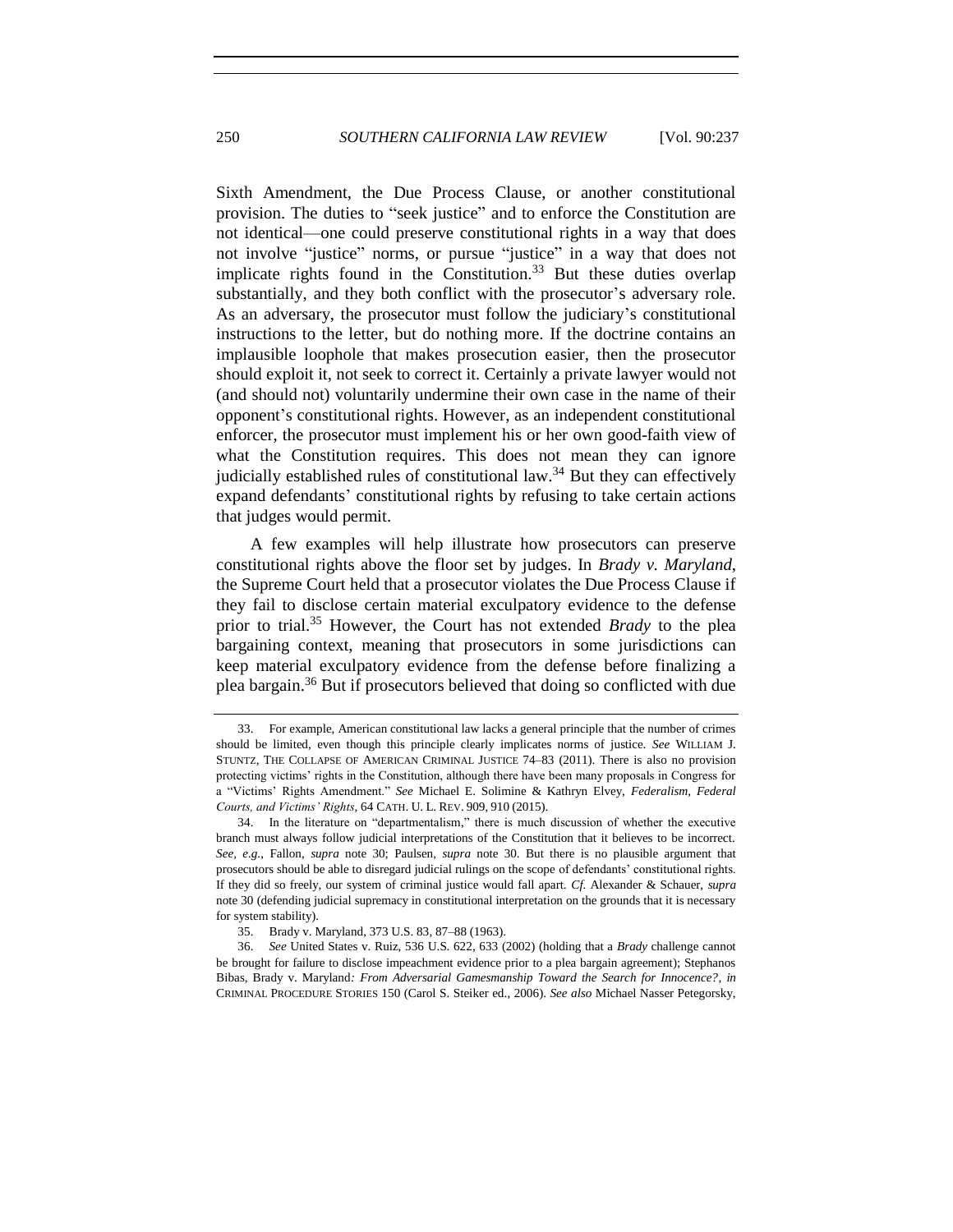process, then they could choose on their own to reveal such exculpatory evidence prior to making plea agreements. The Petite policy is another example.<sup>37</sup> In *Bartkus v. Illinois* and *Abbate v. United States*, the Supreme Court held that bringing duplicative state and federal prosecutions for the same crime does not violate the Double Jeopardy Clause.<sup>38</sup> Through the Petite policy the DOJ limited federal prosecutors' ability to bring such duplicative prosecutions, and so expanded the reach of the Double Jeopardy Clause. Further examples abound. Prosecutors might decline to use evidence that they believe was obtained in violation of defendants' constitutional rights, even if a judge would have admitted that evidence. Prosecutors might also decline to seek the death penalty if they believe it is unconstitutional, even though the Supreme Court permits its use.<sup>39</sup> In short, prosecutors can voluntarily decide, based on their own reading of the Constitution, that a defendant's rights should be protected beyond the minimum level required by the judiciary.

This raises an important question: how does constitutional implementation by prosecutors differ from constitutional implementation by judges? When prosecutors operationalize constitutional protections, they do so in the context of a complex set of administrative processes designed to manage the criminal justice system. Indeed, given that the overwhelming majority of convictions are secured through plea bargains, American criminal justice could be described as a regulatory system of private settlements administered by prosecutors.<sup>40</sup> Thus, prosecutors who protect

<span id="page-14-0"></span>Note, *Plea Bargaining in the Dark: The Duty to Disclose Exculpatory* Brady *Evidence During Plea Bargaining*, 81 FORDHAM L. REV. 3599, 3625–31 (2013) (describing a post-*Ruiz* circuit split on the question of whether *Brady* challenges can be brought after guilty pleas).

<sup>37.</sup> Press Release, U.S. Dep't of Justice, *supra* note [1.](#page-2-0) *See supra* notes [1](#page-2-0)[–4](#page-2-1) and accompanying text (discussing the Petite policy).

<sup>38.</sup> Abbate v. United States, 359 U.S. 187, 194–96 (1959); Bartkus v. Illinois, 359 U.S. 121, 136–39 (1959).

<sup>39.</sup> *Cf.* John A. Horowitz, Note, *Prosecutorial Discretion and the Death Penalty: Creating A Committee to Decide Whether to Seek the Death Penalty*, 65 FORDHAM L. REV. 2571, 2581–82 (1997) (discussing how in 1995 the Bronx District Attorney, Robert Johnson, announced his general intention not to seek the death penalty on the grounds that it is unfairly applied and risks putting innocent people to death).

<sup>40.</sup> *See generally* STEPHANOS BIBAS, THE MACHINERY OF CRIMINAL JUSTICE (2012); MALCOLM M. FEELEY, THE PROCESS IS THE PUNISHMENT: HANDLING CASES IN A LOWER CRIMINAL COURT (1979); Albert W. Alschuler, *The Prosecutor's Role in Plea Bargaining*, 36 U. CHI. L. REV. 50 (1968); Rachel E. Barkow, *Criminal Law as Regulation*, 8 N.Y.U. J.L. & LIBERTY 316 (2014) [hereinafter Barkow, *Criminal Law*]; Susan R. Klein, *Enhancing the Judicial Role in Criminal Plea and Sentence Bargaining*, 84 TEX. L. REV. 2023, 2027 (2006); Gerard E. Lynch, *Our Administrative System of Criminal Justice*, 66 FORDHAM L. REV. 2117 (1998). *See also* Rachel E. Barkow, *Prosecutorial Administration: Prosecutor Bias and the Department of Justice*, 99 VA. L. REV. 271, 276–306 (2013) (describing how the DOJ has come to dominate other elements of the federal law enforcement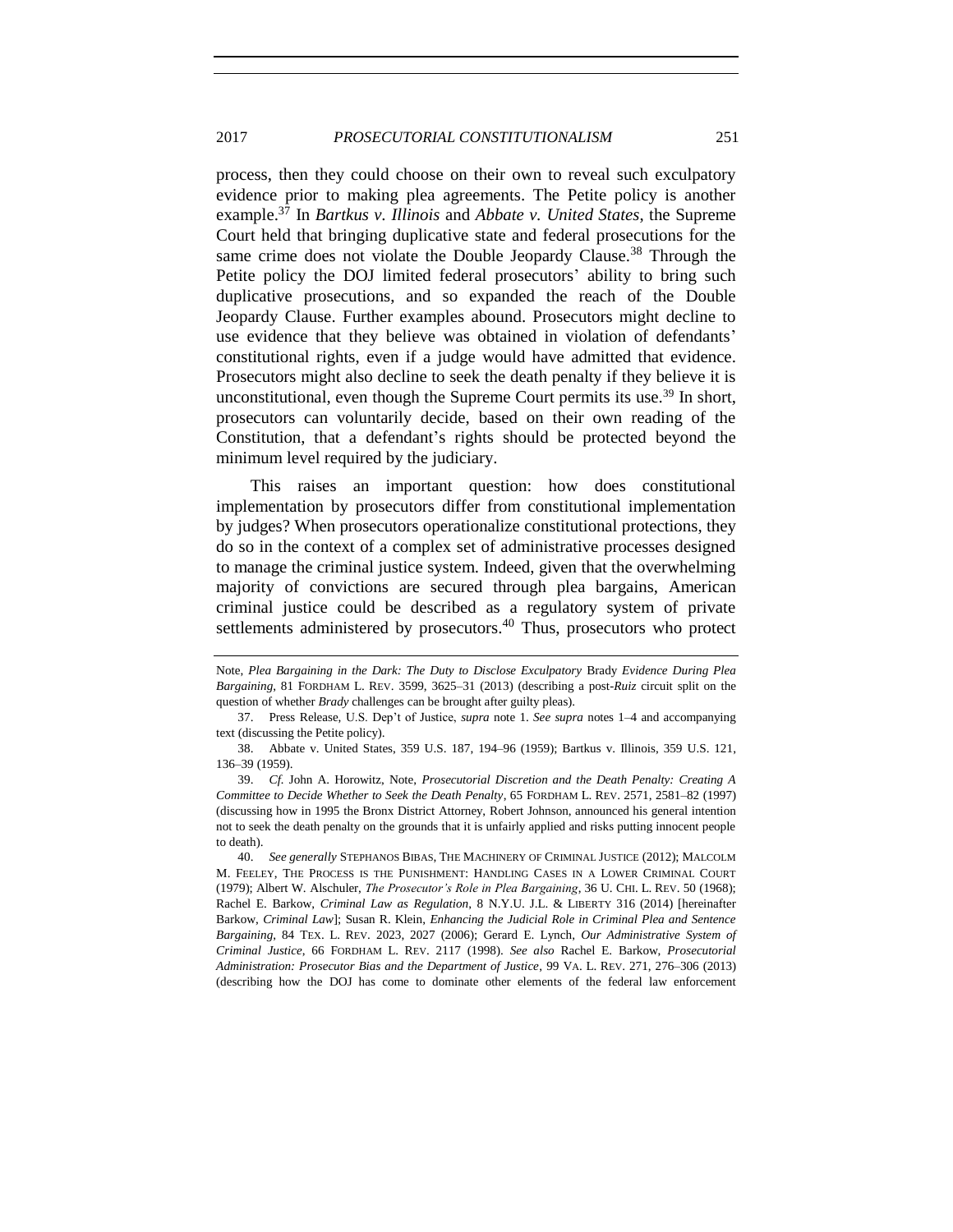<span id="page-15-0"></span>constitutional rights can be understood as engaging in a form of "administrative constitutionalism."<sup>41</sup> In recent work, Sophia Lee has described how the Federal Communications Commission in the 1960s and 1970s enforced constitutional antidiscrimination principles through its regulation of broadcasters.<sup>42</sup> Similarly, prosecuting agencies like the DOJ and state district attorneys' offices can enforce due process rights and other constitutional principles through their regulation of criminal cases. This looks quite different from judicial protection of constitutional rights. While judges must issue binding orders from outside the regulatory system, prosecutors and other bureaucrats can tinker from within. As a consequence, prosecutorial constitutionalism can be subtler, more experimental, and less disruptive than judicial constitutionalism, giving prosecutors more leeway to balance constitutional norms against other system values.<sup>43</sup> As Gillian Metzger has observed, "agencies approach constitutional questions and normative issues from a background of expertise in the statutory schemes they implement and the areas they regulate," and as a result, "they are likely to be better at integrating constitutional concerns with the least disruption to these schemes and regulatory priorities." 44

<span id="page-15-2"></span><span id="page-15-1"></span>American judges often prefer, for institutional reasons, to operationalize constitutional rights through bright-line rules.<sup>45</sup> This is especially true in the criminal justice context, where vague rules raise constitutional notice concerns.<sup>46</sup> Prosecutors, by contrast, can more easily engage in messy and case-specific balancing. Take for example the Petite

bureaucracy including clemency, corrections, and forensics).

<sup>41.</sup> *See* WILLIAM N. ESKRIDGE, JR. & JOHN FEREJOHN, A REPUBLIC OF STATUTES: THE NEW AMERICAN CONSTITUTION 33–34 (2010).

<sup>42.</sup> *See* Lee, *supra* not[e 30.](#page-12-0)

<sup>43.</sup> *Cf.* Stephanos Bibas, *Prosecutorial Regulation Versus Prosecutorial Accountability*, 157 U. PA. L. REV. 959, 1016 (2009) ("Conventional external regulation has failed to guide prosecutors. It cannot work well because outsiders lack the information, capacity, and day-to-day oversight to structure patterns of decisions.").

<sup>44.</sup> Gillian E. Metzger, *Administrative Constitutionalism*, 91 TEX. L. REV. 1897, 1922–23 (2013). *See also* ESKRIDGE & FEREJOHN, *supra* note [41,](#page-15-0) at 33; Bertrall L. Ross II, *Embracing Administrative Constitutionalism*, 95 B.U. L. REV. 519, 553–66 (2015).

<sup>45.</sup> *See generally* Andrew B. Coan, *Judicial Capacity and the Substance of Constitutional Law*, 122 YALE L.J. 422 (2012). American courts have generally rejected the proportionality-based approach to constitutional review that prevails in much of the rest of the world. *See* Vicki C. Jackson, *Constitutional Law in an Age of Proportionality*, 124 YALE L.J. 3094, 3096 (2015); Alec Stone Sweet & Jud Mathews, *All Things in Proportion? American Rights Review and the Problem of Balancing*, 60 EMORY L.J. 797, 798–99 (2011).

<sup>46.</sup> *See, e.g.*, Johnson v. United States, 135 S. Ct. 2551, 2562–63 (2015) (holding the residual clause of the Armed Career Criminal Act void for vagueness).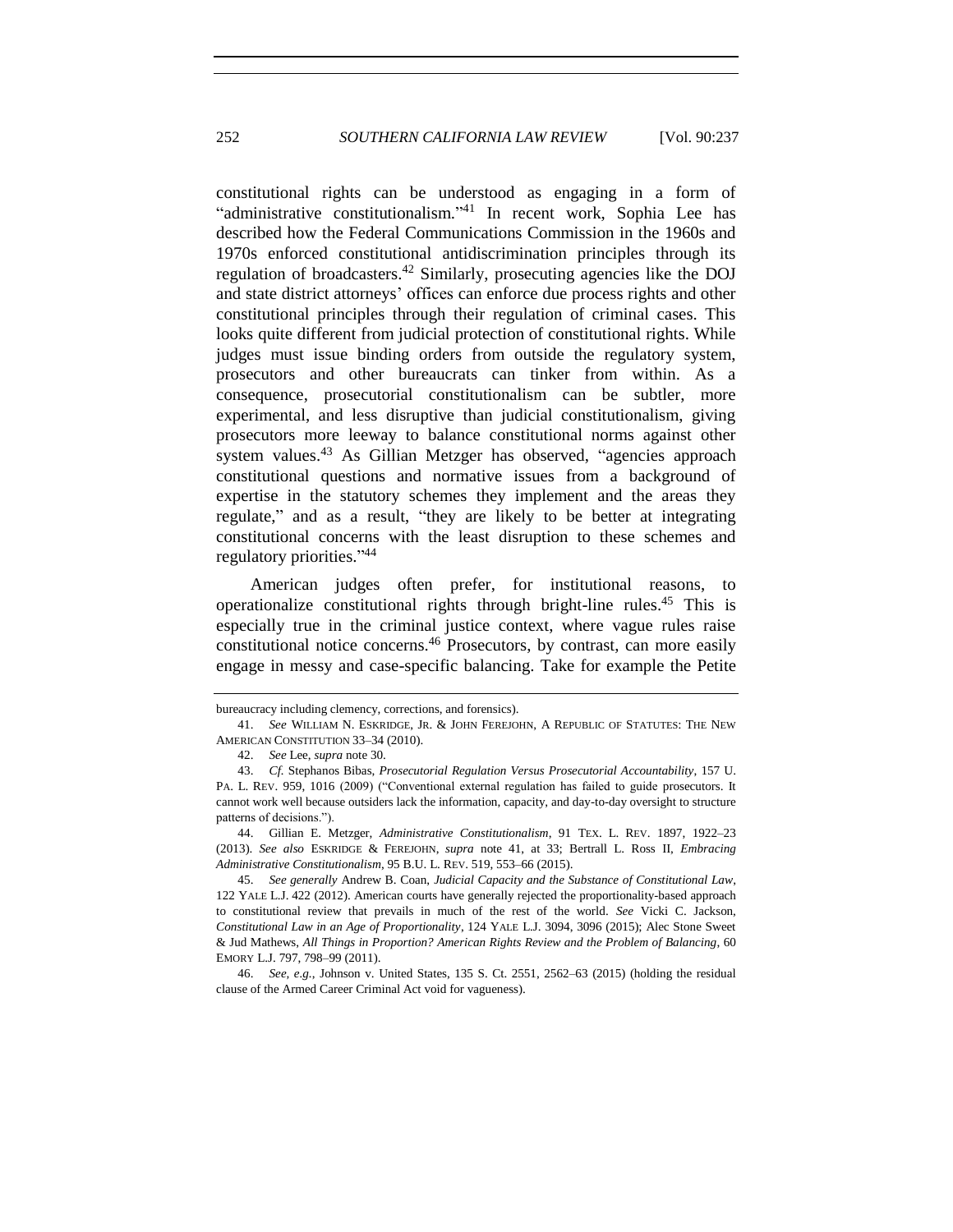## 2017 *PROSECUTORIAL CONSTITUTIONALISM* 253

policy, which established that a duplicative federal prosecution could only be brought for "compelling" reasons.<sup>47</sup> It is difficult to imagine the Supreme Court drawing such an unclear line when operationalizing the Double Jeopardy Clause. But the DOJ, because it directly supervises the charging process in an ongoing fashion (rather than issuing a single prospective proclamation of law), can more easily balance constitutional principles against other system goals. Similarly, judges can only implement constitutional protections by interpreting the Constitution to establish binding legal rules. But prosecutors can create internal policies that expand constitutional protections without needing to interpret the Constitution as making those policies mandatory.<sup>48</sup> For example, while the Petite policy clearly implements the norm contained in the Double Jeopardy Clause, the DOJ has never taken the position that the Petite policy is constitutionally required. Thus, in contrast to judge-made constitutional law, the DOJ could change the Petite policy without having to state that it is legally incorrect. This leeway allows prosecutors to implement and revise constitutional protections with more dexterity than judges, who are restricted by *stare decisis*.

## C. WHEN PROSECUTORS SHOULD PRESERVE CONSTITUTIONAL RIGHTS

And so we come to the crucial question: when should prosecutors shed their adversary role and adopt a quasi-judicial posture towards defendants' constitutional rights? The basic answer is that prosecutors should act like judges in situations where judges themselves fail to fully protect defendants' constitutional rights. This happens in a number of different circumstances. First, and perhaps least controversially, prosecutors should independently follow judicial doctrine concerning constitutional rights where judges underenforce that doctrine. Judicial rights enforcement is often incomplete because judges' principal post-conviction remedy vacating the defendant's conviction—is rarely imposed, and judges have few other effective remedies at their disposal. Prosecutors should not take advantage of these limitations—they should voluntarily abide by judgedefined constitutional law even when it goes unenforced. Second, prosecutors should go beyond judicial doctrine, and independently interpret and protect defendants' constitutional rights during those stages of the criminal justice process where prosecutors have unilateral authority. These

<sup>47.</sup> Press Release, U.S. Dep't of Justice, *supra* not[e 1,](#page-2-0) at 763-64. *See also supra* notes [2–](#page-2-2)[4](#page-2-1) and accompanying text.

<sup>48.</sup> *See* Sager, *supra* note [8,](#page-5-0) at 1213. *Cf.* Richard A. Bierschbach & Stephanos Bibas, *Constitutionally Tailoring Punishment*, 112 MICH. L. REV. 397, 402 (2013) ("[O]ur suggestions are constitutionally inspired, not constitutionally required.").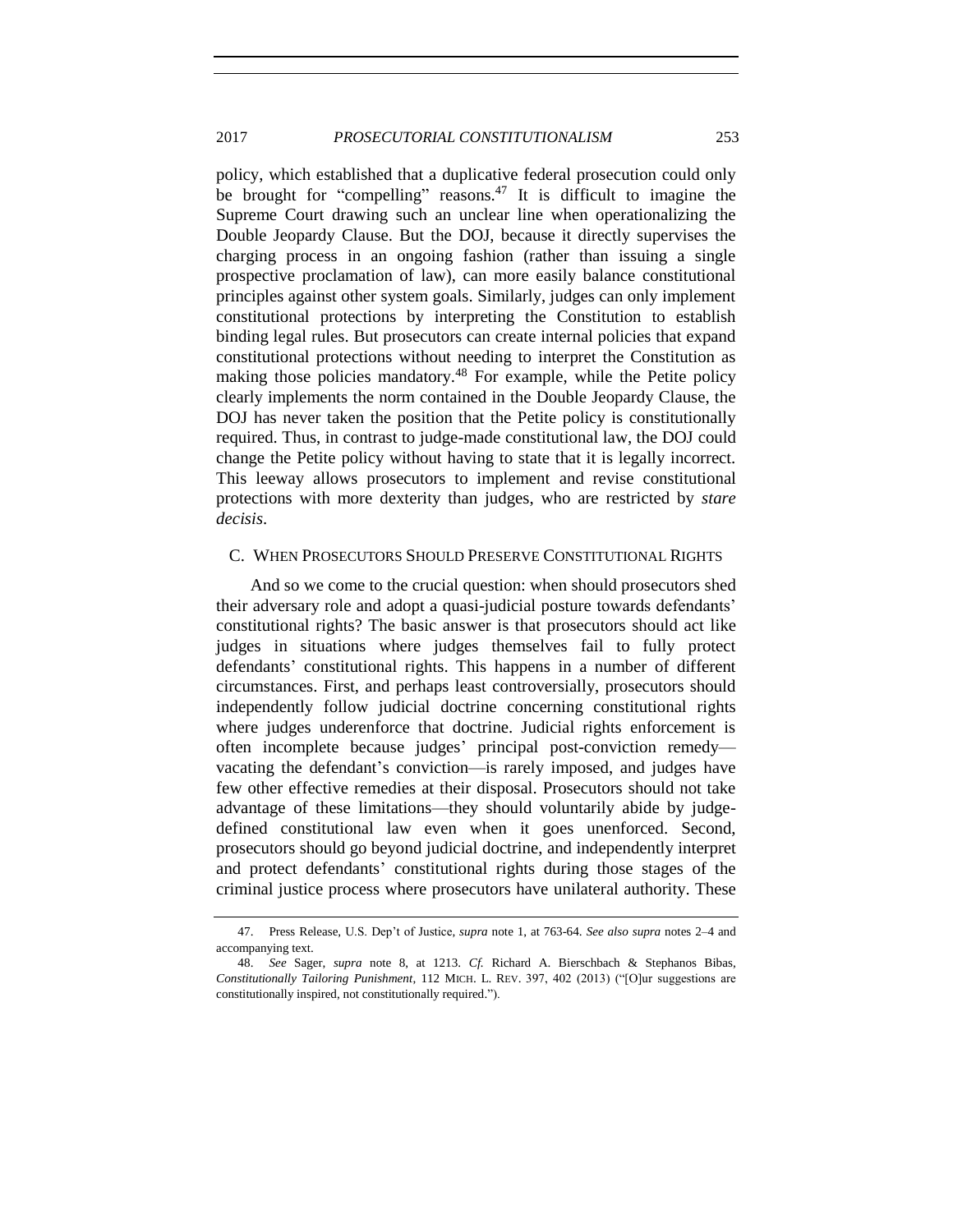include charging decisions, plea bargaining, grand jury proceedings, and more. The argument for adversary advocacy breaks down during these stages because the prosecutor is effectively the judge—they control the legal decisionmaking process with little judicial oversight. Third, there are also situations where judges have not entirely abandoned the field of constitutional enforcement, but where they nonetheless underdefine defendants' rights due to the limitations of judicial doctrine. In such cases, prosecutors should supplement judicial doctrine by giving broader scope to the constitutional rights that judges underdefine. Fourth, prosecutors can also protect constitutional rights above the baseline established by judges simply because they disagree with the judicial doctrine. In cases like this the conditions of adversary advocacy are fully satisfied, so there is no structural need for the prosecutor to act as a surrogate judge. The justification for prosecutorial constitutionalism must be found elsewhere in such cases, for example in the benefits of redundant enforcement, or in the prosecutor's mandate as an elected official.

## 1. Judicially Underenforced Rights

<span id="page-17-0"></span>Prosecutors should act as neutral enforcers of constitutional rights in situations where judicial enforcement is ineffective. These situations do not call for prosecutors to actually expand constitutional rights from the judicially defined baseline, merely to follow the existing judicial doctrine. A major problem with judicial rights enforcement is that judges can usually only correct rights violations retrospectively through costly remedies like vacating the defendant's conviction.<sup>49</sup> But judges are often unwilling to take such extreme steps.<sup>50</sup> And even in situations where a judge does immediately notice a prosecutor's misconduct, the remedial options are limited. Consequently, a number of important constitutional rights go underenforced by judges. In these situations, prosecutors should temper their adversary role and should supplement judges' enforcement efforts by incorporating constitutional rights into their own decisionmaking processes.

<sup>49.</sup> *See* Kozinski, *supra* not[e 27,](#page-11-1) at xxiii–iv.

<sup>50.</sup> *See* Sonja B. Starr, *Sentence Reduction as a Remedy for Prosecutorial Misconduct*, 97 GEO. L.J. 1509, 1516–17 (2009) (noting that judges are generally unwilling to declare mistrials, and arguing that they should instead impose sentence reductions to remedy prosecutorial misconduct); Carol S. Steiker, *Counter-Revolution in Constitutional Criminal Procedure? Two Audiences, Two Answers*, 94 MICH. L. REV. 2466, 2510–11 (1996) (showing that the Supreme Court has, in recent decades, curtailed remedies for violations of criminal procedure rights while leaving the scope of those rights intact); Zacharias, *supra* not[e 14,](#page-8-1) at 48 n.13.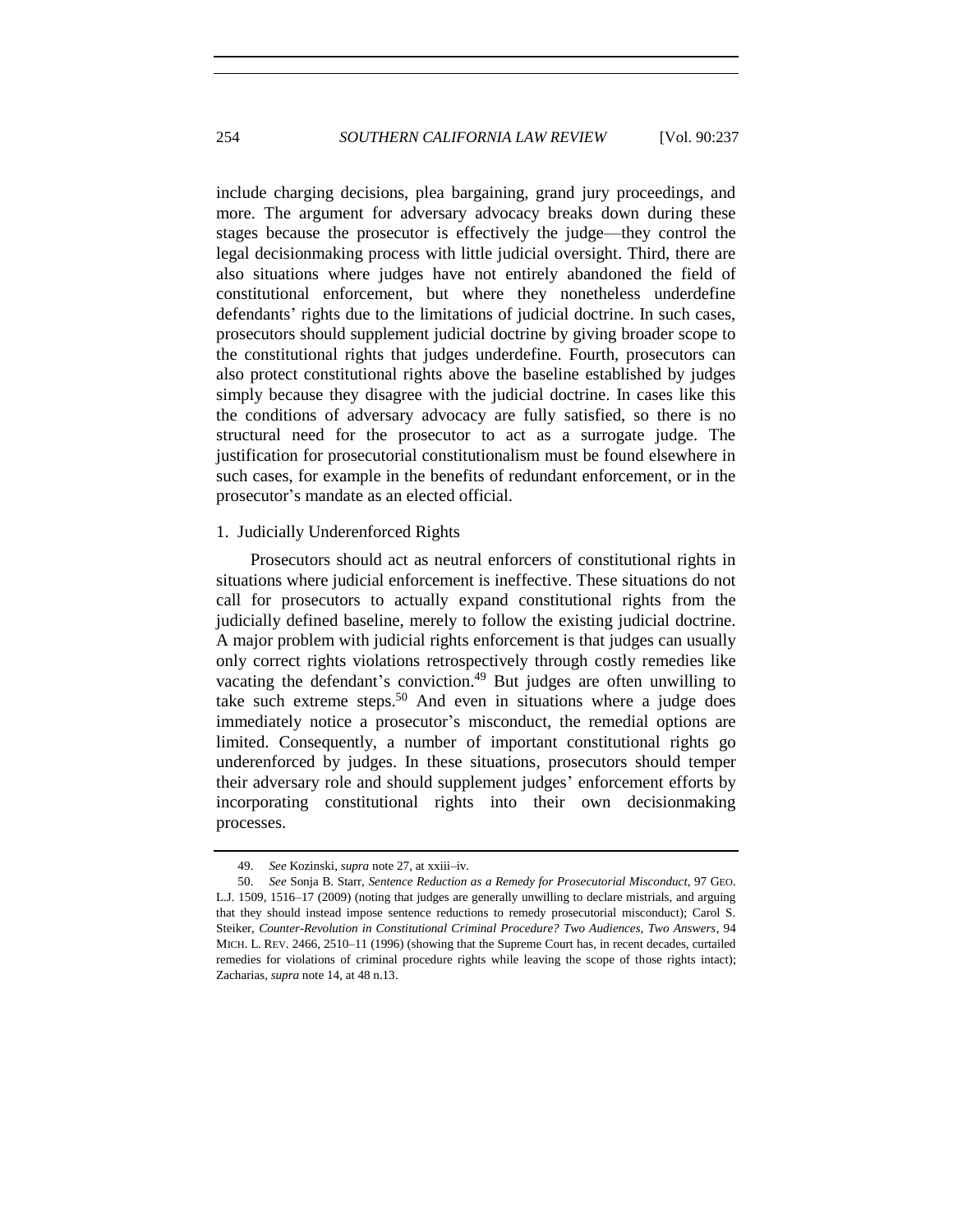## 2017 *PROSECUTORIAL CONSTITUTIONALISM* 255

<span id="page-18-0"></span>There are many different ways that prosecutors can violate defendants' rights during the criminal justice process without effective judicial enforcement. Here are but a few examples. Prosecutors can fail to disclose constitutional violations in the gathering of evidence, such as unduly suggestive witness identification procedures.<sup>51</sup> They can make public statements that undermine the right to a fair trial by prejudicing potential jurors.<sup>52</sup> They can decline to reveal significant exculpatory or mitigating evidence to the defendant, despite the requirements of *Brady v. Maryland*. <sup>53</sup> They can suborn perjury by knowingly allowing a witness to testify untruthfully at trial and failing to correct the record.<sup>54</sup> During jury selection they can use their peremptory challenges unconstitutionally, for example by striking jurors on the basis of their race.<sup>55</sup> And during the actual trial they can make improper statements to the jury, for instance referring to the fact that the defendant did not take the stand in their own defense.<sup>56</sup> In each of these examples, the judge is constrained in their ability to remedy the constitutional violation. For those violations that happen outside the judge's view, judicial remedies can only be imposed retrospectively. And even for violations that happen in the actual courtroom, the judge's remedial power is limited to issuing curative jury instructions or, if the misconduct is egregious enough, declaring a mistrial.<sup>57</sup>

trial. The controversy cost Yamaguchi his nomination for a federal judgeship.").

53. *See* United States v. Olsen, 737 F.3d 625, 626 (9th Cir. 2013) (Kozinski, J., dissenting from denial of rehearing en banc) ("There is an epidemic of Brady violations abroad in the land."); Bibas, *supra* note [36,](#page-13-0) at 130 (showing that most *Brady* material is ambiguous, and thus easily overlooked by prosecutors); Editorial Board, *Beyond the Brady Rule*, N.Y. TIMES (May 18, 2013), http://www.nytimes.com/2013/05/19/opinion/sunday/beyond-the-brady-rule.html?\_r=0 ("[T]here is good reason to believe that [*Brady*] violations are widespread.").

54. *See, e.g.*, Baca v. Adams, No. ED CV 08-683-MMM (PJW), 2013 WL 3071248, at \*15 (C.D. Cal. June 18, 2013) *rev'd*, 777 F.3d 1034, 1035 (9th Cir. 2015).

57. There is much evidence that curative instructions are ineffective, both for judges and for juries. *See, e.g.*, Andrew J. Wistrich, Chris Guthrie, & Jeffrey J. Rachlinski, *Can Judges Ignore* 

<sup>51.</sup> *See, e.g.*, People v. Bermudez, 906 N.Y.S.2d 774, 774 (Sup. Ct. 2009); Bennett L. Gershman, *Misuse of Scientific Evidence by Prosecutors*, 28 OKLA. CITY U. L. REV. 17, 30 (2003).

<sup>52.</sup> *See, e.g.*, Thaai Walker, *Major Drug Dealer Gets 28-Year Term / Flowers Gives Warning to Youngsters in Oakland to Avoid His Rocky Path*, S.F. CHRONICLE (Feb. 17, 1999), http://www.sfgate.com/crime/article/Major-Drug-Dealer-Gets-28-Year-Term-Flowers-2946678.php ("[Judge] Quackenbush also dismissed racketeering charges against Flowers after finding that then-U.S. attorney Michael Yamaguchi made inappropriate comments to a Chronicle reporter during the 1996

<sup>55.</sup> *See* EQUAL JUSTICE INITIATIVE, ILLEGAL RACIAL DISCRIMINATION IN JURY SELECTION: A CONTINUING LEGACY 14–27 (2010); Gilad Edelman, *Why Is It So Easy for Prosecutors to Strike Black Jurors?*, NEW YORKER (June 5, 2015), http://www.newyorker.com/news/news-desk/why-is-it-so-easyfor-prosecutors-to-strike-black-jurors.

<sup>56.</sup> *See, e.g.*, Doyle v. Ohio, 426 U.S. 610, 626–27 (1976); Griffin v. California, 380 U.S. 609, 615 (1965); People v. Mendoza, 37 Cal. App. 3d 717, 726 (Ct. App. 1974).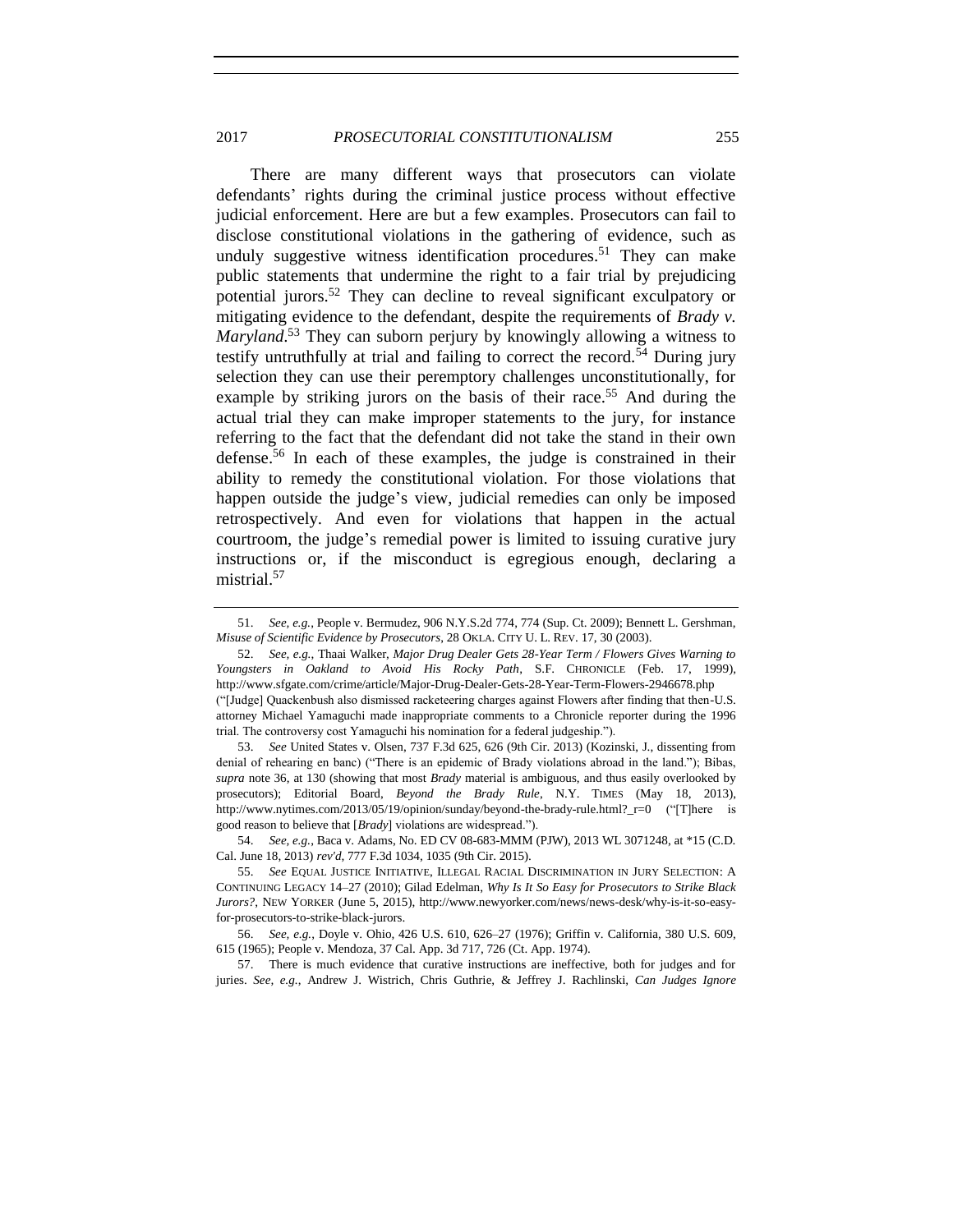Further, several doctrinal barriers impede judges' ability to fix prosecutorial violations of defendants' constitutional rights. One such barrier is the "harmless error" rule.<sup>58</sup> Rule  $52(a)$  of the Federal Rules of Criminal Procedure provides that any error that does not substantially affect the likelihood of conviction "must be disregarded." <sup>59</sup> Under this rule, a judge must ignore a prosecutor's misconduct if they believe that it had at most a minor impact on the proceeding. The same harmless error rule applies after the defendant has been convicted, though with the added requirement that the error's harmlessness must be proven "beyond a reasonable doubt."<sup>60</sup> Thus, a judge will not remedy a constitutional violation if they are sufficiently confident that a conviction would still have been obtained absent the error.<sup>61</sup> In practice this means that reversals for constitutional violations are uncommon, because judges often hold such violations harmless in light of all the other evidence of the defendant's guilt.<sup>62</sup> Defendants can also bring post-conviction habeas corpus petitions challenging the constitutionality of their convictions. But habeas proceedings are quite deferential to the trial court—they place the burden of proof on the petitioner, and apply standard harmless error analysis (rather than the heightened "beyond a reasonable doubt" test). $63$  And they are especially deferential when a federal habeas petition is brought against a state conviction under the Antiterrorism and Effective Death Penalty

62. *See* ABA SECTION OF LITIGATION ANN. CONF., CROSSING THE LINE: RESPONDING TO PROSECUTORIAL MISCONDUCT 1 (2008) (describing a California study that showed that of 443 cases involving findings of prosecutorial misconduct, all but 53 were affirmed due to harmless error); Albert W. Alschuler, *Courtroom Misconduct by Prosecutors and Trial Judges*, 50 TEX. L. REV. 629, 631 (1972); Harry T. Edwards, *To Err is Human, But Not Always Harmless: When Should Legal Error Be Tolerated?*, 70 N.Y.U. L. REV. 1167, 1180–83 (1995); Keith A. Findley & Michael S. Scott, *The Multiple Dimensions of Tunnel Vision in Criminal Cases*, 2006 WIS. L. REV. 291, 304, 350 (2006) ("[C]ognitive biases can contribute in powerful ways to a conclusion that the defendant was indeed guilty, and that the error was therefore harmless.").

63. *See* 3 CHARLES ALAN WRIGHT & SARAH N. WELLING, FEDERAL PRACTICE & PROCEDURE: CRIMINAL § 635 (4th ed. 2011) (burden of proof is on the petitioner in habeas proceedings); Brecht v. Abrahamson, 507 U.S. 619, 631 (1993) (harmless error analysis applies in habeas proceedings); Williams v. United States, 481 F.2d 339, 346 (2d Cir. 1973) (applying a "presumption of regularity" to a conviction challenged through habeas).

<span id="page-19-0"></span>*Inadmissible Information?: The Difficulty of Deliberately Disregarding*, 153 U. PA. L. REV. 1253–58 (2005).

<sup>58.</sup> *See* Chapman v. California, 386 U.S. 18, 22 (1967) (noting that the "harmless error" rule operates in all fifty states and the federal system).

<sup>59.</sup> FED. R. CRIM. P. 52(a) (2016); Kotteakos v. United States, 328 U.S. 750, 776 (1946).

<sup>60</sup>*. Chapman*, 386 U.S. at 22–23. *See also* 28 U.S.C. § 2111 (2016).

<sup>61.</sup> There are, however, some "structural" constitutional errors that lead to automatic reversal without harmless error analysis, such as deprivation of the right to counsel. *See* Arizona v. Fulminante, 499 U.S. 279, 309–10 (1991); *Chapman*, 386 U.S. at 23–24.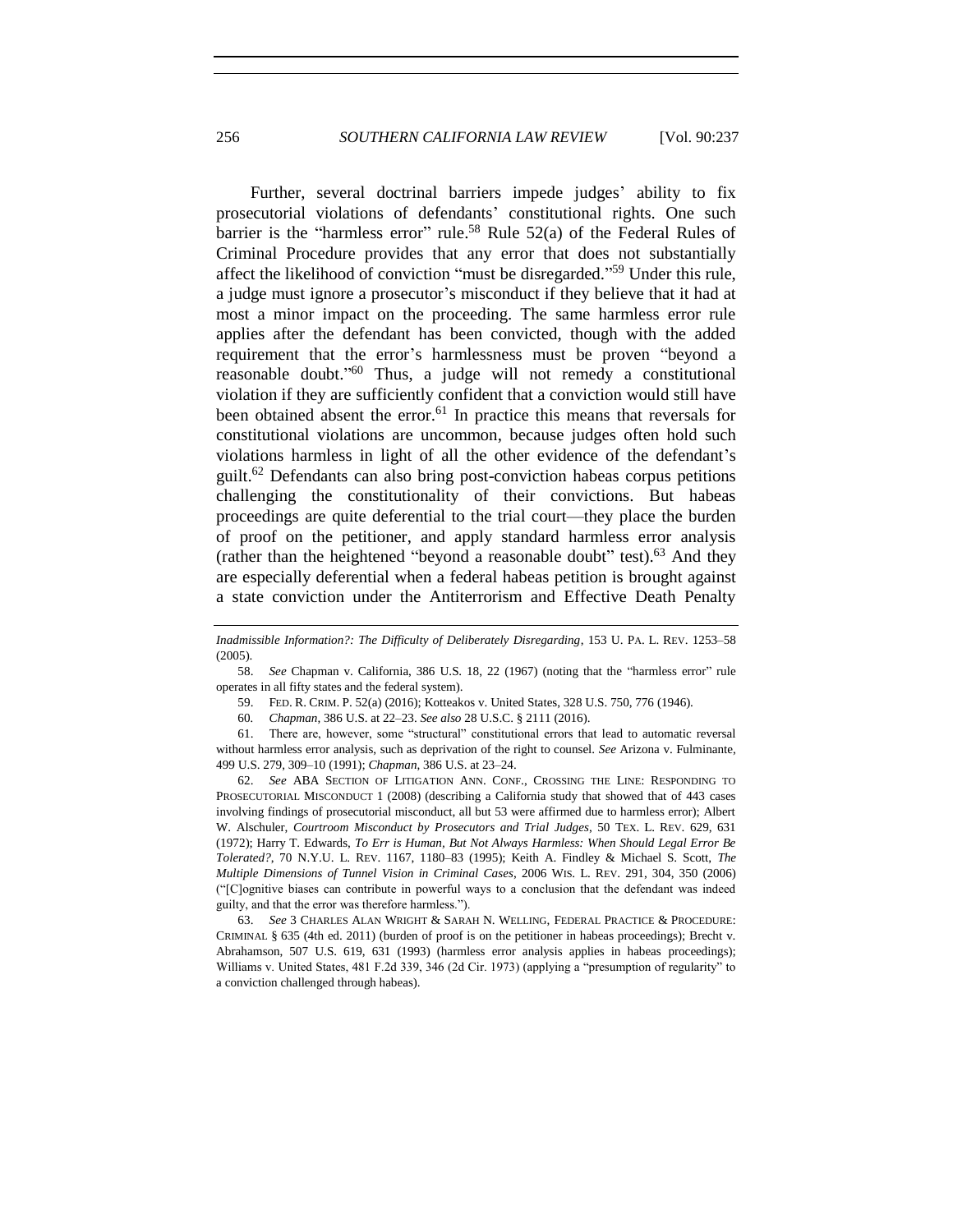Act.<sup>64</sup> Further, civil tort suits against prosecutors are not a source of relief because absolute immunity shields them from liability for decisions they make in their prosecutorial capacity.<sup>65</sup> Judges are thus rather constrained in their ability to police prosecutors' violations of defendants' rights, because judicial remedies for such violations are often either ineffective or difficult to impose.

The protections of the adversary system also break down in situations where the defendant has inadequate counsel.<sup>66</sup> If the defense lawyer does not competently argue for the defendant's constitutional rights, then the judge will be hindered in their ability to protect those rights. And judges have only limited power to correct defense lawyers' failings after the fact. In cases where a defense lawyer fails to object to a prosecutor's unconstitutional actions at trial, the standard of review on appeal becomes more deferential—the judge must find that the violation was a "plain error," meaning that it both affected the outcome of the proceeding and was improper under clearly established law.<sup>67</sup> The defendant can also bring a post-conviction "ineffective assistance of counsel" claim through a habeas corpus petition, but such a claim faces major hurdles.<sup>68</sup> The defendant must show both that the lawyer's performance was deficient and that this deficiency affected the likelihood of conviction. $69$  Judges hearing such claims must presume that the defense lawyer was competent,  $\frac{70}{10}$  and hindsight bias often causes judges to believe in retrospect that conviction was inevitable regardless of what the defense lawyer did.<sup>71</sup> And defendants

<sup>64.</sup> 28 U.S.C. § 2254(d) (2016). *See* Kozinski, *supra* not[e 27,](#page-11-1) at xli.

<sup>65.</sup> Imbler v. Pachtman, 424 U.S. 409, 427 (1976). Prosecutors can, however, be sued if they commit misconduct in their investigative capacity, where only qualified immunity applies. *See* Buckley v. Fitzsimmons, 509 U.S. 259, 275 (1993); Genzler v. Longanbach, 410 F.3d 630, 638 (9th Cir. 2005). Criminal defendants can also sometimes recover attorney fees through the "Hyde Amendment" if they are exonerated in a federal prosecution. *See, e.g.*, United States v. Campbell, 134 F. Supp. 2d 1104, 1107 (C.D. Cal. 2001), *aff'd*, 291 F.3d 1169 (9th Cir. 2002).

<sup>66.</sup> *See* Zacharias, *supra* note [14,](#page-8-1) at 66–74. Consequently, defense lawyers also play a crucial role in constitutional enforcement. *See* John Wesley Hall, *We Are Enforcers of the Constitution*, CHAMPION, Aug. 2008, at 5.

<sup>67.</sup> *See* FED. R. CRIM. P. 52(b); United States v. Olano, 507 U.S. 725, 733–34 (1993).

<sup>68.</sup> *See generally* Eve Brensike Primus, *Procedural Obstacles to Reviewing Ineffective Assistance of Trial Counsel Claims in State and Federal Postconviction Proceedings*, 24 CRIM. JUST. 6 (2009) (discussing barriers to post-conviction review of indigent defense, and concluding that the current system of review fails to check ineffective trial attorney performance).

<sup>69.</sup> Strickland v. Washington, 466 U.S. 668, 687 (1984).

<sup>70.</sup> *See id.* at 690 ("[C]ounsel is strongly presumed to have . . . made all significant decisions in the exercise of reasonable professional judgment.").

<sup>71.</sup> Stephanos Bibas, *The Psychology of Hindsight Bias and After-the-Fact Review of Ineffective Assistance of Counsel*, 2004 UTAH L. REV. 1, 5–6 (2004); Findley & Scott, *supra* not[e 62,](#page-19-0) at 350–51.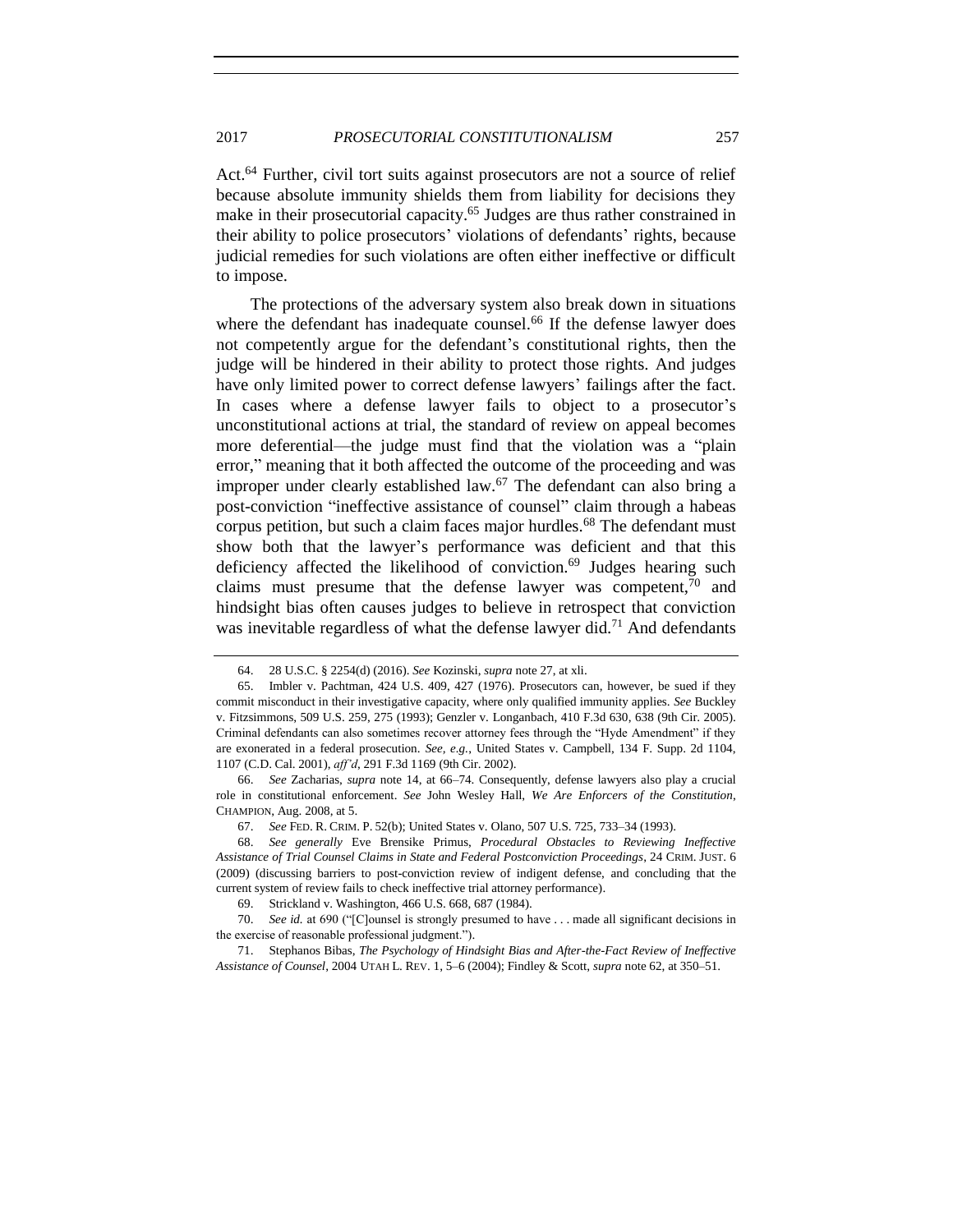have no constitutional right to counsel in post-conviction challenges,  $^{72}$ meaning those that cannot afford lawyers must proceed *pro se* or abandon their claims. Thus, it is quite difficult for defendants to litigate violations of their constitutional rights as "ineffective assistance" claims. Because poor defense lawyering is so difficult to fix in hindsight, it presents yet another situation in which the prosecutor should temper their adversary zeal and adopt a quasi-judicial orientation. And, unfortunately, the underfunding of public defender services makes inadequate defense advocacy far too common in the American criminal justice system.<sup>73</sup>

<span id="page-21-0"></span>Finally, judges also have difficulty monitoring the actions of police officers during investigations. If an officer violates the Constitution while gathering evidence, a judge only finds out about it later when the case is tried. At that point the judge can suppress the evidence if, for example, it is an object obtained in a warrantless search,  $^{74}$  a confession procured without *Miranda* warnings,<sup>75</sup> or a witness identification conducted with procedures that violate the Due Process Clause.<sup>76</sup> But each of these doctrines contains major exceptions, which reflect judges' general unwillingness to let the criminal go free because the constable has blundered.<sup>77</sup> Post hoc judicial enforcement is thus far from complete. Further, the relevant Fourth and Fifth Amendment rights safeguard fundamental privacy interests that go beyond just the exclusion of evidence.<sup>78</sup> Judicial suppression does not fully protect those interests because it does not prevent the unconstitutional police conduct—it merely excludes the fruits of that conduct from being used at trial. Besides suppression motions, defendants can also bring tort lawsuits against police officers under 42 U.S.C. § 1983 for violating their

<sup>72.</sup> Murray v. Giarratano, 492 U.S. 1, 7–13 (1989); Pennsylvania v. Finley, 481 U.S. 551 (1987). 73. *See* Carol S. Steiker, Gideon *at Fifty: A Problem of Political Will*, 122 YALE L.J. 2694, 2695–97 (2013).

<sup>74.</sup> *See* Perry v. New Hampshire, 132 S. Ct. 716, 723–25 (2012).

<sup>75</sup> *See* Miranda v. Arizona, 384 U.S. 436, 478–79 (1966).

<sup>76</sup> *See* United States v. Ross, 456 U.S. 798, 798 (1982).

<sup>77.</sup> People v. Defore, 150 N.E. 585, 587 (N.Y. 1926). *See also Perry*, 132 S. Ct. at 720 (allowing judges to admit witness identification evidence tainted by police influence if the "indicia of reliability are strong enough to outweigh the corrupting effect of the police-arranged suggestive circumstances"); Guido Calabresi, *The Exclusionary Rule*, 26 HARV. J.L. & PUB. POL'Y 111, 113 (2003); Russell M. Gold, *Beyond the Judicial Fourth Amendment: The Prosecutor's Role*, 47 U.C. DAVIS L. REV. 1591, 1606–14 (2014); Klein, *supra* not[e 40,](#page-14-0) at 2030–32 (describing the many judicial exceptions to *Miranda*  and the warrant requirement); Eve Brensike Primus, *The Future of Confession Law: Toward Rules for the Voluntariness Test*, 114 MICH. L. REV. 1, 22–23 (2015) ("In the last twenty years, the Supreme Court has effectively eliminated most of the protection that *Miranda* and *Massiah* once provided."); Avani Mehta Sood, *Cognitive Cleansing: Experimental Psychology and the Exclusionary Rule*, 103 GEO. L.J. 1543, 1549–53 (2015).

<sup>78.</sup> *See* Griswold v. Connecticut, 381 U.S. 479, 484–85 (1965).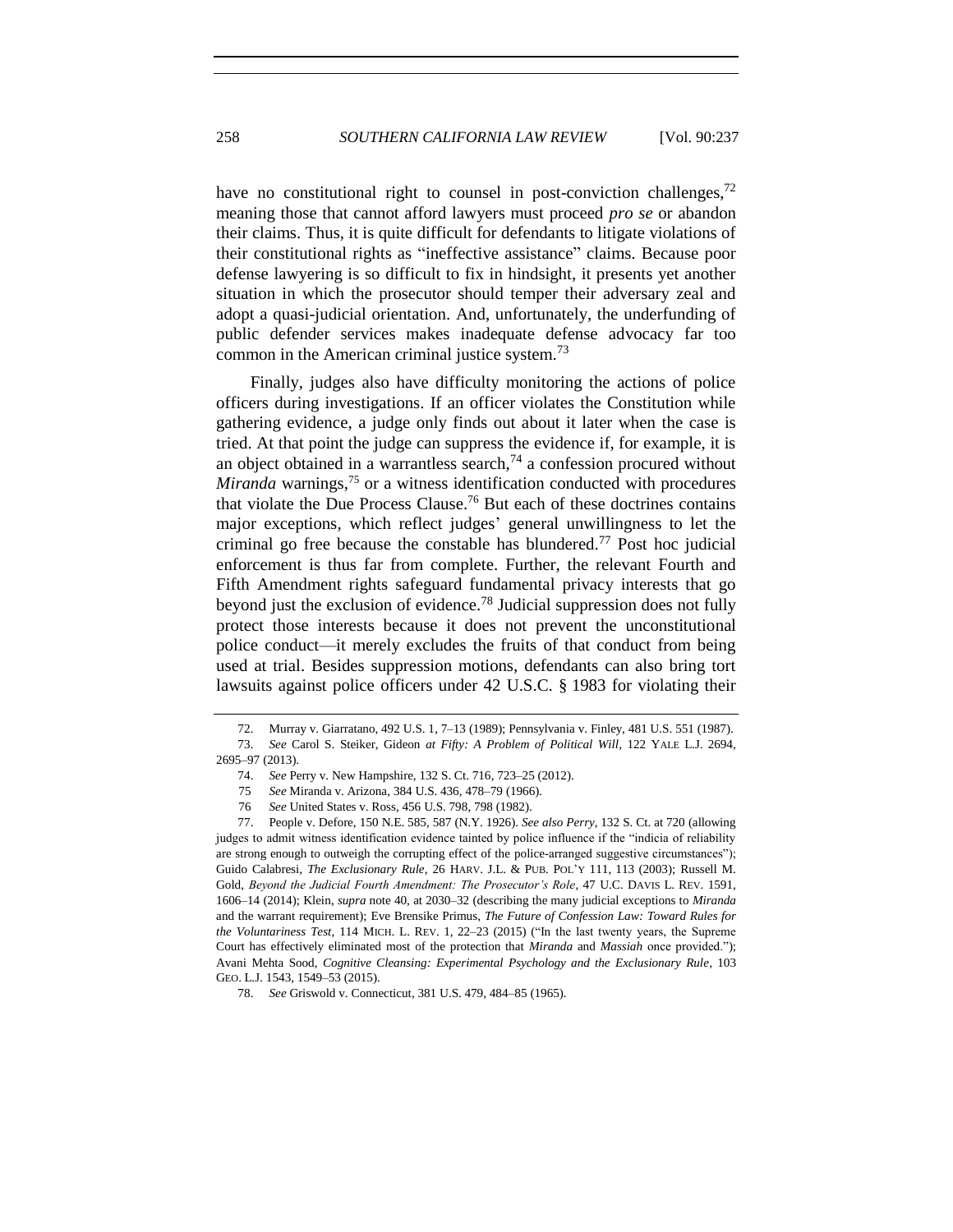## 2017 *PROSECUTORIAL CONSTITUTIONALISM* 259

constitutional rights.<sup>79</sup> But such suits face significant barriers to success, including the officers' qualified immunity,  $80$  the requirement of *Heck v*. *Humphrey* that any conviction be reversed before a lawsuit is brought,<sup>81</sup> and the general bias of juries in favor of police officers.<sup>82</sup> The judicial system is, in short, severely limited in its ability to prevent police officers from engaging in unconstitutional conduct. And these limits are compounded by the fact that the outcomes of cases generally have little effect on police officers' careers, so the exclusionary rule and other judicial remedies are unlikely to deter police officer misconduct.<sup>83</sup> It is therefore crucial that prosecutors step in to provide guidance to police officers conducting investigations. Unlike judges, prosecutors can work directly with police during investigations and monitor their practices so as to prevent them from violating the Constitution. $84$  In doing so, prosecutors again must put their advocacy role aside and act as neutral guardians of the Constitution.

#### 2. Rights Controlled by Prosecutors

Prosecutors should protect defendants' constitutional rights in those stages of the criminal justice process that prosecutors unilaterally control. They should go beyond judicial doctrine during these stages because judges do not meaningfully enforce defendants' rights. Indeed, prosecutors effectively act as surrogate judges during these stages, and accordingly they should adopt judge-like role ethics. This means deciding questions of constitutional rights with a commitment to fairness and neutrality. The standard justification for an adversary system is that by having two sets of partisan lawyers argue before a neutral adjudicator, we can achieve justice for both parties.<sup>85</sup> But when one of these partisan advocates is also the key decisionmaker, the argument for adversarialism breaks down. One cannot be both a participant in a contest and the judge of that contest, at least not if

<sup>79.</sup> *See* AKHIL REED AMAR, THE CONSTITUTION AND CRIMINAL PROCEDURE: FIRST PRINCIPLES 31–45 (1997) (arguing that tort suits should replace the exclusionary rule).

 <sup>80.</sup> Harlow v. Fitzgerald, 457 U.S. 800, 806–08 (1982).

 <sup>81.</sup> Heck v. Humphrey, 512 U.S. 477, 486–88 (1994).

<sup>82.</sup> *See* Calabresi, *supra* not[e 77,](#page-21-0) at 114–15.

<sup>83.</sup> *See id.* at 116–17; Christopher Slobogin, *Why Liberals Should Chuck the Exclusionary Rule*, 1999 U. ILL. L. REV. 363, 368–92.

<sup>84.</sup> *See* CRIMINAL JUSTICE STANDARDS FOR THE PROSECUTION FUNCTION § 3-3.2 (3d ed. AM. BAR ASS'N 1993); John Buchanan, *Police-Prosecutor Teams: Innovations in Several Jurisdictions*, NAT'L INST. OF JUSTICE REPORTS, May–June 1989, at 1–4.

<sup>85.</sup> *See* MODEL RULES OF PROF'L CONDUCT prmbl. para. 8 (AM. BAR ASS'N 2016) ("[W]hen an opposing party is well represented, a lawyer can be a zealous advocate on behalf of a client and at the same time assume that justice is being done."); HAZARD & HODES, *supra* note [16,](#page-8-2) at 36; Markovits, *supra* not[e 17,](#page-9-1) at 1368–69; Vermeule, *supra* not[e 15,](#page-8-3) at 1443–44.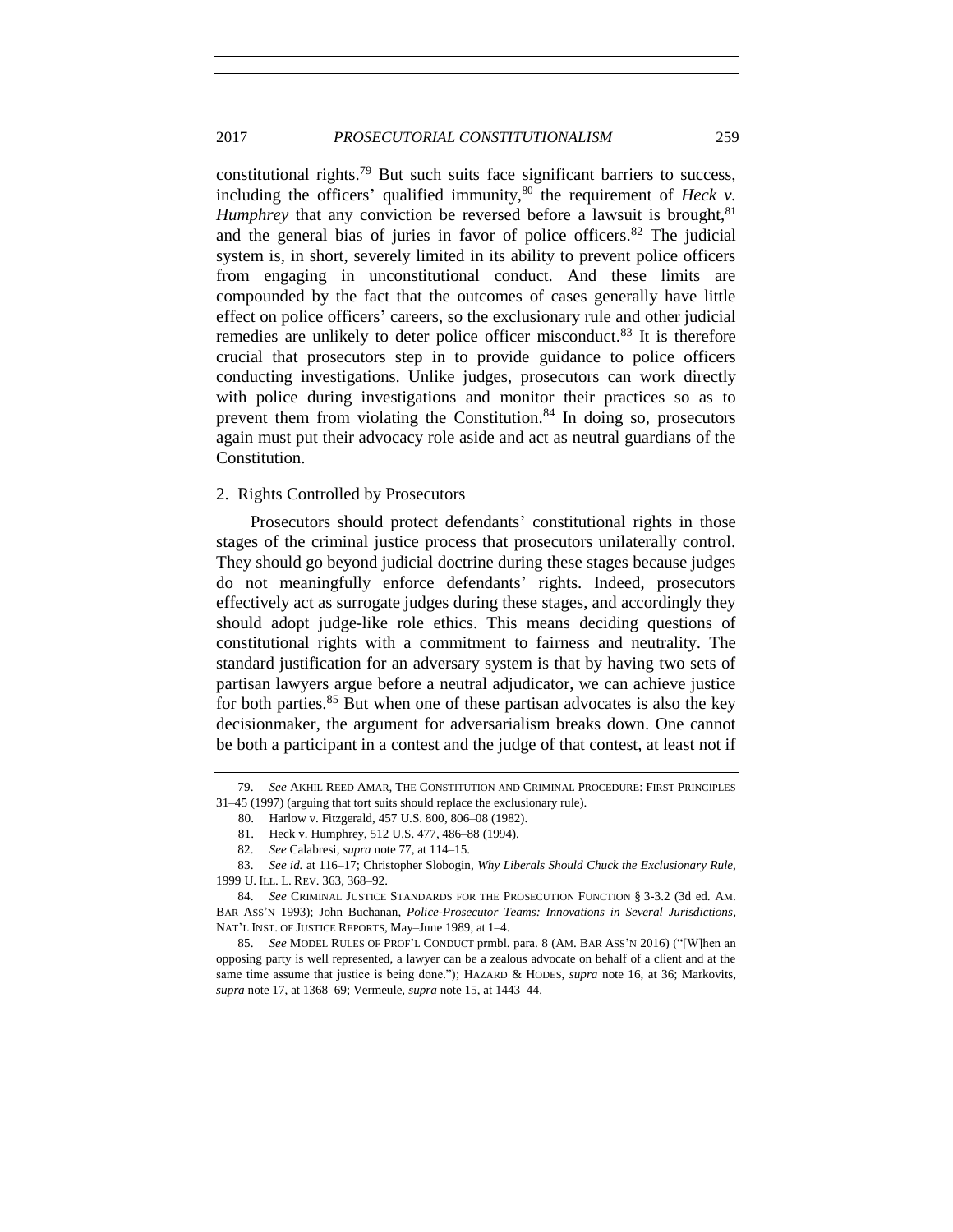the contest is going to be fair. Furthermore, as government officers, prosecutors are obligated to act as neutral interpreters of the Constitution in situations where they control the relevant constitutional decision. An analogy can be drawn to the President's power of constitutional review. The President has an independent obligation to interpret the Constitution in good faith, and this obligation is at its peak when the President makes decisions that are unreviewable by other government institutions.<sup>86</sup> Just as the President should approach such decisions with an attitude of interpretive neutrality, prosecutors should also neutrally enforce constitutional rights when their own decisions are not reviewable. If constitutional principles like due process and equal protection are to play a role in such decisions, then prosecutors themselves must take those principles into account.

Prosecutors exercise near-plenary power at a number of different stages in the criminal adjudication process. Here are a few illustrative examples. First, at the beginning of a criminal case the prosecutor has full discretion to decide whether or not to charge the defendant, as well as what crimes to charge the defendant with. A judge cannot require that the prosecutor charge or not charge a particular crime, nor can a judge supervise prosecutorial charging decisions across cases to ensure that different defendants are treated similarly.<sup>87</sup> The prosecutor therefore has a basically unreviewable power to decide how much or how little punishment the defendant may face. Second, the prosecutor also maintains functional control over the grand jury. In the American system there is no judge present at a grand jury hearing, nor is there a defense attorney, and the grand jury's records are generally sealed.<sup>88</sup> The prosecutor thus unilaterally controls the grand jury proceedings, determines the presentation of evidence, and faces only minimal judicial oversight.<sup>89</sup> Consequently, the

<span id="page-23-0"></span><sup>86.</sup> *See* Presidential Authority to Decline to Execute Unconstitutional Statutes, 18 Op. O.L.C. 199, 203 (1994); The Attorney General's Duty to Defend and Enforce Constitutionally Objectionable Legislation, 4A Op. O.L.C 55, 55–56 (1980); Dawn E. Johnsen, *What's a President To Do? Interpreting the Constitution in the Wake of Bush Administration Abuses*, 88 B.U. L. REV. 395, 410–19 (2008); Jeffrey A. Love & Arpit K. Garg, *Presidential Inaction and the Separation of Powers*, 112 MICH. L. REV. 1195, 1222–23 (2014); Saikrishna Bangalore Prakash, *The Executive's Duty to Disregard Unconstitutional Laws*, 96 GEO. L.J. 1613, 1679–80 (2008).

<sup>87.</sup> *See* United States v. Armstrong, 517 U.S. 456, 464 (1996); Heckler v. Chaney, 470 U.S. 821, 832 (1985); United States v. Cox, 342 F.2d 167, 171 (5th Cir. 1965); Rebecca Krauss, *The Theory of Prosecutorial Discretion in Federal Law: Origins and Developments*, 6 SETON HALL CIRCUIT REV. 1, 9–11 (2009).

<sup>88.</sup> *See* FED. R. CRIM. P. 6(d)–(e); Douglas Oil Co. of Cal. v. Petrol Stops Nw., 441 U.S. 211, 217–24 (1979).

<sup>89.</sup> *See* United States v. Williams, 504 U.S. 36, 48–50 (1992); W. Thomas Dillard, Stephen R.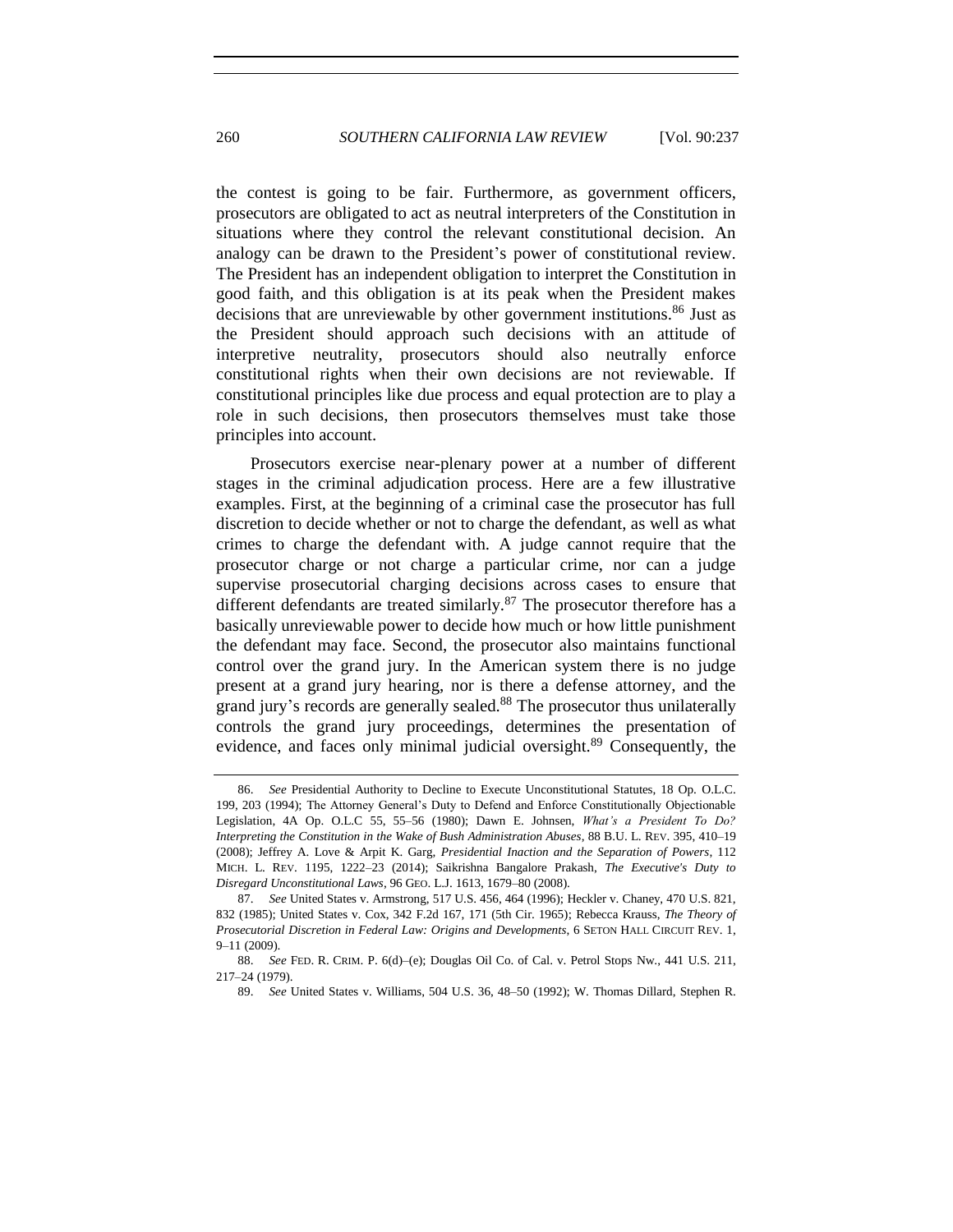<span id="page-24-0"></span>grand jury's decision whether or not to indict a defendant is heavily influenced by the prosecutor's presentation. $90$  Third, the prosecutor often controls whether a defendant can receive sentencing credit for cooperating with the government. For example, in the federal system defendants can only receive a departure for "substantial assistance" under Section 5K1 of the Federal Sentencing Guidelines if the prosecutor files a motion asking for one.<sup>91</sup> Section 5K1 is used in over 12 percent of federal criminal cases, and defendants who get a 5K1 departure receive a median of thirty-five months' decrease in their sentences below the Guidelines minimum.<sup>92</sup> Prosecutors therefore exercise significant control over sentencing decisions when they decide whether to file 5K1 motions.

In settings like these, where prosecutors control the key decisions, judges have very few tools at their disposal to protect defendants' constitutional rights. For charging decisions and government-controlled sentencing departures, the only significant constraint on prosecutorial discretion is that the prosecutor cannot base their decision on an unconstitutional factor. For example, the prosecutor cannot add charges because of the defendant's race,  $93$  or in retaliation for the defendant exercising a constitutionally protected right (such as the right to a jury trial).<sup>94</sup> But it is extremely difficult for a defendant to succeed with such a claim—absent a frank admission by the prosecutor that they acted with unconstitutional purpose, the defendant has no effective way of generating evidence.<sup>95</sup> And a tort lawsuit for malicious or unlawful prosecution under

91. U.S. SENTENCING GUIDELINES MANUAL § 5K1.1 (U.S. SENTENCING COMM'N 2015); Wade v. United States, 504 U.S. 181, 185 (1992). *See also* Cynthia Kwei Yung Lee, *Prosecutorial Discretion, Substantial Assistance, and the Federal Sentencing Guidelines*, 42 UCLA L. REV. 105, 108 (1994).

Johnson & Timothy Lynch, *A Grand Façade: How the Grand Jury Was Captured by Government*, 476 CATO POL'Y ANALYSIS 3 (2003); Thaddeus Hoffmeister, *The Grand Jury Legal Advisor: Resurrecting the Grand Jury's Shield*, 98 J. CRIM. L. & CRIMINOLOGY 1171, 1180–85 (2008).

<sup>90.</sup> *See* William J. Campbell, *Eliminate the Grand Jury*, 64 J. CRIM. L. & CRIMINOLOGY 174, 174 (1973) ("The grand jury is the total captive of the prosecutor who, if he is candid, will concede that he can indict anybody, at any time, for almost anything, before any grand jury."); Ben Casselman, *It's Incredibly Rare for a Grand Jury to Do What Ferguson's Just Did*, FIVETHIRTYEIGHT (Nov. 24, 2014), http://fivethirtyeight.com/dtalab/ferguson-michael-brown-indictment-darren-wilson ("According to the Bureau of Justice Statistics, U.S. attorneys prosecuted 162,000 federal cases in 2010, the most recent year for which we have data. Grand juries declined to return an indictment in 11 of them.").

<sup>92.</sup> *See* U.S. SENTENCING COMM'N, 2014 SOURCEBOOK OF FEDERAL SENTENCING STATISTICS tbl.30 (2014), http://www.ussc.gov/sites/default/files/pdf/research-and-publications/annual-reports-andsource books/2014/Table30.pdf.

<sup>93.</sup> *See, e.g.*, United States v. Armstrong, 517 U.S. 456, 464–65 (1996); *Wade*, 504 U.S. at 185– 87 (1992); McCleskey v. Kemp, 481 U.S. 279, 309 n. 30 (1987); Wayte v. United States, 470 U.S. 598, 608–09 (1985).

<sup>94.</sup> Blackledge v. Perry, 417 U.S. 21, 28–29 (1974).

<sup>95.</sup> *See* Angela J. Davis, *Prosecution and Race: The Power and Privilege of Discretion*, 67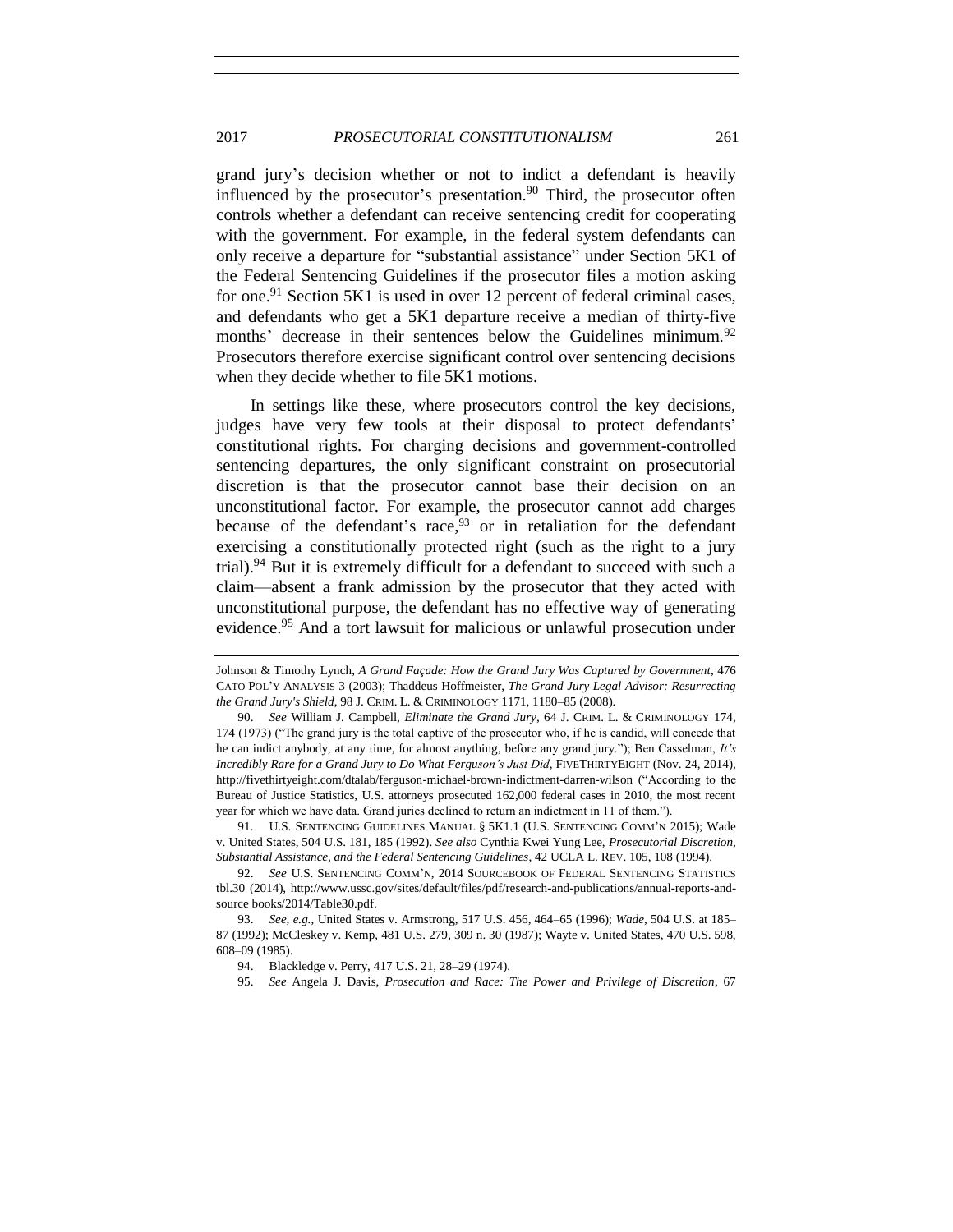<span id="page-25-1"></span>42 U.S.C. § 1983 is a non-starter because prosecutors' decisions are protected by absolute immunity.<sup>96</sup> Further, during grand jury proceedings, judges are only empowered to enforce a small number of clearly established rules against misconduct, such as the rules providing for grand jury secrecy and requiring that no one other than grand jurors be present during deliberations.  $97$  Due to the independence of the grand jury, judges' supervisory role extends no further than this. $98$  And judges cannot generally reverse convictions due to constitutional errors in grand jury proceedings, because any such errors are necessarily harmless. If there was proof beyond a reasonable doubt to convict, there logically must also have been probable cause to indict.<sup>99</sup> In sum, beyond deciding the types of narrow constitutional claims just discussed, judges play no real role in policing defendants' rights in those phases of the criminal justice process that are controlled by prosecutors.

<span id="page-25-2"></span>Prosecutors also exercise unilateral authority during the plea bargaining process. Given that the overwhelming majority of criminal convictions—over 90 percent—are obtained through plea bargains, this arguably makes prosecutors the most powerful figures in the criminal justice system.<sup>100</sup> Indeed, American criminal justice could be described as an administrative system of negotiated settlements punctuated by the occasional trial.<sup>101</sup> Within this system, the prosecutor largely controls the terms of plea bargain agreements. They determine what crimes to charge, decide the content of cooperation agreements, and often dictate the calculation of sentence lengths.<sup>102</sup> And several structural features of the

100. *See* Jed S. Rakoff, *Why Innocent People Plead Guilty*, N.Y. REV. BOOKS (Nov. 20, 2014), http://www.nybooks.com/articles/2014/11/20/why-innocent-people-plead-guilty ("In 2013, while 8 percent of all federal criminal charges were dismissed . . . more than 97 percent of the remainder were resolved through plea bargains, and fewer than 3 percent went to trial . . . . While corresponding statistics for the fifty states combined are not available, it is a rare state where plea bargains do not similarly account for the resolution of at least 95 percent of the felony cases that are not dismissed.").

101. *See* BIBAS, *supra* note [40,](#page-14-0) at xvi; FEELEY, *supra* note [40,](#page-14-0) at 273–74; GEORGE FISHER, PLEA BARGAINING'S TRIUMPH: A HISTORY OF PLEA BARGAINING IN AMERICA 175–205 (2003); Barkow, *Criminal Law*, *supra* not[e 40,](#page-14-0) at 327; Lynch, *supra* not[e 40,](#page-14-0) at 2120–21.

102. *See* Rachel E. Barkow, *Institutional Design and the Policing of Prosecutors: Lessons from* 

<span id="page-25-0"></span>FORDHAM L. REV. 13, 48–49 (1999); Donald G. Gifford, *Equal Protection and the Prosecutor's Charging Decision: Enforcing an Ideal*, 49 GEO. WASH. L. REV. 659, 691–98 (1981).

<sup>96.</sup> Imbler v. Pachtman, 424 U.S. 409, 427 (1976). *See also* Rachel E. Barkow, *Organizational Guidelines for the Prosecutor's Office*, 31 CARDOZO L. REV. 2089, 2094 (2010).

<sup>97.</sup> *See, e.g.*, 18 U.S.C. §§ 1622, 1623, 2515 (2016); FED. R. CRIM. P. 6(d)-(e).

<sup>98.</sup> United States v. Williams, 504 U.S. 36, 46 n.6 (1992).

<sup>99.</sup> *See* United States v. Mechanik, 475 U.S. 66, 67 (1986). There is, however, a notable exception to this rule for cases alleging racial discrimination in the selection of the grand jury. *See*  Vasquez v. Hillery, 474 U.S. 254, 260–64 (1986).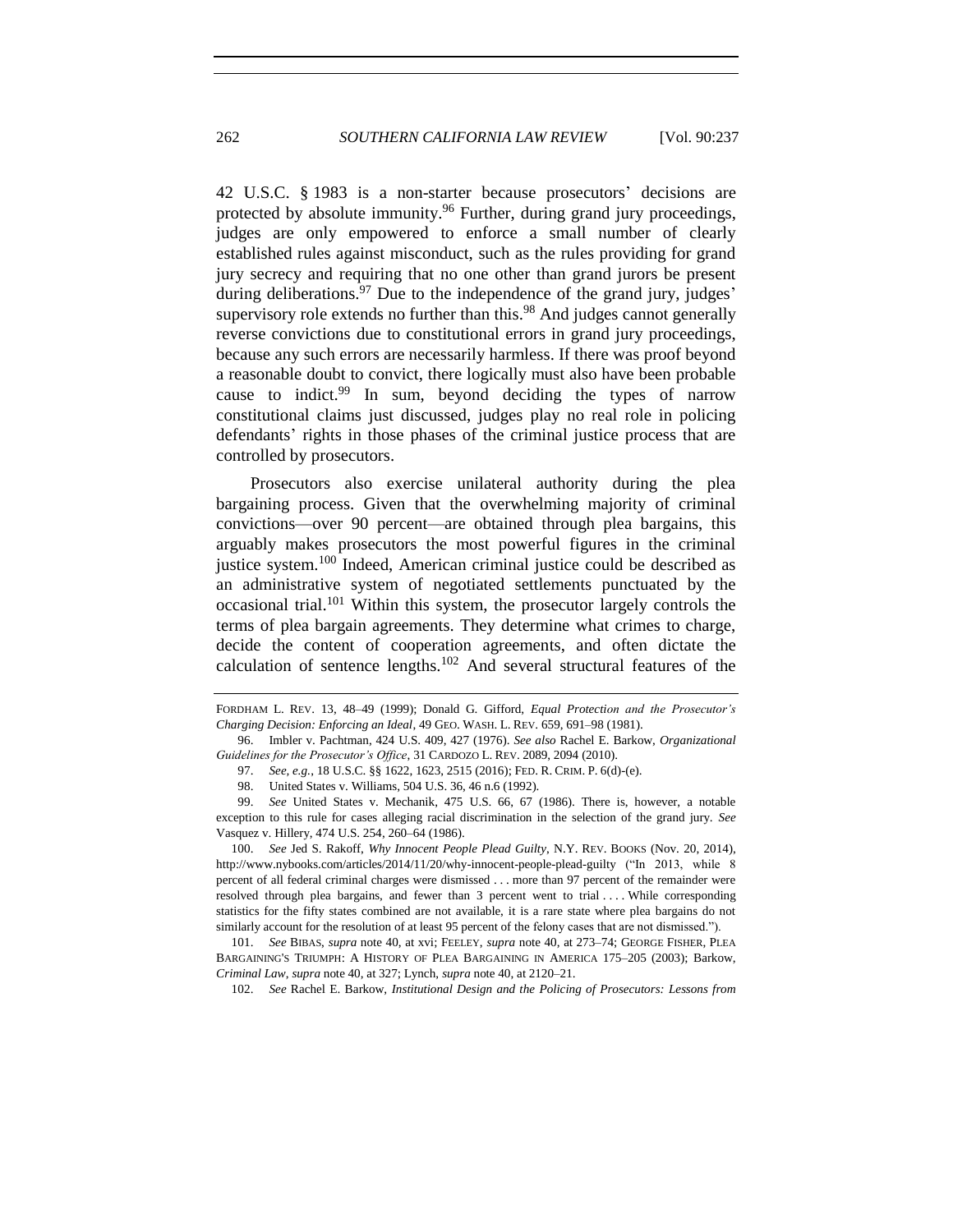American criminal justice system tilt the scales in favor of prosecutors during plea negotiations.<sup>103</sup> The proliferation of criminal laws gives prosecutors the ability to charge many crimes for the same conduct, letting them put a laundry list of violations in an indictment so as to gain leverage against the defendant.<sup>104</sup> Defendants also generally face much higher penalties if they go to trial than if they plead guilty, which helps prosecutors pressure defendants into accepting plea deals.<sup>105</sup>

<span id="page-26-0"></span>Judges, by contrast, play only a minor role in the plea bargaining process. Once a plea bargain has been agreed to, the judge's role is usually limited to confirming in open court that the defendant entered into the agreement voluntarily and with adequate knowledge of the consequences, and also to determining that there are sufficient facts to support the guilty plea.<sup>106</sup> After the judge accepts the plea bargain, the defendant can only bring a limited set of claims attacking it: that the agreement was not voluntarily or knowingly entered into, that the government breached the agreement, or that the defendant's counsel was ineffective.<sup>107</sup> Plea bargain agreements also commonly contain clauses waiving the defendant's right to appeal, which limits the judicial role even further.<sup>108</sup> Beyond hearing this narrow set of claims, judges do not generally monitor prosecutors' plea bargaining tactics or participate in plea bargaining themselves (although a

106. *See* FED. R. CRIM. P. 11; Jon Brick, *Guilty Pleas*, 73 GEO. L.J. 523, 533–34 (1984); Daniel S. McConkie, *Judges as Framers of Plea Bargaining*, 26 STAN. L. & POL'Y REV. 61, 70–71 (2015). *Cf.* Albert W. Alschuler, *The Trial Judge's Role in Plea Bargaining, Part I*, 76 COLUM. L. REV. 1059, 1059–60 (1976) (calling for an expanded judicial role in the plea bargaining process).

<span id="page-26-1"></span>*Administrative Law*, 61 STAN. L. REV. 869, 876–84 (2009).

<sup>103.</sup> *See generally* Bibas, *supra* note [27](#page-11-1) (exploring a number of structural and psychological factors that distort the plea bargaining process).

<sup>104.</sup> *See* DOUGLAS HUSAK, OVERCRIMINALIZATION: THE LIMITS OF CRIMINAL LAW 22–23 (2008); Stuntz, *supra* note [26,](#page-11-0) at 534–38, 546–52; William J. Stuntz, *Plea Bargaining and Criminal Law's Disappearing Shadow*, 117 HARV. L. REV. 2548, 2567–68 (2004).

<sup>105.</sup> *See* John H. Langbein, *Torture and Plea Bargaining*, 46 U. CHI. L. REV. 3, 12–19 (1978) (analogizing the American plea bargaining system to the medieval practice of confession through torture); Richard A. Oppel, Jr., *Sentencing Shift Gives New Leverage to Prosecutors*, N.Y. TIMES, Sept. 25, 2011, at A1 ("After decades of new laws to toughen sentencing for criminals, prosecutors have gained greater leverage to extract guilty pleas from defendants and reduce the number of cases that go to trial, often by using the threat of more serious charges with mandatory sentences or other harsher penalties.").

<sup>107.</sup> *See* Padilla v. Kentucky, 559 U.S. 356, 364–66, 373–74 (2010); United States v. Broce, 488 U.S. 563, 569–71 (1989); Santobello v. New York, 404 U.S. 257, 262 (1971); Stephanos Bibas, *Regulating the Plea-Bargaining Market: From Caveat Emptor to Consumer Protection*, 99 CAL. L. REV. 1117, 1142–43 (2011).

<sup>108.</sup> *See* Nancy J. King & Michael E. O'Neill, *Appeal Waivers and the Future of Sentencing Policy*, 55 DUKE L.J. 209, 212 (2005) ("In nearly two-thirds of the cases settled by plea agreement in our sample, the defendant waived his right to review.").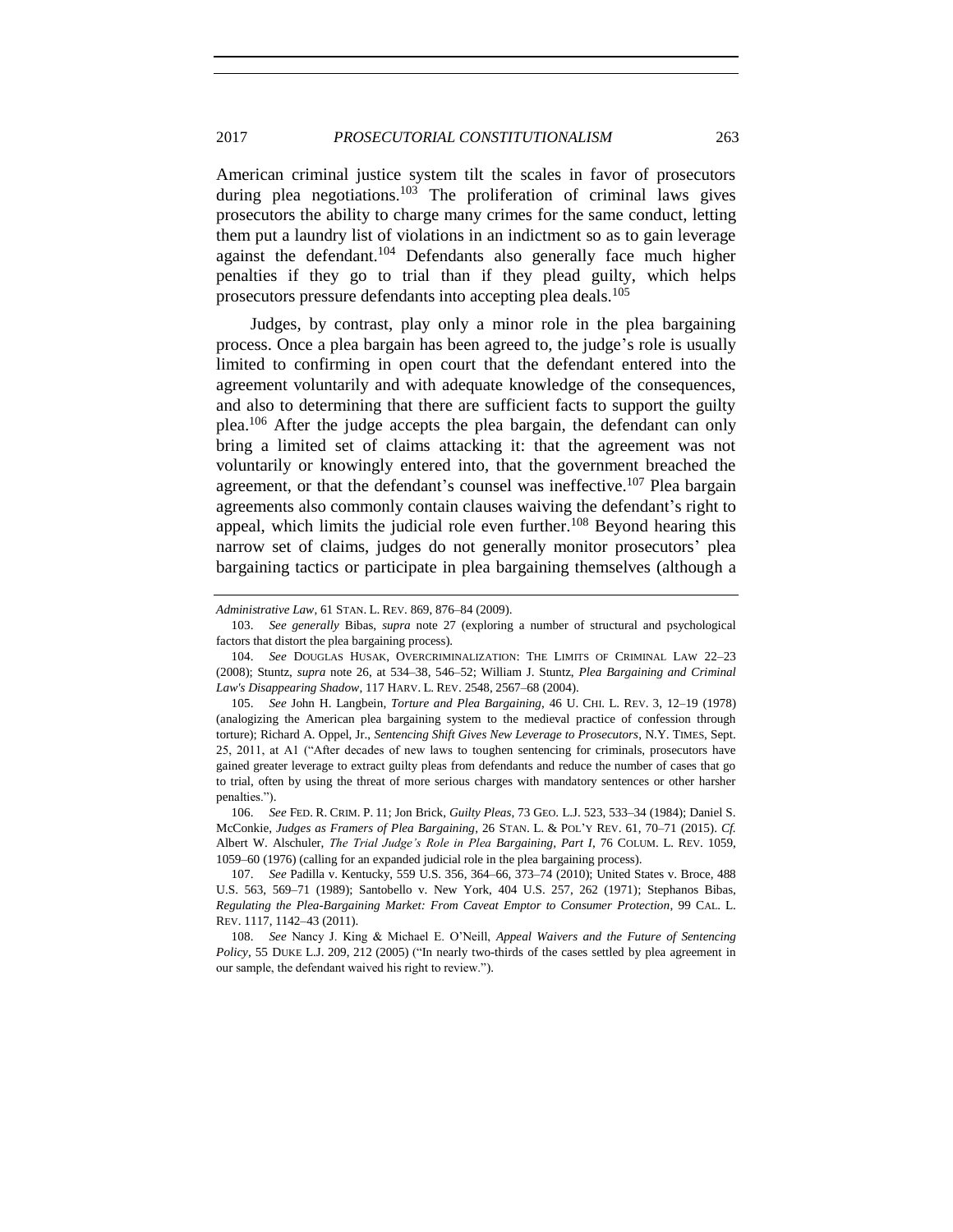few states do permit some judicial involvement in plea bargaining).<sup>109</sup> Thus, the plea bargaining system is basically a shadow criminal justice system run by prosecutors, one that happens to decide the great majority of criminal cases. If constitutional rights are to be enforced in this system, prosecutors themselves have to do the enforcing.

#### 3. Judicially Underdefined Rights

Prosecutors should also expand defendants' constitutional rights in cases where the judicial doctrine underdefines them. As Lawrence Sager has observed, judges often fail to give constitutional provisions their full scope due to the institutional limitations of judicial decision making.<sup>110</sup> This does not mean that judges have abandoned the field entirely—they do give the relevant rights some meaning. But judges often artificially limit their definitions of constitutional rights out of concern that the doctrinal standards they adopt must be administrable. This creates a bias in favor of clear doctrinal lines, and such lines frequently fail to capture the entirety of the relevant constitutional norm. This is distinct from the problem of underinclusive remedies discussed in Section I.C.1—the issue here is not one of judges recognizing a constitutional right and then failing to enforce it (for instance, out of unwillingness to overturn a conviction), but is instead one of judges articulating a decision rule for a right that fails to encompass the full scope of the relevant constitutional norm.<sup>111</sup> Prosecutors, by contrast, are more nimble than judges at balancing constitutional protections against other system values, and so are more capable of expanding them to their fullest degree.

Judges' desire for clear doctrinal lines, and their consequent underdefinition of certain constitutional rights, does not diminish the force of those rights.<sup>112</sup> It simply falls to other government actors, such as prosecutors, to pick up the slack. The Equal Protection Clause is a

<sup>109.</sup> In the federal system, judges are prohibited from participating in plea bargaining discussions. FED. R. CRIM. P. 11(c)(1). Further, the ABA's "Standards for Criminal Justice" instruct judges not to participate in plea bargaining negotiations. STANDARDS FOR CRIMINAL JUSTICE, PLEAS OF GUILTY § 14-3.3(c) (AM. BAR ASS'N 1999). However, state systems have a variety of approaches—most of them forbid or discourage judicial involvement in plea bargaining, but some permit it. *See* Rishi Raj Batra, *Judicial Participation in Plea Bargaining: A Dispute Resolution Perspective*, 76 OHIO ST. L.J. 565, 572–79 (2015).

<sup>110.</sup> Sager, *supra* note [8,](#page-5-0) at 1212–13. *See also* Richard H. Fallon, Jr., *Judicially Manageable Standards and Constitutional Meaning*, 119 HARV. L. REV. 1275, 1298–1303 (2006).

<sup>111.</sup> For a useful discussion of this distinction, see Kermit Roosevelt III, *Aspiration and Underenforcement*, 119 HARV. L. REV. FORUM 193, 193–94 (2006).

<sup>112.</sup> Sager, *supra* not[e 8,](#page-5-0) at 1220–28.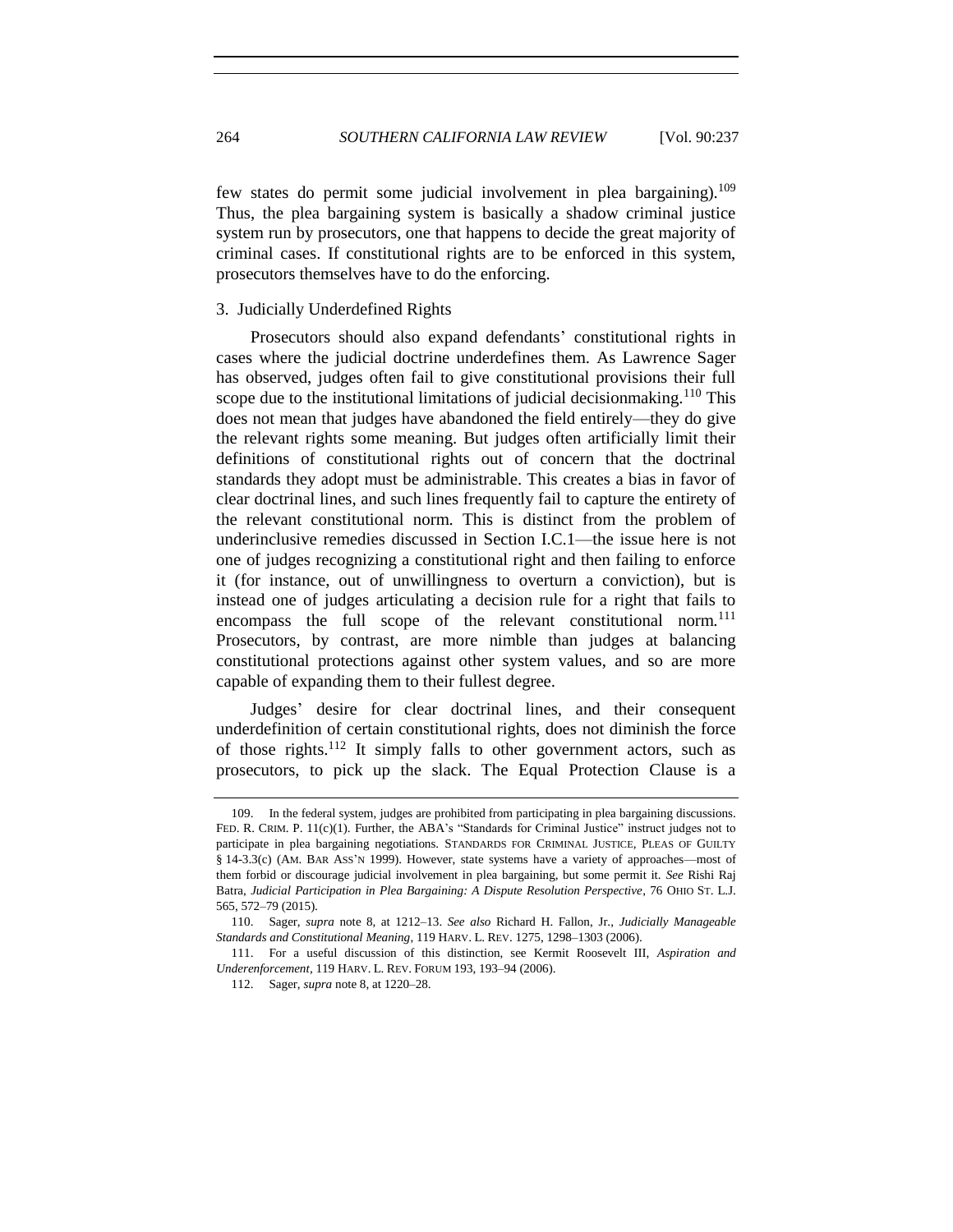paradigm example of this. In *Washington v. Davis*, the Supreme Court expressed serious concern that if it held that the Equal Protection Clause bans government policies that are formally race-neutral but have discriminatory effects, then the judiciary would be forced to hear difficultto-administer challenges to a wide variety of different laws.<sup>113</sup> The Court solved this problem by limiting judicial enforcement of the Equal Protection Clause to only cases of overt discrimination, and leaving disparate impact claims for "legislative prescription." <sup>114</sup> This rule does not encompass the full scope of the Equal Protection Clause, and other actors (like legislators and prosecutors) can independently implement the equal protection norm through policies that seek to counteract unintentional race discrimination. Coercive plea bargains present a similar example. The Supreme Court held in *Bordenkircher v. Hayes* that a prosecutor can file additional charges against a defendant if that defendant refuses to plead guilty.<sup>115</sup> Prosecutors are thereby given the Court's blessing to coerce defendants into accepting plea bargains. One can see why this hands-off approach would appeal to judges—it is difficult for a judge to draw a line between charging decisions that impermissibly coerce plea bargain agreements and charging decisions that simply provide acceptable discounts for pleading guilty. But prosecutors can draw this line more readily, since for them plea bargain decisions are a matter of internal office policy. Prosecutors can expand defendants' rights in areas like equal protection and plea bargaining because they do not share judges' need for bright-line rules. They are capable of balancing constitutional protections against other system values in a more messy, complicated, and granular way.

This is an important feature of administrative constitutionalism, and by extension of prosecutorial constitutionalism. Expert agency officials like prosecutors are more nimble in implementing constitutional protections, because they can incorporate them into micro-level decisionmaking processes rather than needing to impose them from the outside. A court trying to assert its authority over an agency is like a child trying to design

<sup>113.</sup> Washington v. Davis, 426 U.S. 229, 248 (1976). *See also* Ross, *supra* not[e 44,](#page-15-1) at 554–55. *Cf.*  Sager, *supra* note [8,](#page-5-0) at 1218 (providing judicial treatment of challenges to taxation measures as an example of underenforcement of the Equal Protection Clause due to institutional concerns).

<sup>114.</sup> *See Davis*, 426 U.S. at 248*. Cf.* Sager, *supra* not[e 8,](#page-5-0) at 1239–40 (discussing justifications for judicial deference to the legislature as a means of overcoming underenforcement of constitutional norms due to institutional concerns). Indeed, Congress has enacted several statutes that prohibit both intentional and "disparate impact" racial discrimination, including Title VII of the Civil Rights Act and Section 2 of the Voting Rights Act. *See* 42 U.S.C. § 2000e-2 (2016); 52 U.S.C. § 10301 (2016).

<sup>115.</sup> Bordenkircher v. Hayes, 434 U.S. 357, 364–65 (1978).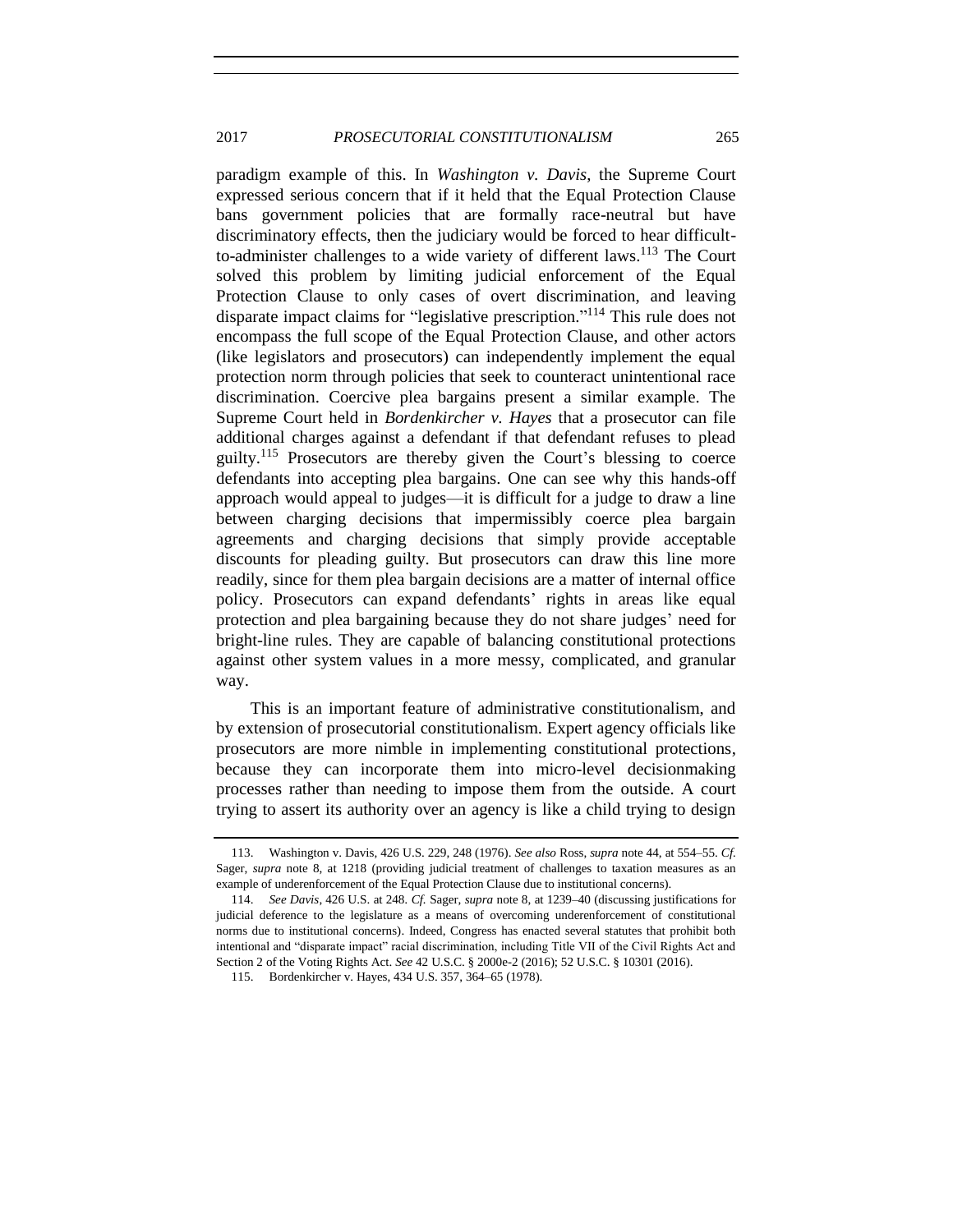an ant farm—you can shake all you want, but only the ants can decide where to build the tunnels. Agencies also have more flexibility because they can expand constitutional protections without creating binding legal entitlements. <sup>116</sup> These differences allow for a division of enforcement labor between judges and prosecutors. Judges can enforce constitutional rights up to a certain baseline through bright-line legal rules, and prosecutors can use internal policies to implement them above that baseline while balancing them against other system values. The Petite policy is a good example of this approach. In *Bartkus* and *Abbate*, the Supreme Court underdefined the right against double jeopardy. In doing so the Court was motivated, in part, by the concerns that it is difficult to determine which federal and state laws are duplicative of each other, and that a more expansive double jeopardy right would hinder law enforcement.<sup>117</sup> However, through the Petite policy, the DOJ more expansively protected defendants' constitutional interest in not being doubly prosecuted by restricting such prosecutions to cases with "compelling" reasons.<sup>118</sup> When he announced the policy, Attorney General William P. Rogers noted that its purpose was to "observe not only the rulings of the court but the spirit of the rulings as well"—that is, to prevent prosecutors from taking undue advantage of the Court's limited implementation of the Double Jeopardy Clause.<sup>119</sup> Judges could not easily administer the vague standard announced in the Petite policy. But prosecutors can do so more readily, both because criminal defendants cannot sue to enforce internal guidelines like the Petite policy, and because prosecutors can develop internal standards to cash out phrases like "compelling reasons." This division of labor between judges and prosecutors is an attractive enforcement structure. The courts enforce much of the Double Jeopardy Clause through a clear legal rule, while prosecutors implement the Clause's penumbra by incorporating it into internal administrative processes and balancing it against other considerations. And, in cases like *Bartkus* and *Abbate*, courts could even explicitly invite (or perhaps even order) prosecutors to implement the relevant constitutional protections above the floor set by judicial doctrine.

<sup>116.</sup> Such legal entitlements can have unexpected second-order effects. *Cf.* Marin K. Levy, *Judging the Flood of Litigation*, 80 U. CHI. L. REV. 1007, 1007 (2013) (discussing how the Supreme Court analyzes "floodgates" arguments).

<sup>117.</sup> Abbate v. United States, 359 U.S. 187, 195 (1959); Bartkus v. Illinois, 359 U.S. 121, 138–39 (1959).

<sup>118.</sup> *See* Press Release, U.S. Dep't of Justice, *supra* note [1.](#page-2-0) *See also supra* notes [2–](#page-2-2)[4](#page-2-1) and accompanying text.

<sup>119.</sup> Alvin Shuster, *Rogers Tells Federal Attorneys to Limit Double Jeopardy Trials*, N.Y. TIMES, Apr. 6, 1959, at 19.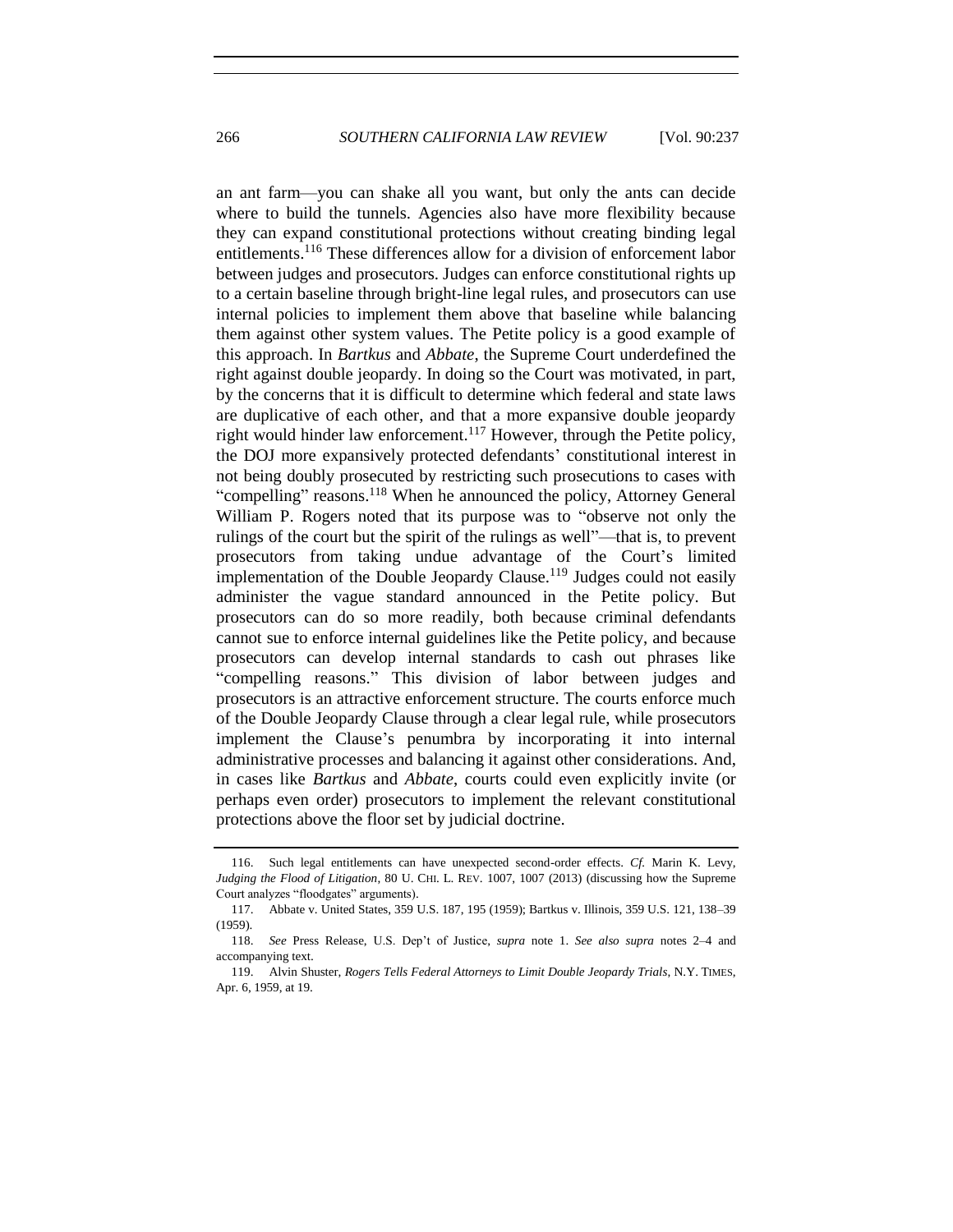#### 4. Interpretive Disagreements

A prosecutor might also expand constitutional protections beyond the level required by the judiciary simply because they disagree with judicial doctrine. If a prosecutor believes that judges have defined a constitutional right too narrowly, the prosecutor can unilaterally choose not to take advantage of judges' permission to infringe that right. This is a very different kind of prosecutorial constitutionalism from the kind advocated in the prior three subsections. Here, the prosecutor is not correcting a failure of the adversary system: the prosecutor does not unilaterally control the relevant right, nor does the judicial doctrine underdefine or underenforce the right due to institutional limitations. Rather, the constitutional question has been fully and fairly litigated in the courts, and the prosecutor simply disagrees with the legal outcome. Crucially, such disagreement can only go in one direction: towards more expansive enforcement of constitutional provisions. Prosecutors cannot, for example, unilaterally decide to ignore the requirements of *Brady* and *Miranda*, even if they believe those cases were wrongly decided. But they can go beyond those cases if they think the Constitution requires more. Thus, prosecutors could engage in a kind of soft departmentalism, implementing their own constitutional interpretations without threatening judicial supremacy. For example, prosecutors could construe the Eighth Amendment as imposing greater limits on the use of the death penalty than those found in current judicial doctrine, and could consequently seek the death penalty only when they believe it to be constitutionally permissible.<sup>120</sup> Prosecutors could also interpret the Due Process Clause as requiring them to reveal inculpatory evidence, and thus go beyond the disclosure requirements of *Brady*, which only applies to material exculpatory and mitigating evidence. And prosecutors could take such positions notwithstanding contrary judicial precedent.<sup>121</sup> The argument for prosecutorial constitutionalism is weaker in situations of mere disagreement than it is where the adversary system fails. After all, it seems

<sup>120.</sup> *See, e.g.*, Michael Clemente, Note, *A Reassessment of Common Law Protections for "Idiots"*, 124 YALE L.J. 2746, 2791–2801 (2015) (arguing that current Eighth Amendment doctrine permits the execution of people with intellectual disabilities who would have been protected from execution at the time of the framing).

<sup>121.</sup> Analogously, the DOJ has taken the position that the Supreme Court's decision in *Miller v. Alabama*, 132 S. Ct. 2455 (2012), prohibiting mandatory life without parole for juvenile homicide offenders, applies retroactively. *See* Government's Response to Petitioner's Application for Authorization to File a Second or Successive Motion Under 28 U.S.C. § 2255 at 18–19, Johnson v. United States, 720 F.3d 720 (8th Cir. 2013) (No. 12-3744). The DOJ has maintained this position notwithstanding the fact that the only circuits to have considered the question have gone the other way. *See In re* Morgan, 713 F.3d 1365, 1367–68 (11th Cir. 2013); Craig v. Cain, No. 12-30035, 2013 U.S. App. LEXIS 431, at \*3–6 (5th Cir. Jan. 4, 2013).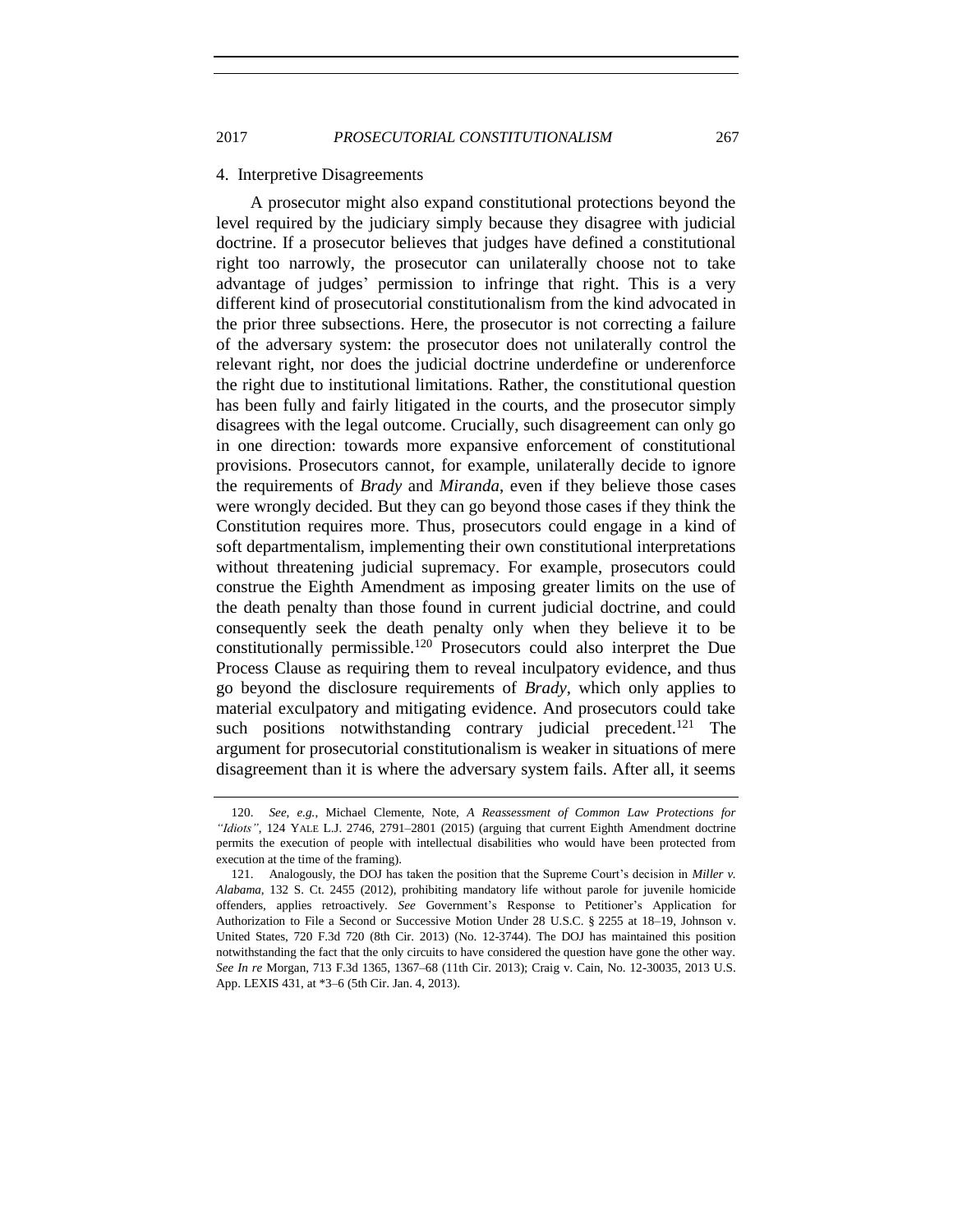odd that a prosecutor should act like a judge while making an argument before a judge. But there are nonetheless a few potential justifications for prosecutors in such cases to expand constitutional rights beyond the judicial minimum.

One potential justification is that having multiple, redundant constitutional enforcers serves many useful functions in our legal system. In the federalism context, Robert Cover has observed that overlapping assertions of jurisdiction between states and the federal government create a number of benefits.<sup>122</sup> These include a greater possibility for error correction through relitigation, checks against systematic bias or corruption by particular decisionmakers, more possibility for creative legal innovation, and dialogue between redundant decisionmakers that leads to more robust norm articulation.<sup>123</sup> When prosecutors act on their independent judgments about the scope of defendants' constitutional rights, they create a similar situation of polycentric rights enforcement that carries many of the same benefits. Redundancy through prosecutorial enforcement can correct situations where judges erroneously fail to enforce a constitutional right. It can also lead to more creative innovations in constitutional interpretation, and spark interbranch dialogue that will help to develop constitutional norms. $^{124}$ 

Another potential justification is that prosecutors' constitutional interpretations could be understood as instances of "popular constitutionalism." In the American system, prosecutors are commonly either elected officials or appointees of elected officials. Prosecutorial constitutionalism can thus perhaps be seen as the electorate expressing its constitutional views through its choice of representatives, which a number of scholars have endorsed as a desirable model of constitutional lawmaking.<sup>125</sup> For example a prosecutor might, during an election, take the position that the plea bargaining system violates the constitutional right to a jury trial.<sup>126</sup> Or a prosecutor might argue that the death penalty process in a

<span id="page-31-0"></span><sup>122.</sup> Robert M. Cover, *The Uses of Jurisdictional Redundancy: Interest, Ideology, and Innovation*, 22 WM. & MARY L. REV. 639, 676 (1981).

<sup>123.</sup> *Id.* at 654–58, 661–63, 665, 674–80.

<sup>124.</sup> *See, e.g.*, *infra* Section III.E (discussing a number of examples of prosecutors' constitutional interpretations sparking interbranch dialogue concerning First Amendment and Sixth Amendment rights).

<sup>125.</sup> *See, e.g.*, KRAMER, *supra* not[e 30,](#page-12-0) at 8; TUSHNET, *supra* not[e 30,](#page-12-0) at 16–17, 47, 181–87, 193– 84; Neal Kumar Katyal, *Legislative Constitutional Interpretation*, 50 DUKE L.J. 1335, 1336–37, 1382– 87 (2001).

<sup>126.</sup> For example, Robert T. Johnson, then the District Attorney of the Bronx, abolished plea bargains in felony cases in 1992. *See* Ian Fisher, *Bronx District Attorney Moves to Ban Plea Bargains in*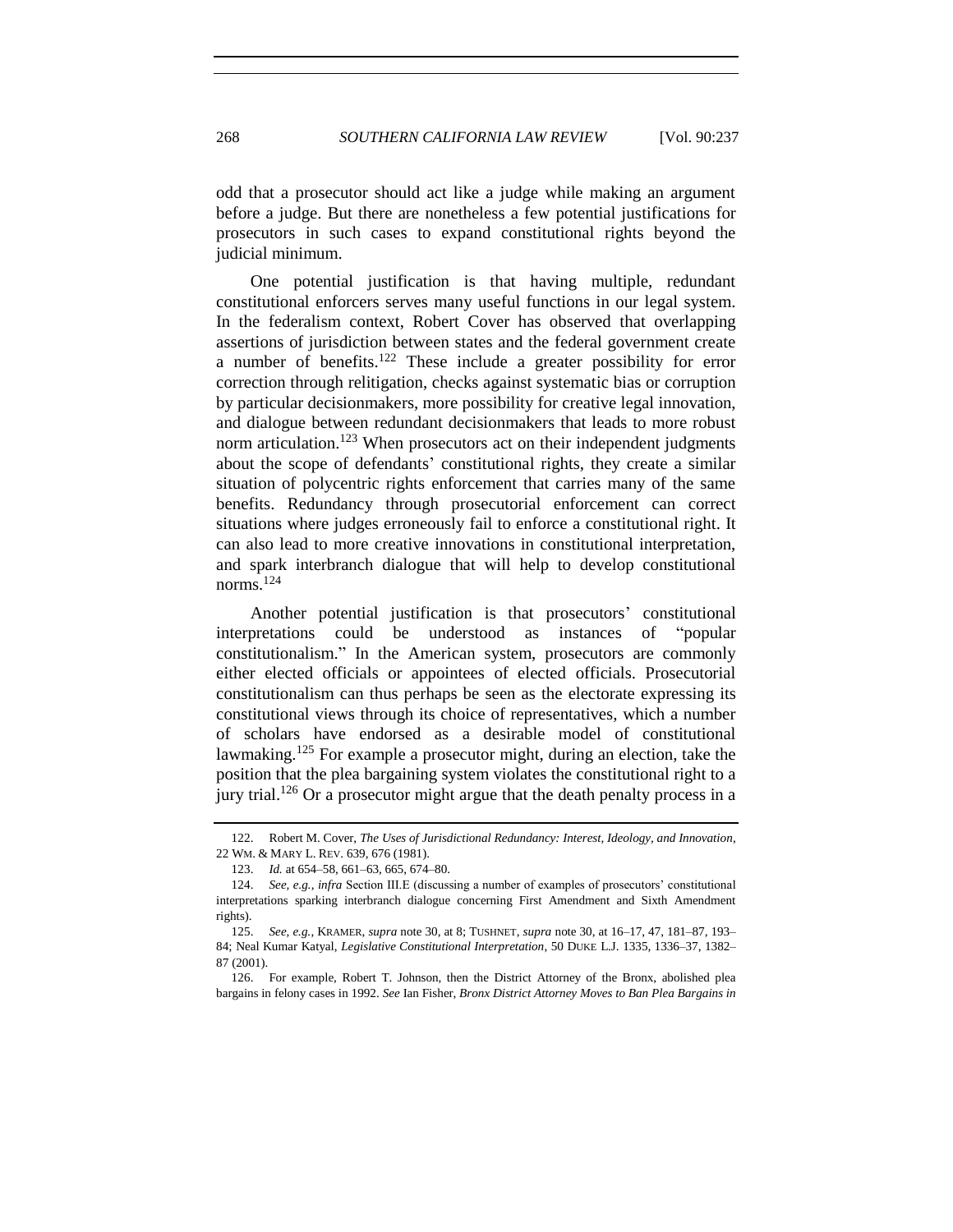<span id="page-32-0"></span>particular state is unconstitutional, and thus assert that they will refuse to seek the death penalty.<sup>127</sup> If the prosecutor is elected on such a platform, then they arguably have a popular mandate to implement that view of the Constitution. David Pozen has made a similar observation about judicial elections—if they turn on issues of constitutional law, then they are the clearest avenues for the electorate to actualize its constitutional views.<sup>128</sup> Analogously, if prosecutorial elections became about constitutional issues, they would be paradigm cases of popular constitutionalism. They would, however, only be what Pozen labels "modest" popular constitutionalism, since they would pose no threat to judicial supremacy.<sup>129</sup> Much like the President's decision to veto a law on constitutional grounds, the interpretive decisions discussed here are squarely within prosecutors' policy discretion.<sup>130</sup> If a prosecutor refuses to plea bargain or seek the death penalty due to their own constitutional theory, doing so does not infringe on the powers of the judiciary. Further, the argument for popular constitutionalism by prosecutors is perhaps somewhat stronger than for other elected officials, because enforcing a constitutional right above the judicial minimum usually (though not always) involves helping defendants.<sup>131</sup> Generally prosecutors run for office on a platform of being tough on criminals, and helping defendants could become a political liability.<sup>132</sup> So when an elected prosecutor enforces a constitutional right above the judicial minimum, for example by refusing to impose the death penalty, that decision is more likely than most to be tested in a subsequent election. However, this argument for prosecutorial elections as vehicles of popular constitutional interpretation does depend on prosecutors actually

*Felony Cases*, N.Y. TIMES (Nov. 25, 1992), http://www.nytimes.com/1992/11/25/nyregion/bronxdistrict-attorney-moves-to-ban-plea-bargains-in-felony-cases.html.

<sup>127.</sup> *Cf.* Mark Berman, *Pennsylvania's Governor Suspends the Death Penalty*, WASH. POST (Feb. 13, 2015), http://www.washingtonpost.com/news/post-nation/wp/2015/02/13/pennsylvania-suspendsthe-death-penalty/?utm\_term=.6868a8c9b7b6 (reporting a moratorium on the "flawed" death penalty system until the state had studied the issue).

<sup>128.</sup> David E. Pozen, *Judicial Elections as Popular Constitutionalism*, 110 COLUM. L. REV. 2047, 2064–86 (2010) (considering judicial elections as a mechanism of popular constitutionalism). *Cf.*  Joseph Blocher, *Popular Constitutionalism and the State Attorneys General*, 122 HARV. L. REV. 108, 114–15 (2011) (explaining the electorate's influence on constitutional interpretation through state attorney generals).

<sup>129.</sup> Pozen, *supra* not[e 128,](#page-32-0) at 2060–61.

<sup>130.</sup> *See* Roger A. Fairfax, Jr., *Prosecutorial Nullification*, 52 B.C. L. REV. 1243, 1263–73 (2011).

<sup>131.</sup> One major exception is when prosecutors seek to enforce the Equal Protection Clause by increasing all defendants' charges and punishments to an equal, high level. *See, e.g.*, *infra* Section III.F (discussing Attorney General Ashcroft's death penalty policies). Another is when prosecutors abolish plea bargaining by refusing to give defendants lower sentences in exchange for guilty pleas. *See infra*  Section III.B.

<sup>132.</sup> *See supra* not[e 26](#page-11-0) and accompanying text.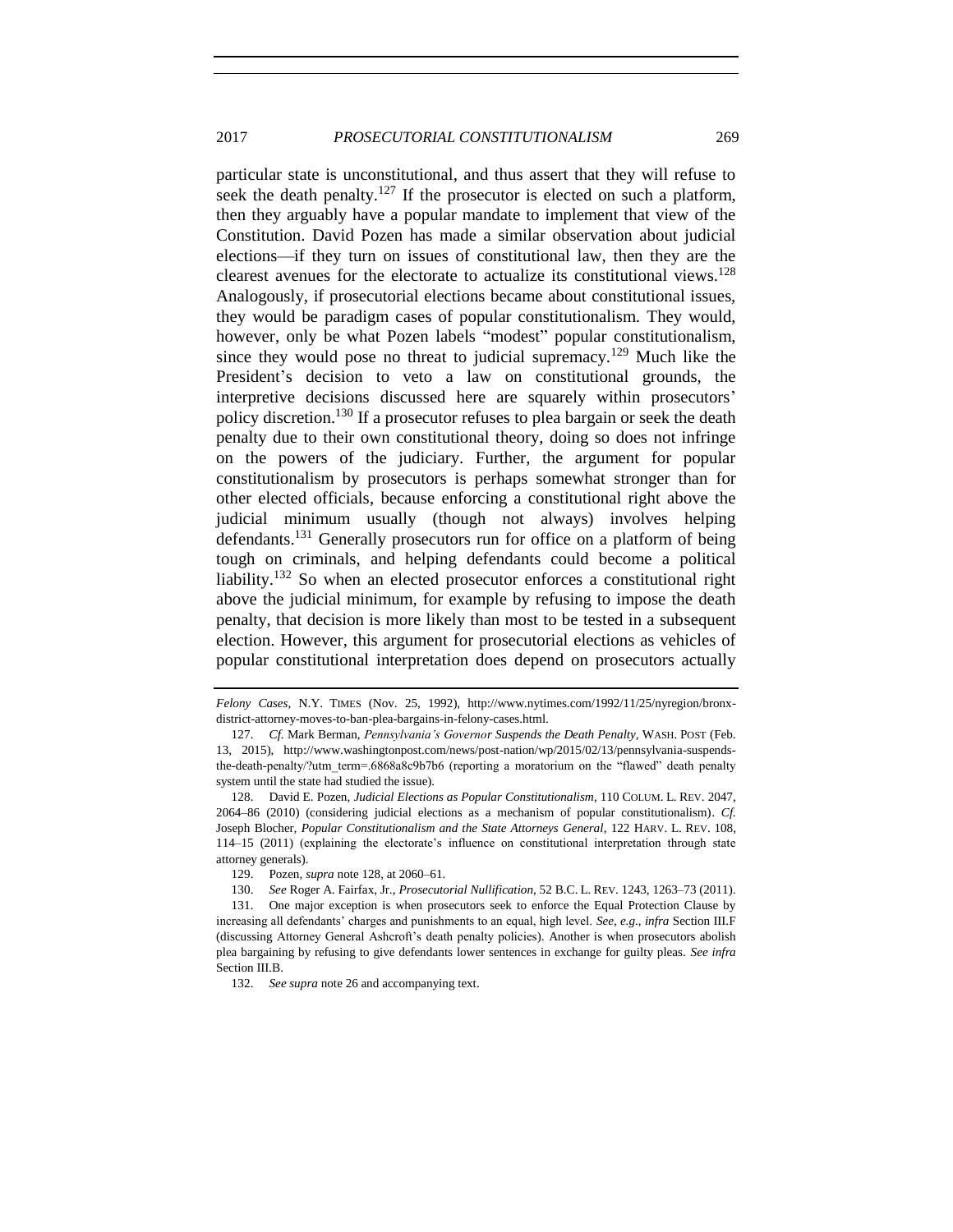270 *SOUTHERN CALIFORNIA LAW REVIEW* [Vol. 90:237

campaigning on their constitutional views, and the public understanding and endorsing these views. And given the general low salience of state district attorney elections, such a model seems aspirational.<sup>133</sup>

#### II. INSTITUTIONS OF PROSECUTORIAL CONSTITUTIONALISM

<span id="page-33-0"></span>Up to this point, this Article has discussed prosecutorial constitutionalism as if it involved individual prosecutors deciding, in the midst of litigation, to switch out of advocate mode and into quasi-judge mode. But this is a lot to ask of a prosecutor. Prosecutors have powerful incentives to achieve convictions in specific cases, so relying on them to decide on the fly whether or not to protect defendants' rights is problematic.<sup>134</sup> And even putting the incentives problem aside, it is difficult to make complicated system-level decisions about one's proper role in the middle of arguing a case. An analogy can be drawn to the relationship between personal physicians and public health officials: a physician's goal is to treat the individual patient, while a public health official's goal is to ensure that the entire population is healthy. So where a physician might overprescribe antibiotics, a public health official should step in to set rules limiting their use.<sup>135</sup> Similarly, individual prosecutors' choices should be constrained through system-level rules that compel prosecutors to incorporate constitutional rights into their decision making.<sup>136</sup> Such rules can be established at a number of different levels: individual offices, larger prosecution bureaucracies, or state bar associations. They can also be implemented in a variety of ways: training prosecutors, imposing internal discipline, centralizing decisionmaking authority, creating positions tasked with protecting constitutional rights, and imposing bar sanctions.

<sup>133.</sup> *See* Larry Alexander & Lawrence B. Solum, *Popular? Constitutionalism*?, 118 HARV. L. REV. 1594, 1621–23 (2005) (reviewing LARRY D. KRAMER, THE PEOPLE THEMSELVES: POPULAR CONSTITUTIONALISM AND JUDICIAL REVIEW (2004)) (expressing skepticism that the electorate ever understands itself as engaging in constitutional interpretation when it selects representatives). *Cf.* Pozen, *supra* note [128,](#page-32-0) at 2094-3005 (discussing the low quality of judicial election dialogue, and the consequent difficulty with translating them into vehicles of popular constitutionalism without a substantially more engaged public); David Schleicher & Elina Treyger, The Case Against the DA (unpublished article) (on file with author) (showing through empirical data that almost no traditional metrics of prosecutorial success, such as conviction rates, are correlated with district attorneys' reelection); Wright, *supra* note [26,](#page-11-0) at 591–606 (discussing the low salience and poor quality of prosecutorial campaigns).

<sup>134.</sup> *See* Barkow, *supra* note [102,](#page-25-0) at 896; Kozinski, *supra* note [27,](#page-11-1) at xxvi; Daniel Richman, *Prosecutors and Their Agents, Agents and Their Prosecutors*, 103 COLUM. L. REV. 749, 803 (2003).

<sup>135.</sup> I owe this analogy to Kevin Lamb.

<sup>136.</sup> *Cf.* Barkow, *supra* note [102,](#page-25-0) at 871–74 (arguing that "enforcement" and "adjudicatory" functions should be separated within prosecutors' offices).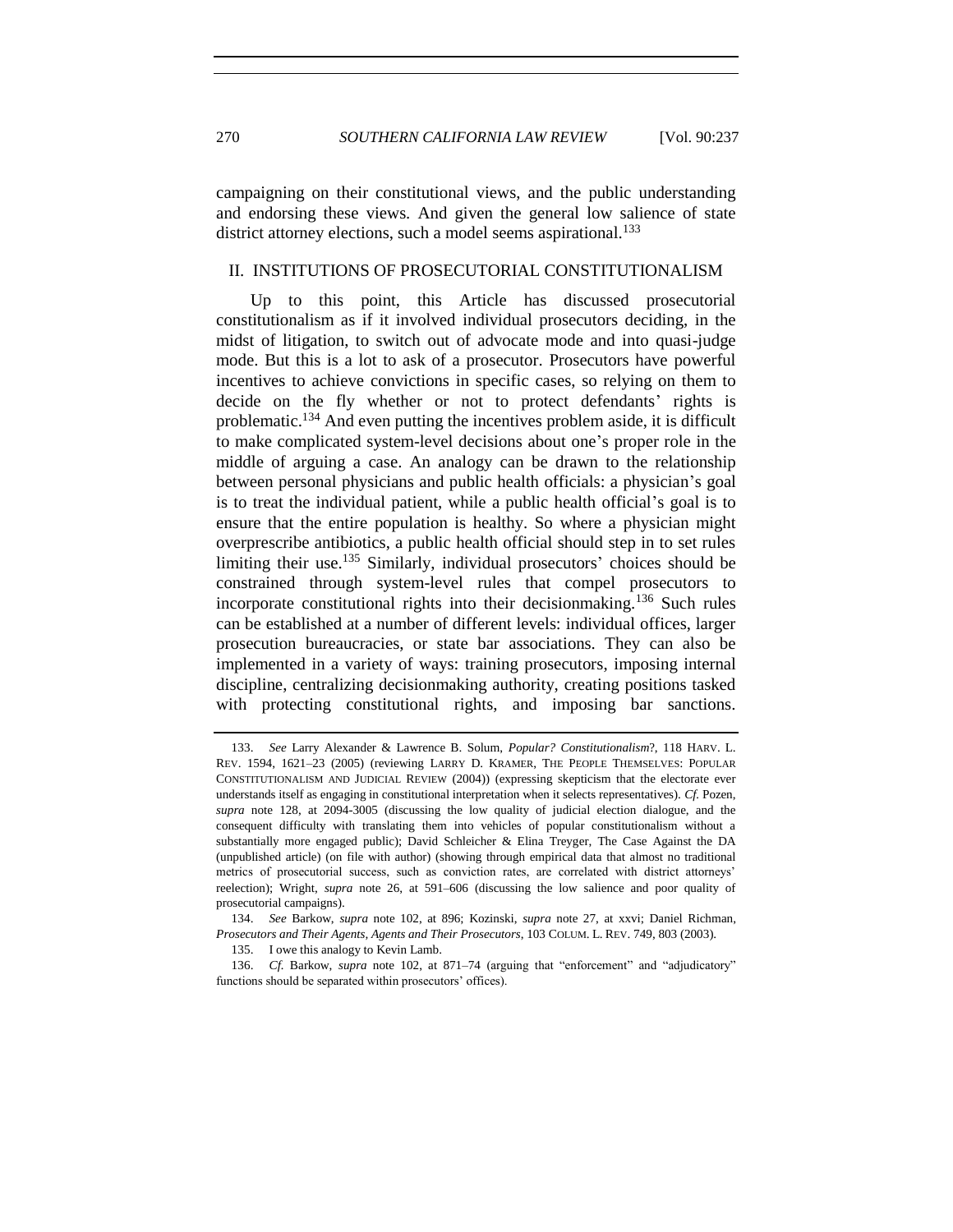Consequently, both prosecutors' internal office guidelines and the bar's rules of professional ethics function as important tools for preserving defendants' constitutional rights.

## A. THE INTERNAL RULES OF PROSECUTORS' OFFICES

Prosecutors' offices are hierarchical in structure—there is a head prosecutor at the top who establishes office policies, and individual line prosecutors must implement those policies in particular cases. Head prosecutors frequently use internal memoranda and other guidance to provide instruction on how to handle certain issues that arise in the course of criminal litigation. Such issues might include how to decide the terms of a plea bargain agreement, what crimes to charge in certain cases, and when to offer a defendant a break for assisting with an investigation. These internal systems of rules can be used as frameworks for preserving defendants' constitutional rights. For example, the head of an office can impose rules requiring that defendants will not be coerced into accepting plea bargains, or that duplicative prosecutions will not be brought.<sup>137</sup> Such rules reflect an internal division of roles within the prosecutor's office: the head of the office performs a quasi-judicial function by imposing rules that preserve defendants' rights, while the line prosecutors perform the standard prosecution function by seeking to convict defendants within the limits of those rules.<sup>138</sup> By separating out the judicial and prosecutorial functions in this way, the office can balance the conflicting roles of adversary advocate and constitutional guardian. Line prosecutors can be partisan advocates only up to the point that their actions infringe on one of the office's internal rules, and then they have to step back and preserve the defendant's rights. Such internal systems of rules are not necessarily just the reflection of a single boss's decisions. They can take on a life of their own as they pass between different prosecutorial administrations, and can thereby become engrained in the culture of an office.

<span id="page-34-0"></span>The DOJ's "United States Attorneys' Manual" is a good example of

<sup>137.</sup> *See* Bibas, *supra* note [43,](#page-15-2) at 1016 (arguing that the heads of prosecutors' offices should design internal regulations, structures, and incentives that will counteract line prosecutors' perverse incentives). *See generally* Norman Abrams, *Internal Policy: Guiding the Exercise of Prosecutorial Discretion*, 19 UCLA L. REV. 1 (1971) (calling for comprehensive policy statements governing prosecutorial decisionmaking).

<sup>138.</sup> For useful discussion of the concept of internal separation of powers within government agencies, see Barkow, *supra* note [102,](#page-25-0) at 895–906; Neal Katyal, *Internal Separation of Powers: Checking Today's Most Dangerous Branch from Within*, 115 YALE L.J. 2314, 2338–39 (2006); Elizabeth Magill & Adrian Vermeuele, *Allocating Power Within Agencies*, 120 YALE L.J. 1032, 1038– 41 (2011).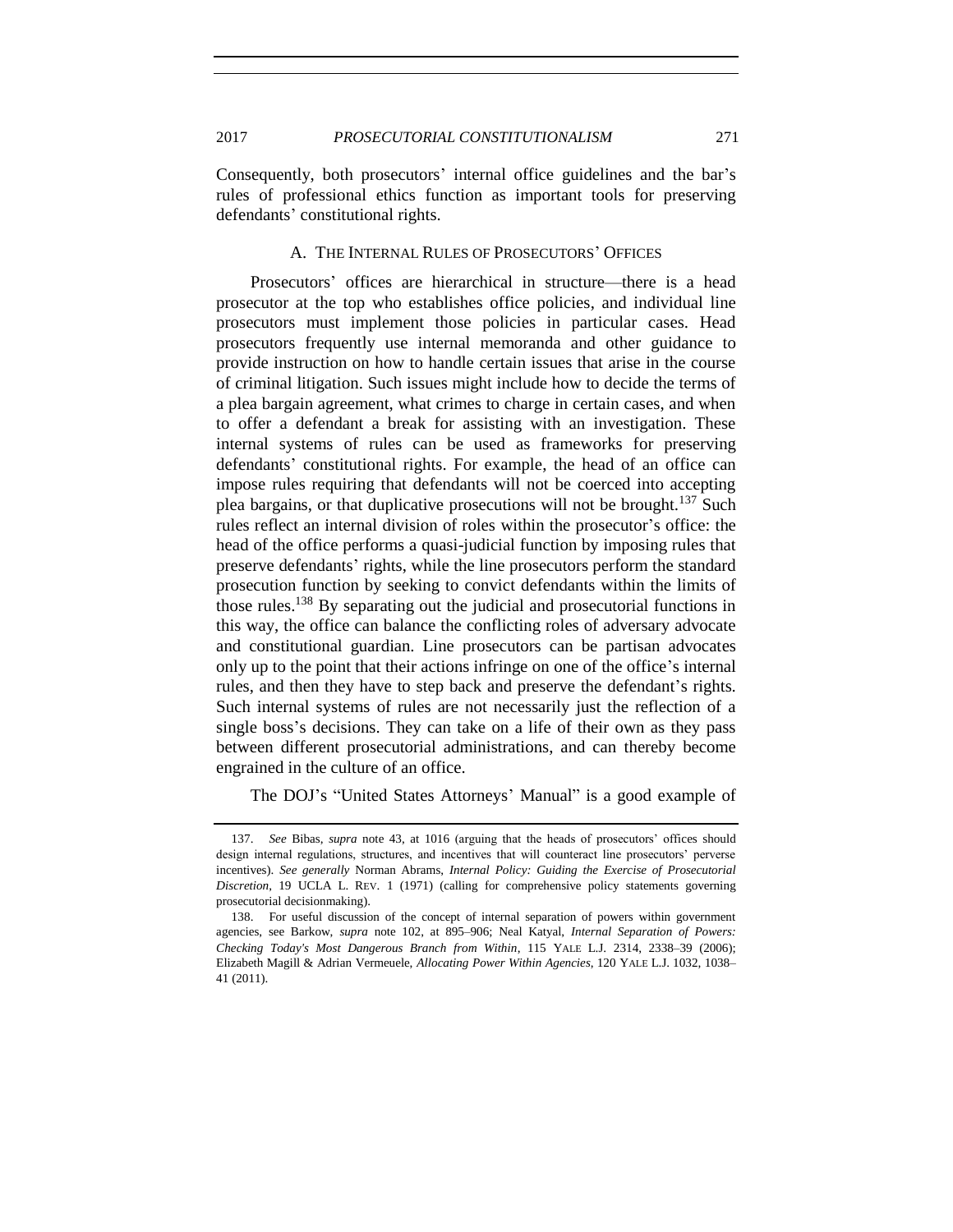such an internal system of prosecutorial rules.<sup>139</sup> The Manual was originally written in 1953, and in its present form it contains rules and policy guidance for federal prosecutors concerning a wide range of job functions. The Manual is "intended to be comprehensive," and is promulgated and periodically revised by a rotating committee of U.S. Attorneys working under the Attorney General.<sup>140</sup> The portion of the Manual dealing with criminal law issues contains a number of rules mandating that federal prosecutors protect defendants' rights. Here are but a few examples: Section 9-5.001 provides that prosecutors must reveal certain exculpatory and impeachment evidence beyond the level mandated by judges,<sup>141</sup> Section 9-11.233 requires that prosecutors present a grand jury with any evidence negating the guilt of the defendant, even though the courts impose no such rule,  $^{142}$  Section 9-2.031 contains the Petite policy,  $^{143}$ and Section 9-5.150 restricts prosecutors' ability to seek to close trials to the public and the press.<sup>144</sup> These rules are enforced through internal disciplinary mechanisms at the DOJ, and anecdotal evidence suggests that they are taken seriously by both bosses and line prosecutors.<sup>145</sup> But crucially, the Manual does *not* grant judicially enforceable rights to criminal defendants. The Manual stipulates that it "is not intended to, does not, and may not be relied upon to create any rights, substantive or procedural, enforceable at law by any party in any matter civil or criminal." <sup>146</sup> Thus the Manual functions as an internal regulatory framework for prosecutors, not as a defensive shield against prosecutorial abuses. However, this does not mean that the Manual is solely an internal concern—judges and defense counsel can point out the Manual's requirements in their discussions with federal prosecutors as a way of ensuring that prosecutors follow their own rules.<sup>147</sup>

147. *Cf.* Gillian E. Metzger, *The Interdependent Relationship Between Internal and External Separation of Powers*, 59 EMORY L.J. 423, 425–26 (2009) (pointing out that internal separation-of-

<span id="page-35-0"></span><sup>139.</sup> UNITED STATES ATTORNEYS' MANUAL § 9-2.031 (2015).

<sup>140.</sup> *Id.* § 1-1.200.

<sup>141.</sup> *Id.* § 9-5.001 ("Disclosure of exculpatory and impeachment information beyond that which is constitutionally and legally required.").

<sup>142.</sup> *Id.* § 9-11.233.

<sup>143.</sup> *Id.* § 9-2.031 ("Dual and Successive Prosecution Policy ('Petite Policy')").

<sup>144.</sup> *Id.* § 9-5.150.

<sup>145.</sup> *See, e.g.*, *id.* § 9-11.233 ("While a failure to follow the Department's policy should not result in dismissal of an indictment, appellate courts may refer violations of the policy to the Office of Professional Responsibility for review."); Susan R. Klein, *Monitoring the Plea Process*, 51 DUQ. L. REV. 559, 588 (2013) ("My experience working as a federal criminal prosecutor is that Assistants do read and attempt to follow internal guidelines to the extent they can.").

<sup>146.</sup> UNITED STATES ATTORNEYS' MANUAL § 1-1.100 (2015).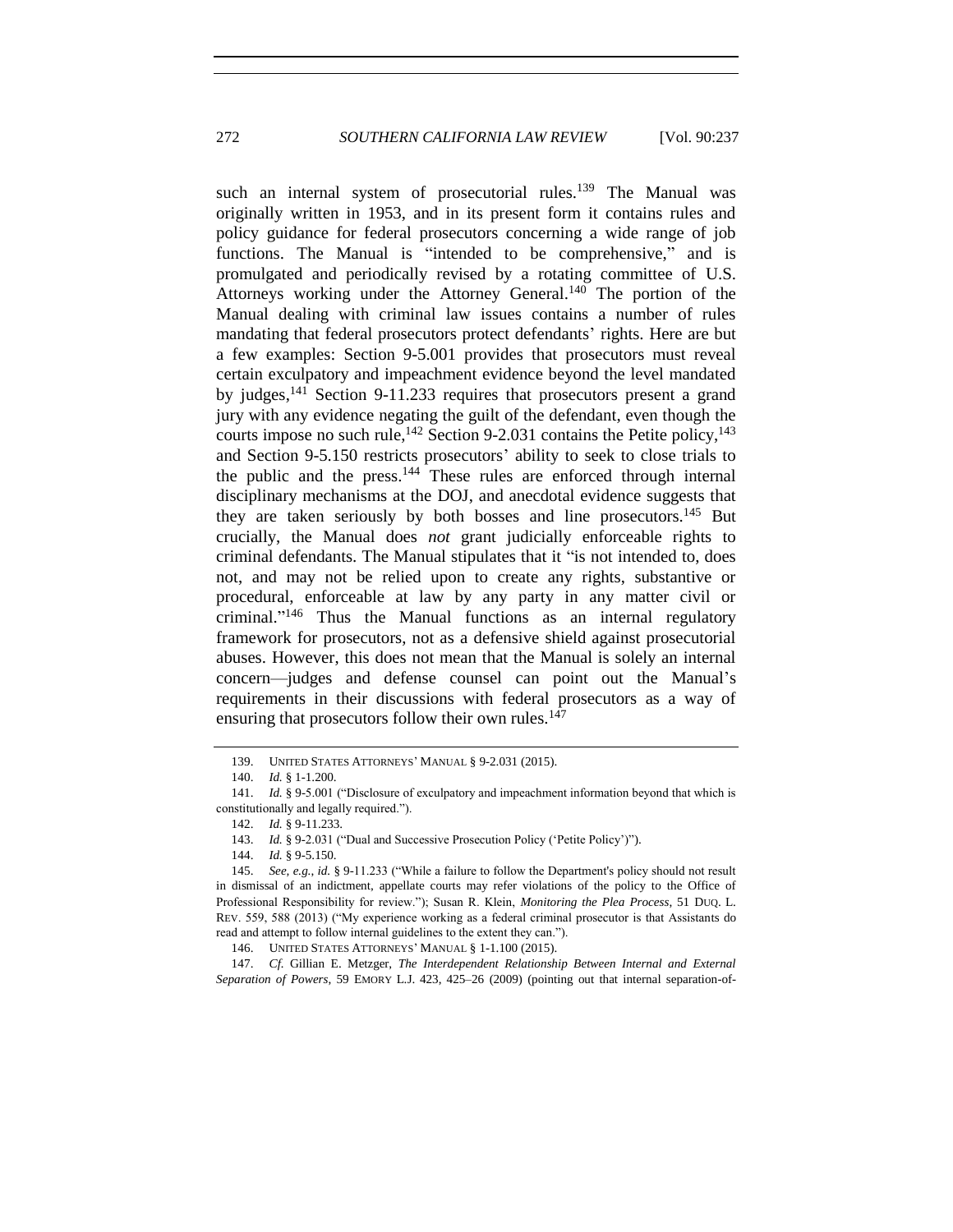#### 2017 *PROSECUTORIAL CONSTITUTIONALISM* 273

Individual prosecutors' offices also establish internal policies that can be used to preserve defendants' rights. For example, in 1990 the Eastern District of New York established a policy of voluntarily disclosing evidence of government informants' testimony in prior cases.<sup>148</sup> These disclosures were not formally required by law—in the words of one commentator, they demonstrated a "firm commitment to complying with the spirit, not merely the letter, of *Brady* and its progeny." <sup>149</sup> Similarly, in 1992 the District Attorney for the Bronx established an internal policy that prohibited the use of plea bargain agreements in felony cases.<sup>150</sup> And a 1996 survey showed that seven of Wisconsin's district attorneys' offices used internal guidelines to determine how cases should be charged.<sup>151</sup> Such internal policies need not be established through formal memoranda or employee manuals. They can also operate informally through office norms.<sup>152</sup> A certain task might come to be done a particular way, and that way of doing it might then become the office's standard practice through the instruction and training of new prosecutors. For example, in a 1993 interview, a prosecutor at the U.S. Attorney's Office for the Southern District of Florida revealed that they had an unwritten policy of declining to prosecute cases involving only a small volume of drugs.<sup>153</sup> Similar informal policies can also be established concerning plea bargaining, the revelation of evidence, and other matters that implicate defendants' constitutional rights.

Internal prosecutorial regulations such as these do not necessarily have to originate with the jurisdiction's top prosecutor. They can also be pushed by other government bodies. For example, a court adjudicating constitutional claims against a prosecutor's office might order that office to establish policies protecting defendants' rights. This can happen through institutional injunctions, akin to those that have been issued against prisons and police departments.<sup>154</sup> It can also happen through more subtle nudges.

149. *Id.*

152. *See* Wright & Miller, *supra* not[e 9,](#page-6-0) at 56–57.

powers schemes can be reinforced through the checks provided by external separation-of-powers schemes).

<sup>148.</sup> Kozinski, *supra* not[e 27,](#page-11-1) at xxviii.

<sup>150.</sup> *See* Fisher, *supra* not[e 126.](#page-31-0)

<sup>151.</sup> Kim Banks Mayer, Comment, *Applying Open Records Policy to Wisconsin District Attorneys: Can Charging Guidelines Promote Public Awareness?*, 1996 WIS. L. REV. 295, 306.

<sup>153.</sup> *See* William T. Pizzi, *Understanding Prosecutorial Discretion in the United States: The Limits of Comparative Criminal Procedure as an Instrument of Reform*, 54 OHIO ST. L.J. 1325, 1343 n. 88 (1993).

<sup>154.</sup> *See, e.g.*, Brown v. Plata, 563 U.S. 493, 545 (2011) (upholding an order that the state of California establish policies to reduce prison overcrowding); Ligon v. City of New York, 925 F. Supp. 2d 478, 544–45 (S.D.N.Y. 2013) (ordering the NYPD to establish procedures for training and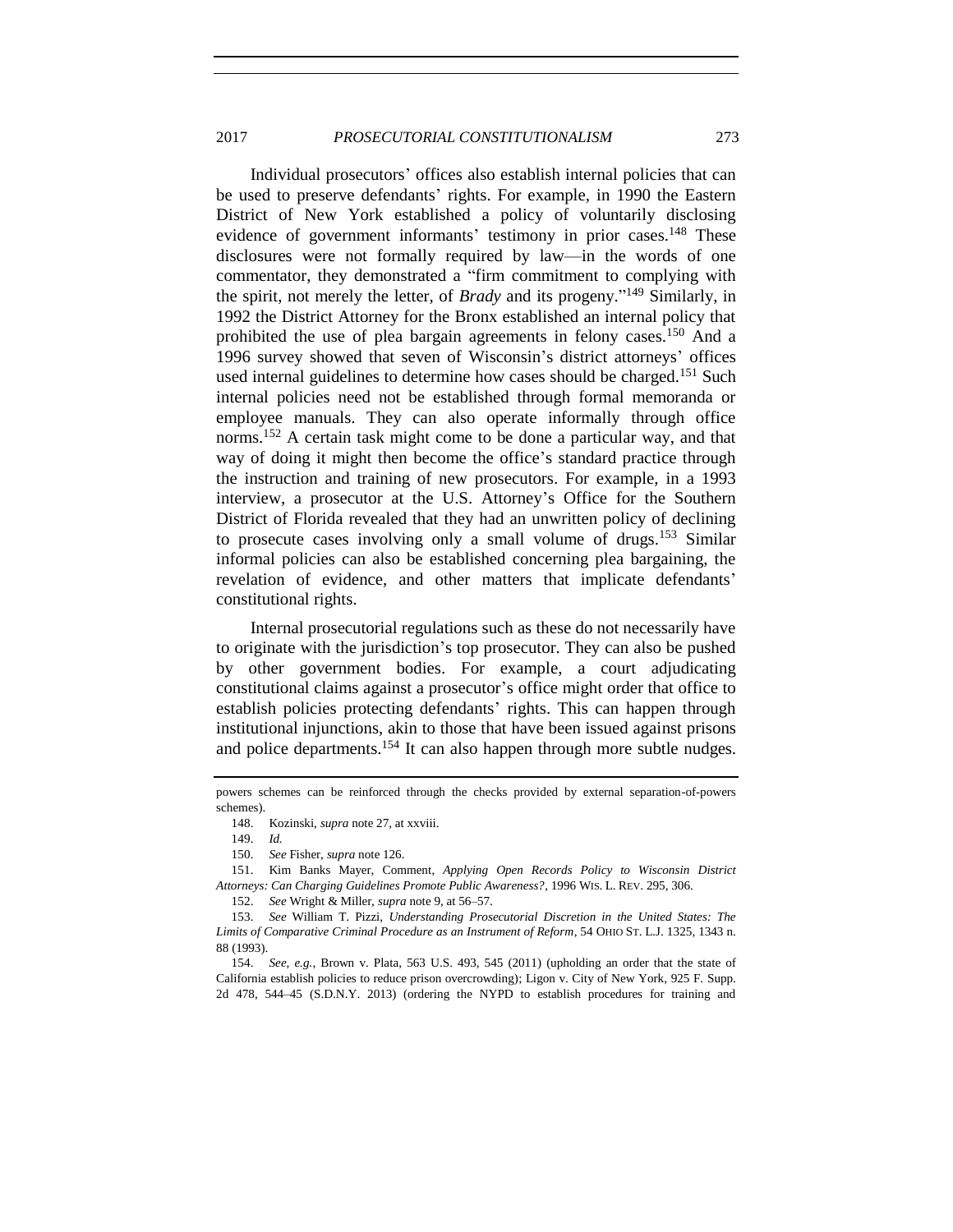<span id="page-37-1"></span><span id="page-37-0"></span>In *State v. Lagares*, for example, the Supreme Court of New Jersey requested that the state Attorney General develop internal guidelines for the use of a certain sentence enhancement provision.<sup>155</sup> The Court noted that the adoption of such guidelines would "promote uniformity and provide a means for prosecutors to avoid arbitrary or abusive exercises of discretionary power." <sup>156</sup> The state Attorney General complied, promulgating such guidelines.<sup>157</sup> Similarly, in 1992 the Florida legislature began debating amendments to a habitual offender law after a legislative study showed that prosecutors had applied the law in an arbitrary and racially biased fashion.<sup>158</sup> In order to prevent such legislative changes, a private association of Florida prosecutors announced specific criteria for application of the habitual offender law, and called on prosecutors who planned to depart from those criteria to notify the association's president.<sup>159</sup> Further, sometimes other government bodies even draft prosecutors' internal policies for them. In 1984 the Washington state legislature enacted a series of "Recommended Prosecution Standards," drafted by the state sentencing commission, that provide guidance for prosecutors' charging and plea bargaining decisions.<sup>160</sup> These "Standards" were modeled after internal guidelines that had been developed by the elected prosecutor of King County, the state's largest county.<sup>161</sup> And while they are nonbinding, the Standards have generally been followed (with regional variations).<sup>162</sup> To the extent that the Standards are effective, they help to regulate

supervision of officers to prevent unconstitutional searches). *Cf.* Christopher Goffard, *Orange County D.A. is Removed from Scott Dekraai Murder Trial*, L.A. TIMES (Mar. 12, 2015), https://latimes.com/local/orangecounty/la-me-jailhouse-snithc-20150313-story.html (reporting that a judge disqualified an entire prosecutor's office based on its chronic failure to turn over mitigating evidence). *See generally* John Rappaport, *Second-Order Regulation of Law Enforcement*, 103 CALIF. L. REV. 205 (2015) (describing a model of constitutional enforcement in which courts instruct law enforcement entities to implement constitutional values in their own regulations).

<sup>155.</sup> State v. Lagares, 601 A.2d 698, 704 (N.J. 1992). *Accord* State v. Vasquez, 609 A.2d 29, 32– 33 (N.J. 1992).

<sup>156.</sup> *Lagares*, 601 A.2d at 704. *See also* FLA. STAT. ANN. § 775.08401 (West 2000) (repealed July 1, 2011) (requiring that prosecutors create guidelines for the use of habitual offender statutes).

<sup>157.</sup> *See* Ronald F. Wright, *Sentencing Commissions As Provocateurs of Prosecutorial Self-Regulation*, 105 COLUM. L. REV. 1010, 1031–33 (2005) [hereinafter Wright, *Sentencing Commissions*]; Ronald F. Wright, *Prosecutorial Guidelines and the Terrain in New Jersey*, 109 PENN ST. L. REV. 1087, 1094 (2005).

<sup>158.</sup> *See* Marc L. Miller & Ronald F. Wright, *The Black Box*, 94 IOWA L. REV. 125, 192–93 (2008).

<sup>159.</sup> See *id.*

<sup>160.</sup> WASH. REV. CODE ANN. § 13.40.077 (West 2016).

<sup>161.</sup> *See* Wright, *Sentencing Commissions*, *supra* not[e 157,](#page-37-0) at 1023–24.

<sup>162.</sup> *See* David Boerner & Roxanne Lieb, *Sentencing Reform in the Other Washington*, 28 CRIME & JUST. 71, 120 (2001).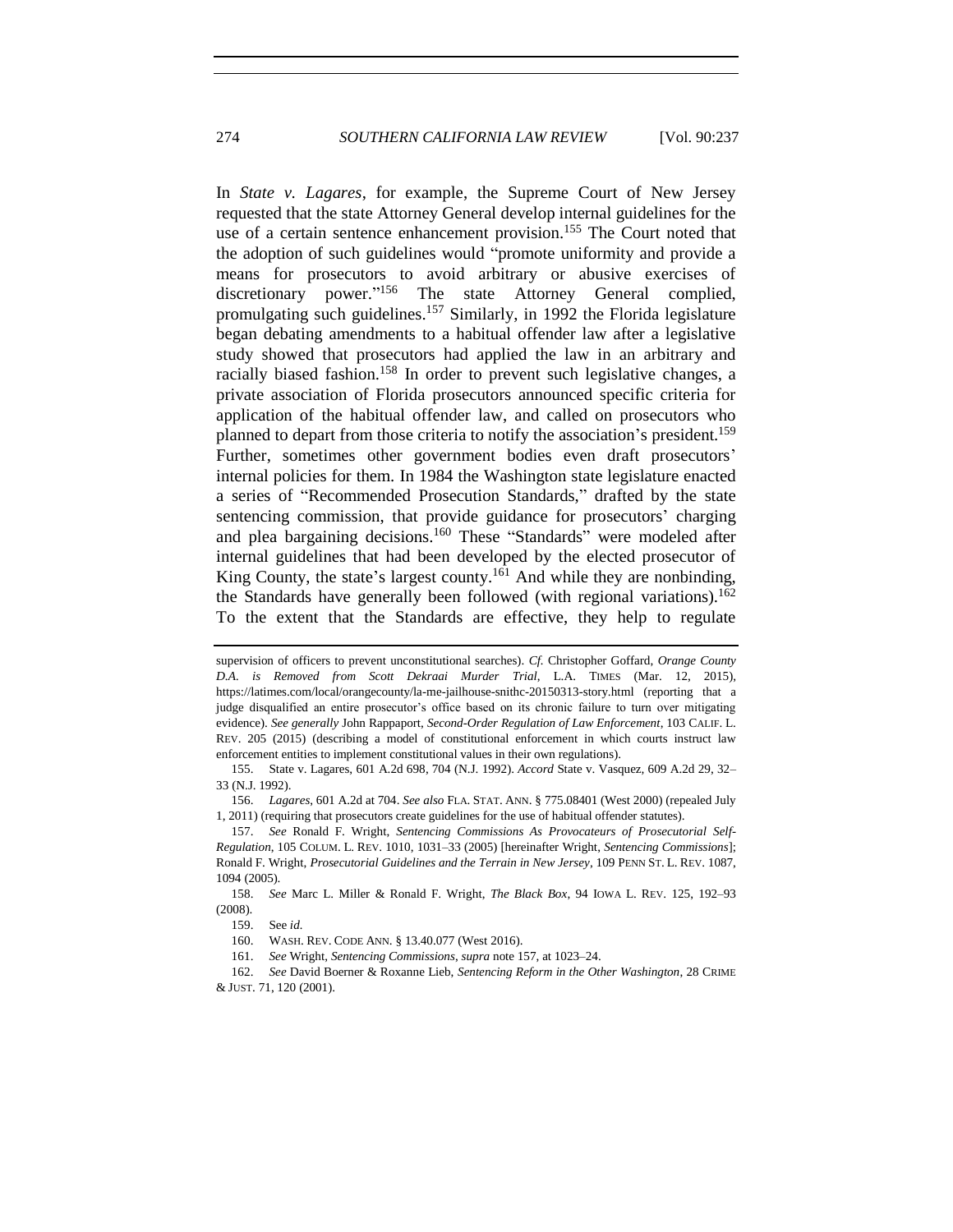prosecutors' discretion and ensure the protection of certain rights.<sup>163</sup> Prosecutorial constitutionalism can thus be established not only through the top-down directives of head prosecutors, but also through dialogue with other government institutions.

#### B. ABA MODEL RULE 3.8 AND STATE ETHICAL RULES

Prosecutors are subject to professional regulation by the organized bar, and this regulation is also used as a mechanism of constitutional enforcement. The most significant bar rule governing prosecutors' conduct is Rule 3.8 of the American Bar Association's Model Rules of Professional Conduct, which has been adopted in whole or in part (and often with modifications) by every state bar association except California's.<sup>164</sup> Rule 3.8 actually reads more like a code of criminal procedure than a list of ethical norms. It imposes a series of requirements on prosecutors, most of which implicate defendants' constitutional criminal procedure rights in some way. For example, Rule 3.8(a) forbids prosecutors from bringing charges without probable cause, Rule 3.8(b) instructs prosecutors to ensure that defendants have the opportunity to obtain counsel, and Rule 3.8(d) requires prosecutors to make evidentiary disclosures beyond those mandated by *Brady*. <sup>165</sup> Additionally, the ABA has promulgated a guidance document entitled "Standards for Criminal Justice," and included in it a section on the "Prosecution Function," which provides a long list of instructions to prosecutors.<sup>166</sup> While the Standards lack the formal state bar enforcement structure of Rule 3.8, they too instruct prosecutors to preserve constitutional rights above the level required by judicial doctrine. For example, Standard 3-1.4(b) advises prosecutors to actively prevent other law enforcement personnel from making public statements likely to prejudice a criminal proceeding, Standard 3-3.6(b) tells prosecutors to

<span id="page-38-0"></span>

<sup>163.</sup> *See* Kate Smith, *Principles, Pragmatism, and Politics: The Evolution of Washington State's Sentencing Guidelines*, 76 LAW & CONTEMP. PROBS. 105, 124–25 (2013).

<sup>164.</sup> MODEL RULES OF PROF'L CONDUCT r. 3.8 (AM. BAR ASS'N 2016). *See also* David Keenan et al., *The Myth of Prosecutorial Accountability After* Connick v. Thompson*: Why Existing Professional Responsibility Measures Cannot Protect Against Prosecutorial Misconduct*, 121 YALE L.J. ONLINE 203, 229 (2011) (showing that Rule 3.8(a) and (d) have been adopted by 49 states, 3.8(b) and (f) by 43 states,  $3.8(c)$  by 40 states,  $3.8(e)$  by 32 states, and  $3.8(g)$  and (h) by 5 states).

<sup>165.</sup> MODEL RULES OF PROF'L CONDUCT r. 3.8(a), (b), (d) (AM. BAR ASS'N 2016). *See* ABA Comm. on Ethics & Prof'l Responsibility, Formal Op. 09-454 (2009) (discussing the prosecutor's duty to disclose evidence and information favorable to the defense, and noting that "[t]he ABA adopted [Rule 3.8(d)] against the background of the Supreme Court's 1963 decision in *Brady v. Maryland*, but most understood that the rule did not simply codify existing constitutional law but imposed a more demanding disclosure obligation").

<sup>166.</sup> CRIMINAL JUSTICE STANDARDS FOR THE PROSECUTION FUNCTION § 3-1.2(b) (3d ed. AM. BAR ASS'N 1993).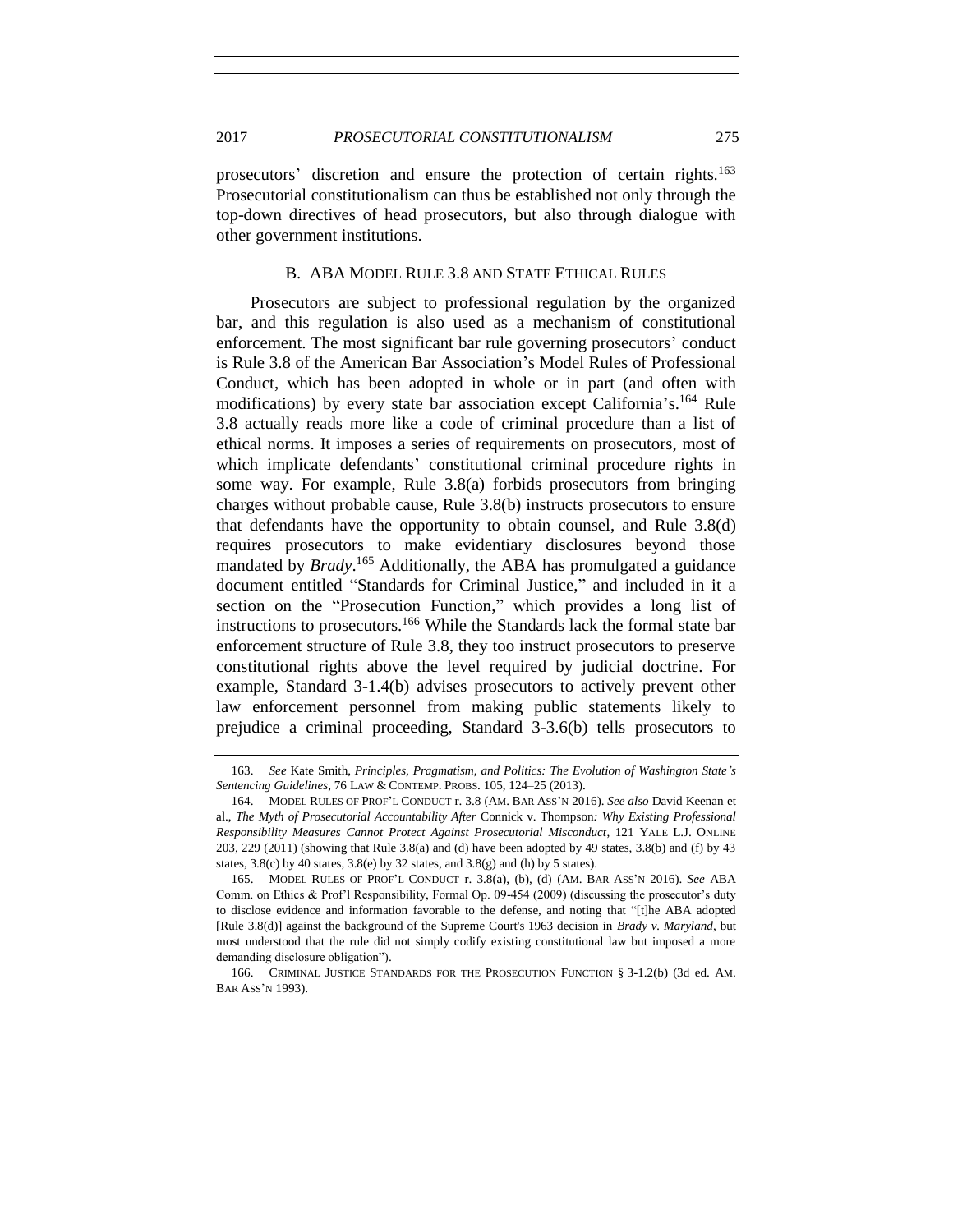disclose mitigating and exculpatory evidence to a grand jury, and Standard 3-4.1(c) instructs prosecutors not to make false representations of fact or law during plea negotiations.<sup>167</sup> Both Rule 3.8 and the ABA Standards function as extrajudicial tools of constitutional enforcement. They each contain multiple specific regulations that instruct prosecutors to give certain constitutional rights broader application than judicial doctrine requires. Therefore, much like the U.S. Attorneys' Manual, both of these documents are tools of prosecutorial constitutionalism.

<span id="page-39-1"></span>At one level it seems a bit odd to have state bar associations engage in constitutional enforcement through their regulation of prosecutors. State bars are merely professional associations that regulate the practice of law they are not generally tasked with implementing the Constitution.<sup>168</sup> But the professional role ethics of prosecutors have significant bearing on the enforcement of defendants' constitutional rights. To the extent that prosecutors step out of their adversary role and follow their duty to "seek justice," defendants' rights will be better preserved. Thus state bar associations engage in indirect constitutional enforcement when they define the prosecutor's professional role.<sup>169</sup> When a state bar's ethics committee adopts a rule protecting defendants' rights, say by requiring that prosecutors make certain evidentiary disclosures, the committee is both delineating the ethical practice of law and deciding the scope of the extrajudicial Constitution. In a sense, then, Rule 3.8 is an example of constitutional enforcement by the legal profession itself. While the U.S. Attorneys' Manual and individual prosecutors' office guidelines involve prosecutors voluntarily enforcing constitutional rights against themselves, Rule 3.8 involves the larger legal profession enforcing such rights against the subset of lawyers that work as prosecutors.

And there is an interesting twist for federal prosecutors. Under a federal statute called the McDade Amendment, Assistant U.S. Attorneys are subject to the bar rules of the state where they practice.<sup>170</sup> Thus a federal prosecutor in Connecticut must follow both the U.S. Attorneys'

<span id="page-39-0"></span><sup>167.</sup> *Id.*

<sup>168.</sup> *See generally* Quintin Johnstone, *Bar Associations: Policies and Performances*, 15 YALE L. & POL'Y REV. 193, 199–205 (1996) (describing the structure of state bar associations).

<sup>169.</sup> *Cf.* Susan P. Koniak, *The Law Between the Bar and the State*, 70 N.C. L. REV. 1389, 1396– 1402 (1992) (arguing that the state's laws and the legal profession's ethics rules compete with each other to regulate the domains that both cover).

<sup>170.</sup> 28 U.S.C. § 530B(a) (2016). *See also* Bradley T. Tennis, Note, *Uniform Ethical Regulation of Federal Prosecutors*, 120 YALE L.J. 144, 152 (2010).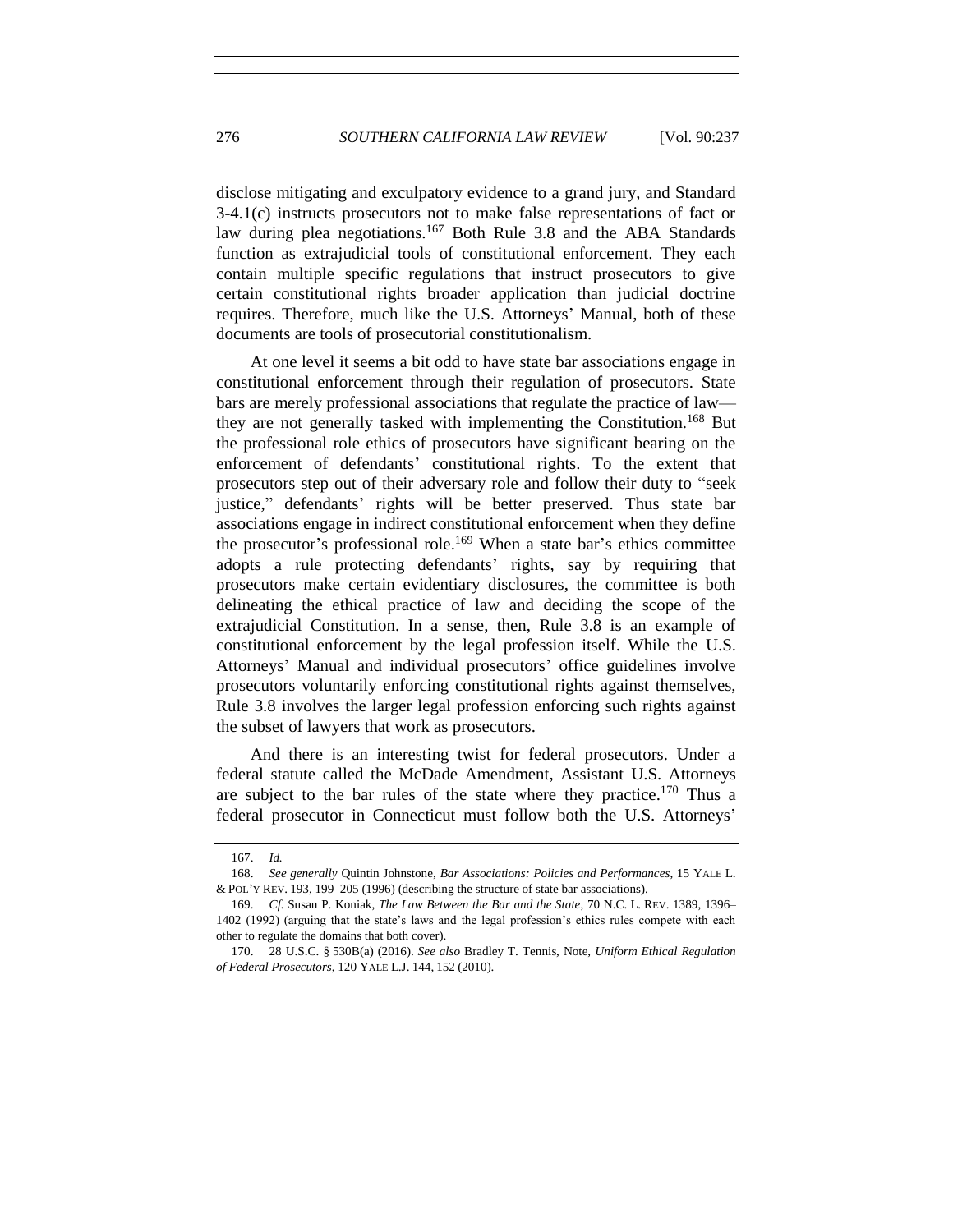<span id="page-40-0"></span>Manual and the ethics rules of the Connecticut state bar.<sup>171</sup> Since those ethics rules have a constitutional dimension, this creates a reverse federalism dynamic. State bar associations are effectively requiring federal prosecutors to protect defendants' constitutional rights. For example, the Kentucky Bar Association has stated in a formal ethics opinion that it violates the Kentucky Rules of Professional Conduct for a prosecutor to include a waiver of ineffective assistance of counsel claims in a plea bargain agreement.<sup>172</sup> Consequently, the McDade Amendment prohibits federal prosecutors in Kentucky from asking defendants to waive future ineffective assistance of counsel claims, notwithstanding any contrary instructions by the DOJ (indeed, the DOJ brought an unsuccessful challenge to this ethics opinion in the Kentucky Supreme Court).<sup>173</sup> In effect, the state bar is using its control over the professional norms of federal prosecutors to make them enforce constitutional rights above the level required by either the judiciary or the DOJ. 174

State bar associations implement the rules of professional ethics in a number of different ways. Many state bars offer advisory opinions that clarify the scope of the ethics rules by formally answering attorneys' questions about whether certain conduct is prohibited. Some of these ethics opinions give more precise content to the rules instructing prosecutors to protect defendants' rights.<sup>175</sup> And when attorneys, including prosecutors, violate the ethics rules they can be brought before disciplinary bodies with the power to sanction them through remedies like suspension, disbarment, or reprimand.<sup>176</sup> These disciplinary bodies are sometimes run through private bar associations, but increasingly (and with the ABA's encouragement) states are adopting government-run disciplinary bodies controlled by the judiciary to hear professional ethics complaints.<sup>177</sup> These disciplinary bodies do not commonly sanction prosecutors, however. A number of different studies looking at the bar discipline process have

<sup>171.</sup> Indeed, the requirements of the U.S. Attorneys' Manual sometimes conflict with those of state bar associations. *See* Tennis, *supra* note [170,](#page-39-0) at 149–53. *See also* Green, *supra* not[e 22,](#page-10-0) at 631.

<sup>172.</sup> Kentucky Bar Association, Ethics Op. KBA E–435 (Nov. 17, 2012).

<sup>173.</sup> United States v. Ky. Bar Ass'n, 439 S.W.3d 136, 140 (Ky. 2014).

<sup>174.</sup> *Cf.* Akhil Reed Amar, *Of Sovereignty and Federalism*, 96 YALE L.J. 1425, 1512–20 (1987) (arguing that states should enact statutes creating "converse-1983" causes of action to sue federal officials for violating the Constitution).

<sup>175.</sup> *See, e.g.*, Kentucky Bar Association, Ethics Op. KBA E–435 (Nov. 17, 2012); ABA Comm. on Ethics & Prof'l Responsibility, Formal Op. 09-454 (2009); Tennessee Board of Prof'l Responsibility, Formal Ethics Op. 87-F-112 (Sept. 28, 1987) (giving more precise content to the prohibition on communication with a defendant without knowledge of defense counsel).

<sup>176.</sup> *See* Johnstone, *supra* not[e 168,](#page-39-1) at 212–13.

<sup>177.</sup> *See id.*; MODEL RULES FOR LAWYER DISCIPLINARY ENFORCEMENT r. 1 (AM. BAR ASS'N 2002).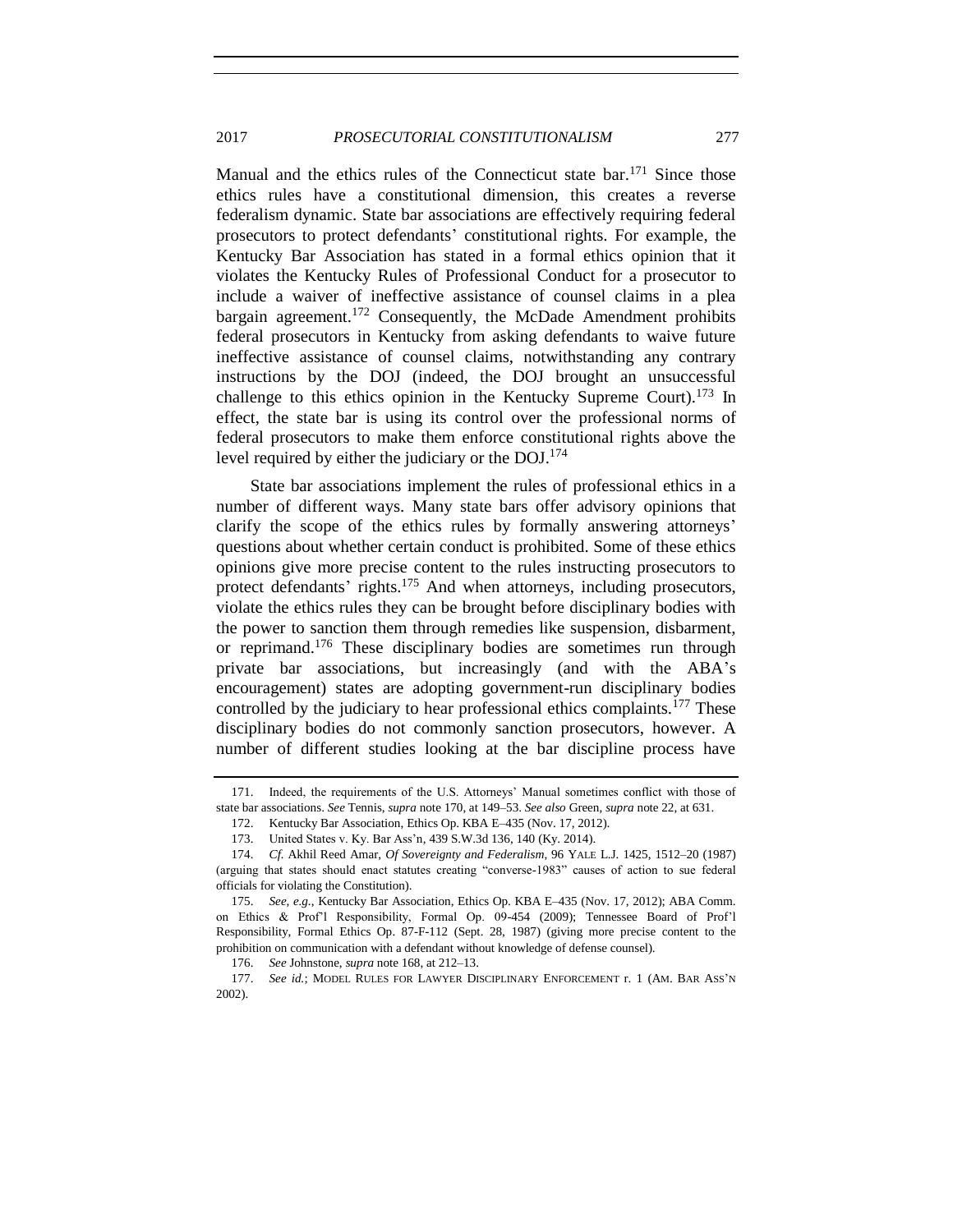<span id="page-41-0"></span>shown that they very rarely hold prosecutors accountable for violating professional ethics rules.<sup>178</sup> And these disciplinary bodies tend to focus on the most egregious violations; hence there is little evidence that bar sanctions are ever imposed on prosecutors for failing to implement their duty to "seek justice," or for failing to preserve defendants' constitutional rights beyond the judicially required minimum.<sup>179</sup> This unwillingness to pursue disciplinary sanctions against prosecutors is probably motivated by a number of factors, including institutional competence concerns and worries about interfering with the criminal justice process.<sup>180</sup> But the scarcity of formal enforcement proceedings does not render the rules of professional ethics meaningless for prosecutors. The rules are also implemented through internal office supervision, including training, performance evaluation, and review of alleged misconduct.<sup>181</sup> Thus, much like internal guidance documents such as the U.S. Attorneys' Manual, the rules of prosecutorial constitutionalism are primarily enforced through prosecutors' self-regulation.

#### C. FEDERAL PROSECUTORS, STATE PROSECUTORS, AND OFFICE CULTURE

It is one thing to establish rules that require prosecutors to expand the scope of defendants' constitutional rights. But it is quite another to make such rules effective. Prosecutors' offices must take the rules seriously enough that they abide by them in actual cases, even though doing so will often lower the chance of obtaining a conviction. In recent work, Rachel Barkow and Stephanos Bibas have shown that institutional design choices are important to ensuring that prosecutors wield their power responsibly.<sup>182</sup>

<sup>178.</sup> *See* CENTER FOR PUBLIC INTEGRITY, HARMFUL ERROR: INVESTIGATING AMERICA'S LOCAL PROSECUTORS, at i, 2 (2003); KATHLEEN M. RIDOLFI & MAURICE POSSLEY, N. CAL. INNOCENCE PROJECT, PREVENTABLE ERROR: A REPORT ON PROSECUTORIAL MISCONDUCT IN CALIFORNIA 1997- 2009, at 3 (2010); Keenan et al., *supra* note [164,](#page-38-0) at 220; Richard A. Rosen, *Disciplinary Sanctions Against Prosecutors for* Brady *Violations: A Paper Tiger*, 65 N.C. L. REV. 693, 730–31 (1987); Fred C. Zacharias, *The Professional Discipline of Prosecutors*, 79 N.C. L. REV. 721, 751, 753 (2001); Ken Armstrong & Maurice Possley, *The Verdict: Dishonor*, CHI. TRIB. (Jan. 11, 1999), http://www.chicagotribune.com/new/watchdog/chi-020103trial1-story.html; Neil Gordon, *Misconduct and Punishment: State Disciplinary Authorities Investigate Prosecutors Accused of Misconduct*, CTR. FOR PUB. INTEGRITY (June 26, 2003), http://www.publicintegrity.org/2003/06/26/5532/misconduct-andpunishment.

<sup>179.</sup> *See* Zacharias, *supra* not[e 14,](#page-8-1) at 105; ABA Comm. on Ethics & Prof'l Responsibility, Formal Op. 09-454 (2009) ("[D]isciplinary authorities rarely proceed against prosecutors in cases that raise interpretive questions under Rule 3.8(d).").

<sup>180.</sup> *See* Fred C. Zacharias & Bruce A. Green, *The Duty to Avoid Wrongful Convictions: A Thought Experiment in the Regulation of Prosecutors*, 89 B.U. L. REV. 1, 43–57 (2009).

<sup>181.</sup> *See* Zacharias, *supra* not[e 178,](#page-41-0) at 762.

<sup>182.</sup> *See* Barkow, *supra* not[e 102,](#page-25-0) at 887–93; Bibas, *supra* not[e 43,](#page-15-2) at 1016. *Cf.* Katyal, *supra* note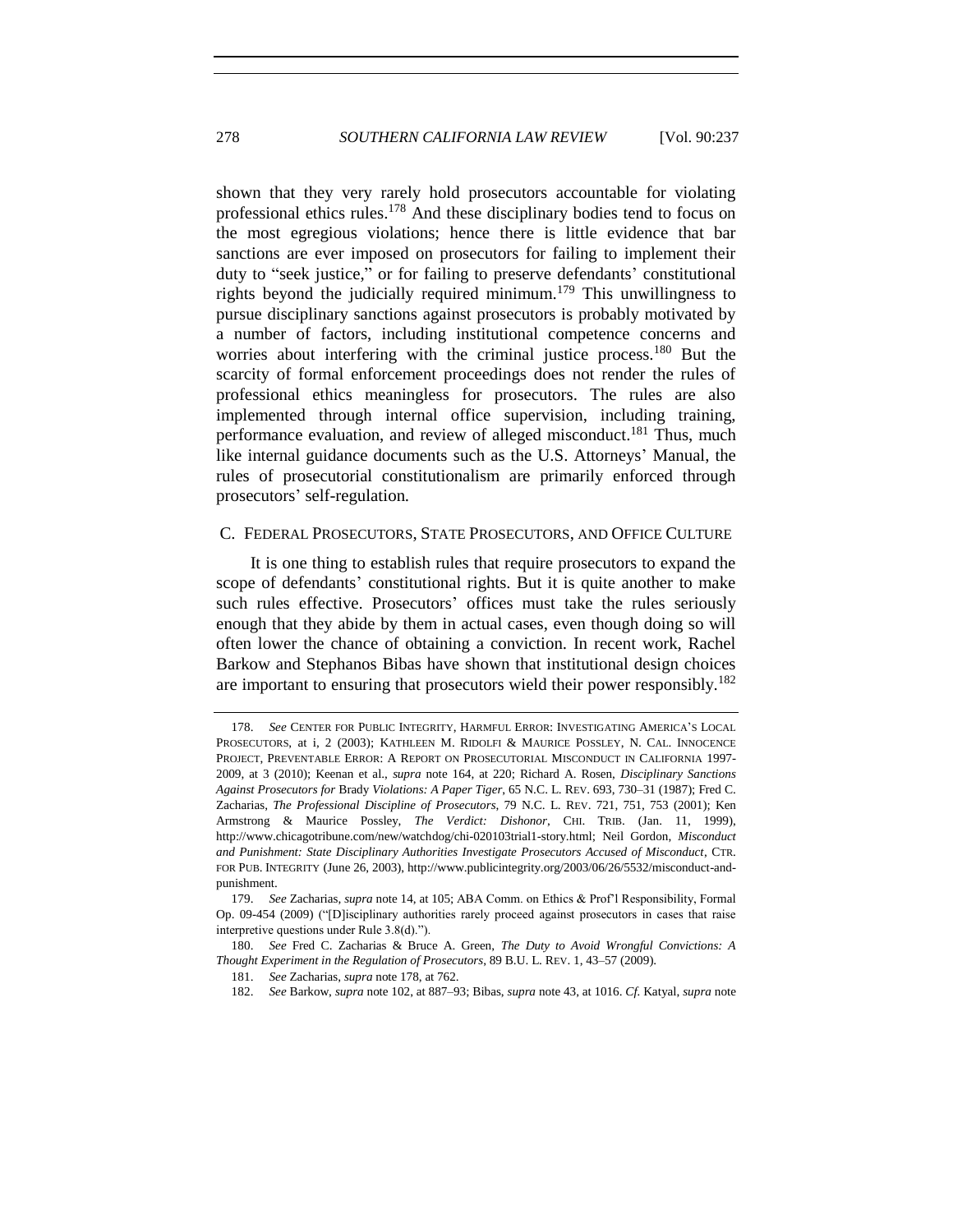In particular, prosecutorial self-regulation is more successful when a prosecution agency separates out the adjudicative function of enforcing defendants' rights from the line prosecutor function of obtaining convictions.<sup>183</sup> This internal division of powers is easier to implement in a large, professionalized bureaucracy (such as the DOJ) than in a small, locally elected body (such as a state district attorney's office). Large bureaucracies simply have more people and resources to devote to specialized rights-enforcing roles.<sup>184</sup> Furthermore, and at a more basic level, it is crucial that prosecutors' offices develop a culture that values abiding by the rules and discourages cutting corners to win a case. Prosecutorial constitutionalism simply cannot work if prosecutors are not committed to playing by their own rules.

The federal DOJ is a massive, sprawling bureaucracy with offices in all fifty states. As a consequence of the DOJ's size, resources, and hierarchical structure, it is able to devote a significant number of personnel to internally enforcing rule frameworks like the U.S. Attorneys' Manual and ABA Model Rule 3.8. Every U.S. Attorney's office has both a "Professional Responsibility Officer" and an "Ethics Advisor" who are respectively tasked with advising DOJ employees about their professional obligations and the government's internal rules.<sup>185</sup> Further, there are two separate bodies within Main Justice that investigate and sometimes sanction prosecutors' rule violations. The Office of the Inspector General ("OIG") investigates general misconduct within the DOJ, while the Office of Professional Responsibility ("OPR") handles misconduct related to an attorney's investigative and litigation activities.<sup>186</sup> There is little public information available about the investigations conducted by the OIG and the OPR, which makes it difficult to gauge the extent of their enforcement efforts.<sup>187</sup> According to one report, in the year 2013 the OPR conducted ninety-three inquiries into alleged violations of DOJ rules, and opened

<span id="page-42-0"></span>[<sup>138,</sup>](#page-34-0) at 2322–24; Magill & Vermeule, *supra* not[e 138,](#page-34-0) at 1057–58.

<sup>183.</sup> *See* Barkow, *supra* not[e 102,](#page-25-0) at 895–906.

<sup>184.</sup> *See generally* Margo Schlanger, *Offices of Goodness: Influence Without Authority in Federal Agencies*, 36 CARDOZO L. REV. 53 (2014) (discussing a number of specialized offices in the federal administrative state, including the DOJ, that are tasked with preserving rights).

<sup>185.</sup> *See* Scott N. Schools, *An Overview of the General Counsel's Office of the Executive Office for United States Attorneys*, UNITED STATES ATTORNEY'S BULLETIN, May 2007, at 4.

<sup>186.</sup> *See* UNITED STATES ATTORNEYS' MANUAL § 1-4.100 (2015).

<sup>187.</sup> *See* Ellen S. Podgor, *Department of Justice Guidelines: Balancing Discretionary Justice*, 13 CORNELL J. L. & PUB. POL'Y 167, 175–76, 185–89 (2004). Federal prosecutors are only very rarely sanctioned by state bars' ethics boards. *See* Bruce A. Green, *Policing Federal Prosecutors: Do Too Many Regulators Produce Too Little Enforcement?*, 8 ST. THOMAS L. REV. 69, 94 (1995).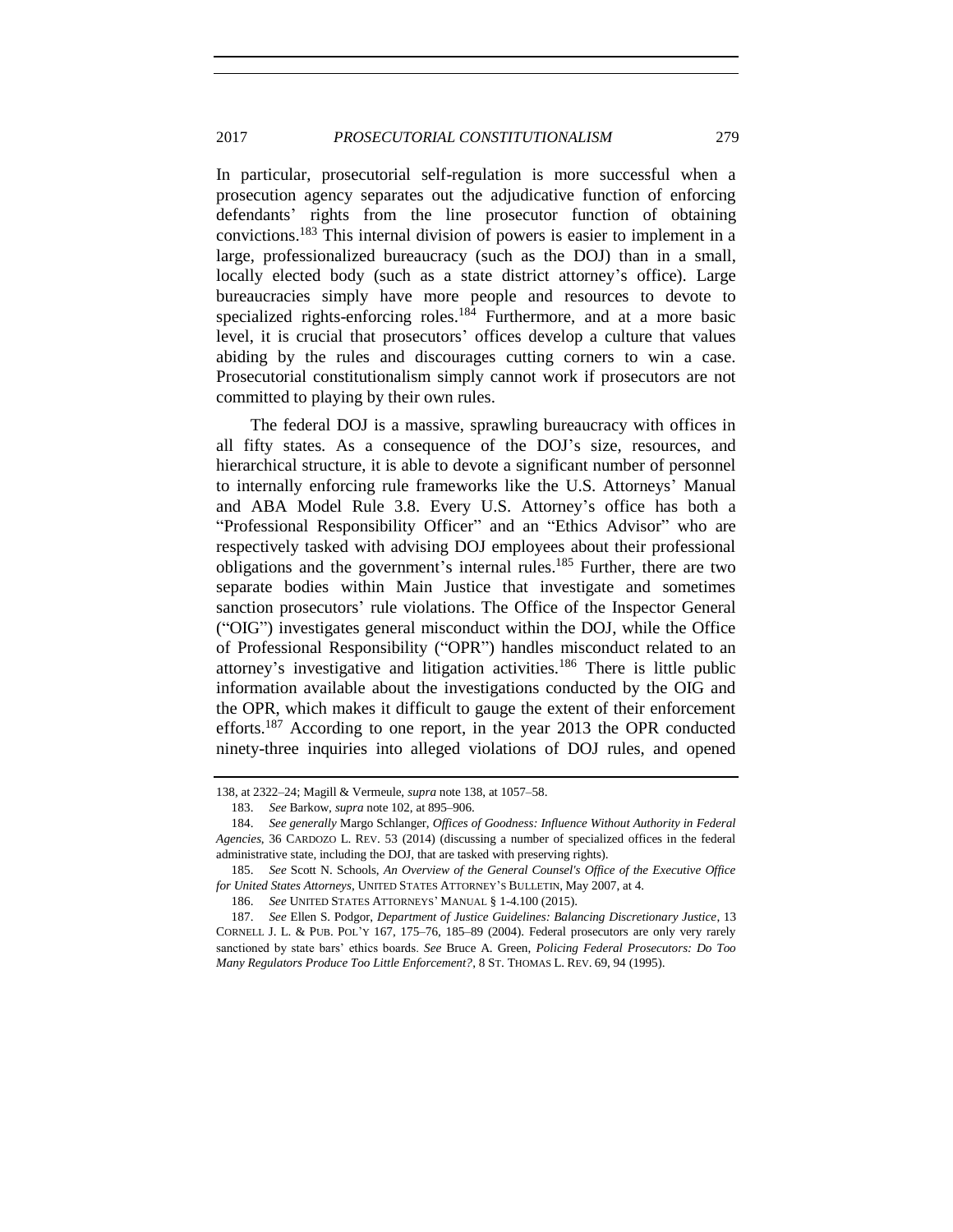thirty-three formal investigations.<sup>188</sup> Beyond these ex post enforcement mechanisms, several different provisions of the U.S. Attorneys' Manual also require that prosecutors obtain explicit permission from someone higher up in the DOJ hierarchy before taking a certain action (for example, the Petite policy requires such approval).<sup>189</sup> These provisions regulate the restricted actions ex ante through bureaucratic inertia—they create sticky default rules in favor of not taking the relevant actions. Other provisions of the U.S. Attorneys' Manual establish that certain decisions can only be made by specific actors within the DOJ. For example, the Attorney General herself must decide whether to seek the death penalty in any capital eligible case.<sup>190</sup> And the DOJ also conducts extensive training programs for its prosecutors concerning various rules, such as their obligation to disclose evidence to defendants.<sup>191</sup> The size, resources, and hierarchical nature of the DOJ are what enable it to have all of these different enforcement mechanisms for its internal regulations. These features of the DOJ thus make it especially conducive to prosecutorial constitutionalism.

By contrast, state prosecution systems are not nearly so centralized. In forty-five states, the top prosecutor for any particular jurisdiction is a locally elected district or county attorney.<sup>192</sup> The only exceptions are Rhode Island, Delaware, and Alaska, which have unified prosecution bureaucracies run by the attorney general, and Connecticut and New Jersey, which have appointed local prosecutors.<sup>193</sup> As a function of this decentralization, state prosecution systems do not have nearly the same resources as the DOJ to devote to internal monitoring of rule enforcement. State prosecutors' offices are also often relatively small, and consequently it is rare to find internal separation-of-powers schemes or complex guidance manuals like the U.S. Attorneys' Manual.<sup>194</sup> And while a private advocacy group called the National District Attorneys Association

<sup>188.</sup> U.S. DEP'T OF JUSTICE: OFFICE OF PROF'L RESPONSIBILITY, FISCAL YEAR 2013 ANNUAL REPORT (2013), http://www.justice.gov/sites/default/files/opr/legacy/2014/07/08/annualreport2013.pdf. Some have argued that the OPR underenforces the ethical rules. *See, e.g.*, Michael S. Ross, *Thinking Outside the Box: How the Enforcement of Ethical Rules Can Minimize the Dangers of Prosecutorial Leniency and Immunity Deals*, 23 CARDOZO L. REV. 875, 890 & n. 66 (2002).

<sup>189.</sup> *See* UNITED STATES ATTORNEYS' MANUAL § 9-2.03l (2015). *See also id.* § 9-2.400 (illustrating all the prior approvals required by the U.S. Attorneys' Manual).

<sup>190.</sup> *See id.* § 9-10.040.

<sup>191.</sup> *See* Barkow, *supra* note [96,](#page-25-1) at 2113.

<sup>192.</sup> *See* CAROL J. DEFRANCES, U.S. DEP'T OF JUSTICE, PROSECUTORS IN STATE COURTS, 2001, at 11 (2002).

<sup>193.</sup> *See id.*

<sup>194.</sup> There do not appear to be any state prosecution offices that have internal guideline systems approaching the size and complexity of the U.S. Attorneys' Manual.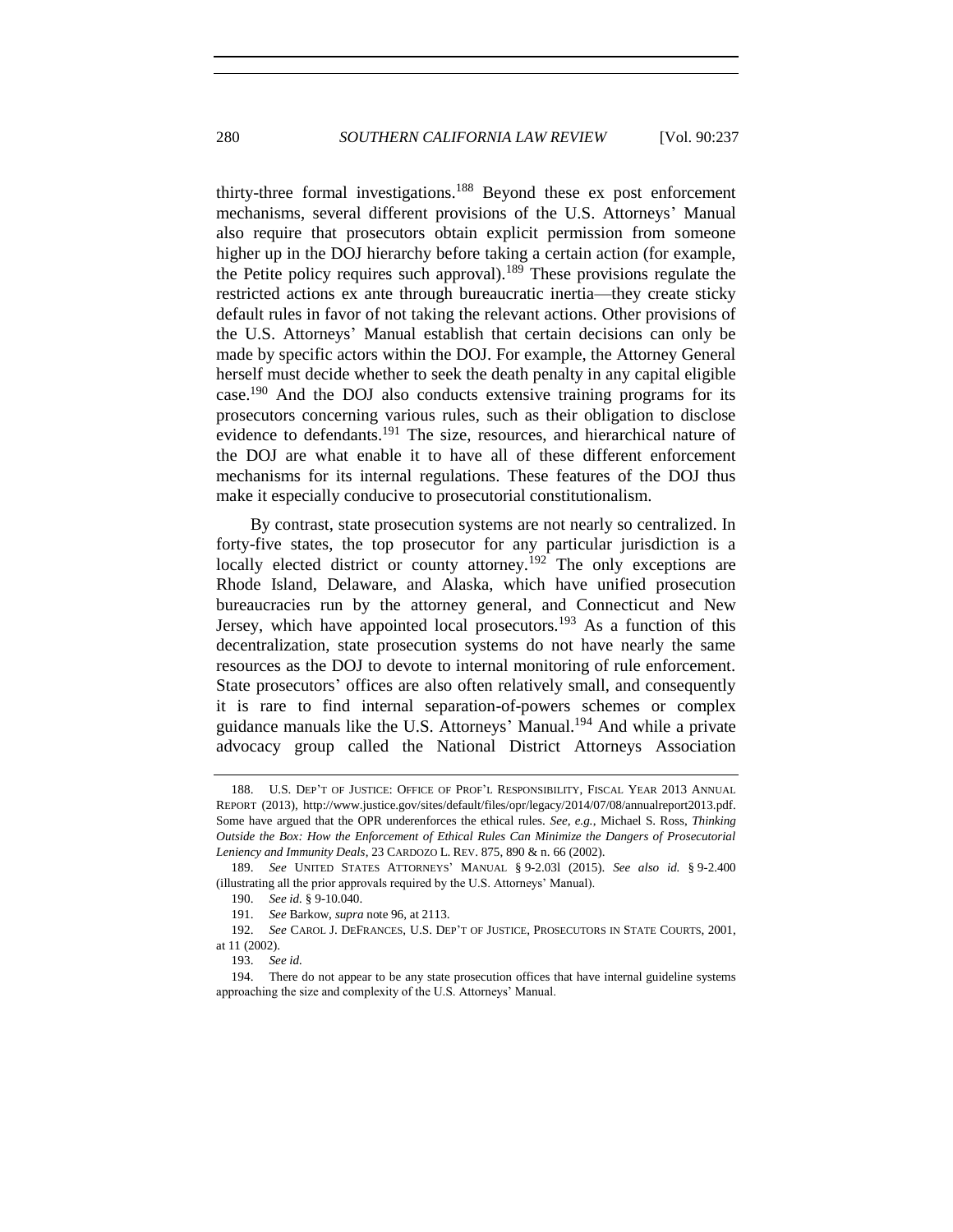("NDAA") promulgates a set of "National Prosecution Standards" setting out certain guidelines for state prosecutors (some with constitutional implications), these are entirely nonbinding.<sup>195</sup> In most states, there is no equivalent of Main Justice that can centralize decisionmaking or monitor compliance with internal policy guidelines. Instead, policy decisions are generally made by the very people who are in charge of bringing the cases, and are supervised by a lead prosecutor who is directly elected by the district or county. As a consequence, there is little separation between adjudicative and prosecutorial functions. And, as management theorists have shown, it is quite tricky to have the same actor make a decision and then try to make a neutral adjudicative evaluation of that decision.<sup>196</sup> There is thus reason to believe that the structure of state prosecutors' offices makes it more difficult for prosecutorial constitutionalism to flourish there. Nonetheless, there are a number of state district attorneys' offices that serve as models of prosecutorial constitutionalism.<sup>197</sup>

Beyond these institutional design questions, the success of prosecutorial constitutionalism also depends on the culture of a prosecutor's office. Cultures vary substantially from office to office, and so they are not conducive to abstract generalizations of the kind one often sees in the pages of a law journal.<sup>198</sup> Some prosecutors' offices take quite seriously the duty to "seek justice" and the obligation to enforce defendants' constitutional rights. For example, the U.S. Attorney's Office for the Southern District of New York is often cited as an exemplar of the quasi-judicial, justice-seeking model of prosecution.<sup>199</sup> In some other offices, these obligations are taken less seriously. There are frequent news reports of abuses at prosecutors' offices that have developed a culture of winning at all costs. $200$  In such offices, it is unlikely that prosecutors will

invincibility/?utm\_term=.2de80792a0e8 ("Thompson was up against a prosecutorial climate that critics had long claimed valued convictions over all else, one that saw a death sentence as the profession's

<sup>195.</sup> *See* NAT'L DIST. ATTORNEYS ASS'N, NATIONAL PROSECUTION STANDARDS 10 (3d. ed. 2009) ("These standards are intended to be an aspirational guide to professional conduct in the performance of the prosecutorial function.").

<sup>196.</sup> *See* Barkow, *supra* note [102,](#page-25-0) at 896; Jerry Ross, *Avoiding Captain Ahabs: Lessons from the Office of the Independent Counsel*, 35 ADMIN. & SOC'Y 334, 337–38 (2003).

<sup>197.</sup> The DA offices in Milwaukee and San Diego, for example, seem especially committed to the norms and structures of prosecutorial constitutionalism. *See infra* Part III.

<sup>198.</sup> *See* Ronald F. Wright et al., *The Many Faces of Prosecution*, 1 STAN. J. CRIM. L. & POL'Y 27, 28–34 (2014) (calling for academics to adopt a "ground-up" research methodology looking at the actual practices of particular prosecutors' offices).

<sup>199.</sup> *See, e.g.*, Green, *supra* not[e 22,](#page-10-0) at 607–10.

<sup>200.</sup> *See, e.g.*, BAKER, *supra* not[e 26,](#page-11-0) at 78, 167; Radley Balko, *In Louisiana Prosecutor Offices, a Toxic Culture of Death and Invincibility*, WASH. POST (Apr. 6, 2015), https://www.washingtonpost.com /news/the-watch/wp/2015/04/06/in-louisiana-prosecutor-offices-a-toxic-culture-of-death-and-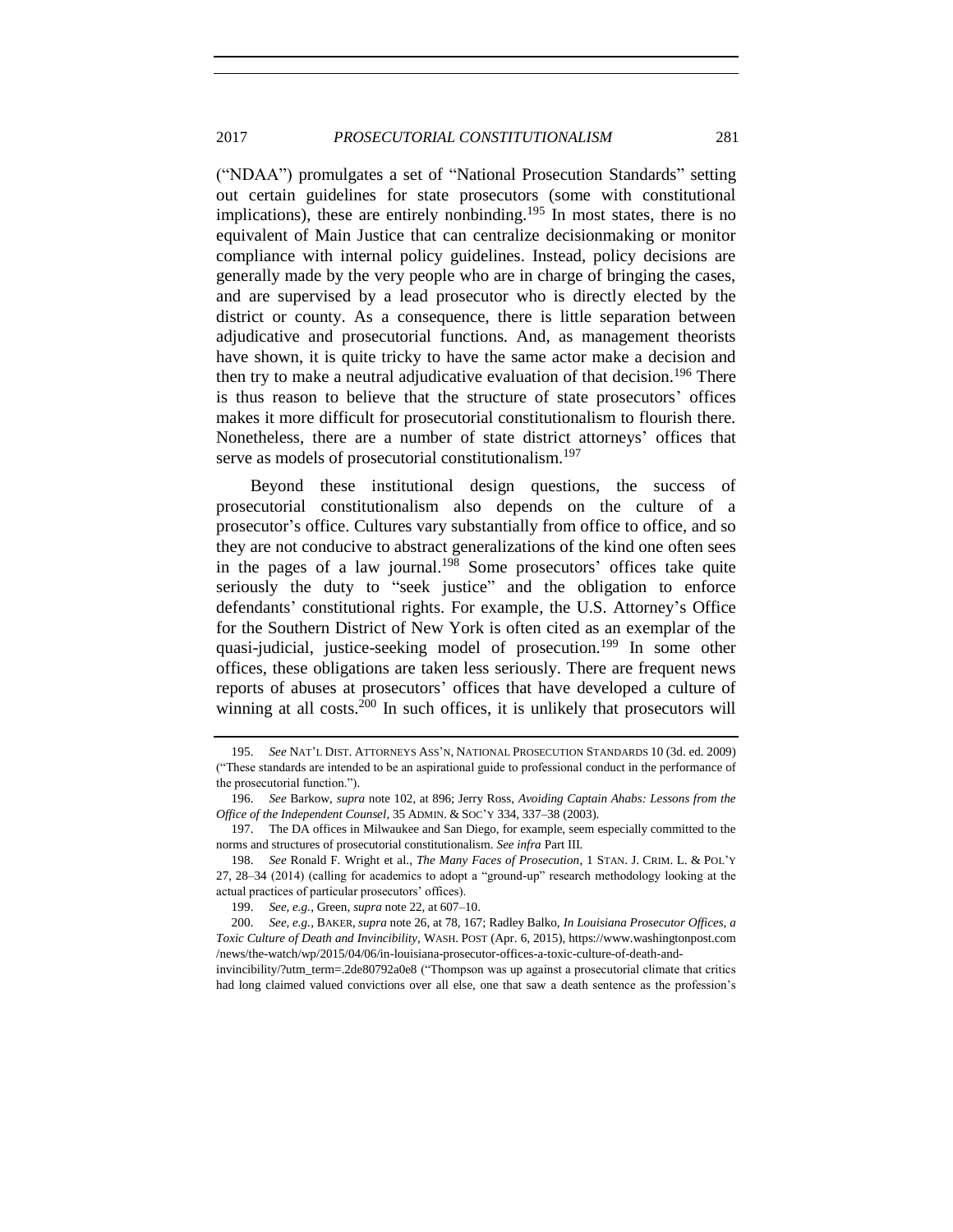willingly take actions that meaningfully enhance defendants' constitutional rights above the minimum level established by judges. Office culture is intimately connected to structural factors such as how centralized a prosecution agency is, how large it is, and whether it adopts and enforces internal rules protecting defendants' rights. $^{201}$  But culture is not fully reducible to such structural factors—it is also a product of the individuals who lead the prosecutor's office.<sup>202</sup> Even the most generous rules protecting defendants' rights will be rendered meaningless if line prosecutors do not take them seriously because their bosses have fostered an office culture that emphasizes adversarialism and diminishes prosecutors' adjudicative role.<sup>203</sup>

## III. PROSECUTORIAL CONSTITUTIONALISM IN PRACTICE

Prosecutorial constitutionalism is not a utopian theory. In fact, it is already widely practiced. If anything, theory has not caught up with reality. Prosecutors currently protect constitutional rights above the judicial minimum in a wide variety of different contexts. This final Part describes several specific examples. It looks at rules that concern charging decisions, plea bargaining, the use of grand juries, the revelation of evidence, rights stemming from the First and Sixth Amendments, federalism principles, and post-conviction rights. The rules it explores come from sources like the U.S. Attorneys' Manual, Model Rule 3.8, and state district attorneys' internal office policies. Unfortunately a disproportionate number of the examples discussed here come from the federal system, both because the DOJ is unusually transparent about its internal rules, and because (as discussed in Part II) the unique structure and culture of the DOJ make it more conducive to prosecutorial constitutionalism. But there are some good examples from the states as well. The rules discussed in this Part present a

brass ring. The New York Times reported in 2003 that prosecutors in Louisiana often threw parties after winning death sentences.").

<sup>201.</sup> *See, e.g.*, Miller & Wright, *supra* note [158,](#page-37-1) at 179–80; Steve Weinburg, *Changing an Office's Culture*, CTR. FOR PUB. INTEGRITY (June 26, 2003), http://www.publicintegrity.org/2003/06/26/ 5520/changing-offices-culture (discussing how a series of San Diego County Attorneys changed the office's culture from the 1970s to the 1990s through reforms like establishing an internal office manual, publishing a journal, and encouraging prosecutors to stay at the office long term).

<sup>202.</sup> *See* Bibas, *supra* not[e 43,](#page-15-2) at 997–1000; Patrick J. Fitzgerald, *Thoughts on the Ethical Culture of a Prosecutor's Office*, 84 WASH. L. REV. 11, 15–29 (2009) (emphasizing factors like hiring people with good values, acculturating them, supervising them well, and establishing ethical norms); Miller  $\&$ Wright, *supra* not[e 158,](#page-37-1) at 177–78.

<sup>203.</sup> *See* Barkow, *supra* note [96,](#page-25-1) at 2093; Peter A. Joy, *The Relationship Between Prosecutorial Misconduct and Wrongful Convictions: Shaping Remedies for a Broken System*, 2006 WIS. L. REV. 399, 422 (2006).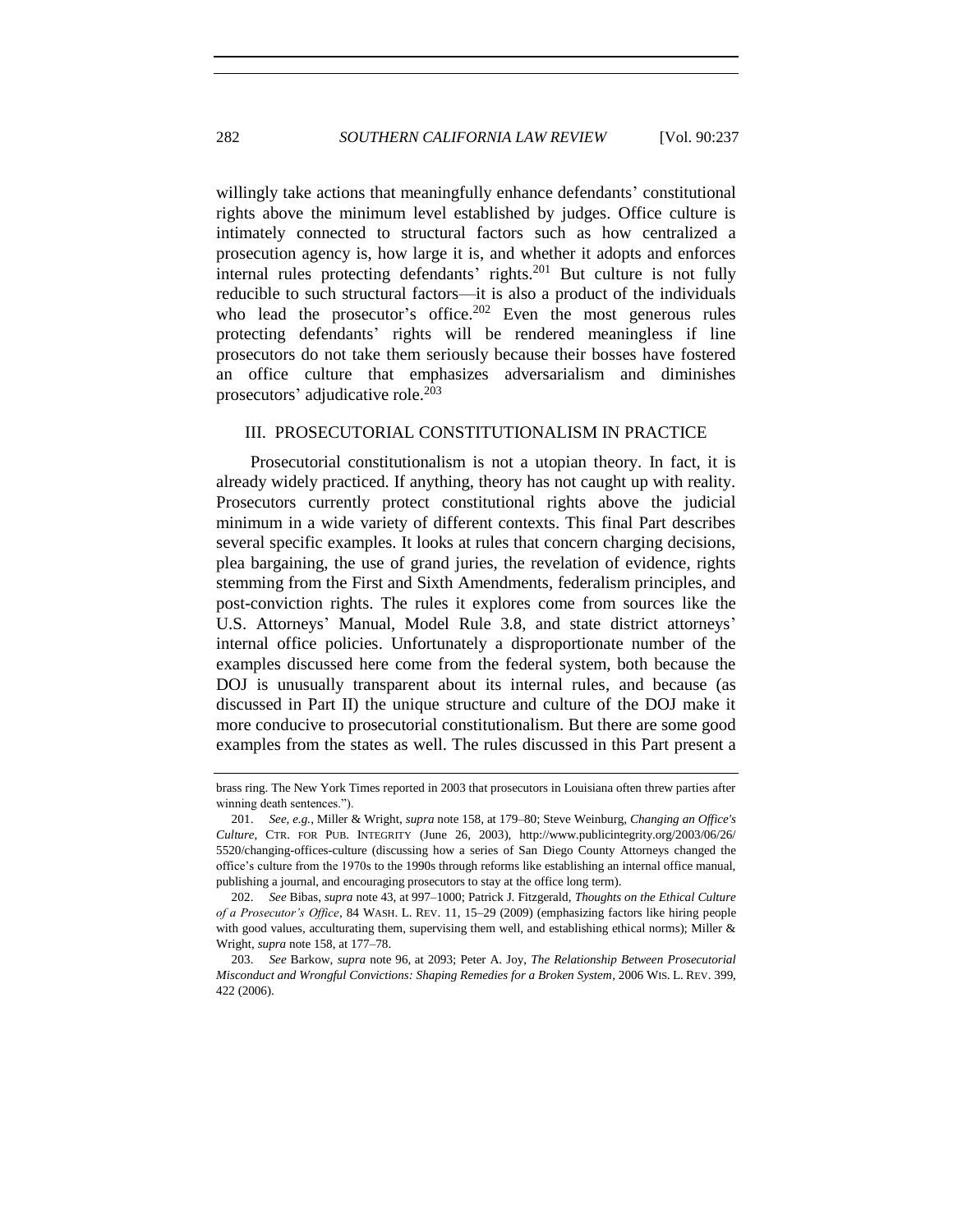wide variety of different strategies for implementing constitutional protections through prosecution decisions. Such strategies include the imposition of conduct rules, the allocation of decisionmaking power within prosecution agencies, and the creation of offices tasked with rights protection. This Part is mainly descriptive—it goes through the existing rules and institutions of prosecutorial constitutionalism. But it is not meant as an endorsement of the status quo. These are by no means the only, or the best, rules that prosecutors could adopt. Indeed, at several points the failings of some of these rules will be made apparent.

Of course, many of prosecutors' internal regulations are motivated by goals other than the desire to implement constitutional protections. For example, when a prosecution office establishes an "open file" policy, letting the defendant's lawyer see all of the evidence law enforcement has gathered, this can be explained in a number of different ways. The office might be committed to implementing an expansive vision of the Due Process Clause, but it might also be trying to buy credibility with judges, facilitate plea bargaining, lower the chance of an appellate reversal or successful habeas petition, or prevent the passage of a burdensome discovery law. Such policies commonly have multiple motivations that cannot easily be disentangled.<sup>204</sup> The important thing in such cases is not the office's specific mix of motivations, but whether the relevant rule exists because of a constitutional norm or mandate. $205$  In the examples discussed herein, the Constitution has at least some explanatory force. In some of them prosecutors explicitly announce that the policy is motivated by constitutional principles, while in others the policy is self-evidently built on judge-made constitutional doctrine or designed to implement specific constitutional protections.

#### A. CHARGING DECISIONS

In the American system, the decision of whether or not to charge a certain crime is left to the prosecutor's near-total discretion. Prosecutors are free to bring charges or to decline to bring charges according to their own preferences, and the judicial restraints on such charging decisions are

<sup>204.</sup> *Cf.* Metzger, *supra* note [44,](#page-15-1) at 1929–31 ("Distinguishing administrative constitutionalism from ordinary administrative policymaking can be difficult.").

<sup>205.</sup> An analogy can be drawn to the enactment of the Fair Housing Act. Congress was not going to enact this law before Martin Luther King, Jr. was assassinated, and the fallout from his assassination is what ultimately pushed Congress to pass it. But while individual members of Congress had extrinsic motivations to vote for the law (such as a desire to stop riots), their motivations do not make it any less of a mechanism for implementing constitutional equality principles. *See* John O. Calmore, *Race/ism Lost and Found: The Fair Housing Act at Thirty*, 52 U. MIAMI L. REV. 1067, 1068, 1070 n.15 (1998).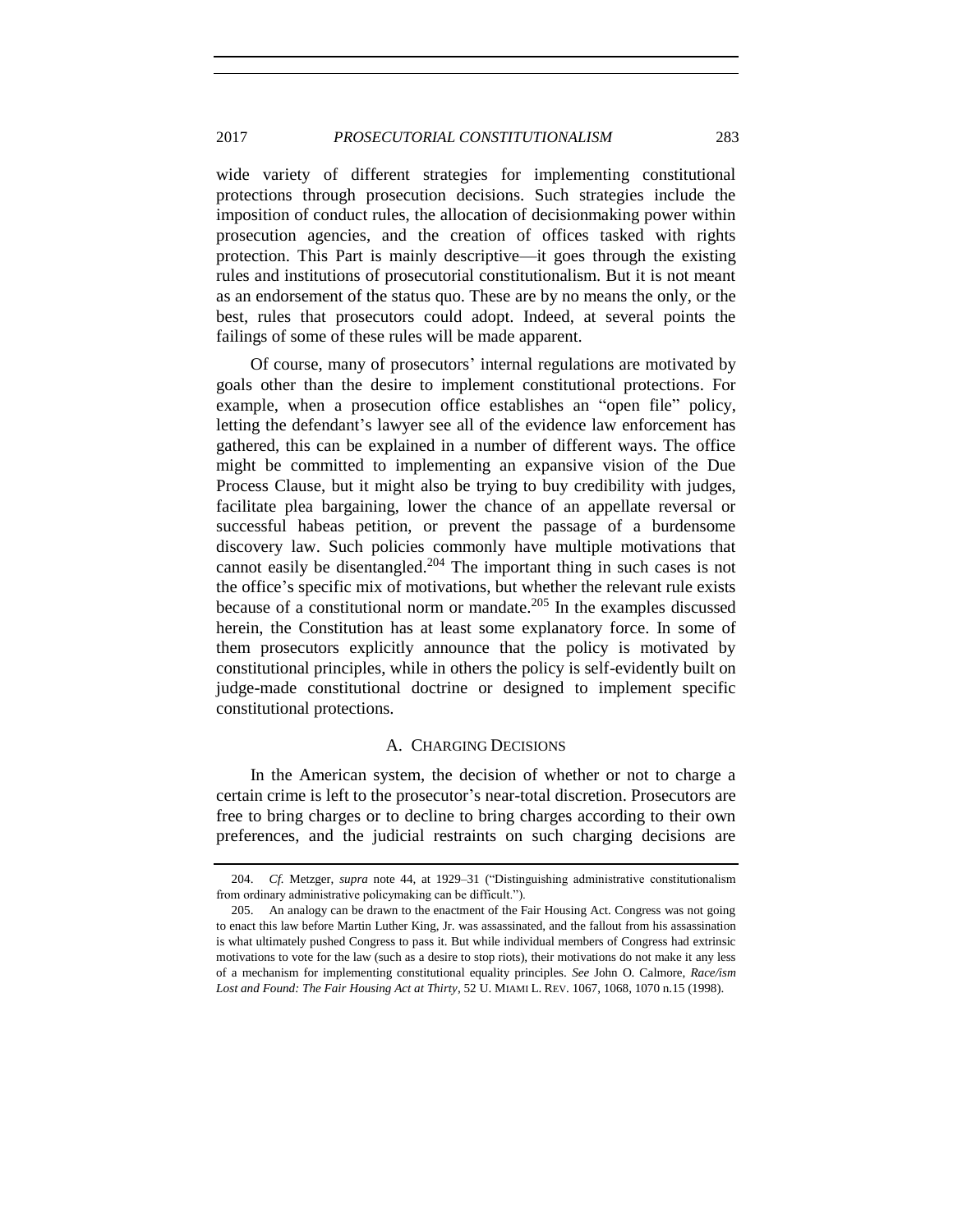minimal.<sup>206</sup> As a result, charging policy is one area where prosecutors must define and implement defendants' constitutional rights if those rights are to have any meaning.<sup>207</sup> There are currently a number of prosecutorial policies that do in fact preserve constitutional rights in connection with charging decisions. These include policies that ensure there is sufficient evidence to bring a charge, policies that protect defendants from duplicative prosecutions, and policies that aim to prevent discrimination in charging decisions.

First, a number of internal policies restrict prosecutors from bringing charges unless there is adequate evidence that the defendant committed the relevant crime. These policies enforce a due process norm—if prosecutors charged people for crimes with little or no evidence, they would be arbitrarily imposing substantial burdens on those people by forcing them to go through the criminal justice process without good reason.<sup>208</sup> These policies also help to prevent prosecutors from "overcharging" defendants and using the added charges as plea bargaining leverage to secure harsher punishments.<sup>209</sup> Rule 3.8(a) of the Model Rules of Professional Conduct states that prosecutors must "refrain from prosecuting a charge that the prosecutor knows is not supported by probable cause."<sup>210</sup> The U.S. Attorneys' Manual contains more restrictive language. Section 9-27.200 states that lack of probable cause is an "absolute bar" to federal prosecution, while Section 9-27.220 requires that the prosecutor believe that the defendant's conduct was a federal offense, and also that the defendant will "probably" be convicted by an unbiased trier of fact.<sup>211</sup> The U.S. Attorneys' Manual also restricts overcharging—Section 9-27.320 instructs prosecutors to "bring as few charges as are necessary to ensure that justice is done," and in particular notes that "[t]he bringing of

<sup>206.</sup> *See supra* Section I.C.2; Newman v. United States, 382 F.2d 479, 480 (D.C. Cir. 1967) (Burger, J.) ("Few subjects are less adapted to judicial review than the exercise by the Executive of his discretion in deciding when and whether to institute criminal proceedings.").

<sup>207.</sup> Indeed, in some jurisdictions (such as New Orleans) potential defendants can remain in jail for months with no charges while prosecutors determine whether or not to indict. This makes prosecutorial charging policy especially important, since prosecutors can effectively control how long someone will be deprived of their liberty. *See* Albert Samaha, *"DA Time": How New Orleans Locks People Up for Weeks Without Charges*, BUZZFEED NEWS (Aug. 5, 2015, 12:12 PM), https://www.buzzfeed.com/albertsamaha/da-time-how-new-orleans-locks-people-up-for-weekswithout-ch.

<sup>208.</sup> *See* Jackson, *supra* not[e 22,](#page-10-0) at 3.

<sup>209.</sup> *See* Bennett L. Gershman, *Prosecutorial Decisionmaking and Discretion in the Charging Function*, 62 HASTINGS L.J. 1259, 1279–81 (2011).

<sup>210.</sup> MODEL RULES OF PROF'L CONDUCT r. 3.8 (AM. BAR ASS'N 2016).

<sup>211.</sup> UNITED STATES ATTORNEYS' MANUAL § 9-27.200, 9-27.220 (2015).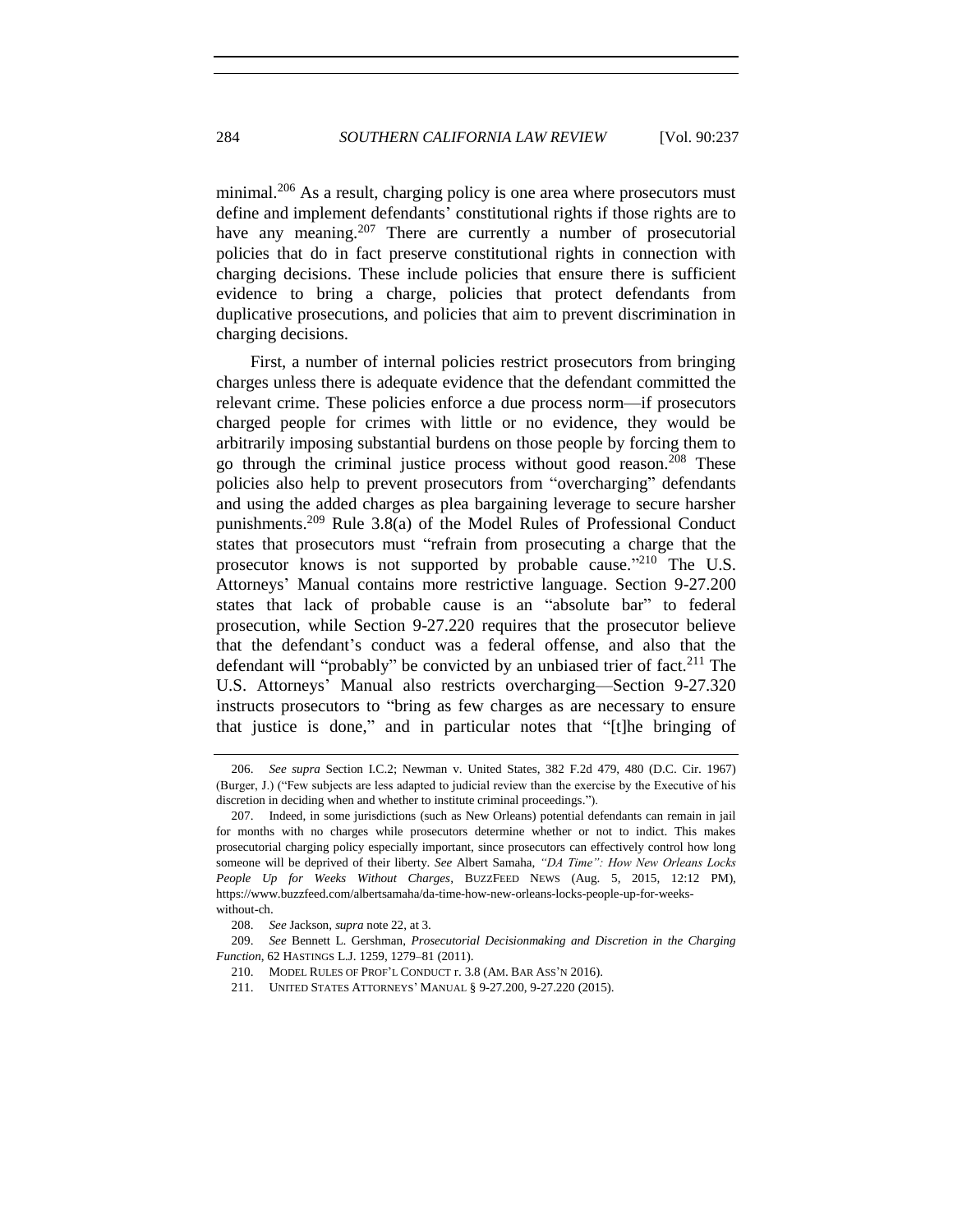unnecessary charges not only complicates and prolongs trials, it constitutes an excessive—and potentially unfair—exercise of power."<sup>212</sup> And the DOJ further instructs prosecutors not to file charges that are solely intended to induce a plea deal.<sup>213</sup> The ABA's non-binding "Criminal Justice Standards" provide even more extensive restrictions on bringing charges without sufficient evidence. Not only do they require probable cause, they also provide that before bringing charges the prosecutor should reasonably believe "that admissible evidence will be sufficient to support conviction beyond a reasonable doubt," and furthermore that "a prosecutor's office should not file or maintain charges if it believes the defendant is innocent, no matter what the state of the evidence."<sup>214</sup> Each of these rules preserves the norm of constitutional due process in charging, because each helps to ensure that people are only subjected to criminal prosecution if there is a threshold level of evidence.

Second, as discussed above, the DOJ imposes internal constraints that limit duplicative prosecutions.<sup>215</sup> In *Bartkus v. Illinois* and *Abbate v. United States*, the Supreme Court established that consecutive state and federal prosecutions do not violate the Double Jeopardy Clause.<sup>216</sup> This "dual sovereignty" doctrine underdefines the constitutional norm contained in the Double Jeopardy Clause.<sup>217</sup> Approximately half of the states have corrected this underdefinition by prohibiting duplicative prosecutions, either through legislation or through interpretation of the state constitution.<sup>218</sup> At the federal level, however, the only restriction on the dual sovereignty doctrine comes from prosecutors themselves. Through the Petite policy, the DOJ restricts such dual prosecutions to a limited set of cases, and the DOJ has even moved to vacate convictions that were obtained in violation of the Petite policy.<sup>219</sup> In its current form, the Petite policy imposes a procedural

<sup>212.</sup> *Id.* § 9-27.320.

<sup>213.</sup> *See* Memorandum from Eric Holder, Att'y Gen., to Dept. of Justice Attorneys (Sept. 24, 2014), https://www.justice.gov/sites/default/files/oip/legacy/2014/07/23/holder-memo-charging-

sentencing.pdf (noting the "long-standing Department policy" that '[c]harges should not be filed simply to exert leverage to induce a plea'").

<sup>214.</sup> CRIMINAL JUSTICE STANDARDS FOR THE PROSECUTION FUNCTION § 3-4.3 (3d ed. AM. BAR ASS'N 1993).

<sup>215.</sup> *See supra* note[s 1](#page-2-0)[–4](#page-2-1) and accompanying text.

<sup>216.</sup> Abbate v. United States, 359 U.S. 187, 195–95 (1959); Bartkus v. Illinois, 359 U.S. 121, 139 (1959).

<sup>217.</sup> *See supra* Section I.C.3.

<sup>218.</sup> *See* Daniel A. Braun, *Praying to False Sovereigns: The Rule Permitting Successive Prosecutions in the Age of Cooperative Federalism*, 20 AM. J. CRIM. L. 1, 5 (1992).

<sup>219.</sup> *See* Thompson v. United States, 444 U.S. 248, 249–50 (1980) (collecting cases); Frakes v. United States, 435 U.S. 911, 911 (1978); Hammons v. United States, 439 U.S. 810, 810 (1978); Croucher v. United States, 429 U.S. 1034, 1034 (1977); Rinaldi v. United States, 434 U.S. 22, 23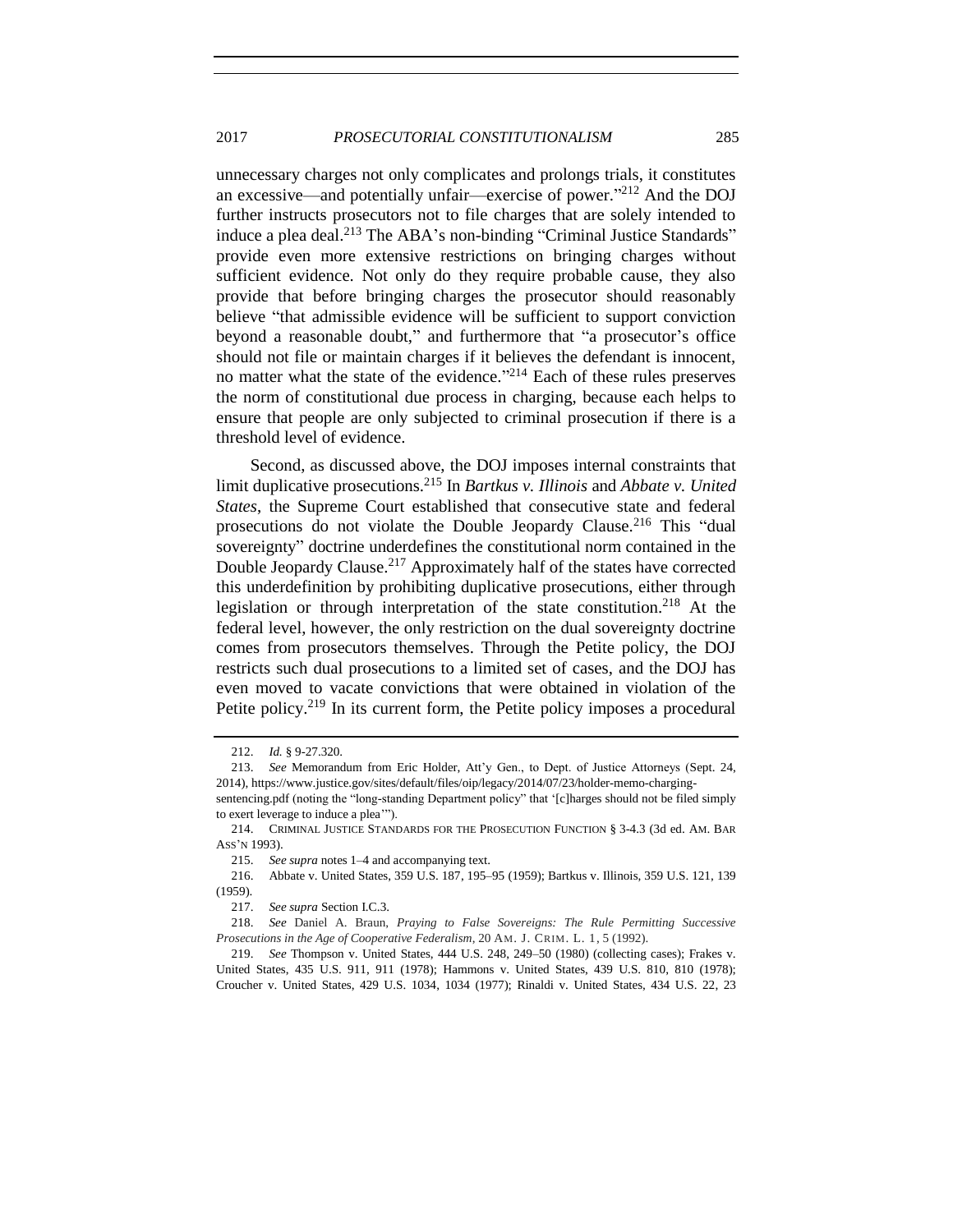requirement and three substantive requirements. A duplicative prosecution must be approved by an Assistant Attorney General, and it must (1) involve a substantial federal interest that is (2) left "demonstrably unvindicated" by the state prosecution, and also must satisfy (3) the general requirements for bringing federal charges.<sup>220</sup> This is not the only form that the Petite policy could take. The DOJ could also, for example, ban duplicative prosecutions outright, or could limit them to only a certain type of case.<sup>221</sup> Akhil Amar and Jonathan Marcus have argued that the dual sovereignty doctrine should be scrapped, except in prosecutions that implicate Congress's power to enforce the Fourteenth Amendment, where duplicative federal prosecutions should be allowed.<sup>222</sup> And indeed, during the Carter administration, Attorney General Griffin Bell modified the Petite policy to approximate just that approach. Bell instituted a new procedure whereby duplicative prosecutions would be more commonly approved if they had civil rights implications.<sup>223</sup> This illustrates an important feature of prosecutorial constitutionalism: it is nimble, and can be adapted to the different priorities of different prosecutorial administrations.<sup>224</sup> The Carter administration took the position that the norm against double jeopardy was weaker in cases implicating civil rights, and future administrations might adopt any number of other interpretive approaches.

Third, prosecutors' charging decisions also implicate the Equal Protection Clause. If some categories of people systematically face more or harsher charges than others, then they are not receiving "equal protection of the laws." However, per *Washington v. Davis*, the Supreme Court only interprets the Equal Protection Clause to prohibit intentional discrimination—it does not reach policies that have discriminatory

<sup>(1977);</sup> Ackerson v. United States, 419 U.S. 1099, 1099 (1975); Watts v. United States, 422 U.S. 1032, 1032 (1975); Hayles v. United States, 419 U.S. 892, 892 (1974); Thompson v. United States, 400 U.S. 17, 17 (1970); Marakar v. United States, 370 U.S. 723, 723 (1962); Petite v. United States, 361 U.S. 529, 530–31 (1960).

<sup>220.</sup> UNITED STATES ATTORNEYS' MANUAL § 9-2.031 (2015).

<sup>221.</sup> *See, e.g.*, Adam J. Adler, Note, *Dual Sovereignty, Due Process, and Duplicative Punishment: A New Solution to an Old Problem*, 124 YALE L.J. 448, 451 (2014) (proposing that "when the interests of one sovereign state are fully or partially vindicated by another state, the sovereign should be able to impart only as much additional punishment as is necessary to fully vindicate its interests").

<sup>222.</sup> *See* Akhil Reed Amar & Jonathan L. Marcus, *Double Jeopardy Law After Rodney King*, 95 COLUM. L. REV. 1, 2 (1995).

<sup>223.</sup> *See* Podgor, *supra* not[e 187,](#page-42-0) at 181. *See also* United States v. Hayes, 589 F.2d 811, 818 (5th Cir. 1979) ("[T]his policy was modified by Attorney General Bell after an initial determination had been made not to prosecute defendants herein. The new formulation requires that determinations of prosecution for alleged violations of civil rights must be made on an individual basis.").

<sup>224.</sup> *See supra* Sections I.B, I.C.3.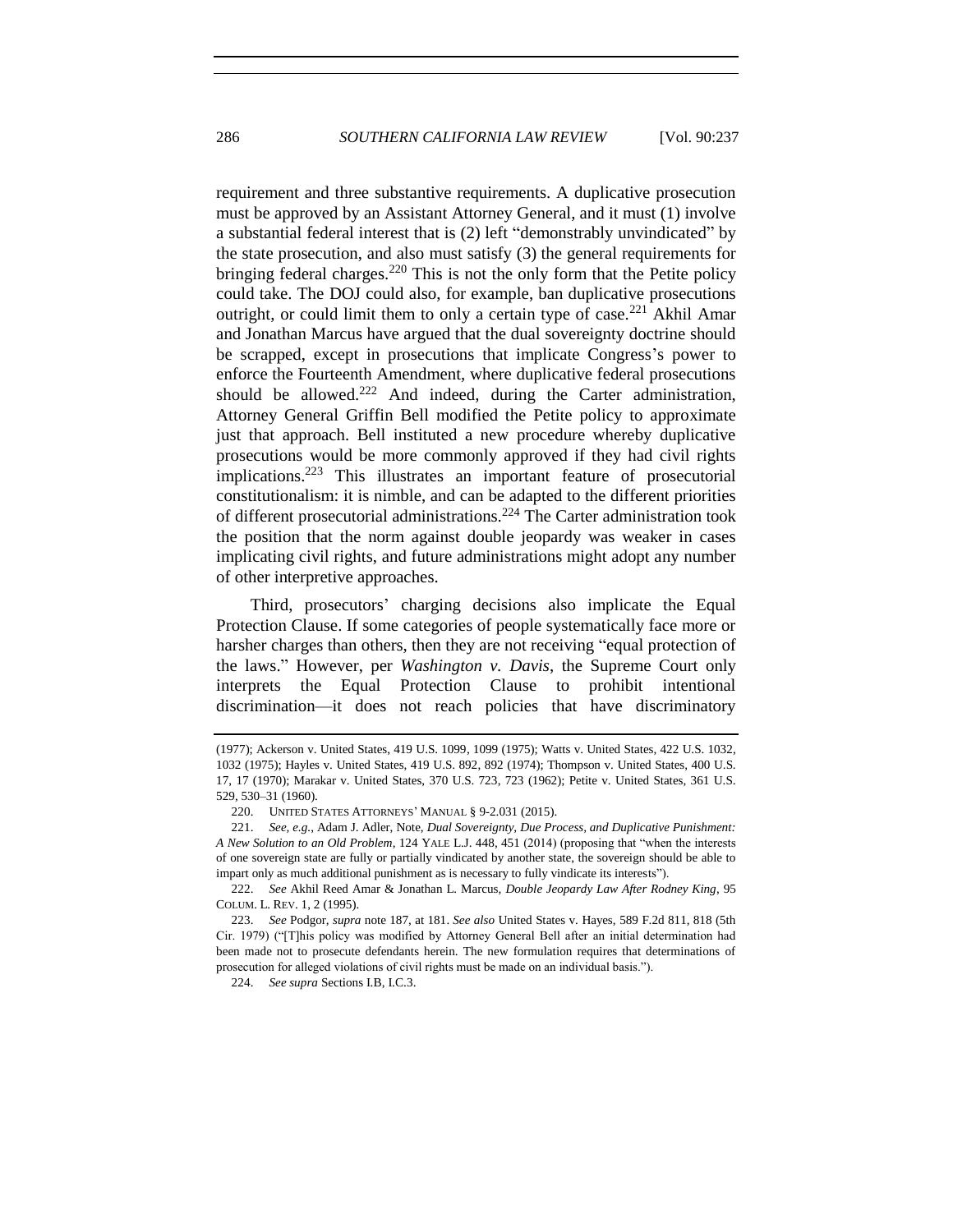effects.<sup>225</sup> Some prosecutors' offices have stepped into this breach and imposed internal policies that help to ensure equal treatment for defendants.<sup>226</sup> They have done so through a wide variety of mechanisms. At the federal level, the DOJ instructs that prosecutors charge the "most serious" readily provable offense, meaning the offense that will likely carry the harshest punishment.<sup>227</sup> This ensures a rough equality of (harsh) treatment among defendants. The DOJ's charging policy has been modified in interesting ways across presidential administrations. Attorney General Janet Reno added a provision requiring an "individualized assessment" of the charges, John Ashcroft removed that provision, and Eric Holder introduced different language calling for individualized assessments. $228$ This again illustrates the flexibility of prosecutorial constitutionalism different administrations can tailor their policies to emphasize different constitutional norms, such as equality of treatment or individualization of punishment.<sup>229</sup> Some states have similarly used charging guidelines to create a rough equality between defendants. For example, in the 1990s the Attorney General of New Jersey created guidelines for certain drug charges, and these guidelines generated equality by treating everyone harshly (much like the DOJ's charging policy).<sup>230</sup> And Harry Connick, the long-time District Attorney for New Orleans, developed an internal office manual with charging principles designed to ensure uniformity.<sup>231</sup>

Such formal guidelines are not the only way to implement constitutional equality norms at the charging phase. Another method is to centralize decisionmaking power in a small group of actors. The DOJ does precisely this with its death penalty procedures. According to the DOJ's guidelines, all prosecutions in which the death penalty could be sought must be reviewed by a body called the "Capital Review Committee," selected from a rotating group of Assistant U.S. Attorneys spread

<sup>225.</sup> Washington v. Davis, 426 U.S. 229, 239–48 (1976).

<sup>226.</sup> For a good (if dated) discussion of judicial underenforcement of equal protection norms in charging decisions, see Donald G. Gifford, *Equal Protection and the Prosecutor's Charging Decision: Enforcing an Ideal*, 49 GEO. WASH. L. REV. 659, 682–85 (1981).

<sup>227.</sup> UNITED STATES ATTORNEYS' MANUAL § 9-27.300 (2015).

<sup>228.</sup> *See* GWLADYS GILLIÉRON, PUBLIC PROSECUTORS IN THE UNITED STATES AND EUROPE 101– 02 (2013).

<sup>229.</sup> *Cf.* Gregg v. Georgia, 428 U.S. 153, 189 & n. 38 (1976) (holding that the death penalty requires individualized assessment).

<sup>230.</sup> *See* Wright, *Sentencing Commissions*, *supra* not[e 157,](#page-37-0) at 1032.

<sup>231.</sup> *See* Wright & Miller, *supra* not[e 9,](#page-6-0) at 63–64. Though it should also be noted that Connick's office had a poor record on the protection of constitutional discovery rights. *See* Connick v. Thompson, 563 U.S. 51, 95–100 (2011) (Ginsrburg, J., dissenting); Ellen Yaroshefsky, *New Orleans Prosecutorial Disclosure in Practice After* Connick v. Thompson, 25 GEO. J. LEGAL ETHICS 913, 921–27 (2012).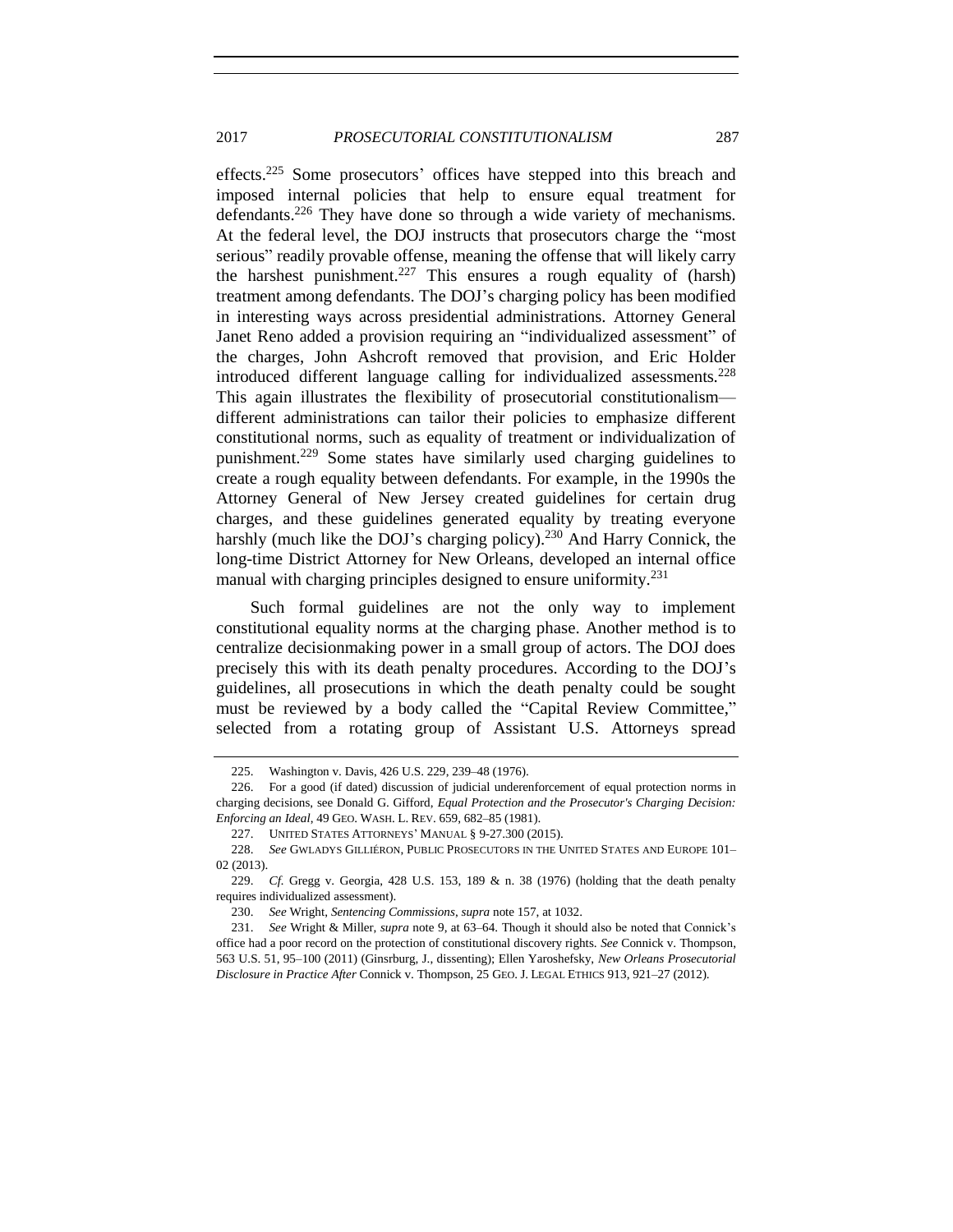throughout the country.<sup>232</sup> The Capital Review Committee considers materials submitted to it from both the prosecutor and the defendant's attorney, and the Committee is also specifically instructed to consider "any allegation of individual or systemic racial bias in the Federal administration of the death penalty." <sup>233</sup> The Committee then makes a recommendation to the Attorney General, who renders the final decision on whether or not to seek the death penalty.<sup>234</sup> This stands in stark contrast to state death penalty policies, which are largely left to the discretion of local prosecutors, with the result that death penalty rates vary widely within some states, and that death sentences are mostly concentrated in a small number of jurisdictions throughout the country.<sup>235</sup> The DOJ uses similar centralization procedures in other areas—for example, indictments under the Racketeer Influenced and Corrupt Organizations Act must be centrally approved, as must indictments for contempt of Congress.<sup>236</sup> Beyond the DOJ bureaucracy, some individual prosecutors' offices also organize their decisionmaking procedures so that a small number of experienced attorneys are the ones who determine what charges to file.<sup> $237$ </sup> This helps create internal consistency by ensuring that charges do not vary based on the identity of the prosecuting attorney. And some prosecutors' offices, such as the New Orleans District Attorney's Office, the San Diego District Attorney's Office, and others, keep data on each charging decision and the reason that decision was made.<sup>238</sup> Such data can be used to analyze charging practices and determine whether there is systematic bias against certain groups. Indeed, the Vera Institute of Justice has worked with a number of different prosecutors' offices, such as the Manhattan, Milwaukee, and San Diego District Attorney's Offices, in an effort to use such data to identify and correct sources of racial discrimination.<sup>239</sup> Such internal management

<sup>232.</sup> UNITED STATES ATTORNEYS' MANUAL § 9-10.130 (2015).

<sup>233.</sup> *Id.*

<sup>234.</sup> *Id.*

<sup>235.</sup> *See* Meg Beardsley et al., *Disquieting Discretion: Race, Geography, & The Colorado Death Penalty in the First Decade of the Twenty-First Century*, 92 DENVER U. L. REV. 431, 443–46 (2015); Robert J. Smith, *The Geography of the Death Penalty and its Ramifications*, 92 B.U. L. REV. 227, 230– 35 (2012); Robert J. Smith, *America's Deadliest Prosecutors: The Last Stubborn, Bloodthirsty Devotees of the Death Penalty*, SLATE (May 14, 2015, 3:54 AM), http://www.slate.com/articles/news\_ and\_politics/jurisprudence/2015/05/america\_s\_deadliest\_prosecutors\_death\_penalty\_sentences\_in\_loui siana\_florida.html.

<sup>236.</sup> UNITED STATES ATTORNEYS' MANUAL §§ 9-110-210, 9-69.200 (2015).

<sup>237.</sup> *See* Laurie L. Levenson, *Working Outside the Rules: The Undefined Responsibilities of Federal Prosecutors*, 26 FORDHAM URB. L.J. 553, 559 (1998).

<sup>238.</sup> *See* Miller & Wright, *supra* not[e 158,](#page-37-1) at 192–93.

<sup>239.</sup> *See, e.g.*, BESIKI LUKA KUTATLADZE & NANCY R. ANDILORO, VERA INST. OF JUSTICE,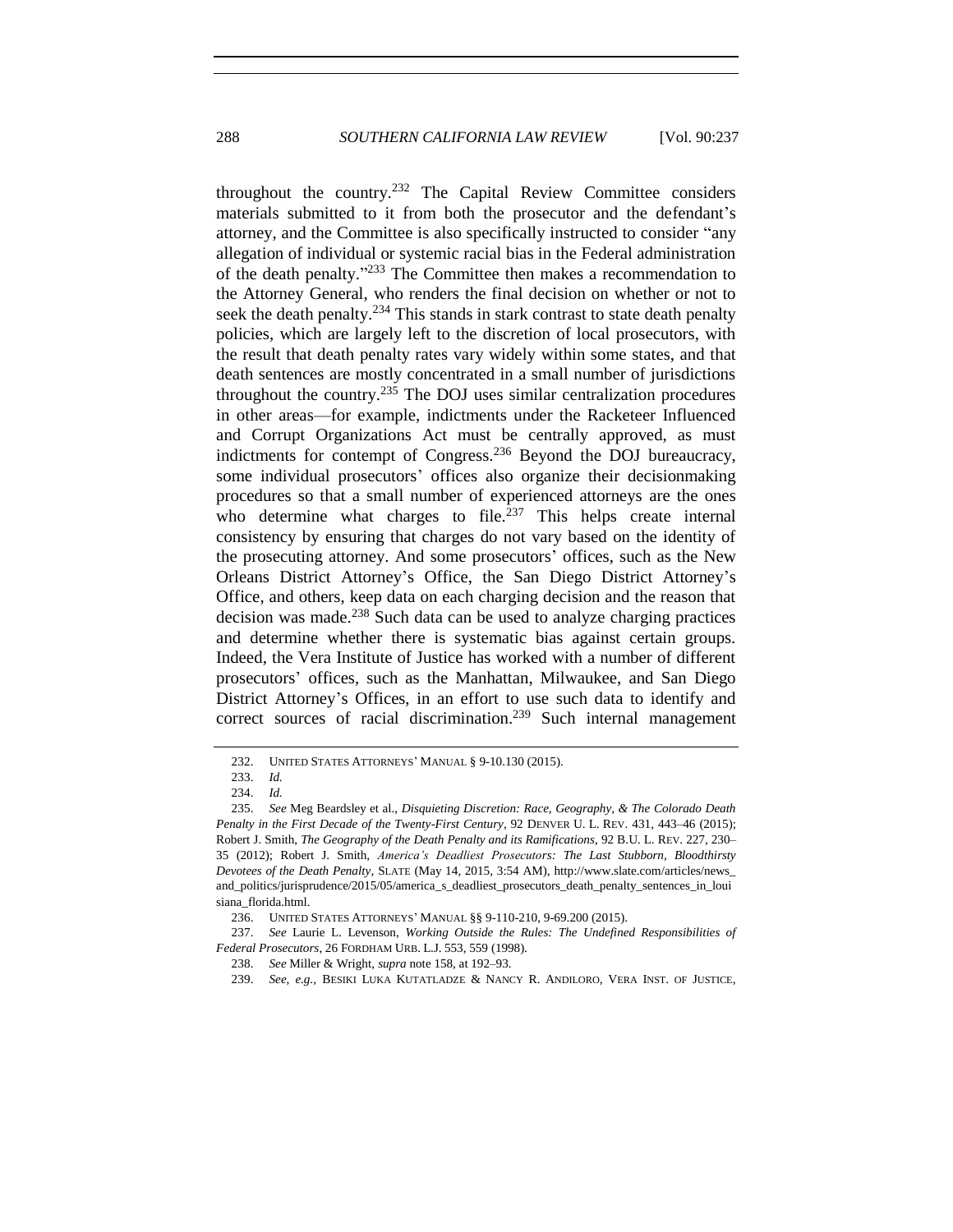decisions provide more subtle and effective tools for combatting discrimination than could judicial doctrine.

#### B. PLEA BARGAINING

Plea bargaining is another area where prosecutors' discretion is largely unsupervised by judges. Since over 90 percent of convictions in the United States are obtained through plea bargains, this lack of supervision arguably makes prosecutors the most powerful actors in the criminal justice system.<sup>240</sup> The great majority of cases are resolved through a shadow system of private settlement in which prosecutors' offices decide what terms to offer defendants. The plea bargaining process is thus another area where prosecutors themselves must preserve defendants' constitutional protections. And it is probably the most important such area, given how much power prosecutors exercise. Prosecutors can implement constitutional protections at plea bargaining through a variety of different policies, only three of which are explored here. They can ban plea bargains altogether (or severely limit them), they can choose to reveal exculpatory evidence during plea negotiations, and they can prohibit the use of appeal waivers and other waivers of defendants' rights.

First, the head prosecutor of an office might decide that plea bargaining offends our constitutional system because it coerces defendants into giving up sacred procedural rights.<sup>241</sup> Such a prosecutor might then determine that they should restrict the circumstances in which their subordinates can offer plea deals, or even ban plea bargaining altogether. And indeed, prosecutor-imposed bans on plea bargaining have occurred several times in the United States.<sup>242</sup> In 1992 the elected District Attorney

<span id="page-52-0"></span>PROSECUTION AND RACIAL JUSTICE PROGRAM, PROSECUTION AND RACIAL JUSTICE IN NEW YORK COUNTY: TECHNICAL REPORT 4, 217–23 (Jan. 31, 2014), https://www.ncjrs.gov/pdffiles1/nij/grants/ 247227.pdf; Miller & Wright, *supra* note [158,](#page-37-1) at 163–65 (describing a project in which consultants from the Vera Institute helped a district attorney's office in Milwaukee, Wisconsin identify and try to change certain charging practices that had a racially disparate impact).

<sup>240.</sup> *See generally supra* note[s 100–](#page-25-2)[105](#page-26-0) and accompanying text.

<sup>241.</sup> *Cf.* Langbein, *supra* note [105,](#page-26-0) at 9 (arguing the potential unconstitutionality of plea bargaining); Robert Schehr, *The Emperor's New Clothes: Intellectual Dishonesty and the Unconstitutionality of Plea Bargaining*, 2 TEX. A&M L. REV. 385, 392–95 (2015) (arguing that plea bargaining is structured as a power imbalance, mitigating the defendant's free will).

<sup>242.</sup> In most of these examples, increased pressure on the courts and/or the prosecutors from bringing cases to trial has led prosecutors to walk the policy back or circumvent it. *See, e.g.*, Teresa White Carns & John A. Kruse, *A Re-evaluation of Alaska's Plea Bargaining Ban*, 8 ALASKA L. REV. 27, 27–30 (1991); Robert A. Weninger, *The Abolition of Plea Bargaining: A Case Study of El Paso County, Texas*, 35 UCLA L. REV. 265, 269 (1987); Ian Fisher, *Reconsider Ban on Plea Bargains, Bronx Lawyers Ask*, N.Y. TIMES (Dec. 4, 1992), http://www.nytimes.com/1992/12/04/nyregion/ reconsider-ban-on-plea-bargains-bronx-lawyers-ask.html.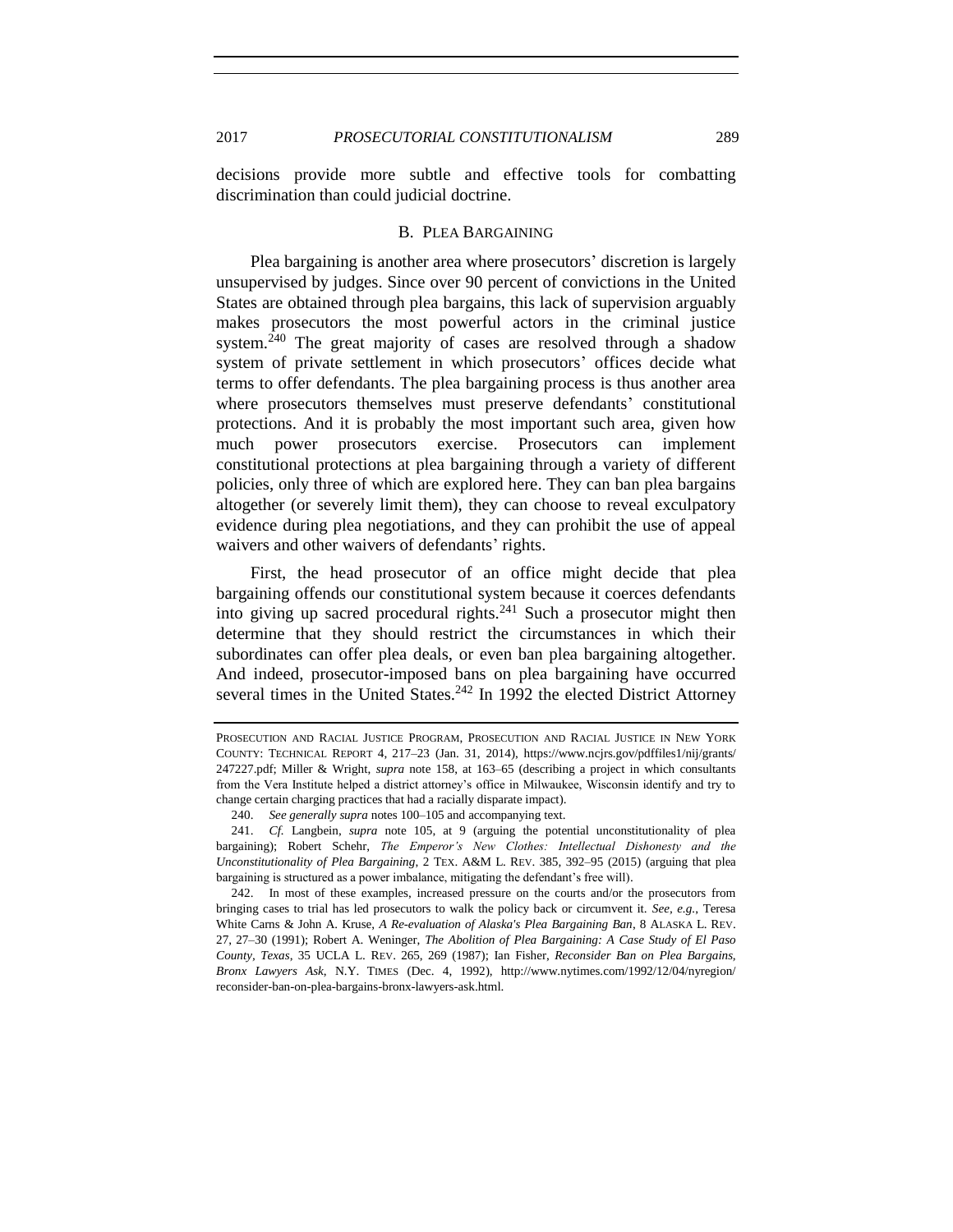for the Bronx prohibited plea bargains in all felony cases.<sup>243</sup> In the  $1970s$ the District Attorney for El Paso, Texas banned plea bargaining for six years, in part to create uniformity between different defendants' sentences.<sup>244</sup> And attorneys general of Alaska have banned plea bargains twice, once from 1975 until 1985, and again in 2013.<sup>245</sup> One feature of plea bargain bans that may make them attractive to elected prosecutors is the fact that, unlike most exercises of prosecutorial constitutionalism, they can be seen as harming criminal defendants. DAs can claim to be throwing the book at defendants, rather than giving them "sweetheart deals."<sup>246</sup> The DOJ's policy on plea bargaining, much like its policy on charging decisions, has shifted in interesting ways over the years, going from highly restrictive in Republican administrations to looser in Democratic ones.<sup>247</sup> In 1989, Attorney General Richard Thornburgh established a policy that required defendants to plead to the most serious readily provable offense, and that allowed only a narrow set of exceptions.<sup>248</sup> In 1993, Janet Reno revised this policy to allow for "an individualized assessment" looking at the facts of the case, the purpose of the criminal law, and the impact on federal resources.<sup>249</sup> In 2003, John Ashcroft removed the "individualized assessment" exception, and established a policy even more restrictive than Thornburgh's by removing an exception for cases where the indictment exaggerates the offense.<sup>250</sup> And in 2010, Eric Holder issued a memo that largely restored the Reno policy allowing individualized assessments.<sup>251</sup>

<sup>243.</sup> *See* Fisher, *supra* not[e 126.](#page-31-0)

<sup>244.</sup> *See* Weninger, *supra* not[e 242,](#page-52-0) at 269; Roland Acevedo, Note, *Is a Ban on Plea Bargaining an Ethical Abuse of Discretion? A Bronx County, New York Case Study*, 64 FORDHAM L. REV. 987, 988 (1995).

<sup>245.</sup> *See* Carns & Kruse, *supra* note [242,](#page-52-0) at 27; Michelle Theriault Boots, *State Puts an End to Sentencing Deals in Serious Crimes*, ALASKA DISPATCH NEWS (July 23, 2013), http://www.adn.com/ alaska-news/article/state-puts-end-sentencing-deals-serious-crimes/2013/07/24/.

<sup>246.</sup> *See, e.g.*, Weninger, *supra* note [242,](#page-52-0) at 270 n. 16 ("[El Paso DA] Simmons, who has held the office of district attorney for 14 years, easily won re-election last year after his opponent campaigned to reinstate plea bargaining. Simmons' often quoted remark, 'We don't make sweetheart deals with criminals,' makes him popular among voters who generally believe that plea bargains allow criminals to get off easy in exchange for pleading guilty to lesser charges.").

<sup>247.</sup> *See* Alan Vinegrad, *Justice Department's New Charging, Plea Bargaining and Sentencing Policy*, 243 N.Y. L.J. 110 (2010).

<sup>248.</sup> Memorandum from Richard Thornburg, Att'y Gen., to Federal Prosecutors (Mar. 13, 1989), *reprinted in* 1 FED. SENT'G REP. 421, 421–22 (1989).

<sup>249.</sup> Memorandum from Janet Reno, Att'y Gen., to Holders of U.S. Attorneys' Manual, Title 9 (Oct. 2, 1993), *reprinted in* 6 FED. SENT'G REP. 352, 352 (1994).

<sup>250.</sup> Memorandum from John Ashcroft, Att'y Gen., to All Federal Prosecutors (Sept. 22, 2003), https://www.justice.gov/archive/opa/pr/2003/September/03\_ag\_516.htm.

<sup>251.</sup> Memorandum from Eric H. Holder, Jr., Att'y Gen., to All Federal Prosecutors (May 19, 2010), https://www.justice.gov/sites/default/files/oip/legacy/2014/07/23/holder-memo-charging-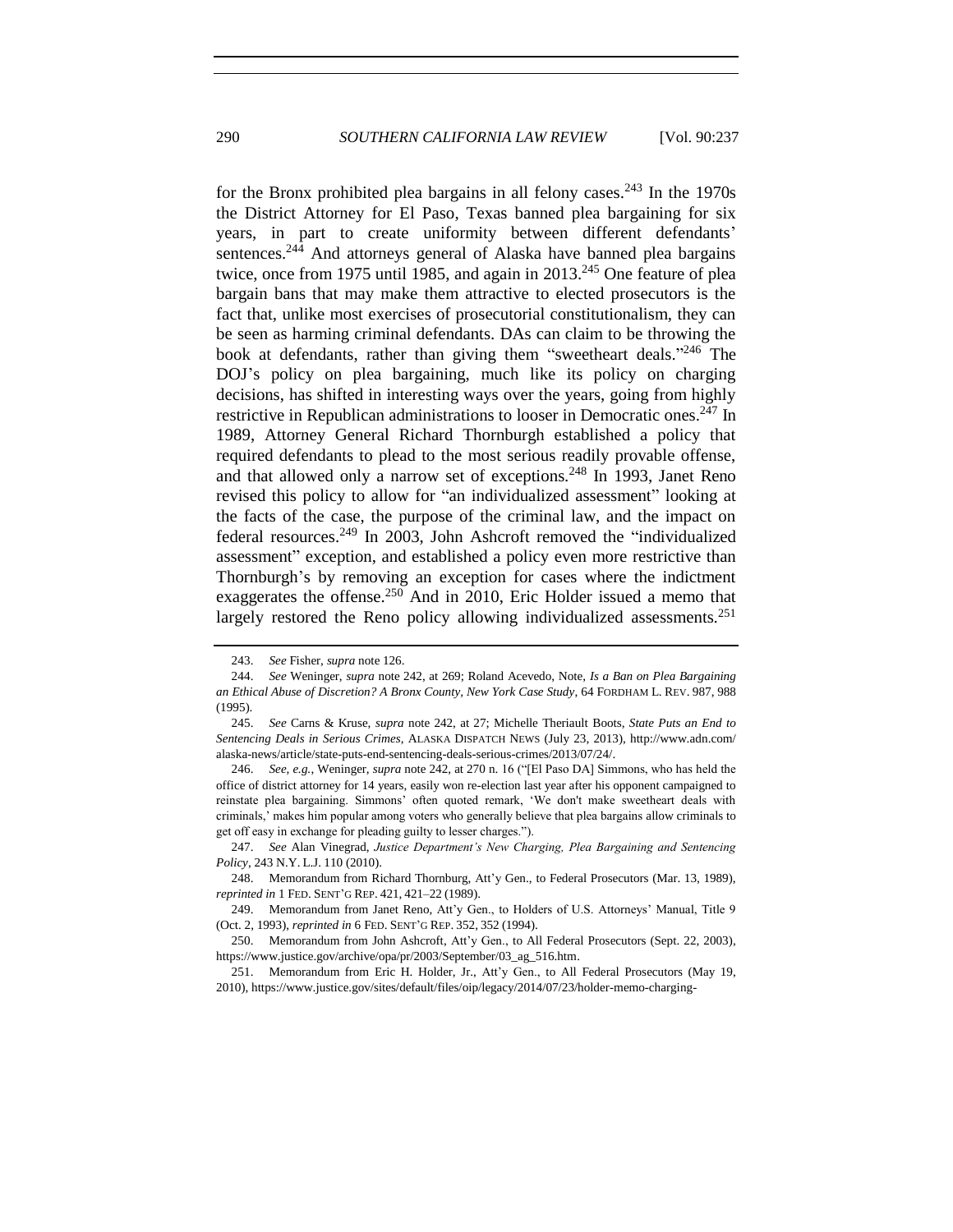This yo-yoing of plea bargaining policy between different administrations once more underscores the inevitably politicized nature of prosecutorial constitutionalism. Different parties emphasize different constitutional norms, such as equal treatment or individualization, that accord with their own political values.

<span id="page-54-0"></span>Beyond banning or restricting plea bargaining, prosecutors can also preserve defendants' constitutional rights by ensuring that the plea bargain market functions well.<sup>252</sup> One way to do this is to give defendants better information about the government's evidence, so that they can make an informed decision about the risks of going to trial. Lower courts have interpreted *Brady v. Maryland* to require disclosure of material exculpatory and mitigating evidence "in time for its effective use at trial."<sup>253</sup> But most courts have not extended *Brady* to cases where the defendant pleads guilty before trial.<sup>254</sup> Since more than 90 percent of convictions are obtained through pleas, this means that *Brady* provides little protection in the vast majority of cases. Prosecutors can fill this void by adopting policies that ensure the disclosure of exculpatory and mitigating evidence before a guilty plea is entered. A number of different policies appear to serve this function. Rule 3.8(d) of the Model Rules of Professional Conduct provides that prosecutors must make "timely" disclosure of exculpatory and mitigating evidence, and in 2009 the ABA issued a formal ethics opinion establishing that Rule 3.8(d) requires disclosure before a plea bargain is finalized.<sup>255</sup> Thus, in jurisdictions that have adopted Rule  $3.8(d)$ , prosecutors are ethically obligated to disclose exculpatory and mitigating evidence quickly during the plea bargaining process.<sup>256</sup> The ABA's "Standards for Criminal Justice" go even further, calling for disclosure "at the earliest feasible opportunity," and instructing that a prosecutor "should not intentionally avoid pursuit of evidence because he or she believes it will damage the prosecution's case."<sup>257</sup> And some individual prosecutors'

sentening.pdf.

<sup>252.</sup> *See* Bibas, *supra* not[e 107,](#page-26-1) at 1145–46; Klein, *supra* not[e 145,](#page-35-0) at 587–91.

<sup>253.</sup> *See, e.g.*, *In re* United States v. Coppa, 267 F.3d 132, 135, 142 (2d Cir. 2001).

<sup>254.</sup> *See* Miriam H. Baer, *Timing Brady*, 115 COLUM. L. REV. 1, 13–14 (2015); Bibas, *supra* note [36;](#page-13-0) Petegorsky, *supra* note [36,](#page-13-0) at 3625-31.

<sup>255.</sup> MODEL RULES OF PROF'L CONDUCT r. 3.8(d) (AM. BAR ASS'N 2016); ABA Comm. on Ethics & Prof'l Responsibility, Formal Op. 09-454 at 6 (2009) ("[T]imely disclosure requires the prosecutor to disclose evidence and information covered by Rule 3.8(d) prior to a guilty plea proceeding."). *See also* Baer, *supra* note [254,](#page-54-0) at 11 (noting that Rule 3.8 goes further than judicial doctrine by requiring earlier disclosure of *Brady* evidence).

<sup>256.</sup> However, failure to do so will probably not result in professional sanctions. *See* Baer, *supra*  note [254,](#page-54-0) at 11–12, 27–28 (noting that disciplinary proceedings are unlikely for violations of Rule  $3.8(d)$ ).

<sup>257.</sup> CRIMINAL JUSTICE STANDARDS FOR THE PROSECUTION FUNCTION § 3-3.11 (3d ed. AM. BAR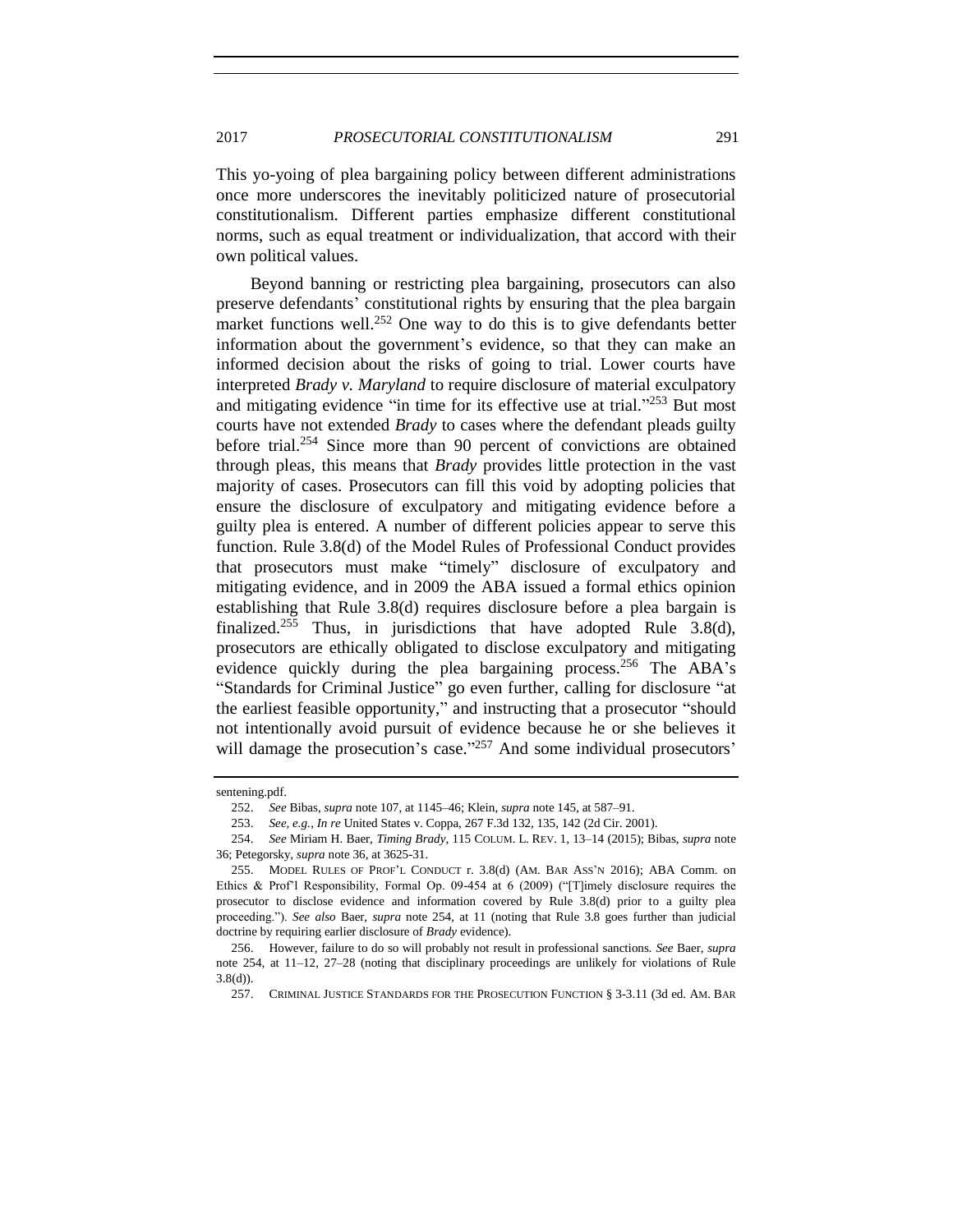<span id="page-55-1"></span>offices, such as the Milwaukee District Attorney's Office, have adopted policies of voluntarily providing evidence to defendants earlier than required (sometimes even including inculpatory evidence, which is not covered by *Brady*).<sup>258</sup> Such policies help to ensure that defendants will be aware of the quality of the prosecution's evidence. They thereby give defendants a fair opportunity to decide whether to go to trial, and help ensure the accuracy and voluntariness of guilty pleas.<sup>259</sup> (It should be noted, however, that notwithstanding these ethical regulations it is still common practice to have defendants waive their right to *Brady* evidence in plea bargain agreements.)<sup>260</sup>

<span id="page-55-2"></span><span id="page-55-0"></span>Prosecutors' offices can also preserve defendants' rights by limiting the use of waivers in plea bargain agreements. Prosecutors often require as a condition of plea bargains that defendants waive their right to appeal, to challenge the sentence, or to raise post-conviction ineffective assistance of counsel claims.<sup>261</sup> Through such waivers, defendants effectively sign away procedural rights.<sup>262</sup> And, especially with respect to ineffective assistance of counsel, defendants do so at a time when they may not know whether they have a valid claim. The Supreme Court and lower courts have generally allowed the use of such waivers, subject only to the restriction that the plea agreement must be a valid contract.<sup>263</sup> But a number of internal prosecutorial regulations restrict this practice. Twelve states' bar

ASS'N 1993).

<sup>258.</sup> *See* DANIEL S. MEDWED, PROSECUTION COMPLEX: AMERICA'S RACE TO CONVICT AND ITS IMPACT ON THE INNOCENT 47 (2012) (noting that Milwaukee District Attorney John Chisholm implemented open file discovery around 2010); Editorial, *Justice and Open Files*, N.Y. TIMES (Feb. 26, 2012), http://www.nytimes.com/2012/02/27/opinion/justice-and-open-files.html. *See also* United States v. Algie, 667 F.2d 569, 571–72 (6th Cir. 1982) (noting "the intention of the United States Attorney for the Eastern District of Kentucky to continue the policy in many cases of 'advanced disclosure of Jencks Act materials to defendants'"); Memorandum from Thomas G. Walker, U.S. Att'y, Eastern District of North Carolina, to All Criminal AUSAs/SAUSA (Sept. 6, 2013), https://www.justice.gov/usaoednc/file/764861/download (requiring Jencks Act disclosures twenty-one days after the indictment, well before the statutory deadline).

<sup>259.</sup> *See* Corinna Barrett Lain, *Accuracy Where It Matters:* Brady v. Maryland *in the Plea Bargaining Context*, 80 WASH. U. L. Q. 1, 34, 36 (2002); Ellen Yaroshefsky, *Ethics and Plea Bargaining: What's Discovery Got to Do With It?*, 23 CRIM. JUST. 28, 31–32 (2008).

<sup>260.</sup> *See* Klein, *supra* note [145,](#page-35-0) at 579–80.

<sup>261.</sup> *See* Susan R. Klein et al., *Waiving the Criminal Justice System: An Empirical and Constitutional Analysis*, 52 AM. CRIM. L. REV. 73, 76–77 (2015); Alexandra W. Reimelt, Note, *An Unjust Bargain: Plea Bargains and Waiver of the Right to Appeal*, 51 B.C. L. REV. 871, 872–73 (2010).

<sup>262.</sup> Though it is important to note that post-conviction challenges are rarely successful. *See, e.g.*, Nancy J. King, *Enforcing Effective Assistance After* Martinez, 122 YALE L. J. 2428, 2446–48 (2013).

<sup>263.</sup> *See* Brady v. United States, 397 U.S. 742, 748–53 (1970); Riemelt, *supra* note [261,](#page-55-0) at 875– 84.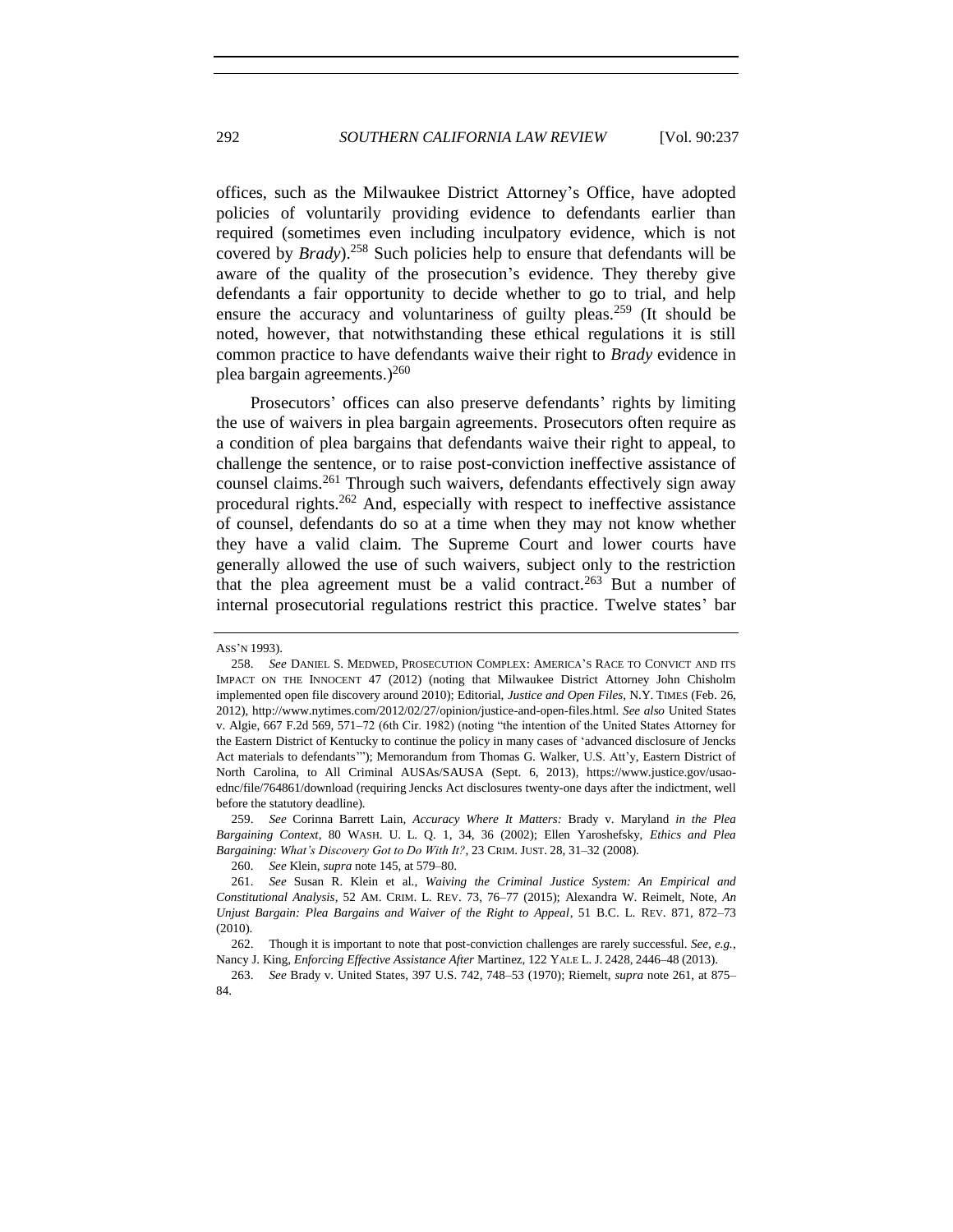## 2017 *PROSECUTORIAL CONSTITUTIONALISM* 293

<span id="page-56-0"></span>associations, including those in Florida, Pennsylvania, Utah, and Virginia, have issued formal ethics opinions establishing that it is unethical to ask a defendant to waive ineffective assistance of counsel claims in a plea bargain agreement.<sup>264</sup> Also, as noted previously, the Kentucky Bar Association issued such an opinion in 2014, and Kentucky's U.S. Attorneys then unsuccessfully challenged the opinion in the Kentucky Supreme Court (since federal prosecutors are subject to state ethics rules).<sup>265</sup> Up until 2014, one-third of the ninety-four U.S. Attorneys' offices made use of plea bargain waivers to ensure that defendants could not bring post-conviction ineffective assistance claims.<sup>266</sup> However, in September of 2014, Attorney General Eric Holder established a new policy that prohibits DOJ prosecutors from using such waivers. In announcing the policy, Holder stated that it "reaffirms the commitment by the department's prosecutors to protecting the right to counsel and enhancing due process," and that it "will help to bring our system of justice closer in line with our most fundamental values and highest ideals."<sup>267</sup> This new policy not only forbids ineffective assistance waivers going forward, it also instructs prosecutors in many cases not to enforce waivers that have already been signed.<sup>268</sup> Holder's policy is thus an example of a prosecution agency voluntarily forgoing strategic advantages in order to enhance defendants' constitutional protections.

## C. GRAND JURIES

Judges exercise very limited oversight over grand jury proceedings. As a consequence, prosecutors largely control what evidence is presented to the grand jury, as well as the manner in which it is presented.<sup>269</sup> The federal courts have declined to require the exclusion of unconstitutionally obtained evidence from grand jury proceedings,<sup>270</sup> nor do the courts require that grand juries be shown exculpatory evidence,  $271$  or that witnesses be

<sup>264.</sup> *See* Joe Palazzolo, *Government Rethinks Waivers with Guilty Pleas*, WALL ST. J. (Sept. 26, 2014, 12:19 PM), http://www.wsj.com/articles/u-s-government-seeks-to-curb-appelas-over-bad-legalavice-1411745218.

<sup>265.</sup> *See supra* note[s 172–](#page-40-0)73 and accompanying text.

<sup>266.</sup> Palazzolo, *supra* not[e 264.](#page-56-0)

<sup>267.</sup> Press Release, Dep't of Justice, Attorney General Holder Announces New Policy to Enhance Justice Department's Commitment to Support Defendant's Rights to Counsel (Oct. 14, 2011), https://www.justice.gov/opa/pr/attorney-general-holder-announces-new-policy-enhance-justicedepartments-commitment-suppoet.

<sup>268.</sup> *Id.*

<sup>269.</sup> *See supra* note[s 88](#page-23-0)[–90](#page-24-0) and accompanying text.

<sup>270.</sup> *See* United States v. Calandra, 414 U.S. 338, 353–55 (1974).

<sup>271.</sup> *See* United States v. Williams, 504 U.S. 36, 44–55 (1992).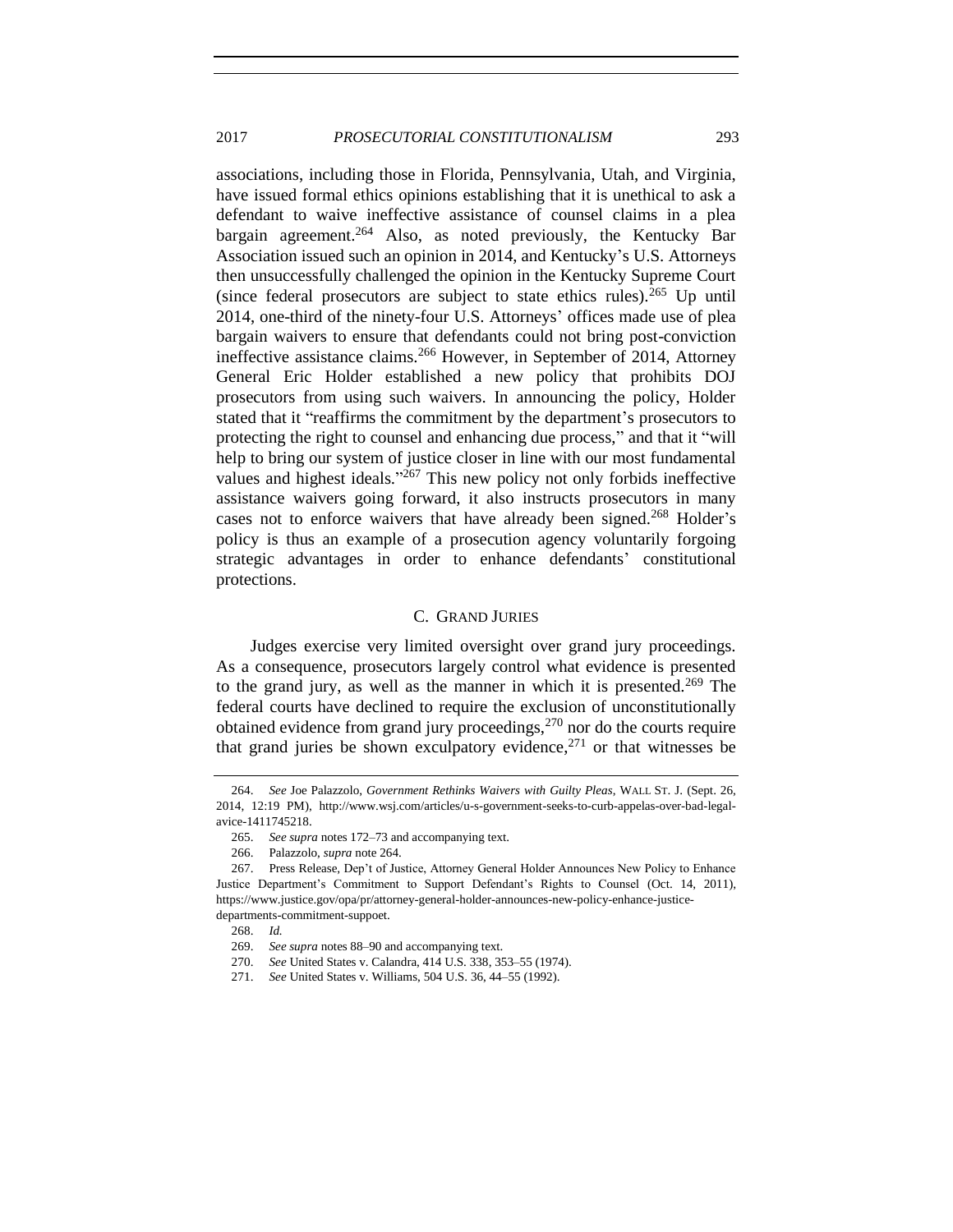given *Miranda* warnings before their testimony.<sup>272</sup> In the absence of such judicial restrictions, the DOJ has crafted internal regulations that seek to ensure procedural fairness in grand jury proceedings.<sup>273</sup> For example, Section 9-11.233 of the U.S. Attorneys' Manual provides that prosecutors must present to the grand jury any "substantial evidence that directly negates the guilt of a subject of the investigation," and that if a prosecutor fails to do so, "appellate courts may refer violations of the policy to the Office of Professional Responsibility for review."<sup>274</sup> Some appellate courts have specifically noted that they will refer such cases for discipline.<sup>275</sup> Further, Section 9-11.231 of the Manual provides that a prosecutor should not present to a grand jury any evidence that the prosecutor knows was "obtained as a direct result of [a] constitutional violation" against the defendant.<sup>276</sup> And Section 9-11.151 of the Manual requires prosecutors to give grand jury witnesses the equivalent of *Miranda* warnings—advising them that they can refuse to give self-incriminating testimony, can seek the advice of counsel, and so forth—if the relevant witness is a target of investigation.<sup>277</sup> These sections of the U.S. Attorneys' Manual provide defendants with constitutional protections that the Supreme Court has specifically declined to recognize.<sup>278</sup> However, they do so through internal office protocols rather than through externally enforceable rules.

#### D. DISCLOSING EVIDENCE

Prosecutors are obligated under *Brady v. Maryland* to disclose any exculpatory or mitigating evidence that is material to the defense.<sup>279</sup> The Supreme Court has defined "material" in the *Brady* context to mean evidence for which there is "a reasonable probability that, had the evidence been disclosed to the defense, the result of the proceeding would have been different."<sup>280</sup> Prosecutors have established various internal rules that

<sup>272.</sup> *See* United States v. Washington, 431 U.S. 181, 186–90 (1977).

<sup>273.</sup> The ABA's Standards of Criminal Justice contain a number of rules for grand jury proceedings that largely mirror those in the U.S. Attorneys' Manual. *Compare* CRIMINAL JUSTICE STANDARDS FOR THE PROSECUTION FUNCTION §§ 3-3.5, 3-3.6 (3d ed. AM. BAR ASS'N 1993), *with*  UNITED STATES ATTORNEYS' MANUAL tit. 9 (2015).

<sup>274.</sup> UNITED STATES ATTORNEYS' MANUAL § 9-11.233 (2015).

<sup>275.</sup> *See, e.g.*, United States v. Gillespie, 974 F.2d 796, 802 (7th Cir. 1992).

<sup>276.</sup> UNITED STATES ATTORNEYS' MANUAL § 9-11.231 (2015).

<sup>277.</sup> *Id.* § 9-11.151.

<sup>278.</sup> *See* United States v. Williams, 504 U.S. 36, 45–55 (1992); United States v. Washington, 431 U.S. 181, 186–90 (1977); United States v. Calandra, 414 U.S. 338, 353–54 (1974); Podgor, *supra* note [187,](#page-42-0) at 173.

<sup>279.</sup> Brady v. Maryland, 373 U.S. 83, 87 (1963).

<sup>280.</sup> United States v. Bagley, 473 U.S. 667, 682 (1985).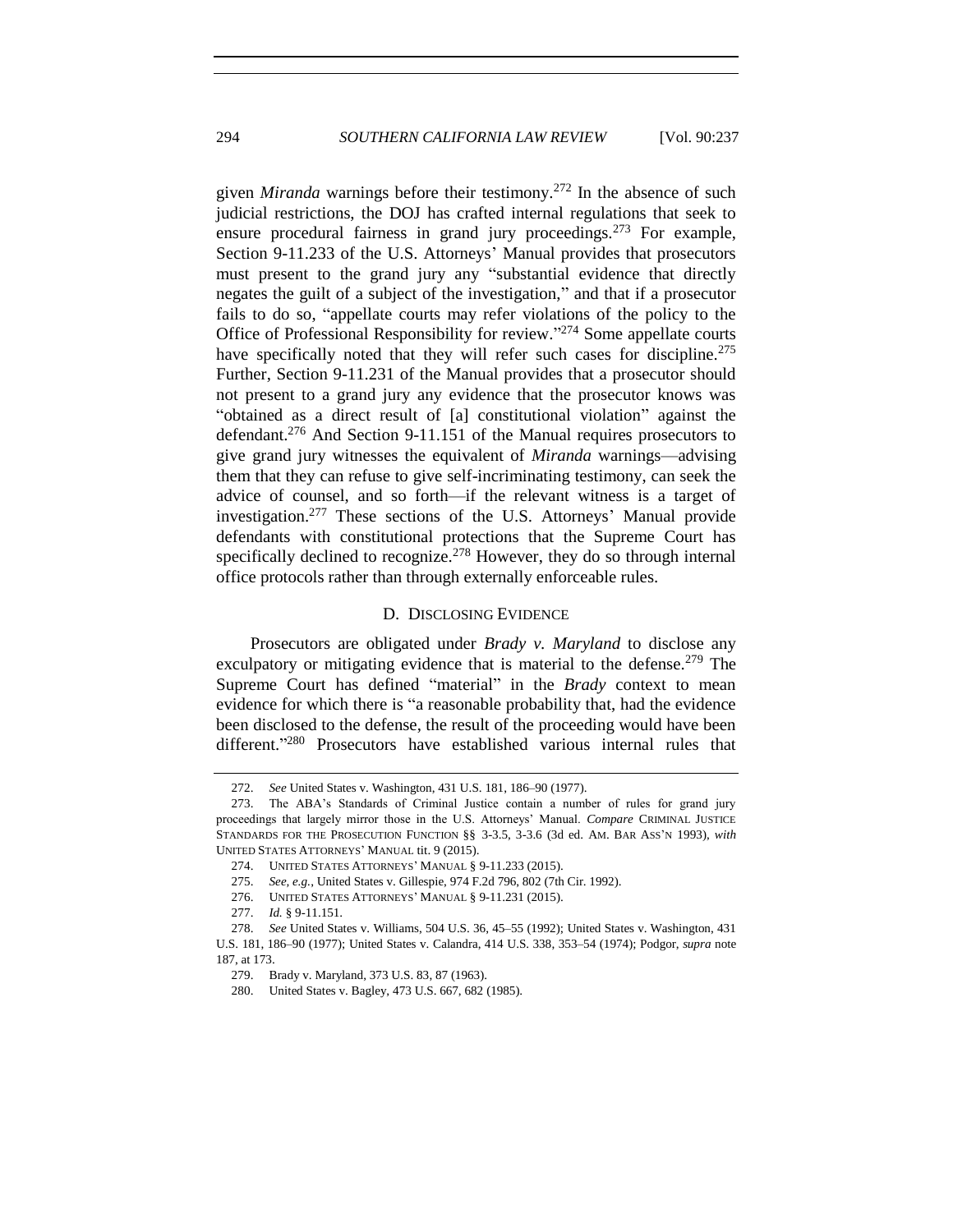provide broader disclosure than this minimum set by *Brady*. The U.S. Attorneys' Manual states that prosecutors must "take a broad view of materiality and err on the side of disclosing exculpatory and impeaching evidence."<sup>281</sup> The Manual also instructs prosecutors to disclose any such evidence that falls under certain broad categories, even if the evidence is not "material," admissible, or judicially required to be disclosed.<sup>282</sup> ABA Model Rule 3.8(d) provides that prosecutors must reveal *all* evidence "that tends to negate the guilt of the accused or mitigates the offense." <sup>283</sup> And the ABA has clarified through a 2009 formal opinion that Rule 3.8(d) goes further than *Brady*, because it "does not implicitly include the materiality limitation recognized in the constitutional case law."<sup>284</sup> Further, some prosecutors' offices, such as those of the Milwaukee District Attorney and the Tarrant County, Texas District Attorney, voluntarily reveal all (or nearly all) of their evidence to defendants, including inculpatory evidence, through "open file" policies.<sup>285</sup> Each of these different policies expands the reach of the Due Process Clause by granting defendants access to more evidence than judicial doctrine requires.

Another issue is ensuring that prosecutors actually disclose exculpatory evidence. *Brady* has substantial enforcement problems judges can only enforce it after the fact, and they are often reluctant to vacate convictions on the basis of suppressed evidence.<sup>286</sup> And *Brady*  violations do happen—one prominent jurist recently declared that "[t]here is an epidemic of *Brady* violations abroad in the land." <sup>287</sup> Since *Brady*  violations are already illegal, they most likely cannot be adequately policed through internal prosecution regulations that merely prohibit them. Instead,

<sup>281.</sup> UNITED STATES ATTORNEYS' MANUAL § 9-5.001 (2015). *See also* Eric H. Holder, Jr., *In the Digital Age, Ensuring That the Department Does Justice*, 41 GEO. L.J. ANN. REV. CRIM. PROC. iii, iv–v (2012) (pointing out various ways that the U.S. Attorneys' Manual goes beyond *Brady*).

<sup>282.</sup> UNITED STATES ATTORNEYS' MANUAL § 9-5.001 (2015)*.* These categories include "information that is inconsistent with any element of any crime charged against the defendant or that establishes a recognized affirmative defense" and "information that either casts a substantial doubt upon the accuracy of any evidence . . . the prosecutor intends to rely on to prove an element of any crime charged, or might have a significant bearing on the admissibility of prosecution evidence." *Id.*

<sup>283.</sup> MODEL RULES OF PROF'L CONDUCT r. 3.8(d) (AM. BAR ASS'N 2016).

<sup>284.</sup> ABA Comm. on Ethics & Prof'l Responsibility, Formal Op. 09-454 (2009).

<sup>285.</sup> *See* MEDWED, *supra* not[e 258,](#page-55-1) at 47; Kozinski, *supra* note [27,](#page-11-1) at xxviii; Yaroshefsky, *supra*  note [259,](#page-55-2) at 30–33.

<sup>286.</sup> *See* Starr, *supra* not[e 50,](#page-17-0) at 1516–17; Zacharias, *supra* not[e 14,](#page-8-1) at 48 n. 13.

<sup>287.</sup> United States v. Olsen, 737 F.3d 625, 626 (9th Cir. 2013) (Kozinski, J., dissenting from denial of rehearing en banc). *See also* Barkow, *supra* note [96,](#page-25-1) at 2090 n. 1 (summarizing various studies showing the frequency of prosecutorial misconduct, including violations of *Brady*); Editorial Board, *Justice Gone Wrong in New Orleans*, N.Y. TIMES, Oct. 20, 2015, at A24 (describing a number of *Brady*  violations stemming from the conduct of the New Orleans District Attorney's office); Editorial Board, *supra* not[e 53,](#page-18-0) at SR10.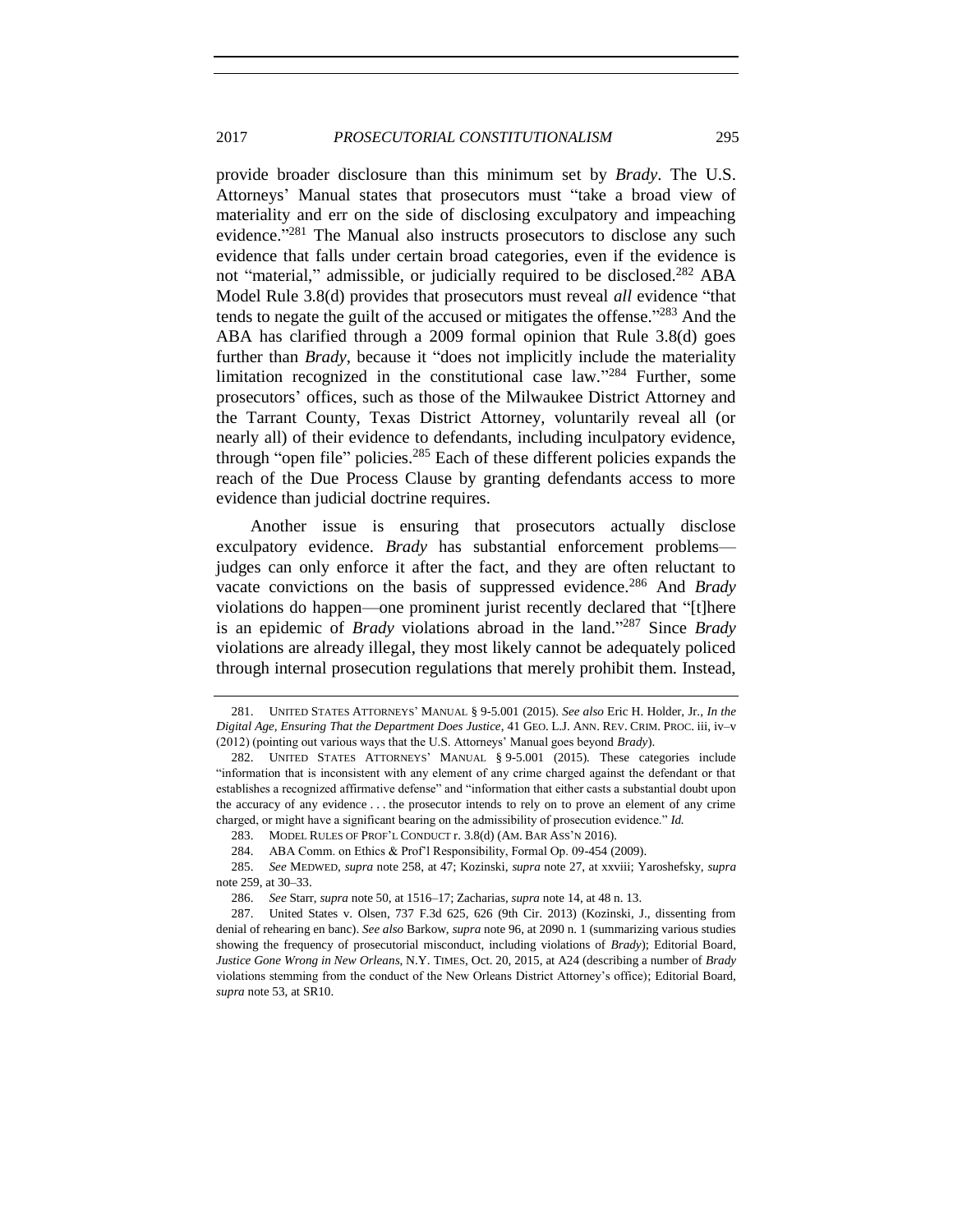<span id="page-59-0"></span>prosecutors' offices must figure out structural ways to discourage line prosecutors from suppressing evidence. In response to recent high-profile *Brady* violations (including one involving the prosecution of Senator Ted Stevens), and resulting political pressure to fix the problem (including congressional inquiries and threats of legislation), the DOJ has implemented some internal reforms.<sup>288</sup> The DOJ added the aforementioned expansive discovery rules for exculpatory and impeachment evidence, including the rules requiring disclosure of some non-*Brady* material. The DOJ also, in response to this political pressure, established "*Brady*  coordinators" in every U.S. Attorney's Office, announced a new annual two-hour training program for federal prosecutors on disclosure obligations, and created a new position in the DOJ that will oversee discovery reforms.<sup>289</sup> Academics and commentators have advocated a variety of other structural changes, including mandatory early disclosure of basic information to defendants, internal discovery audits for prosecutors' offices, and the use of financial incentives to encourage *Brady*  compliance.<sup>290</sup> These types of internal reforms are designed to enforce the Constitution by aligning prosecutors' incentives with the protection of defendants' rights, and by centralizing decisionmaking so as to control wayward prosecutors.

The problem of ensuring *Brady* compliance also extends to the law enforcement officers who generate evidence. Under the Supreme Court's decision in *Kyles v. Whitley*, prosecutors are obligated to learn of any information known to the police that is subject to disclosure under *Brady*  and its progeny.<sup>291</sup> Thus, it is no excuse that a prosecutor was unaware of police evidence that undermines their case—prosecutors must affirmatively seek out such evidence, which is not always easy.<sup>292</sup> A number of different

<sup>288.</sup> *See* Klein, *supra* note [145,](#page-35-0) at 589–90. Indeed, one recent (and wonderfully cynical) article argues that major pro-defendant reforms only seem to happen when prosecutors go after legislators like the DOJ went after Stevens. *See* Craig S. Lerner, *Legislators as the 'American Criminal Class': Why Congress (Sometimes) Protects the Rights of Defendants*, 2004 U. ILL. L. REV. 599, 601–04.

<sup>289.</sup> *See* UNITED STATES ATTORNEYS' MANUAL § 9-5.001(E) (2015); Barkow, *supra* not[e 96,](#page-25-1) at 2113; Klein, *supra* not[e 145,](#page-35-0) at 589–90.

<sup>290.</sup> *See* Baer, *supra* note [254,](#page-54-0) at 61–66; Tracey L. Meares, *Rewards for Good Behavior: Influencing Prosecutorial Discretion and Conduct with Financial Incentives*, 64 FORDHAM L. REV. 851, 907–10 (1995); Christina Parajon, Comment, *Discovery Audits: Model Rule 3.8(d) and the Prosecutor's Duty to Disclose*, 119 YALE L.J. 1339, 1348–50 (2010).

<sup>291.</sup> Kyles v. Whitley, 514 U.S. 419, 437 (1995).

<sup>292.</sup> *See* Jonathan Abel, *Brady's Blind Spot: Impeachment Evidence in Police Personnel Files and the Battle Splitting the Prosecution Team*, 67 STAN. L. REV. 743, 745–47 (2015) (observing that prosecutors often have difficulty accessing police personnel files which may contain important and sensitive information about police officers' past misconduct).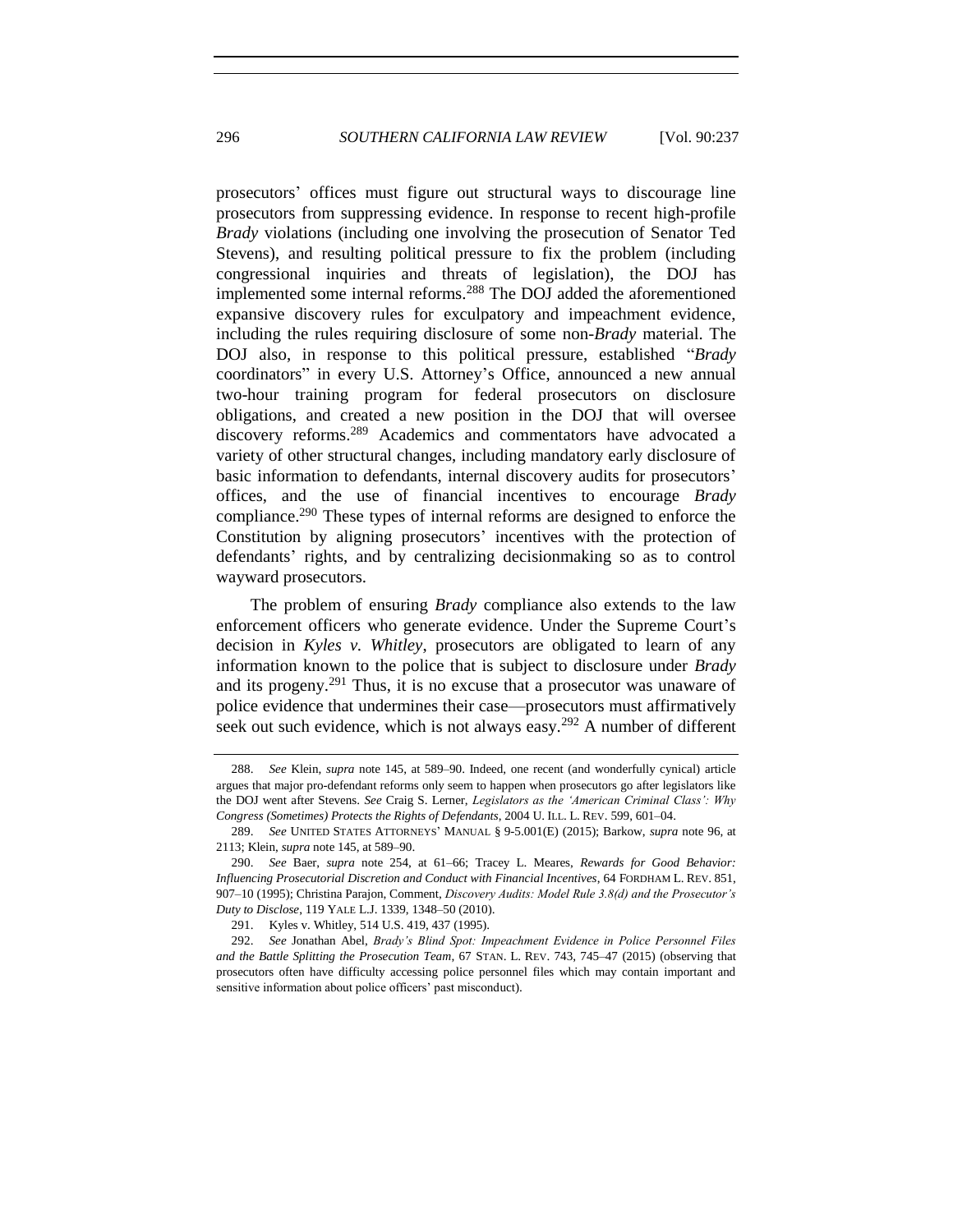internal regulations establish requirements that prosecutors must gather exculpatory information from the police. The U.S. Attorneys' Manual provides that "[i]t is the obligation of federal prosecutors, in preparing for trial, to seek all exculpatory and impeachment information from all the members of the prosecution team," which includes "federal, state, and local law enforcement officers."<sup>293</sup> The Manual also establishes a series of procedures through which law enforcement agencies within the DOJ including the FBI, the DEA, and the Bureau of Alcohol, Tobacco, and Firearms—must disclose potential impeachment information to prosecutors.<sup>294</sup> These procedures are designed to ensure that federal prosecutors are made aware of any evidence that undermines a law enforcement witness's testimony, so that such evidence may be disclosed to the defense. $295$ 

And beyond merely learning about problems with the evidence, prosecutors can also actively monitor and participate in police investigations to ensure that constitutional requirements are met.<sup>296</sup> The State of Washington's Recommended Prosecution Standards, for example, provide that a prosecuting attorney should be fully advised of the investigatory techniques used by law enforcement, and should ensure that a thorough and constitutionally valid investigation is conducted.<sup>297</sup> The ABA's Criminal Justice Standards instruct prosecutors to help train police in their legal duties, and to "provide legal advice to the police concerning police functions and duties in criminal matters." <sup>298</sup> And the NDAA's "National Prosecution Standards" recommend that prosecutors give police legal advice "to promote lawful investigatory methods that will withstand later judicial inquiry."<sup>299</sup> Prosecutors also have an important gatekeeping function for evidence generated by the police. If a prosecutor determines that evidence was generated in a dubious fashion or in a way that violated the defendant's rights, the prosecutor can refuse to make use of that

<sup>293.</sup> UNITED STATES ATTORNEYS' MANUAL § 9-5.001(B)(2) (2015).

<sup>294.</sup> *Id.* § 9-5.100.

<sup>295.</sup> Law enforcement agencies also sometimes establish their own internal protocols for ensuring that prosecutors learn of exculpatory evidence. *See, e.g.*, Klein, *supra* not[e 145,](#page-35-0) at 590–91 (describing the broad *Brady* disclosure policy of the Waxahachie Police Department in Texas, and the Department's use of officer training and discipline to ensure compliance).

<sup>296.</sup> *See generally* Richman, *supra* note [134,](#page-33-0) at 813–31 (exploring the dynamics of interaction between prosecutors and law enforcement agents).

<sup>297.</sup> WASH. REV. CODE ANN. § 13.40.077 (West 2016).

<sup>298.</sup> CRIMINAL JUSTICE STANDARDS FOR THE PROSECUTION FUNCTION § 3-2.7 (3d ed. AM. BAR ASS'N 1993).

<sup>299.</sup> NATIONAL PROSECUTION STANDARDS § 2-5.6 (3d. ed. NAT'L DIST. ATTORNEYS ASS'N 2009).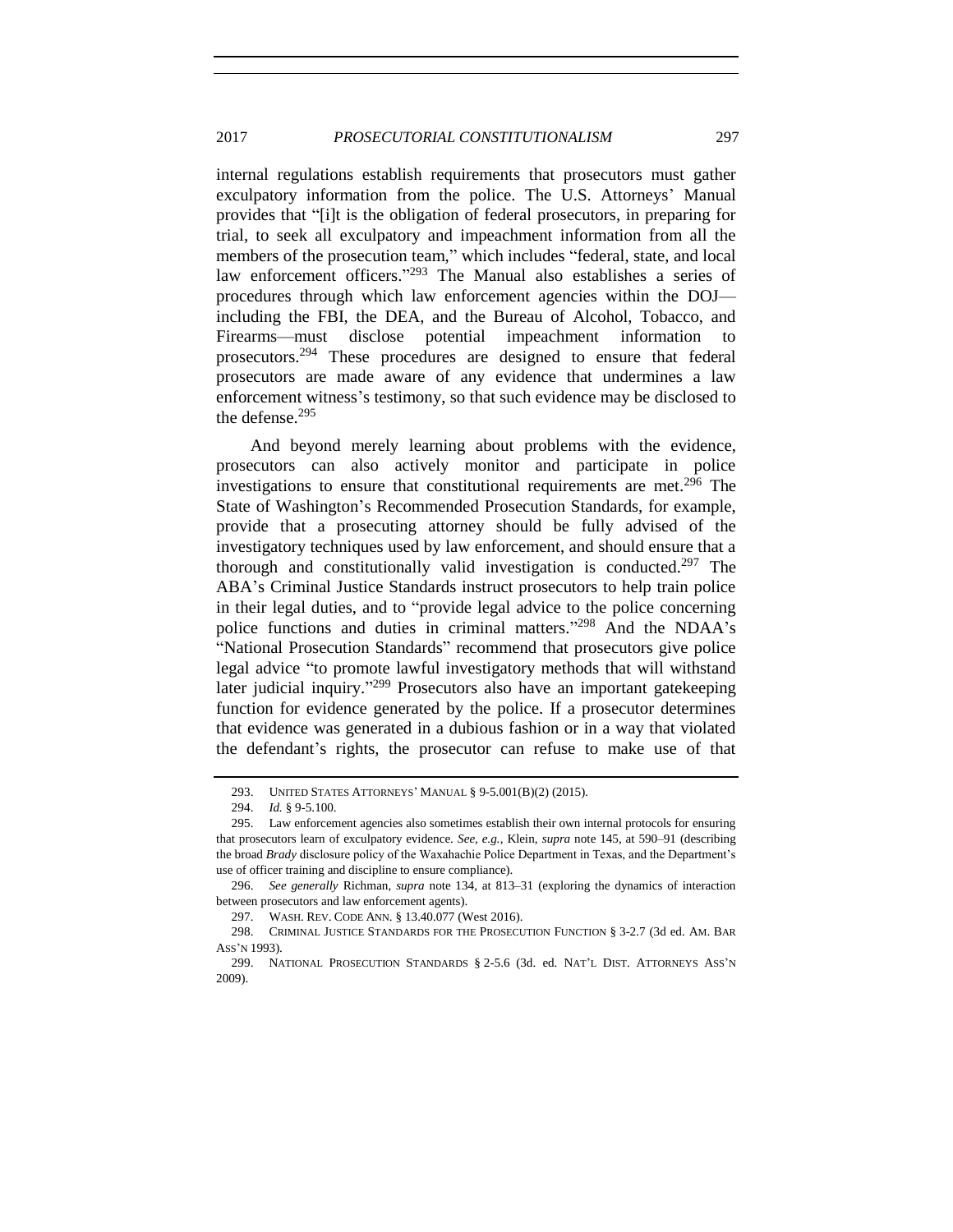evidence (and indeed, such prosecutorial exclusion is more common than judicial exclusion).<sup>300</sup> In short, prosecutors' constitutional enforcement role does not end with litigation decisions—they can also help ensure that investigating officers do not commit constitutional violations.

## E. FIRST AND SIXTH AMENDMENT RIGHTS

The First and Sixth Amendments to the Constitution guarantee several different rights, including freedom of speech, freedom of the press, the right to a public trial, and the right to assistance of counsel.<sup>301</sup> Prosecution agencies have adopted a number of internal rules to preserve these rights above the level required by judicial doctrine. These include restrictions on subpoenas, rules requiring that proceedings remain open to the public, and limitations on prosecutors' ability to communicate with defendants without counsel.

The DOJ has placed strict limits on its own ability to subpoena journalists and defense attorneys. With respect to journalists, the DOJ has enacted formal federal regulations at 28 C.F.R. § 50.10, which are adopted by reference in the U.S. Attorneys' Manual.<sup>302</sup> These regulations restrict subpoenas of journalists to only those cases where the sought-after information is essential to a prosecution, and where attempts to obtain the information through alternative means have failed. They also require that the Attorney General expressly authorize any subpoena of a journalist. The text of these regulations justifies them in First Amendment terms, stating that their purpose is "to protect freedom of the press, newsgathering activities, and confidential news media sources."<sup>303</sup> Yet interestingly, while the DOJ has maintained adherence to these internal guidelines (which amount to a qualified reporters' privilege), it has also argued strenuously against any constitutional, common law, or statutory recognition of a reporters' privilege by the courts or by Congress.<sup>304</sup> This perhaps suggests the DOJ's preference that it should be the one to balance First Amendment

<sup>300.</sup> *See, e.g.*, UNITED STATES ATTORNEYS' MANUAL § 9-11.231 (2015); Gold, *supra* note [77,](#page-21-0) at 1606–14 (arguing that prosecutors should exclude evidence they deem unconstitutional, even if judges will admit it); Miller & Wright, *supra* not[e 158,](#page-37-1) at 138 ("This 'executive exclusionary rule' is no trivial afterthought to the constitutional exclusionary rule that judges invoke during pretrial rulings to exclude evidence. In terms of sheer volume, executive exclusion appears to be more important than judicial exclusion.").

<sup>301.</sup> U.S. CONST. amend. I, VI.<br>302. 28 C.F.R. § 50.10 (2015); 302. 28 C.F.R. § 50.10 (2015); UNITED STATES ATTORNEYS' MANUAL § 9-13.400 (2015).

<sup>303.</sup> 28 C.F.R. § 50.10(c).

<sup>304.</sup> *See* Pozen, *supra* not[e 7,](#page-5-1) at 538–39.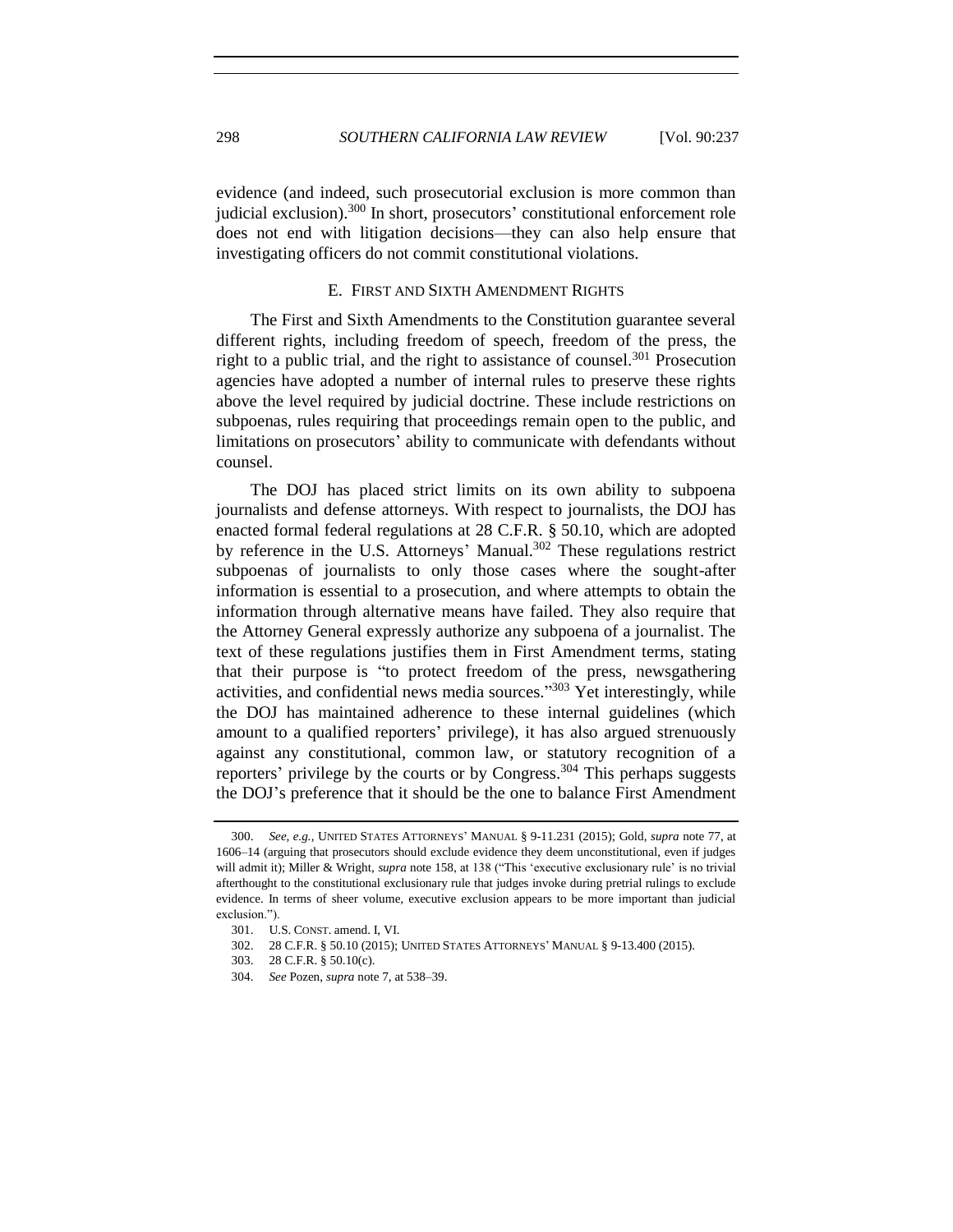## 2017 *PROSECUTORIAL CONSTITUTIONALISM* 299

rights against other interests. If another government body took on that role, such as Congress or the judiciary, there is a risk that it would conduct the balancing through blunt prospective rules, rather than through case-by-case decisions that permit more precise weighing of the various factors.<sup>305</sup> Of course, the self-interest of the DOJ in preventing external regulation should not be understated here. As with the internal *Brady* rules brought about by threatened legislation after the Ted Stevens case, the DOJ's policy on subpoenaing journalists is at least partly motivated by a desire to prevent legislation or court decisions that would diminish its power.<sup>306</sup> Prosecutorial protection of rights can thus be prompted by prosecutors' fear that other institutions will step in to protect those rights.

A similar set of internal restrictions exists for subpoenas of defense attorneys concerning information related to their clients. The U.S. Attorneys' Manual requires that all requests for such subpoenas must be centrally approved by the Assistant Attorney General for the Criminal Division, and that such requests will only be approved if the information is not privileged, all reasonable attempts have been made to find the information from other sources, and the benefits of the subpoena outweigh the harm.<sup>307</sup> The Manual also notes that the DOJ maintains "close control over such subpoenas" because of their "potential effects upon an attorneyclient relationship." <sup>308</sup> ABA Model Rule 3.8(e) contains a similar restriction, instructing prosecutors not to subpoena a lawyer for information about a client unless the information is not privileged, is essential to the prosecution, and cannot be feasibly obtained any other way.<sup>309</sup> These regulations preserve the Sixth Amendment right to counsel by limiting the circumstances in which a lawyer can be made to testify against their client.

The DOJ also prevents its prosecutors from requesting the closure of a courtroom too readily (or too readily consenting to a defense request for closure). Keeping a court open to the public implicates both the First Amendment right of access to criminal proceedings and the Sixth Amendment right to a public trial, and the DOJ's restrictions on courtroom closure preserve these rights beyond the level required by judges.<sup>310</sup> The

<sup>305.</sup> *See* 28 C.F.R. § 50.10(a) ("[T]he approach in every instance must be to strike the proper balance among several vital interests: Protecting national security, ensuring public safety, promoting effective law enforcement and the fair administration of justice, and safeguarding the essential role of the free press in fostering government accountability and an open society.").

<sup>306.</sup> *See supra* not[e 288](#page-59-0) and accompanying text; Pozen, *supra* not[e 7,](#page-5-1) at 538–39.

<sup>307.</sup> UNITED STATES ATTORNEYS' MANUAL § 9-13.410 (2015).

<sup>308.</sup> *Id.*

<sup>309.</sup> MODEL RULES OF PROF'L CONDUCT r. 3.8(e) (AM. BAR ASS'N 2016).

<sup>310.</sup> *See* Globe Newspaper Co. v. Superior Court for Norfolk, 457 U.S. 596, 603–10 (1982).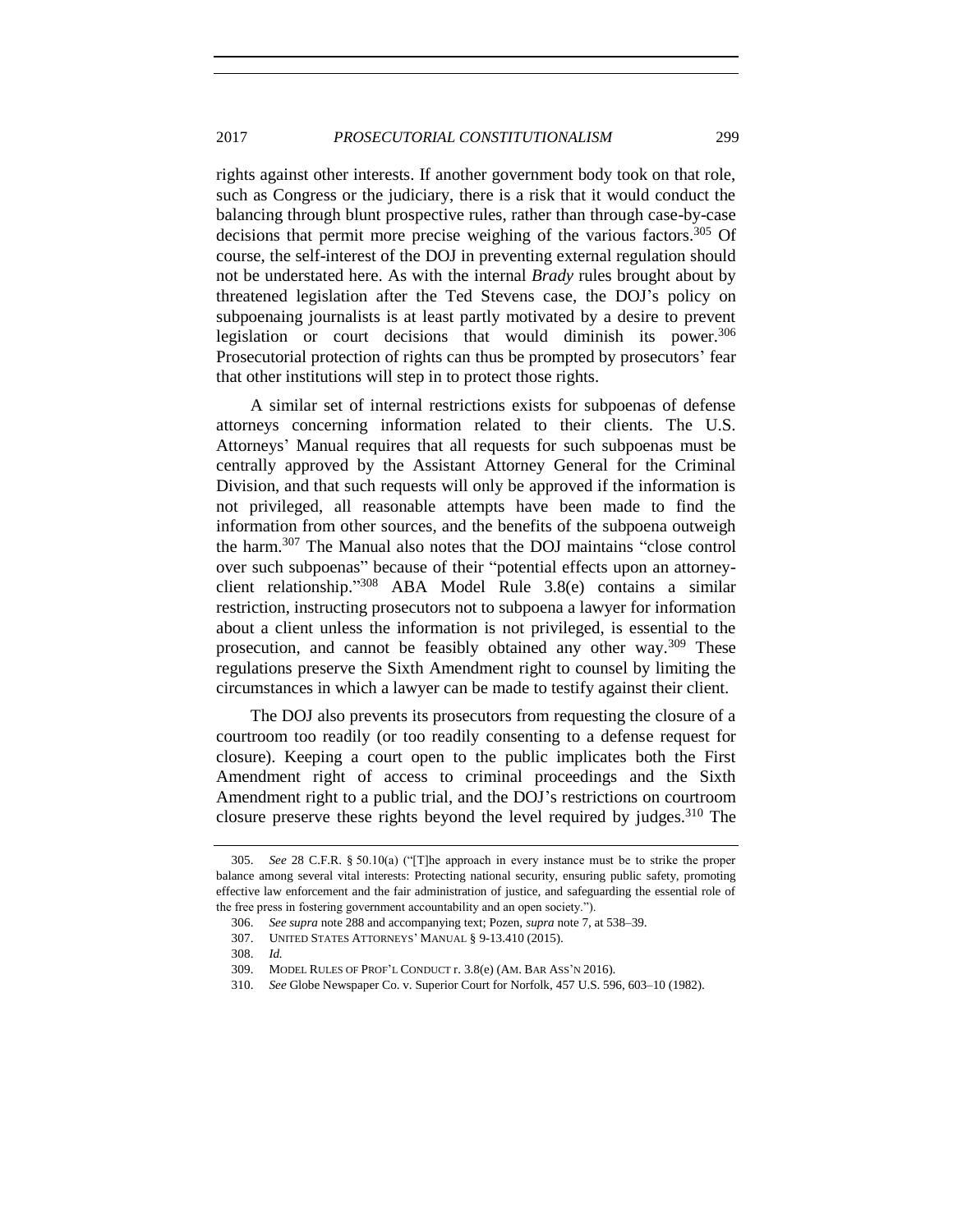DOJ has published a rule in the Code of Federal Regulations limiting prosecutors' ability to file motions to close trials and other proceedings to the public (or to consent to such motions), and included the same limits in the U.S. Attorneys' Manual.<sup>311</sup> The DOJ's policy creates a "strong presumption against closing proceedings," and it only allows closures in the "very few cases" where "[n]o reasonable alternative exists for protecting the interests at stake," and where "[t]he degree of closure is minimized to the greatest extent possible."<sup>312</sup> It also requires that any closed proceeding be reviewed every sixty days by government attorneys, and if the reasons for closure no longer apply, that the record of the proceedings be made public.<sup>313</sup> These regulations help preserve the First and Sixth Amendment interest in public proceedings, but they do so through a sticky default rule against closure requests rather than an absolute prohibition on them.

One of the more interesting case studies in the politics of prosecutorial constitutionalism concerns whether prosecutors can interact with potential defendants without a defense attorney present. If a suspect lacks an attorney altogether, then various regulations—including Model Rule 3.8, Model Rule 4.3, and the NDAA's "National Prosecution Standards" instruct the prosecutor not to take advantage of the situation.<sup>314</sup> This means not seeking concessions, helping the defendant find a lawyer, and disclosing the potential for criminal liability. <sup>315</sup> But dealing with represented defendants is a different matter. ABA Model Rule 4.2 (which has been adopted in most states) imposes a "no-contact" rule for all lawyers, including prosecutors.<sup>316</sup> This means that a prosecutor generally cannot contact a represented person at all without the consent of their lawyer. The DOJ has historically resisted this rule. In 1989, Attorney General Richard Thornburgh issued an internal memorandum establishing that state ethical rules do not apply to federal prosecutors, and consequently that the "no-contact" rule does not either.<sup>317</sup> In 1995, Attorney General Janet Reno codified this memorandum through a formal rule establishing

<sup>311.</sup> 28 C.F.R. § 50.9; UNITED STATES ATTORNEYS' MANUAL § 9-5.150 (2015).

<sup>312.</sup> 28 C.F.R. § 50.9.

<sup>313.</sup> *Id.*

<sup>314.</sup> MODEL RULES OF PROF'L CONDUCT r. 3.8(b)–(c), 4.3 (AM. BAR ASS'N 2016); NATIONAL PROSECUTION STANDARDS § 2-5.6 (3d. ed. NAT'L DIST. ATTORNEYS ASS'N 2009).

<sup>315.</sup> *Id.*

<sup>316.</sup> MODEL RULES OF PROF'L CONDUCT r. 4.2 (AM. BAR ASS'N 2016).

<sup>317.</sup> Memorandum from Richard Thornburg, Att'y Gen., to All Justice Department Litigators (June 8, 1989), *reprinted in In re Doe*, 801 F. Supp. 478, 489–93 (D.N.M. 1992) (discussing "Communications with Persons Represented by Counsel").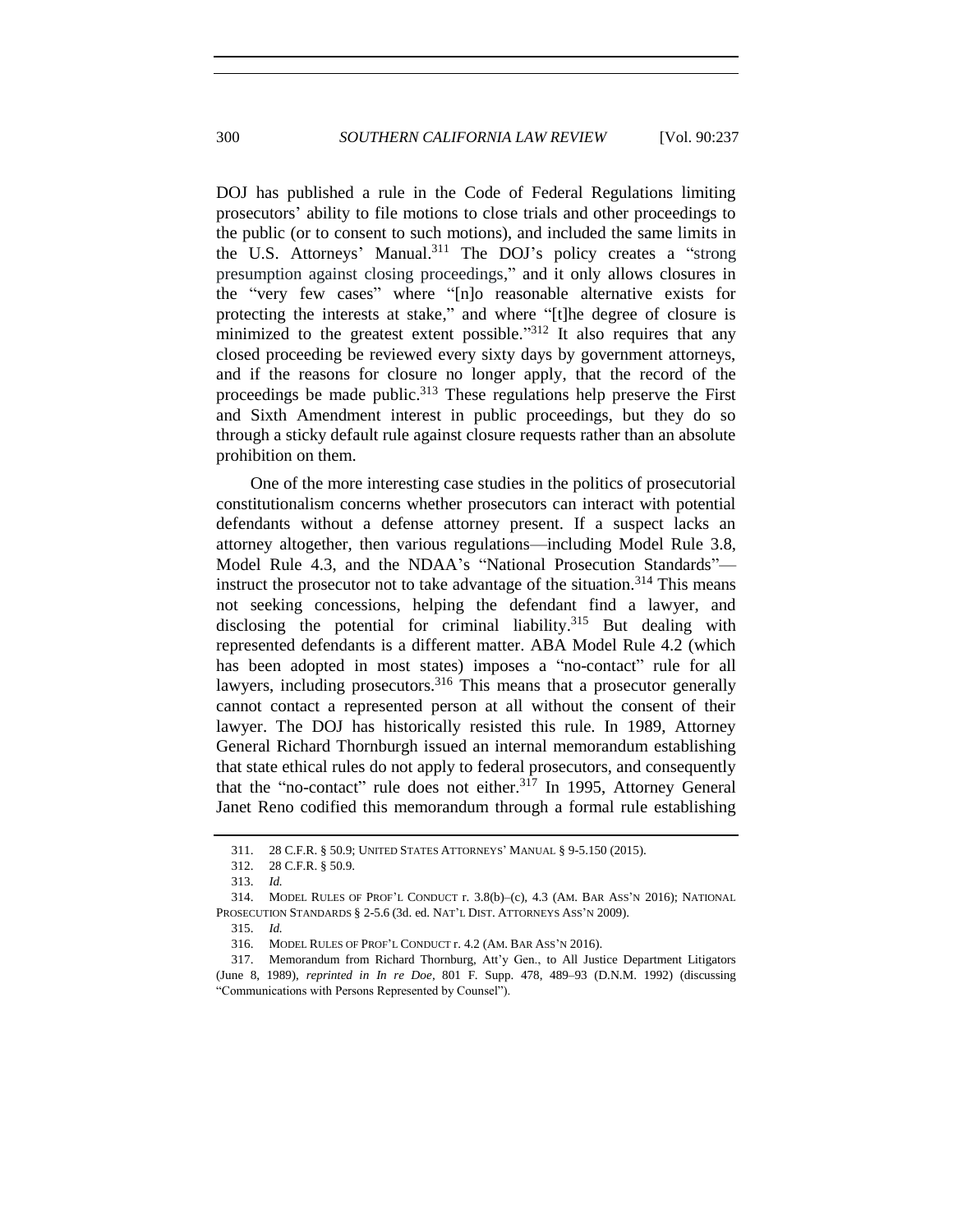that DOJ prosecutors could contact represented persons notwithstanding Model Rule 4.2<sup>318</sup> The federal judiciary, however, resisted the DOJ's attempts to exempt itself from state ethical rules.<sup>319</sup> The Eighth Circuit rejected the Reno memorandum altogether, while the Ninth Circuit held that contact with represented persons could only be authorized through explicit statute or common law, not executive decree.<sup>320</sup> Eventually, Congress itself resolved the issue. Congressman Joseph McDade (who had himself been the target of an unsuccessful federal bribery prosecution) sponsored a law, known as the "McDade Amendment," explicitly establishing that federal prosecutors are subject to state ethical rules.<sup>321</sup> This law took effect in 1999, and has created a situation where federal prosecutors must adhere to state bars' ethics requirements, including those that expand the scope of the Sixth Amendment and other constitutional rights. This fascinating episode underscores that prosecutorial constitutionalism is sometimes the product of interbranch politics. The DOJ's no-contact rule was ultimately established through a decade-long back-and-forth between various attorneys general, the federal courts, Congress, and state bar associations.

#### F. FEDERALISM

In the criminal law context, judges do very little to enforce federalism norms. The Supremacy Clause prevents states from exempting their residents from federal criminal laws, and through the Commerce Clause the federal judiciary has permitted federal criminal law to expand into virtually any domain.<sup>322</sup> This leaves a great deal of room for the DOJ to determine through its own policies when federal law should be enforced, and when states and localities should instead have control. Federalism in the criminal law context involves two distinct issues—(1) situations where state and federal crimes overlap, and (2) situations where states seek to define certain

<sup>318.</sup> Communications with Represented Persons; Final Rule, 59 Fed. Reg. 39,910, 39,910 (1994) (codified at 28 C.F.R. § 77.2(a) (1999)).

<sup>319.</sup> *See* Note, *Federal Prosecutors, State Ethics Regulations, and the McDade Amendment*, 113 HARV. L. REV. 2080, 2085–86 (2000).

<sup>320.</sup> United States *ex rel.* O'Keefe v. McDonnell Douglas Corp., 132 F.3d 1252, 1257 (8th Cir. 1998); United States v. Lopez, 4 F.3d 1455, 1461–65 (9th Cir. 1993).

<sup>321.</sup> 28 U.S.C. § 530B (2000).

<sup>322.</sup> *See, e.g.*, Gonzales v. Raich, 545 U.S. 1, 15–33 (2005) (permitting Congress to regulate purely intrastate production and use of marijuana); Brandon L. Bigelow, *The Commerce Clause and Criminal Law*, 41 B.C. L. REV. 913, 913–15 (2000); Ernest A. Young, *Popular Constitutionalism and the Underenforcement Problem: The Case of the National Healthcare Law*, 75 LAW & CONTEMP. PROBS. 157, 159 (2012) ("Federalism is, in other words, underenforced in current law.").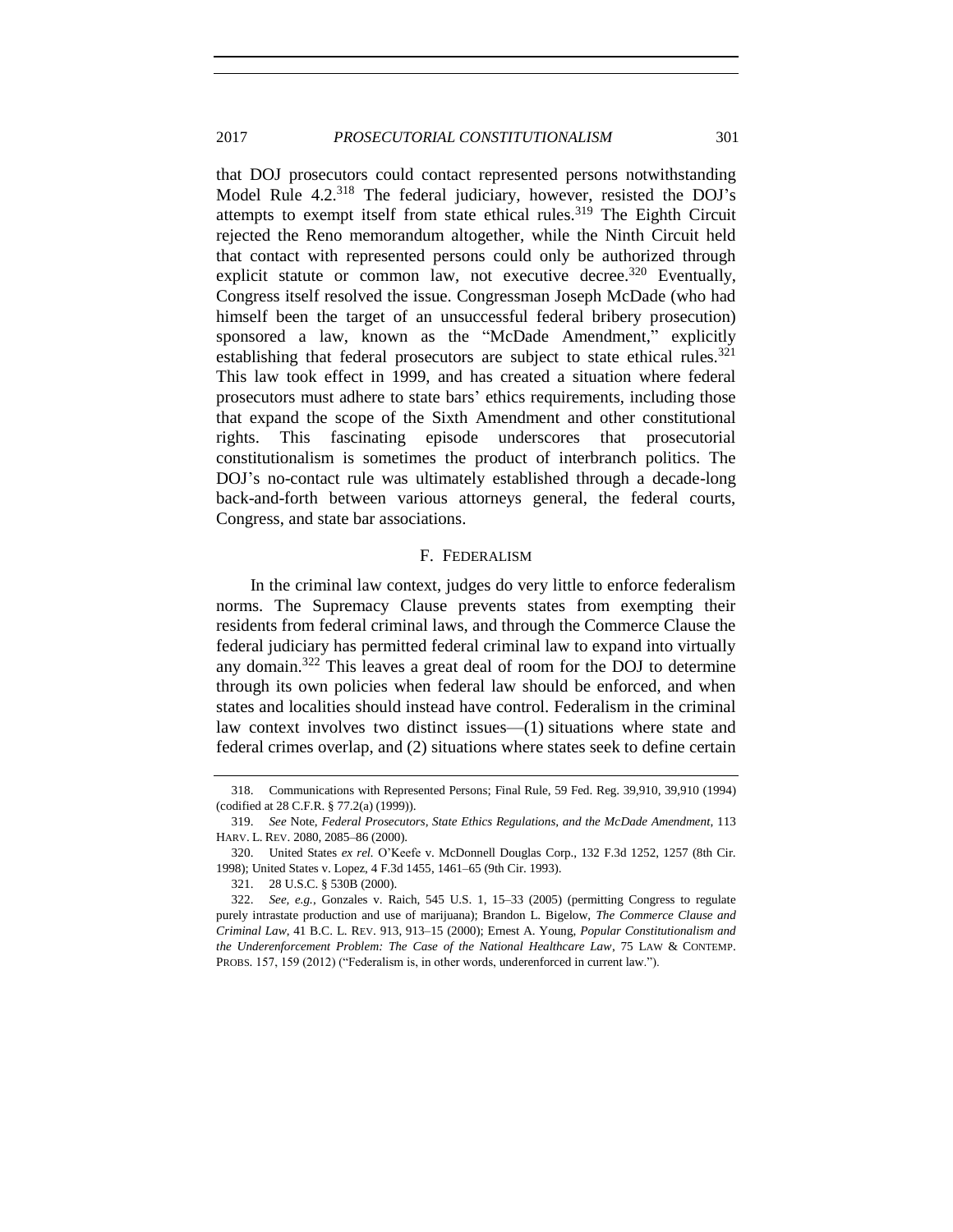conduct as noncriminal.<sup>323</sup>

First, federalism concerns arise where there are overlapping state and federal criminal laws, and the states have a commitment to their own procedures or punishments. Take, for example, the death penalty—many states prohibit the death penalty, while the federal system permits it. So when the DOJ seeks the death penalty in a non-death state, that effectively overrides the state's ability to determine its own moral framework of crime and punishment.<sup>324</sup> The U.S. Attorneys' Manual takes a small step towards alleviating this problem. It provides that, in cases where a state has concurrent jurisdiction, "a Federal indictment for an offense subject to the death penalty generally should be obtained only when the Federal interest in the prosecution is more substantial than the interests of the State or local authorities." <sup>325</sup> This provides a soft form of deference to the states—it does not prevent capital prosecutions altogether in non-death penalty states, but it restricts them to only uniquely "federal" cases, and takes into account the relevant state's interest in prosecution. Data from 1999 suggest that during the 1990s the DOJ did in fact skew its capital prosecutions towards states that allow the death penalty, and away from states that prohibit it.<sup>326</sup> However, Attorney General Ashcroft pushed for greater uniformity in the mid-2000s, believing that federal death penalty prosecutions should be spread evenly across the country rather than concentrated in death penalty states.<sup>327</sup> He did so by changing a number of internal DOJ policies concerning death penalty prosecutions—he ended a rule limiting federal prosecutors' ability to seek a death sentence in states that lacked the death

<sup>323</sup> *See* Susan R. Klein, *Independent-Norm Federalism in Criminal Law*, 90 CAL. L. REV. 1541, 1547–52 (2002) (distinguishing between "decentralization" federalism and "independent norm" federalism).

<sup>324.</sup> *See* United States v. Acosta Martinez, 106 F. Supp. 2d 311 (D.P.R. 2000) (holding the federal death penalty "locally inapplicable" to Puerto Rico), *rev'd sub nom*. United States v. Acosta-Martinez, 252 F.3d 13 (1st Cir. 2001); Michele Martinez Campbell, *Federalism and Capital Punishment: New England Stories*, 36 VT. L. REV. 81 (2011). *Cf.* United States v. Fell (Fell IV), 571 F.3d 264, 284 (2d Cir. 2009) (en banc) (Calabresi, J., dissenting) (raising federalism concerns with the application of the federal death penalty in non-death penalty states).

<sup>325.</sup> UNITED STATES ATTORNEYS' MANUAL § 9-10.110 (2015).

<sup>326.</sup> *See* Rory K. Little, *The Federal Death Penalty: History and Some Thoughts About the Department of Justice's Role*, 26 FORDHAM URB. L.J. 347, 454 (1999) ("Thus there does appear to be geographic disuniformity in administration of the federal death penalty, which to some extent reflects the regional maldistribution of State death penalty executions.").

<sup>327.</sup> *See* Richard B. Schmitt, *Ashcroft Is Undeterred in Push for Capital Cases*, L.A. TIMES (Sept. 29, 2004), http://www.articles.latimes.com/2004/sep/29/nation-na-death29 ("A small number of federal districts, including pockets of Texas and Virginia, were accounting for the bulk of death cases. Experts decried the geographical disparities. For Ashcroft, an ardent supporter of capital punishment, the solution was to seek the death penalty more often and more widely.").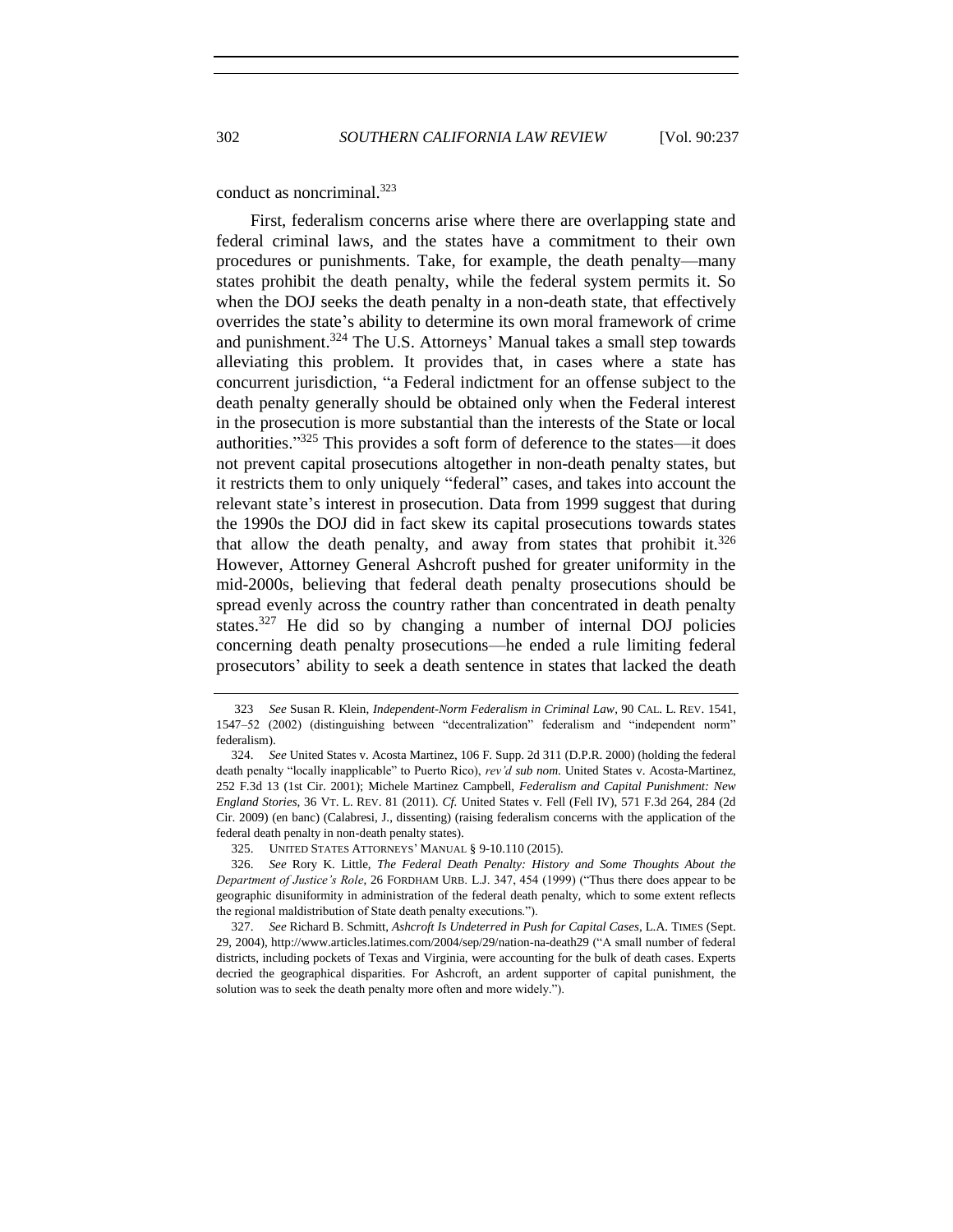penalty, and imposed a new rule requiring that Main Justice approve any plea bargain that eliminated the possibility of a death sentence.<sup>328</sup> Ashcroft thus expanded the number of death penalty prosecutions that the DOJ brought in anti-death penalty states. Here we have an interesting case where prosecutors must choose between conflicting constitutional norms federalism and equality. If the DOJ varies its policy by state, then it preserves states' autonomy at the cost of nationwide uniformity. But if it pursues capital punishment uniformly throughout the nation, it will be executing criminals in states that oppose the death penalty.

Second, a different kind of federalism problem arises when federal law criminalizes activities that a state wishes to permit (or even promote). Then there is a direct conflict between state and federal policy. The DOJ can defer to states in such contexts by voluntarily forgoing prosecution, or by limiting its prosecutions to only a certain category of cases. The most prominent recent example of this kind of prosecutorial constitutionalism is the DOJ's policy on marijuana. Several states have recently legalized marijuana, including Alaska, Oregon, Colorado, California, and Washington. Yet the sale and possession of marijuana remain federal crimes. This creates a clear conflict between state and federal laws. In 2013, the DOJ issued a memorandum to all U.S. Attorneys directing them not to prosecute marijuana crimes in states that have legalized the drug, so long as those states implement (and marijuana sellers comply with) "strong and effective regulatory enforcement systems that will address the threat those state laws could pose."<sup>329</sup> This policy is an exercise of prosecutorial discretion—the federal government is deferring to the states, voluntarily declining to enforce federal criminal laws so long as the states effectively regulate their marijuana markets. But this policy may not last. During the 2016 presidential election, several candidates for the Republican nomination have specifically pledged that they will fully enforce federal drug laws in states that have legalized marijuana.<sup>330</sup> Thus, prosecutors'

330. *See* Tessa Berenson, *The Political Upside of Chris Christie's Threats Against Colorado Pot Users*, TIME (July 29, 2015), http://www.time.com/3976853/marijuana-chris-christie-colorado; Alex

See id. <sup>("[Ashcroft] eliminated a Clinton administration rule that empowered local federal</sup> prosecutors to enter plea bargain agreements that eliminated the possibility of a death sentence. All such deals are now subject to approval from Washington. Ashcroft also abolished a rule that barred federal prosecutors from seeking a death sentence for the sole reason that the state where the crime was committed did not have the death penalty. The rule was intended to ensure that there was a legitimate federal interest in a case, and to prevent prosecutors from bypassing state laws that did not authorize capital punishment.").

<sup>329.</sup> Memorandum from James M. Cole, Deputy Att'y Gen., to All United States Attorneys 3 (Aug. 29, 2013), https://www.justice.gov/iso/opa/resources/3052013829132756857467.pdf (providing "Guidance Regarding Marijuana Enforcement").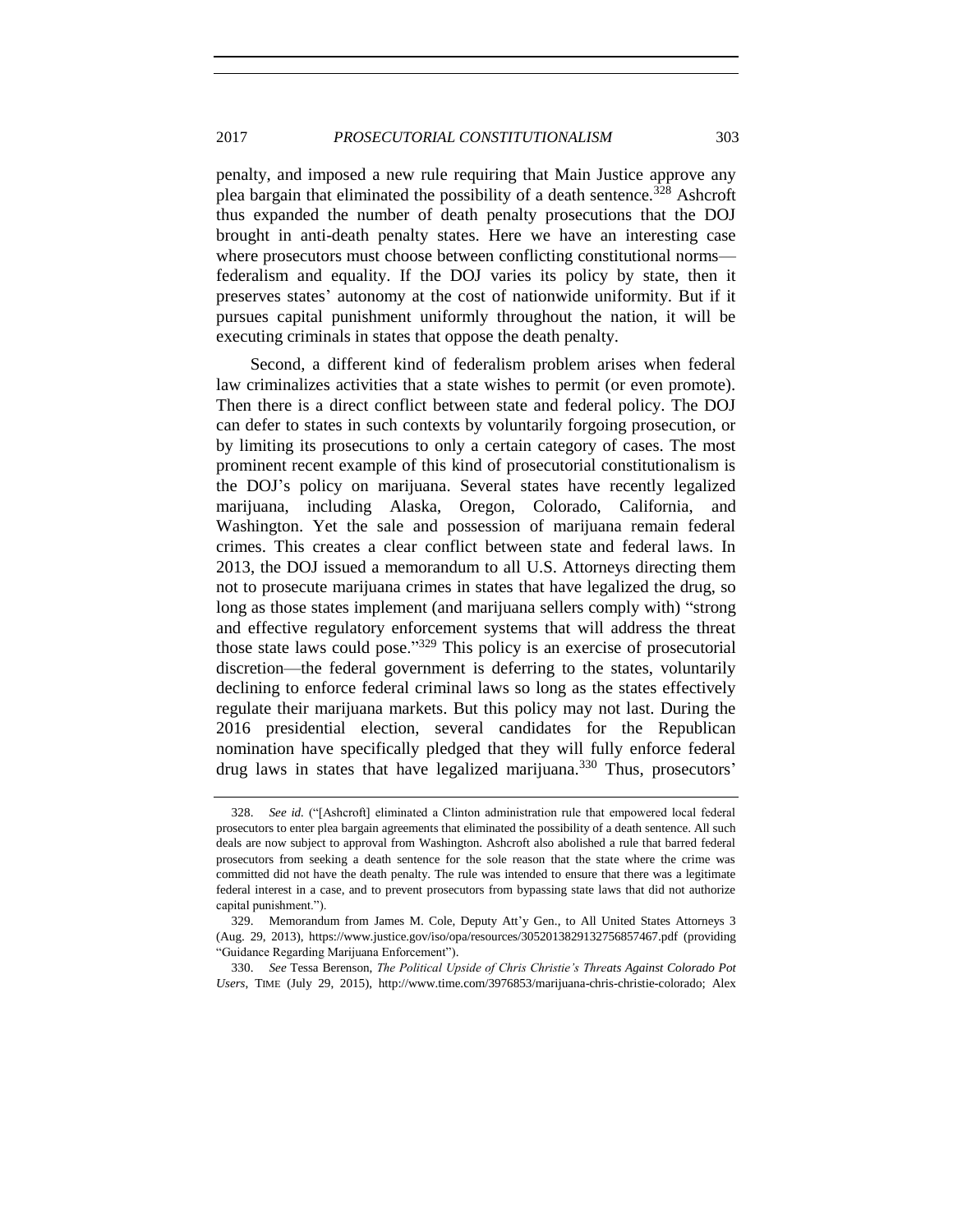constitutional enforcement decisions are, once more, tied up in democratic politics.

#### G. POST-CONVICTION RIGHTS

In the American criminal justice system, prosecutors have a lot of control over whether innocent defendants are ultimately exonerated.<sup>331</sup> Thus, prosecutors play an important role in protecting defendants' postconviction rights. A variety of different internal policies and regulations help prosecutors to serve this role. First, a growing number of prosecutors' offices have established "conviction integrity units" that seek to identify wrongfully convicted prisoners. Such units exist in twelve states, as well as Washington D.C, and more are being added.<sup>332</sup> To take just one example, the newly elected District Attorney of Dallas County, Texas created a conviction integrity unit in 2007 in response to a number of high profile wrongful convictions.<sup>333</sup> Since its establishment, that unit has been responsible for a total of 33 exonerations, out of a total of 61 for all conviction integrity units nationwide.<sup>334</sup> Second, some rules instruct prosecutors to help innocent defendants. ABA Model Rules 3.8(g) and (h), for instance, require prosecutors to promptly disclose any evidence making it likely that a convicted defendant is innocent, and to work to remedy any conviction they believe is incorrect.<sup>335</sup> For some reason, however, these two rules have only been adopted in a handful of states.<sup>336</sup> Third, prosecutors can impose internal rules that temper the zeal to preserve convictions. One example of this is the DOJ's restrictions on waivers of

Leary, *Rubio Says He'd Use Federal Law to Crack Down on Marijuana*, TAMPA BAY TIMES (Aug. 11, 2015), http://www.tampabay.com/blogs/the-buzz-florida-politics/rubio-says-hed-use-federal-law-tocrack-down-on-marijuana/2240735.

<sup>331.</sup> *See* Douglas H. Ginsburg & Hyland Hunt, *The Prosecutor and Post-Conviction Claims of Innocence: DNA and Beyond?*, 7 OHIO ST. J. CRIM. L. 771, 778 (2010) ("Often the prosecutor is, as a practical matter, the sole arbiter of whether a defendant has access to potentially exculpatory material, including DNA, and the prosecutor's support or opposition may make or break the defendant's chance at exoneration through whatever procedure remains available, such as executive clemency."); Bruce A. Green & Ellen Yaroshefsky, *Prosecutorial Discretion and Post-Conviction Evidence of Innocence*, 6 OHIO ST. J. CRIM. L. 467, 502 (2009); Fred C. Zacharias, *The Role of Prosecutors in Serving Justice After Convictions*, 58 VAND. L. REV. 171, 173 (2005).

<sup>332.</sup> *See* Kozinski, *supra* note [27,](#page-11-1) at xxxi; Daniel S. Medwed, *The Prosecutor As Minister of Justice: Preaching to the Unconverted from the Post-Conviction Pulpit*, 84 WASH. L. REV. 35, 61 (2009).

<sup>333.</sup> *See* Barkow, *supra* not[e 96,](#page-25-1) at 2116.

<sup>334.</sup> *See* CENTER FOR PROSECUTOR INTEGRITY, CONVICTION INTEGRITY UNITS: VANGUARD OF CRIMINAL JUSTICE REFORM 9 (Dec. 2014).

<sup>335.</sup> MODEL RULES OF PROF'L CONDUCT r*.* 3.8(g)–(h) (AM. BAR ASS'N 2016).

<sup>336.</sup> *See* Keenan et al., *supra* not[e 164,](#page-38-0) at 229.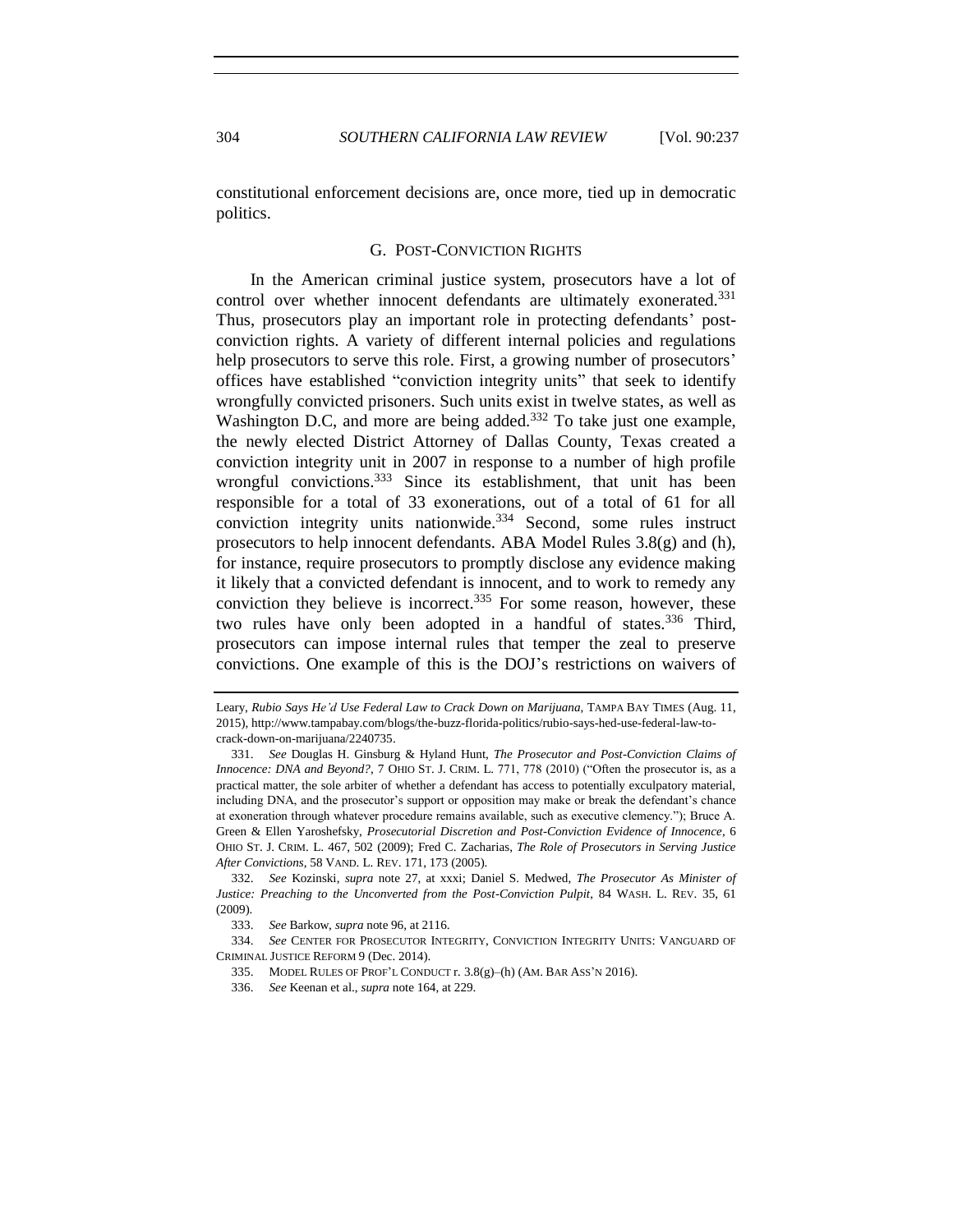## 2017 *PROSECUTORIAL CONSTITUTIONALISM* 305

access to DNA evidence. Until recently, a number of U.S. Attorneys' offices regularly sought to have plea bargaining defendants waive their right to DNA evidence that might exonerate them.<sup>337</sup> In 2010, Attorney General Eric Holder announced a new policy imposing significant restrictions on prosecutors' ability to seek such waivers.<sup>338</sup> Policies such as these, which seek to help defendants undo wrongful convictions, are an especially tricky area for prosecutors. There is an inevitable dissonance between the desire to preserve a conviction and the ability to neutrally examine whether the convicted may be innocent.<sup>339</sup> But prosecutors are also the best-placed actors to protect the constitutional rights of wrongly convicted defendants.

#### **CONCLUSION**

American legal culture treats judges as the guardians of the Constitution. This is largely due to the distinctive power of judicial role ethics. Judges are quintessentially neutral parties, whose task is to interpret and enforce the law without bias or favor. There is perhaps no other actor in American government with a role that is so clearly and powerfully defined. The role ethics of the judiciary are the rock on which we build our constitutional republic. This Article has argued that judicial role ethics should extend also to prosecutors. It has thus tried to provoke a reimagining of the role prosecutors play in our criminal justice system. In the many situations where judges are unable to fully implement constitutional protections, prosecutors should step in and perform the task themselves. The theoretical resources for this role can be found in commonplace maxims about prosecutors: they have a duty to "seek justice," not just obtain convictions, and they are obligated to uphold the Constitution through their oaths of office. And this argument is not merely theoretical as this Article has shown, American prosecutors actually already do implement constitutional protections above the judicial minimum in a wide variety of contexts. Prosecutors' role as constitutional guardians should be formalized, expanded, and embraced as a fundamental aspect of American legal culture.

<span id="page-68-0"></span>

<sup>337.</sup> *See* Klein, *supra* not[e 145,](#page-35-0) at 581 ("28.8% of all robbery plea agreements contained either a waiver of the right to request DNA testing, explicitly allowed the government to destroy DNA samples, or both."); Jerry Markon, *Justice Dept. to reverse Bush-era policy on DNA tests*, WASH. POST (Nov. 18, 2010), http://www.washingtonpost.com/wp-dyn/content/article/2010/11/17/AR201011706244.html

<sup>(&</sup>quot;As of last year, at least 19 U.S. attorneys' offices used the waivers for some or all plea agreements."). 338. Markon, *supra* not[e 337.](#page-68-0)

<sup>339.</sup> *See* Alafair S. Burke, *Improving Prosecutorial Decision Making: Some Lessons of Cognitive Science*, 47 WM. & MARY L. REV. 1587, 1612–13 (2006).